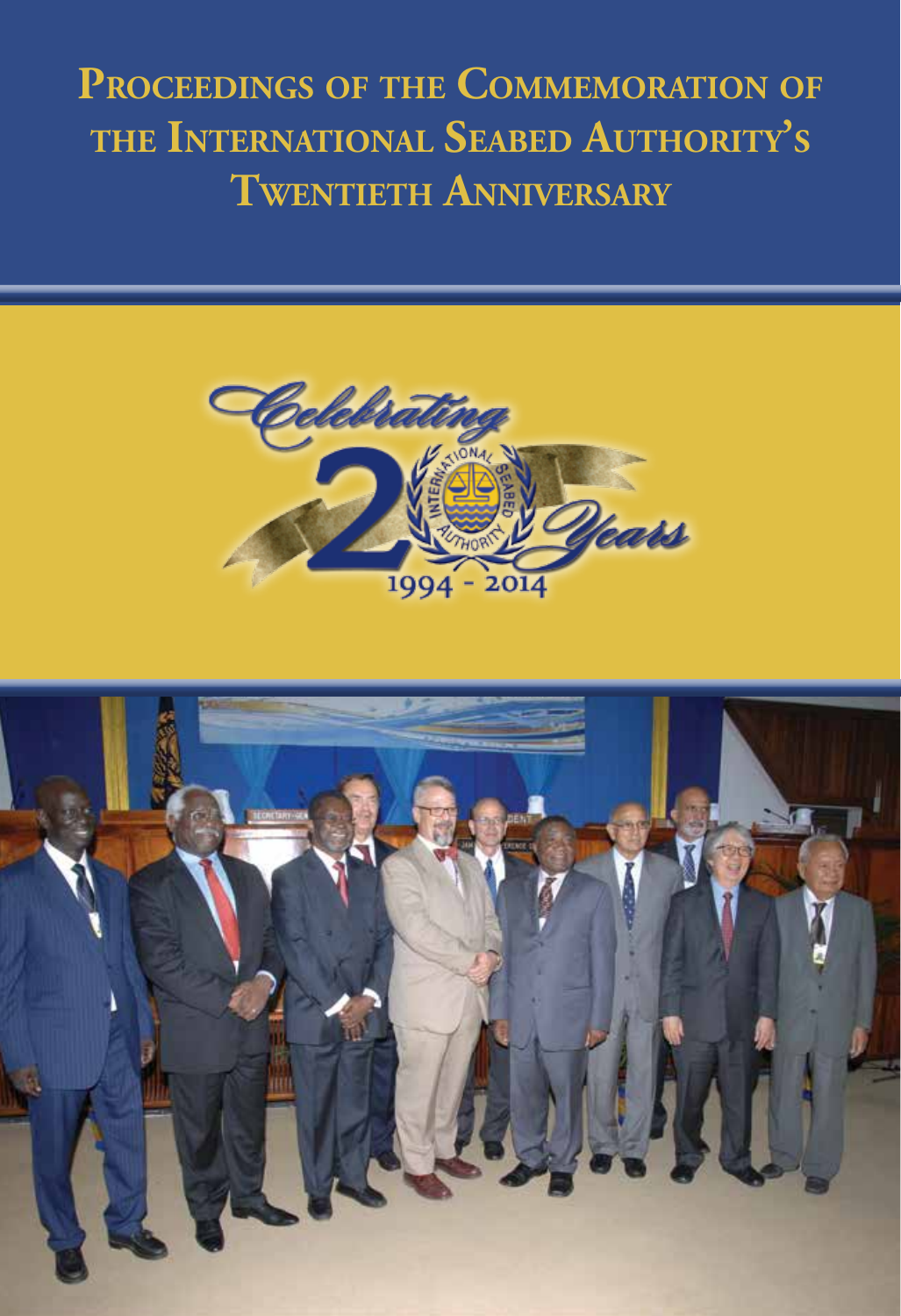Cover Photo: L-R: Mr Bäidy Diène, Secretaire General Adjoint de l'agence de Cooperation entre la Guinee Bissau et le Senegal; H.E. Mr Mumba Kapumpa, Ambassador of Zambia to Republic of Korea; Mr Nii A Odunton, Secretary-General, International Seabed Authority (ISA); Judge Vladimir Golitsyn, President of the International Tribunal for<br>the Law of the Sea; H.E. Mr Antonio Francisco Da Costa e Silva Neto, Permanent Representative of Brazil to Cameroon to the International Seabed Authority and Permanent Representative of Cameroon to the United Nations;<br>H.E. Mr Satya N. Nandan, former Secretary-General of the ISA and Special Representative of the UN Secretary-<br>Ge Koh, Ambassador-at-large, Ministry of Foreign Affairs, Singapore and Professor Hasjim Djalal, Senior Advisor for the Law of the Sea, Ministry of Foreign Affairs, Indonesia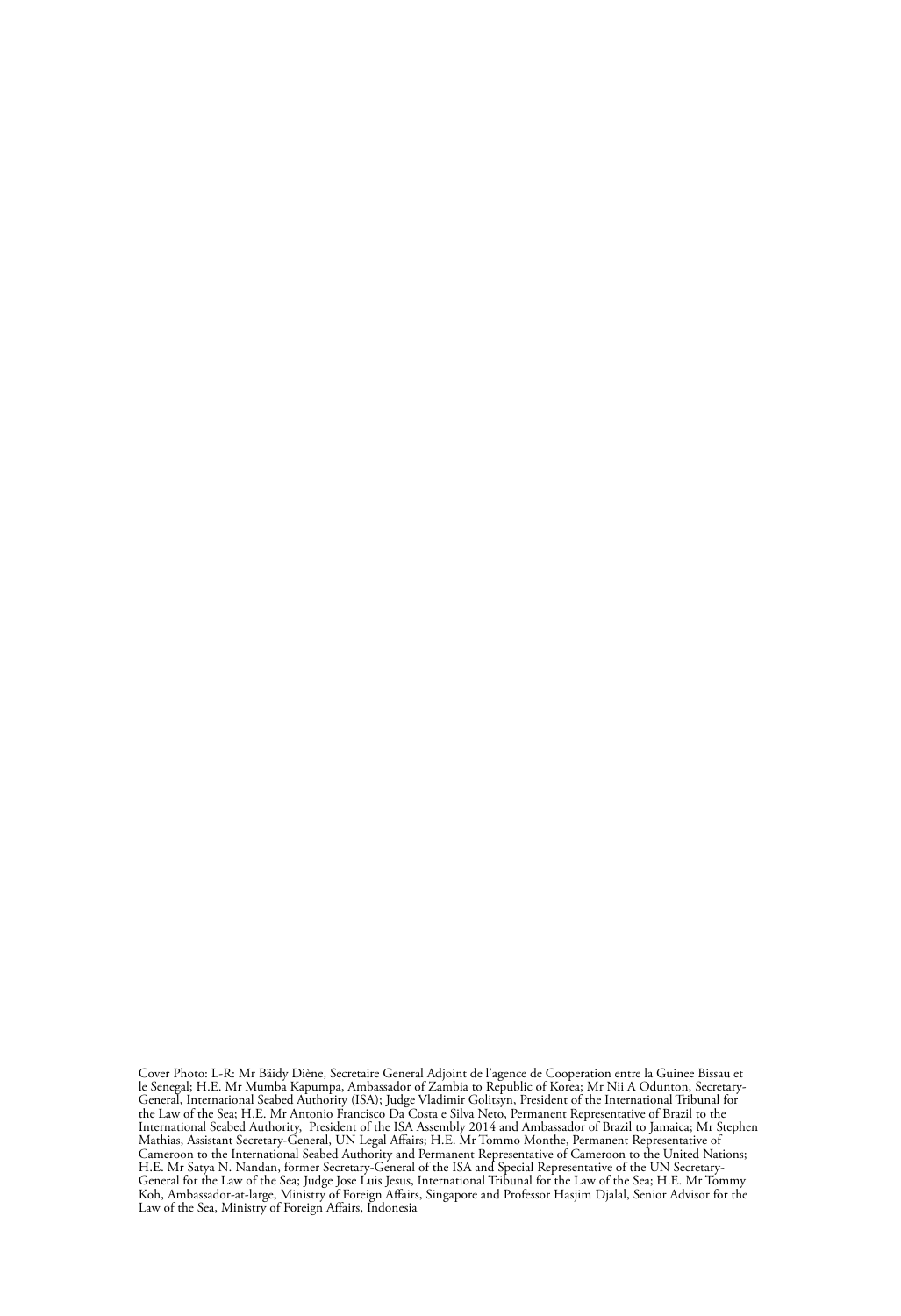

# PROCEEDINGS OF THE COMMEMORATION OF the International Seabed Authority's Twentieth Anniversary

Kingston, 22 July 2014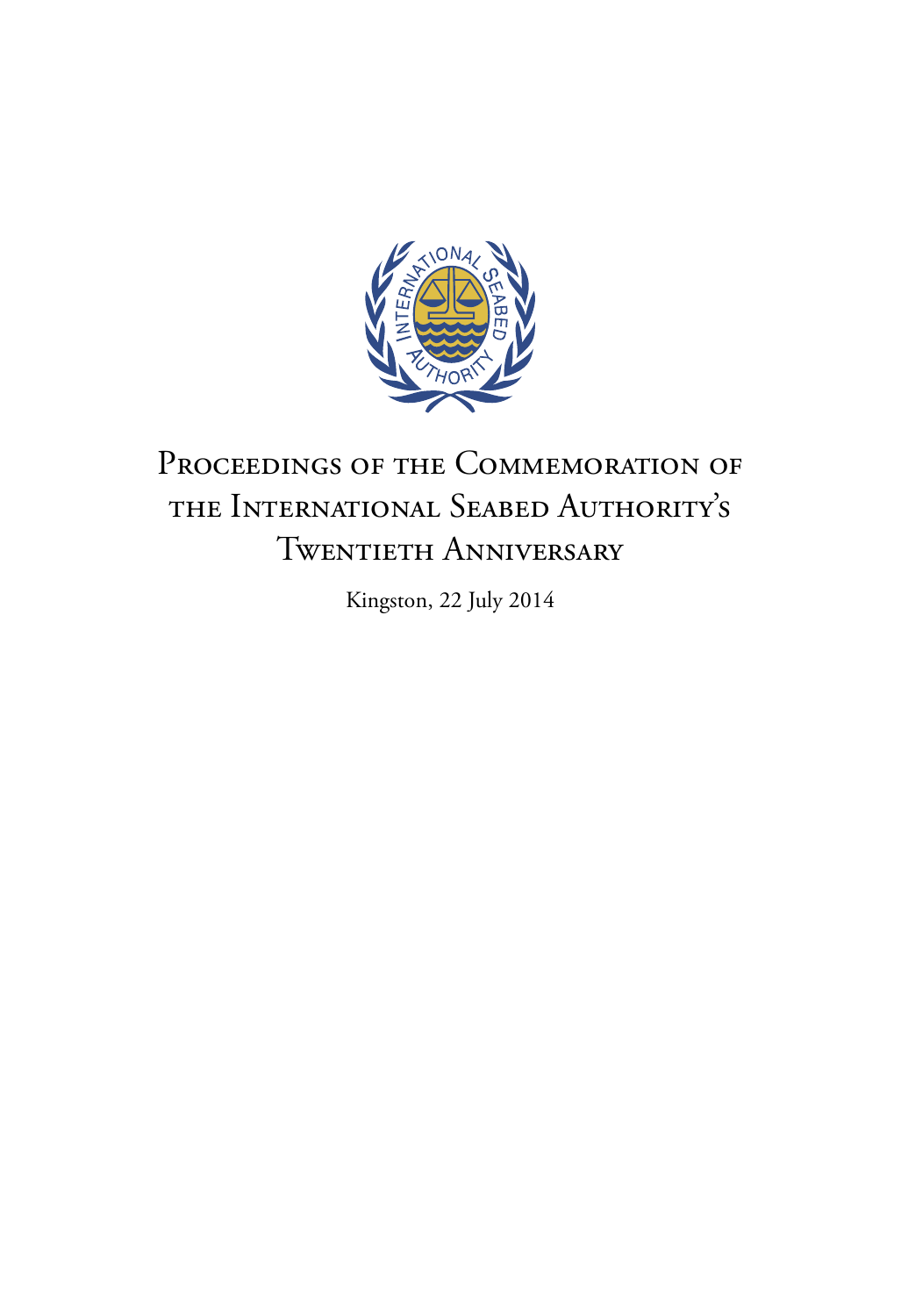Copyright © International Seabed Authority 2015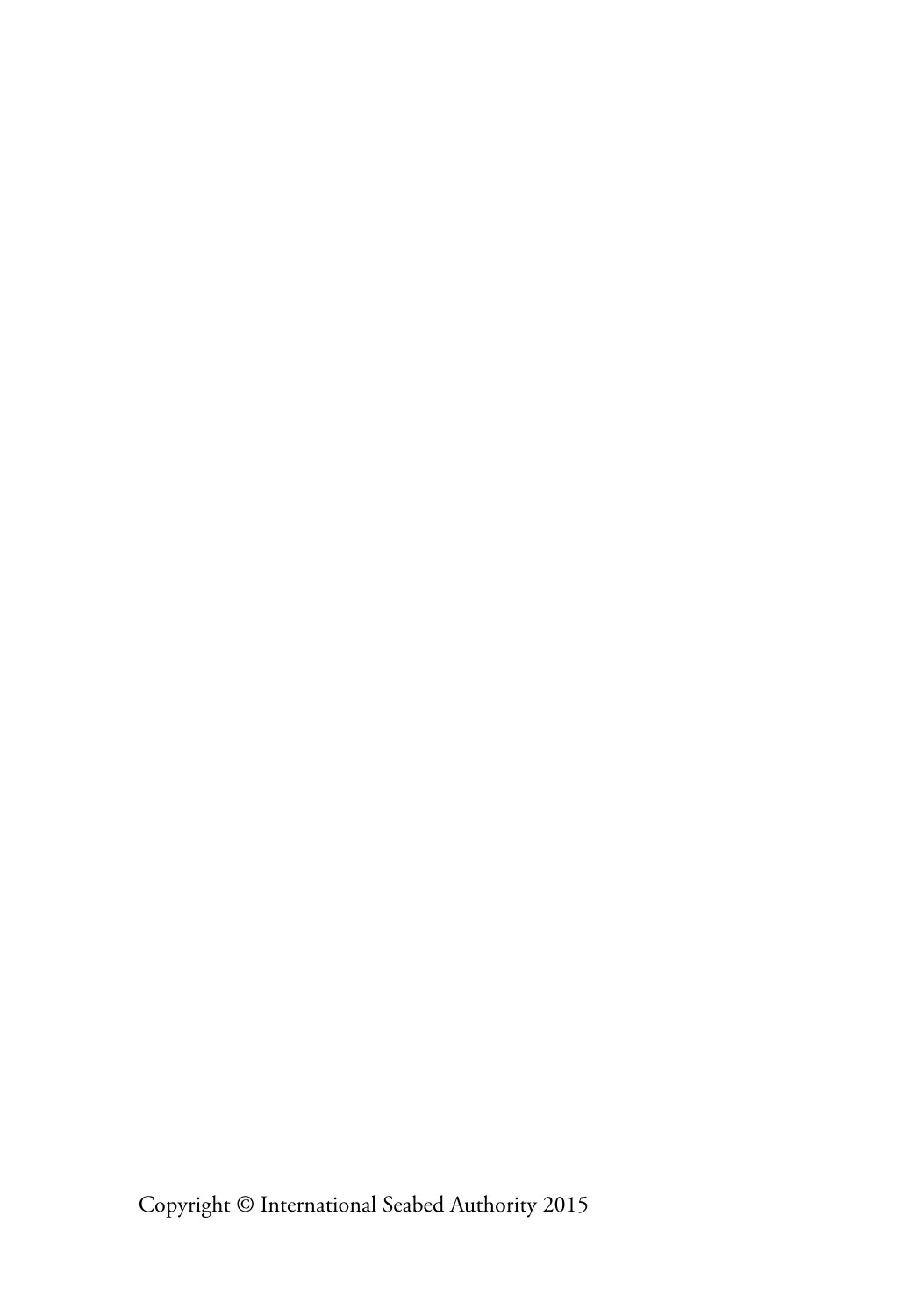#### **CONTENTS**

| I | <b>Commemoration Statements</b> |                                                                                                                                                                                                                                        |  |  |  |
|---|---------------------------------|----------------------------------------------------------------------------------------------------------------------------------------------------------------------------------------------------------------------------------------|--|--|--|
|   | 1                               | His Excellency Mr Antonio Francisco Da Costa e Silva Neto,                                                                                                                                                                             |  |  |  |
|   | 2                               | Mr Nii A Odunton, Secretary-General of the<br>International Seabed Authority  4                                                                                                                                                        |  |  |  |
|   | 3                               | The Most Honourable Portia Simpson-Miller, O.N. M.P.,                                                                                                                                                                                  |  |  |  |
|   | 4                               | Message from His Excellency Mr Ban Ki-moon,<br>Secretary-General, United Nations, delivered by<br>Mr Stephen Mathias, Assistant Secretary-General for                                                                                  |  |  |  |
|   | 5                               | His Excellency Mr Tommy T.B. Koh (Singapore),<br>Ambassador-at-Large, Ministry of Foreign Affairs,<br>Singapore; President, Third United Nations Conference                                                                            |  |  |  |
|   | 6                               | His Excellency Mr Satya Nandan, Special Representative<br>of the UN Secretary-General for the Law of the Sea,<br>former Secretary-General of the ISA $(1996-2008)$ 17                                                                  |  |  |  |
|   | 7                               | Judge José Luis Jesus, International Tribunal for the<br>Law of the Sea; Chairman, Preparatory Commission                                                                                                                              |  |  |  |
|   | 8                               | Professor Hasjim Djalal, former member of the Indonesian<br>delegation to the Third United Nations Conference on<br>the Law of the Sea (1973-1982); first President of the<br>Assembly of the International Seabed Authority (1996) 25 |  |  |  |
|   | 9                               | Judge Vladimir Golitsyn, President of the Seabed<br>Disputes Chamber (presentation on behalf of the                                                                                                                                    |  |  |  |
|   | 10                              | His Excellency Mr Mumba Kapumpa,<br>Ambassador of Zambia to Republic of Korea 36                                                                                                                                                       |  |  |  |
|   | 11                              | Mr. Bäidy Diène, President of the ISA Council (2004);<br>member of the Legal and Technical Commission                                                                                                                                  |  |  |  |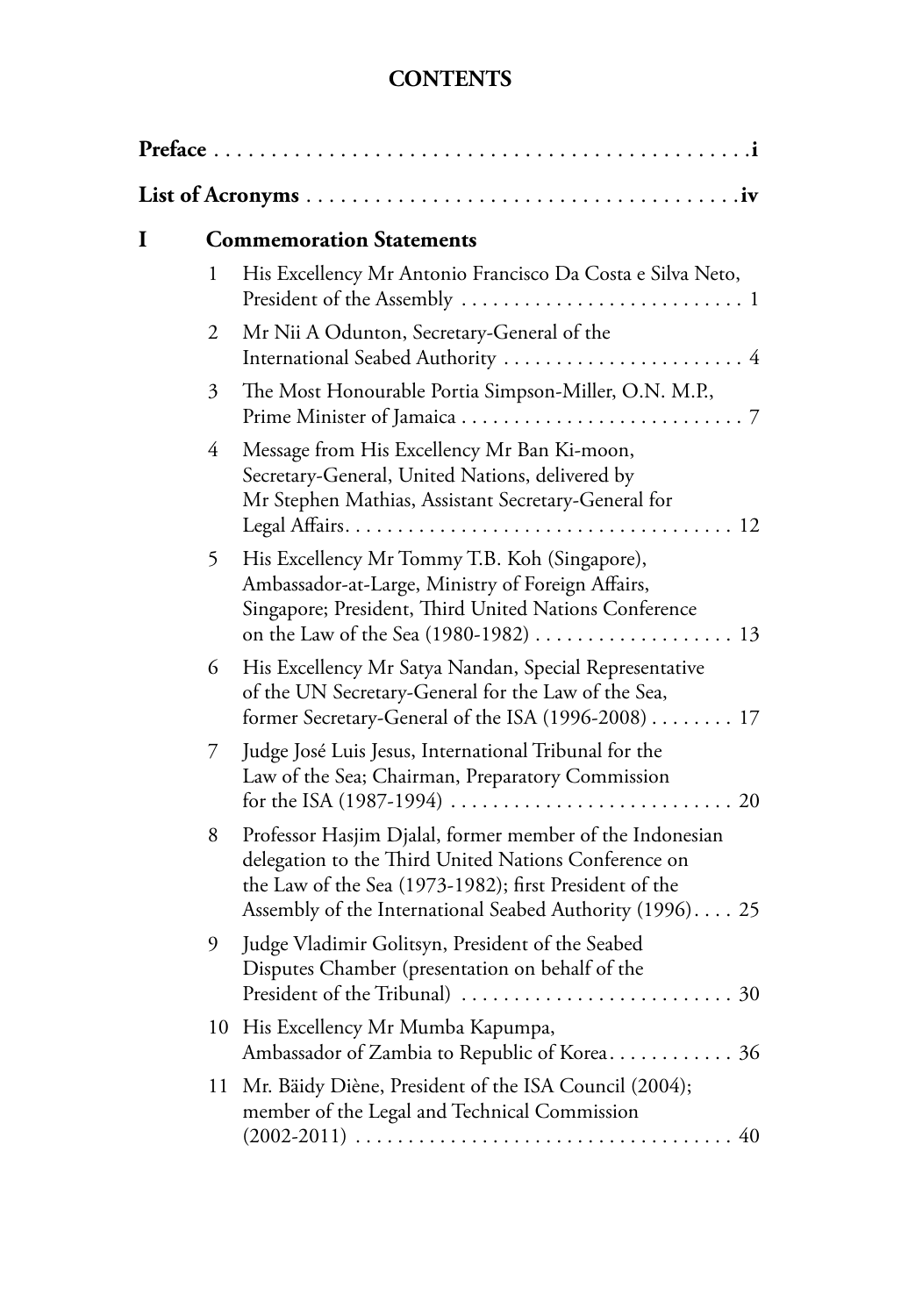## **II Statements from the Chairmen of the Five Regional Groups** Group A His Excellency Mr Olatokunboh Kamson,

|         | representative of Nigeria, on behalf of the                                                                                         |
|---------|-------------------------------------------------------------------------------------------------------------------------------------|
| Group B | His Excellency Mr Peter Thomson, representative of<br>Fiji, on behalf of the Asia-Pacific Group $\dots \dots \dots \dots$ 47        |
| Group C | His Excellency Mr Vladimir Polenov, representative of<br>Russia, on behalf of the Eastern European States 50                        |
| Group D | His Excellency Mr Gerardo Lozano Arredondo,<br>representative of Mexico, on behalf of the<br>Latin American and Caribbean States 51 |
| Group E | Mr. David Wilkens, representative of Germany<br>on behalf of the Western European and Other States 55                               |

#### **III Statements from Member Countries**

| Pacific Small Island Developing States                                                        |  |  |  |  |  |  |
|-----------------------------------------------------------------------------------------------|--|--|--|--|--|--|
| (PSIDS – representing Tonga, Cook Islands,<br>Federated States of Micronesia, Fiji, Kiribati, |  |  |  |  |  |  |
| Papua New Guinea, Samoa, Tuvalu, Vanuatu). 59                                                 |  |  |  |  |  |  |
|                                                                                               |  |  |  |  |  |  |
|                                                                                               |  |  |  |  |  |  |
|                                                                                               |  |  |  |  |  |  |
|                                                                                               |  |  |  |  |  |  |
|                                                                                               |  |  |  |  |  |  |
|                                                                                               |  |  |  |  |  |  |
|                                                                                               |  |  |  |  |  |  |
|                                                                                               |  |  |  |  |  |  |
|                                                                                               |  |  |  |  |  |  |
|                                                                                               |  |  |  |  |  |  |
|                                                                                               |  |  |  |  |  |  |
|                                                                                               |  |  |  |  |  |  |
|                                                                                               |  |  |  |  |  |  |
|                                                                                               |  |  |  |  |  |  |
|                                                                                               |  |  |  |  |  |  |
|                                                                                               |  |  |  |  |  |  |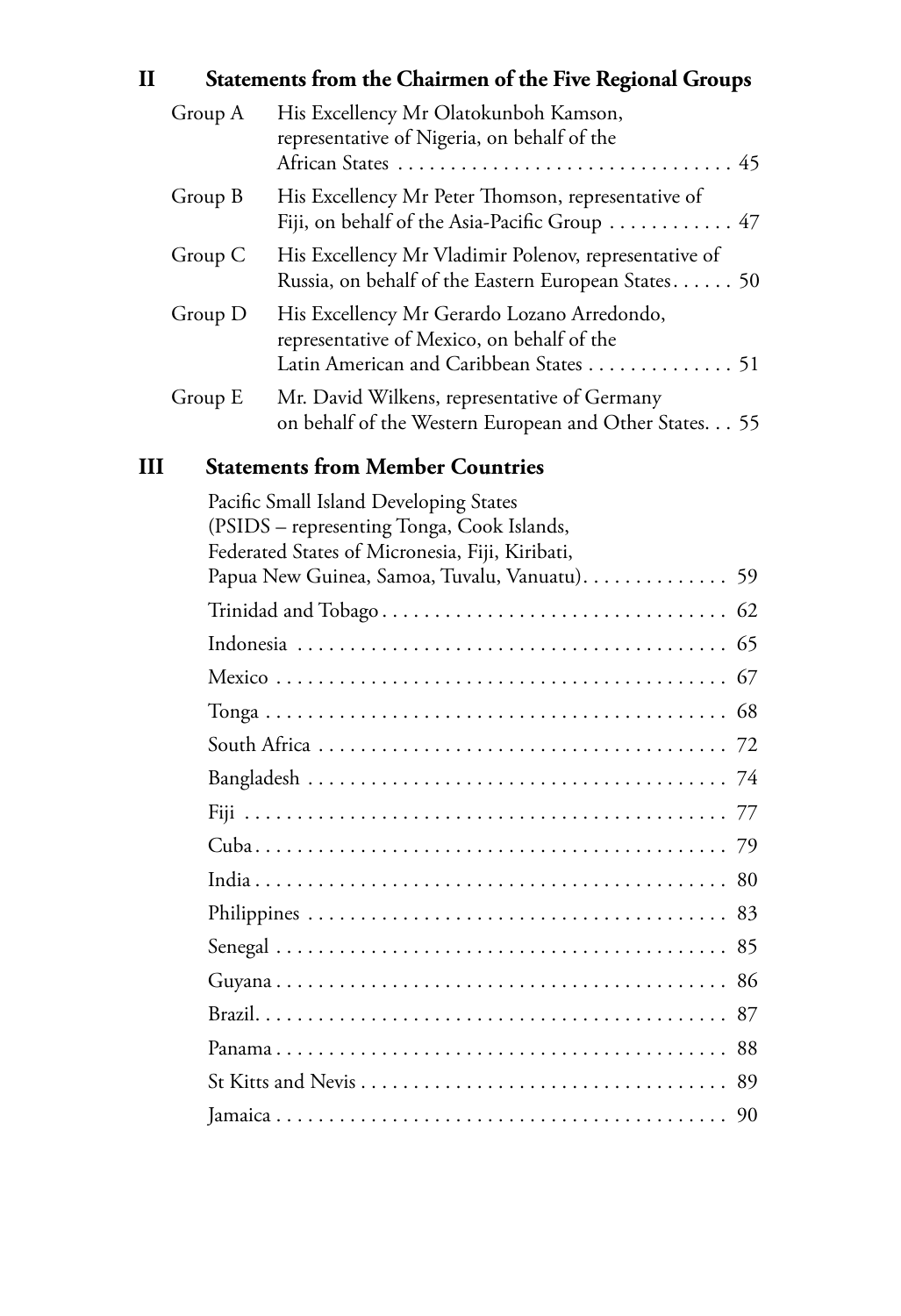### **IV Statements from Observers**

| International Union for Conservation of Nature (IUCN) 96 |  |
|----------------------------------------------------------|--|
|                                                          |  |

#### **Annex**

| A Status of the United Nations Convention |  |  |  |  |
|-------------------------------------------|--|--|--|--|
|                                           |  |  |  |  |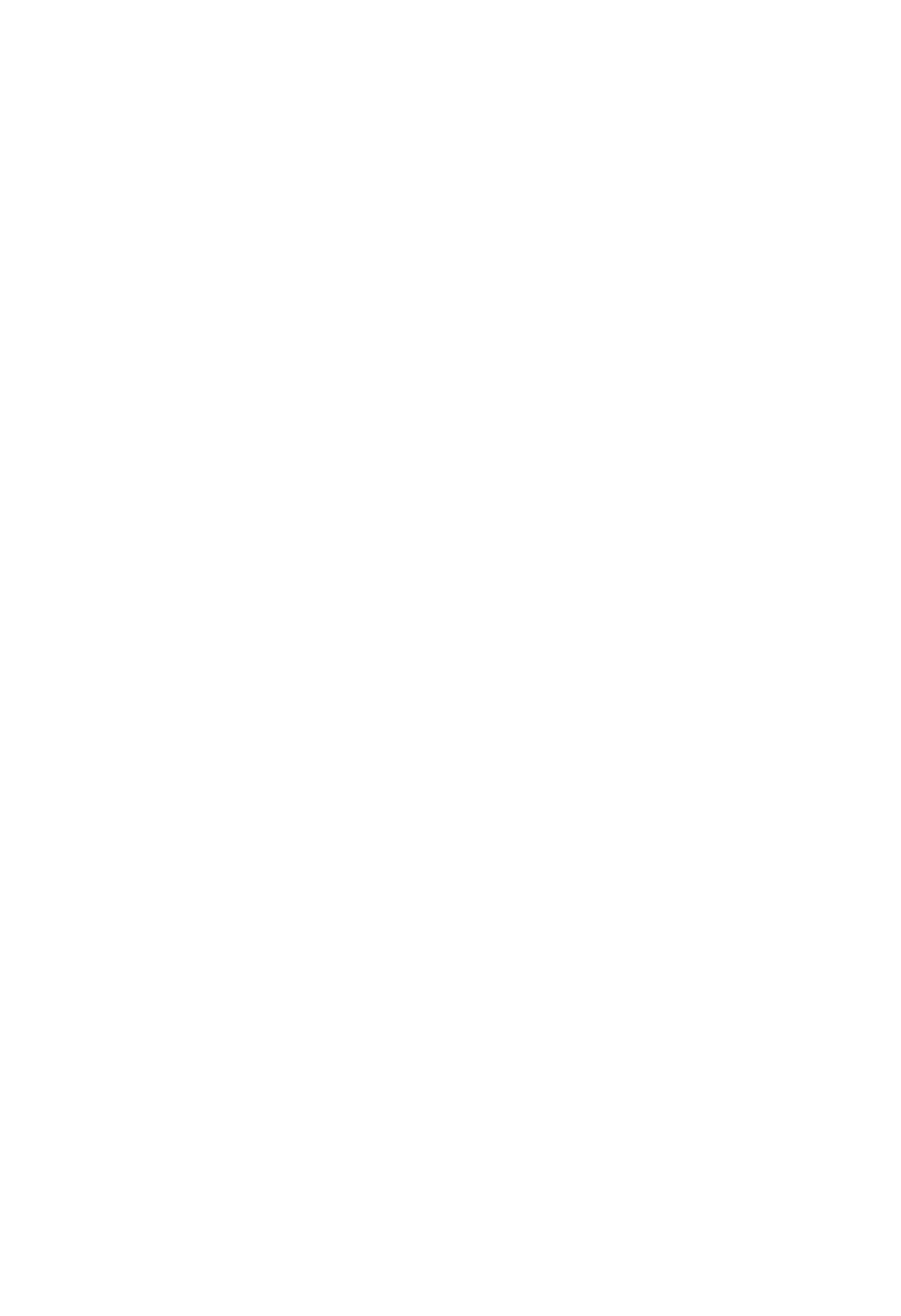2014 marked the twentieth anniversary of the establishment of the International Seabed Authority, which came into existence upon the entry into force of the 1982 United Nations Convention on the Law of the Sea on 16 November 1994. The Authority celebrated this event on 22 July 2014 when the Assembly of the Authority met in a special session to commemorate the event.

The session was opened by H.E. Ambassador Antonio Francisco Da Costa e Silva Neto (Brazil), President of the Assembly for 2014, and addressed by Mr Nii Allotey Odunton, the Secretary-General of the Authority; the Most Honourable Portia Simpson Miller, Prime Minister of Jamaica; H.E. Mr. Ban Ki Moon, the Secretary-General of the United Nations through Mr Stephen Mathias, Assistant Secretary-General for Legal Affairs; H.E. Judge Shunji Yanai, President of the International Tribunal for the Law of the Sea through Judge Vladimir Golitsyn, President of the Seabed Disputes Chamber; Ambassador Satya N. Nandan, First Secretary-General of the Authority (1996 - 2008); Ambassador Tommy Koh, Ambassador-at-Large in the Ministry of Foreign Affairs of Singapore and President, Third United Nations Conference on the Law of the Sea (1980 - 1982); Judge José Luis Jesus, member of the International Tribunal for the Law of the Sea and former Chair of the Preparatory Commission for the International Seabed Authority and for the International Tribunal for the Law of the Sea (1987 - 1994); Ambassador Hasjim Djalal, the first President of the Assembly of the Authority; Ambassador Mumba Kapumpa, Zambia's Ambassador to the Republic of Korea; and Mr. Baïdy Diène of Senegal, former President of the Council of the International Seabed Authority (2004) and member of the Legal and Technical Commission  $(2002 - 2011).$ 

Statements were also made by the Chairs of the five regional groups; H.E. Olatokunboh Kamson, Permanent Representative of Nigeria to the Authority on behalf of the African Group; H.E. Peter Thomson of Fiji on behalf of the Asia-Pacific Group; H.E. Vladimir Polenov of the Russian Federation on behalf of the Eastern European Group of States; Mr David Wilkens of Germany on behalf of the Western European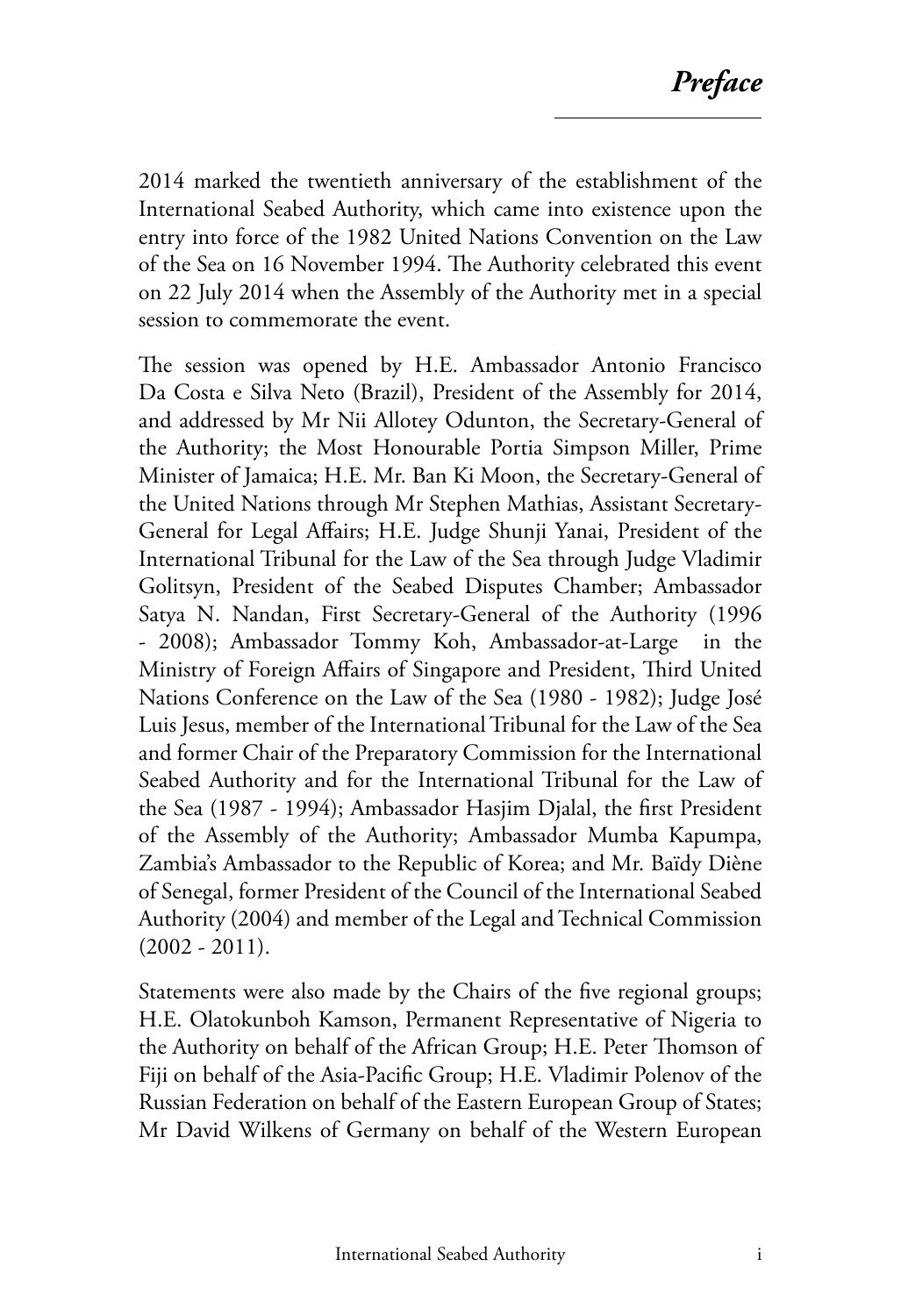and other States Group, and H.E. Mr Gerardo Lozano Arredondo, Permanent Representative of Mexico to the Authority on behalf of the Latin American and the Caribbean States Group.

Statements on behalf of State Parties were made by Dr. Tevita Sukahina Mangisi, Deputy Permanent Representative, Permanent Mission of Tonga to the United Nations, on behalf of the Pacific Small Island Developing States; H.E. Rev. Dr. Iva Gloudon, Permanent Representative of Trinidad and Tobago to the Authority; Mr. Haryo Budi Nugroho, Legal Officer, Ministry of Foreign Affairs of Indonesia; H.E. Mr Gerardo Lozano Arredondo, Permanent Representative of Mexico to the Authority; H.E. Mr. Mahe 'Uli'uli Sandhurst Tupouniua, Ambassador Extraordinary and Plenipotentiary, Permanent Representative, Permanent Mission of Tonga to the United Nations; H.E. Mathu Joyini, Permanent Representative of South Africa to the Authority; Rear Admiral Md. Khurshed Alam (Rtd), Secretary (Maritime Affairs Unit), Ministry of Foreign Affairs, Representative of Bangladesh to the 20th session; H.E. Mr Peter Thomson, Representative of Fiji to the 20th session; Excmo. Sr Ricardo Tur Novo, Ministro Consejero, Encargado de Negocios a.i. Cuba en Jamaica, Representative of Cuba to the 20th session; Dr. S. K. Das, Scientific Secretary, ESSO & Advisor, Ministry of Earth Sciences, Representative of India to the 20th session; H.E. Irene Susan B. Natividad, Deputy Permanent Representative, Permanent Mission to the United Nations, Representative of the Philippines to the 20th session; M. Mbaba Coura Ndiaye, en Service au Ministere des Affaires Etrangeres et des Senegalais de l'Exterieur, Representative of Senegal to the 20th session; Ms. Indera Persaud, Honorary Consul in Jamaica, Representative of Guyana to the 20th session; Minister Counselor Sylvia Ruschel de Leoni Ramos, Deputy Permanent Representative to the Authority, Representative of Brazil to the 20th session; Mr. Erick Cajar Grimas, Chargé d'Affairs a.i, Third Secretary, Embassy in Jamaica, Representative of Panama to the 20th session; H.E. Mr Cedric Harper, High Commissioner of St Kitts and Nevis to Jamaica, and Permanent Representative to the International Seabed Authority; and Mr Coy Roache, Deputy Permanent Representative of Jamaica to the Authority.

Statements were also made by representatives of some of the entities with Observers status with the Authority, including Greenpeace, the International Union for the Conservation of Nature (IUCN), the World Wildlife Fund (WWF) and the Deep Sea Conservation Coalition.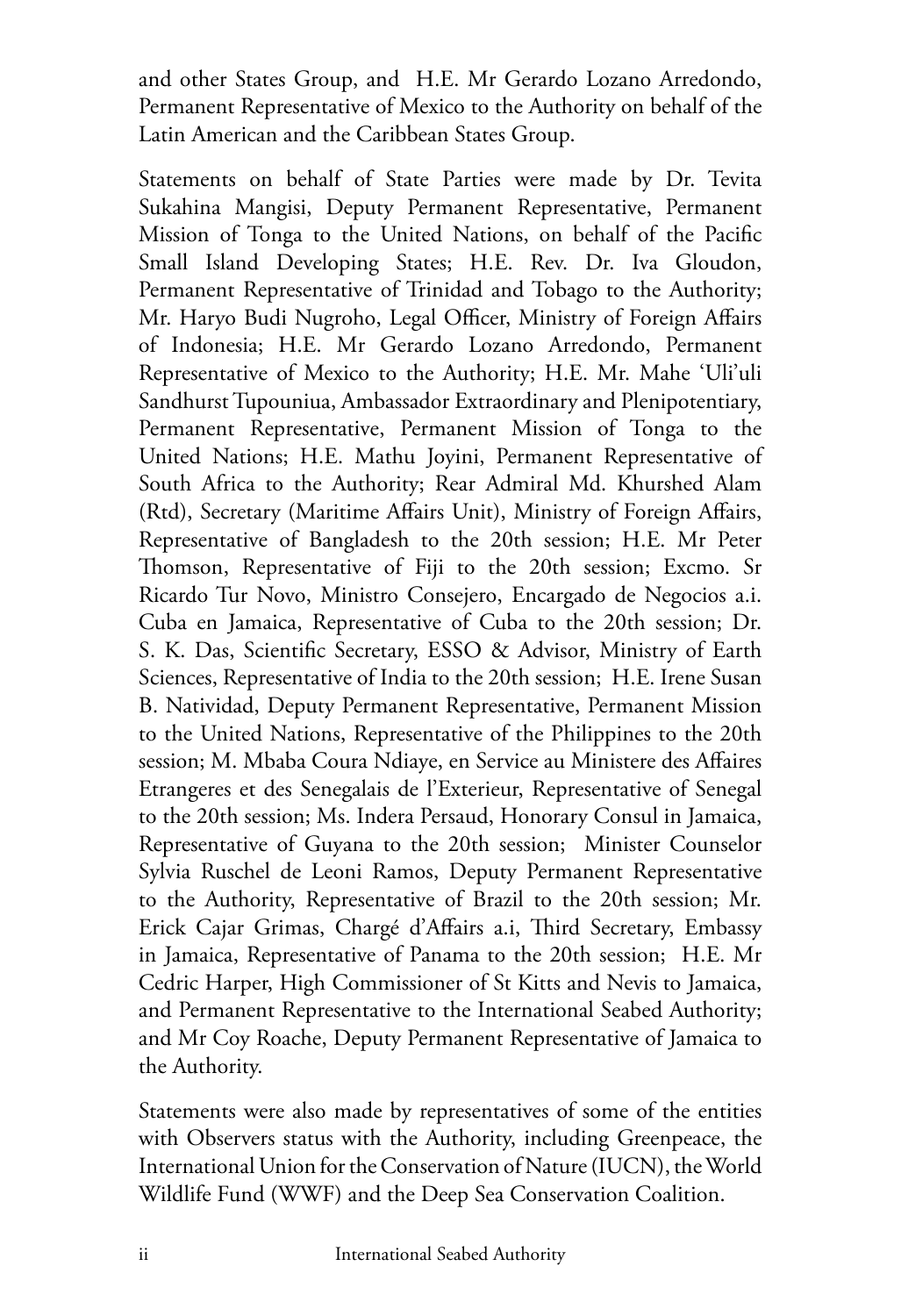The statements run through a gamut of subjects ranging from recollections of the Third United Nations Conference on the Law of the Sea, the Preparatory Commission for the International Seabed Authority and for the International Tribunal for the Law of the Sea, and the United Nations Secretary-General's Informal Consultations on Outstanding issues Relating to the Deep Seabed mining provisions of the United Nations Convention on the Law of the Sea.

The statements also addressed matters such as the achievements of the International Seabed Authority in its first twenty years, remembrances of deceased stalwarts of the process leading to the establishment of the Authority, the formulation of the first exploitation code for deep seabed mineral resources (polymetallic nodules), the need for the code to ensure that the protection and preservation of the marine environment from the impacts of deep seabed mining of polymetallic nodules is strictly adhered to, and the urgent need for capacity building of developing member state personnel to enable them to reap the benefits from the common heritage of mankind.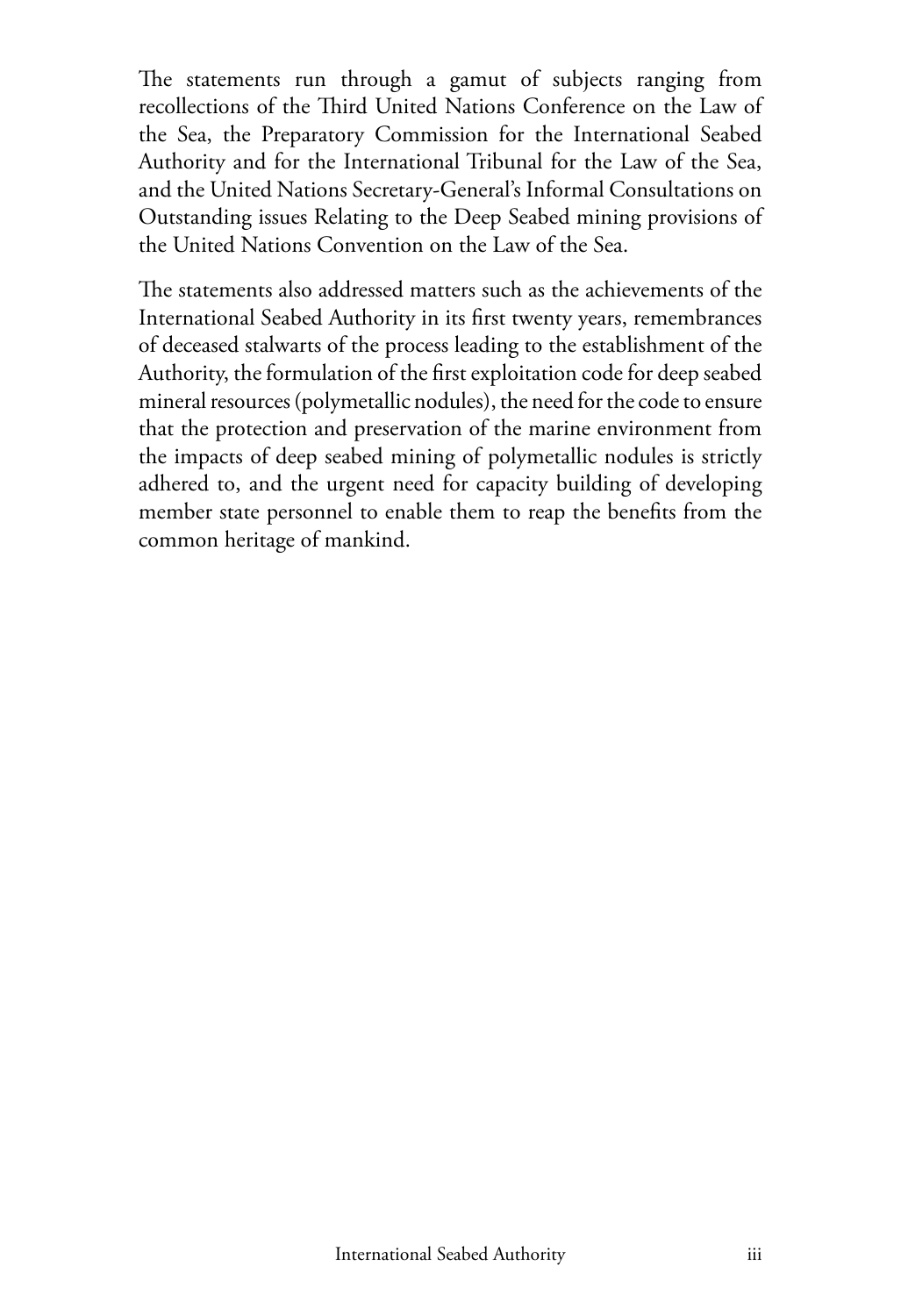# *List of Acronyms*

| <b>ACP</b>    | The African, Caribbean and Pacific Group of States                                                               |
|---------------|------------------------------------------------------------------------------------------------------------------|
| CCOP/SOPAC    | Committee for Coordinating of Joint Prospecting<br>for Minerals Resources in the South Pacific<br>Offshore Areas |
| <b>CCZ</b>    | Clarion-Clipperton Zone                                                                                          |
| <b>CLCS</b>   | Commission on the Limits of the Continental<br>Shelf                                                             |
| <b>CMI</b>    | Caribbean Maritime Institute                                                                                     |
| EIA           | <b>Environmental Impact Assessment</b>                                                                           |
| EU            | European Union                                                                                                   |
| <b>GRULAC</b> | Group of Latin America and Caribbean States                                                                      |
| <b>ISA</b>    | <b>International Seabed Authority</b>                                                                            |
| <b>ITLOS</b>  | International Tribunal for the Law of the Sea                                                                    |
| <b>IUCN</b>   | International Union for Conservation of Nature                                                                   |
| <b>KIOST</b>  | Korea Institute of Ocean Science and Technology                                                                  |
| <b>LTC</b>    | Legal and Technical Commission                                                                                   |
| <b>NGO</b>    | Non-Governmental Organisation                                                                                    |
| OMI           | Ocean Management Incorporated                                                                                    |
| <b>PSIDS</b>  | Pacific Small Island Developing States                                                                           |
| <b>SIDS</b>   | <b>Small Island Developing States</b>                                                                            |
| <b>TOML</b>   | Tonga Offshore Mining Ltd                                                                                        |
| UN-GA         | <b>United Nations General Assembly</b>                                                                           |
| <b>UNCLOS</b> | United Nations Convention on the Law of the Sea                                                                  |
| WWF           | World Wildlife Fund                                                                                              |

iv International Seabed Authority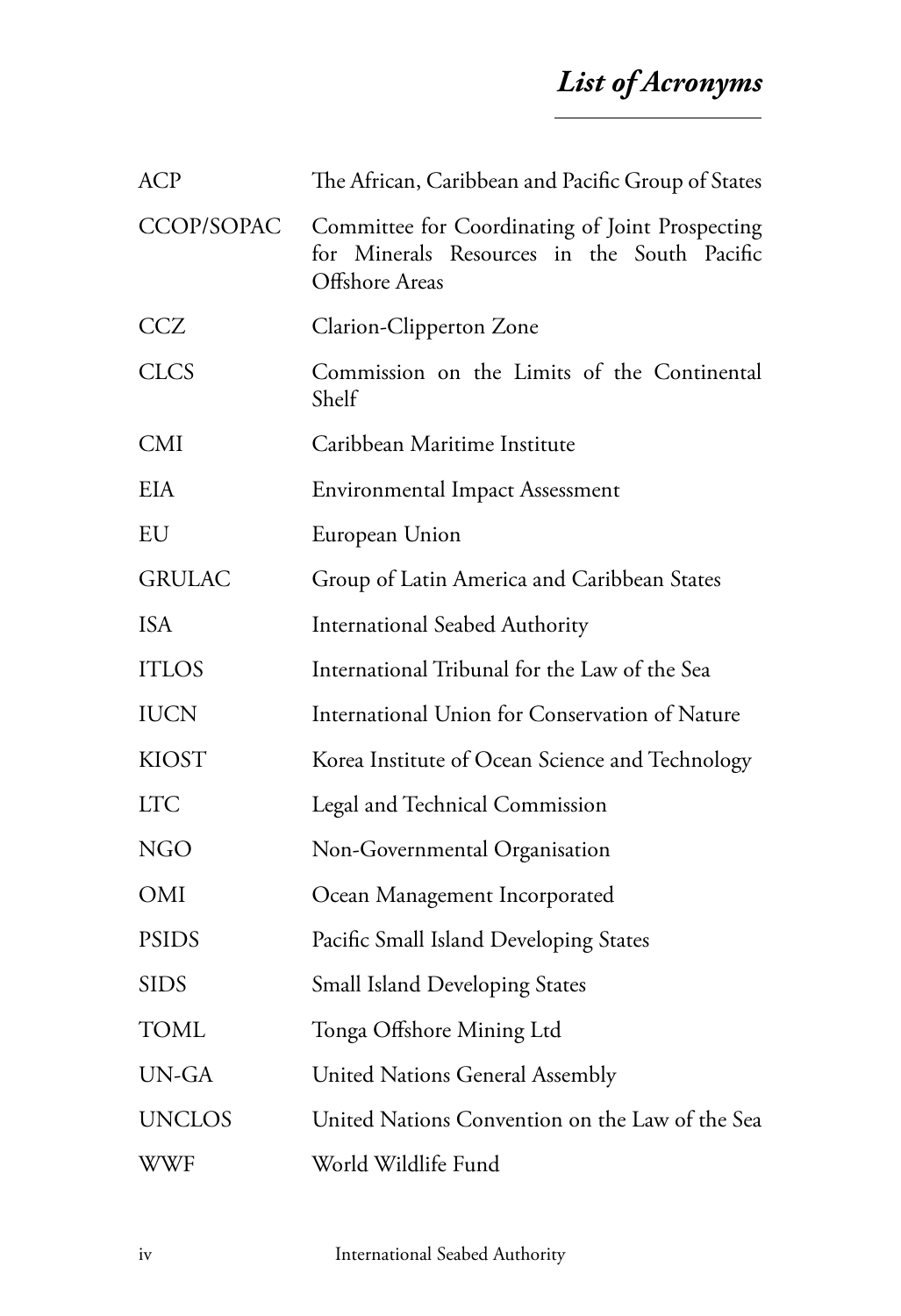#### 1. His Excellency Mr Antonio Francisco Da Costa e Silva Neto, President of the Assembly

The Most Honourable Mrs. Portia Simpson Miller, Prime Minister of Jamaica, Good Morning. It is an honour to have you at the Authority.

Judges of the International Tribunal of the Law of the Sea, Mr. Stephen Mathias, Assistant Secretary-General for Legal Affairs and representative of the Secretary-General for the United Nations to this commemorative event; notable distinguished and very important invited guests, our keynote speaker, Ambassador Tommy Koh; President of the Council; Chair of the Legal and Technical Commission, Chair of the Finance Committee, Excellencies, distinguished delegates; members of the observer groups, ladies and gentlemen.

We are grateful to have you here for the purpose of commemorating the 20th anniversary of our organization. To mark this special day the Assembly is honoured to have The Most Honourable Portia Simpson Miller gracing us with her presence this morning. We are also honoured to have present among us some of the architects who toiled to lay the foundation for the organization and whose existence we are commemorating. It is their vision, flexibility and unity that we have inherited. We had, over the years, the benefit of their wisdom and counsel. Today, I am happy to confirm that we will again have the pleasure of hearing their views.

May I also acknowledge the presence of Judge Vladimir Golitsyn, President of the Seabed Disputes Chamber. We also have former Chairman of the Preparatory Commission for the International Seabed Authority (ISA), Judge Jose Luis Jesus, Mr Matthias, Assistant Secretary-General for Legal Affairs and the special representative of the UN with us. Also, we have a man who needs no introduction, the first Secretary-General of the Authority, Ambassador Satya Nandan, from Fiji. He, together with our keynote speaker, Ambassador Tommy Koh, require no introduction. Nevertheless I shall be welcoming them separately, on your behalf at the appropriate juncture of our meeting.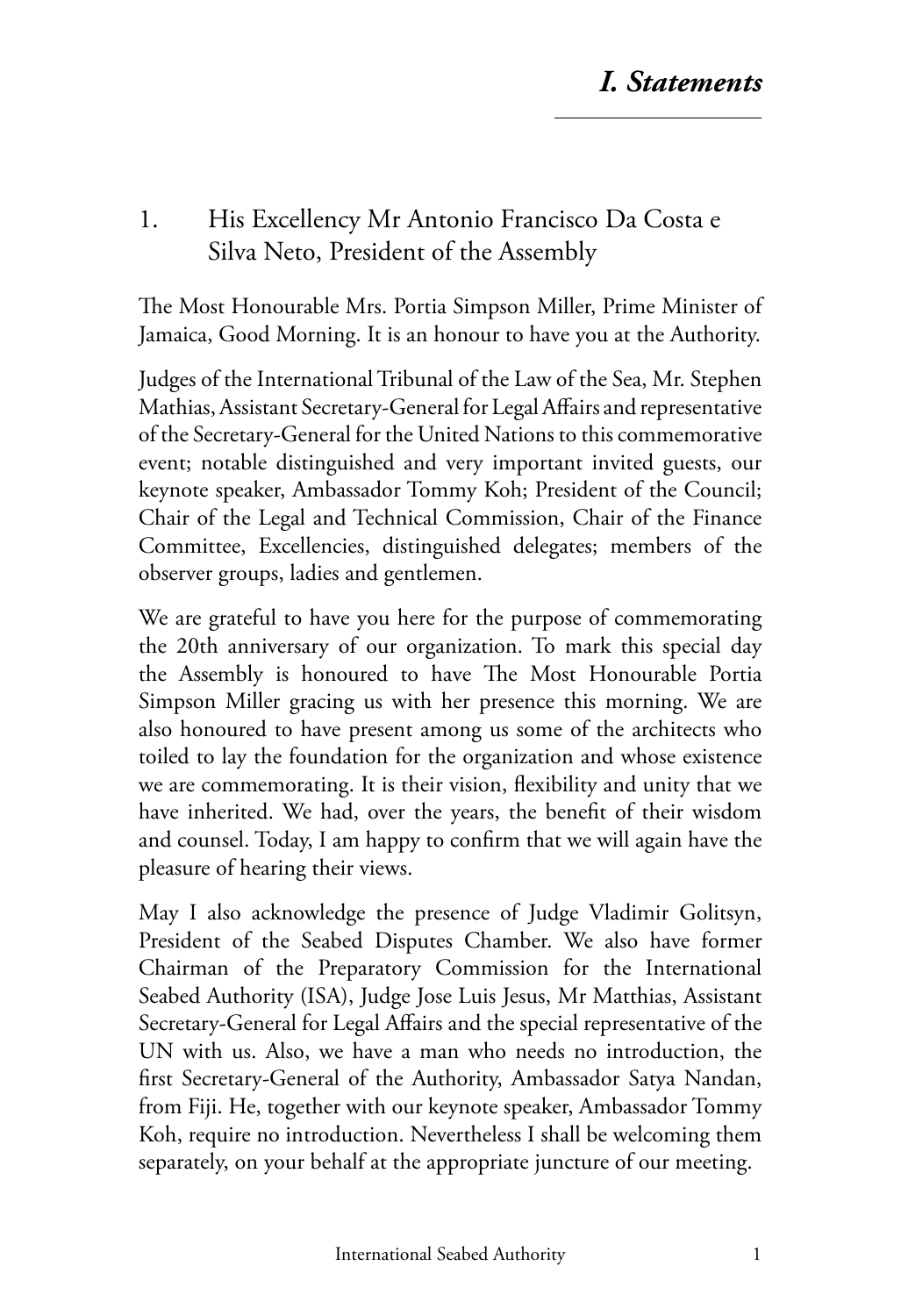Honourable Prime Minister, Madam, on behalf of the Assembly I wish to extend to you a very warm greeting from the Assembly of the Authority. We would like to convey our sincere gratitude that you have deemed it appropriate and necessary to spare a few moments out of your busy schedule to come and say a few words to the Assembly as we celebrate the 20th anniversary of our organization headquartered here in the marvelous capital of Kingston, Jamaica. The government and people of Jamaica have been gracious hosts for the past 20 years.

As we reflect on your efforts and contributions, we the members of the Authority are grateful for the fact that you have spared a piece of prime real estate on the waterfront of this beautiful city of Kingston to be the seat of the Authority. We have benefitted from the use of the conference facilities and our Secretariat has also the benefitted of what we are now calling the home of the Authority.

Jamaica's contribution to the establishment of the Authority, its current work and the future of the Authority cannot be over emphasized. We are grateful for all that has been done and are looking forward to a future of continued warmth and reciprocal relations, always highlighted by the well-known Jamaican hospitality.

It is on this note that once again that we express our sincere gratitude and warmly welcome the Most Honourable Portia Simpson-Miller. We are delighted and honoured to have you Madam and grateful to the lovely people of Jamaica for making us feel welcomed and at home in this beautiful country.

Excellencies, distinguished delegates, before I give the floor to the Secretary-General, I wish to say a few words as it is our intention to gain from the wisdom of our guests. As we pause to commemorate the 20th anniversary of the Authority, as President of this Assembly at this session, and I am very grateful for the honour that Member States have bestowed on me,, particularly my regional group of Latin America and the Caribbean (GRULAC). I want to pose a few simple questions for reflection. I believe that we have arrived at the juncture where we ought to reflect upon what our journey has been us so far and consider what we still need to do.

We should ask ourselves what kind of organization we would like to see the Authority develop into over the next 20 years. Have we been equipping our Authority adequately to meet the challenges of the coming years? Are the laws, regulations and rules governing the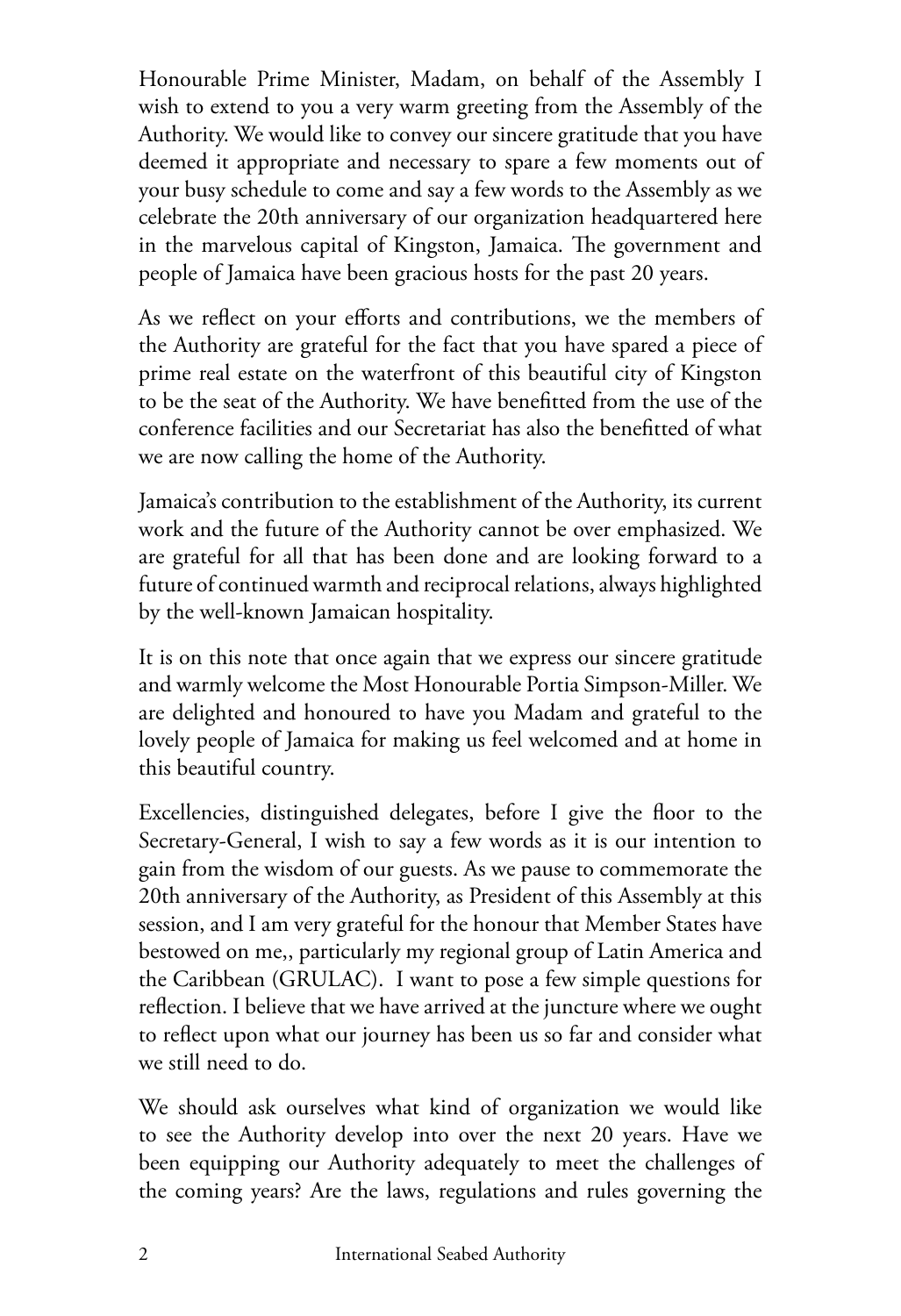operation of this organization sufficient to meet the demands of its purpose?

This 20th anniversary is an appropriate time to reflect on these issues. Great individuals had a particular vision in mind in setting up this organization. They pursued and overcame their differences and agreed to work out a formula that would ensure the equitable sharing of benefits among all the human inhabitants of this earth from the resources in the Area as the common heritage of mankind. Ours is the task of fulfilling this dream in concrete terms and ensuring that the bond that holds us together continues to be the anchor and united force that guarantees goodwill and cooperation for the next 20 years and beyond. Today, we will hear words of wisdom; some perhaps reminiscent others predictive. Whatever the sentiment might be I urge the Assembly to pay attention to the commemorative sentiments that will be echoed in this hall today. Some of the founders are still around to witness their vision 20 years on and we hope they like what they are seeing.

Excellencies, we will not go wrong if we root our words solidly in the 1982 United Nations Convention of the Law of the Sea (UNCLOS) and the 1994 Agreement. This guiding foundation, together with the decisions and other agreements we have made over the last 20 years continue to provide the blueprint for the success of the organization. The question remains, what should we do, not only what is urgent, but what will give us a new, structured organization for the future. Secretary-General, I wish to thank you and your hard-working staff for the excellent work that you have been doing over the last 20 years, with your allotted resources and bound by your numerical composition you have served the Authority extremely well.

So on this 20th anniversary, on behalf of the members of the Assembly I wish to thank you most warmly. To the members and observers of the Authority, those who have contributed resources, time and expertise to ensure the viability of the organization as a reputable organization, accept our gratitude. I give the floor to the Secretary-General for his 20th anniversary address.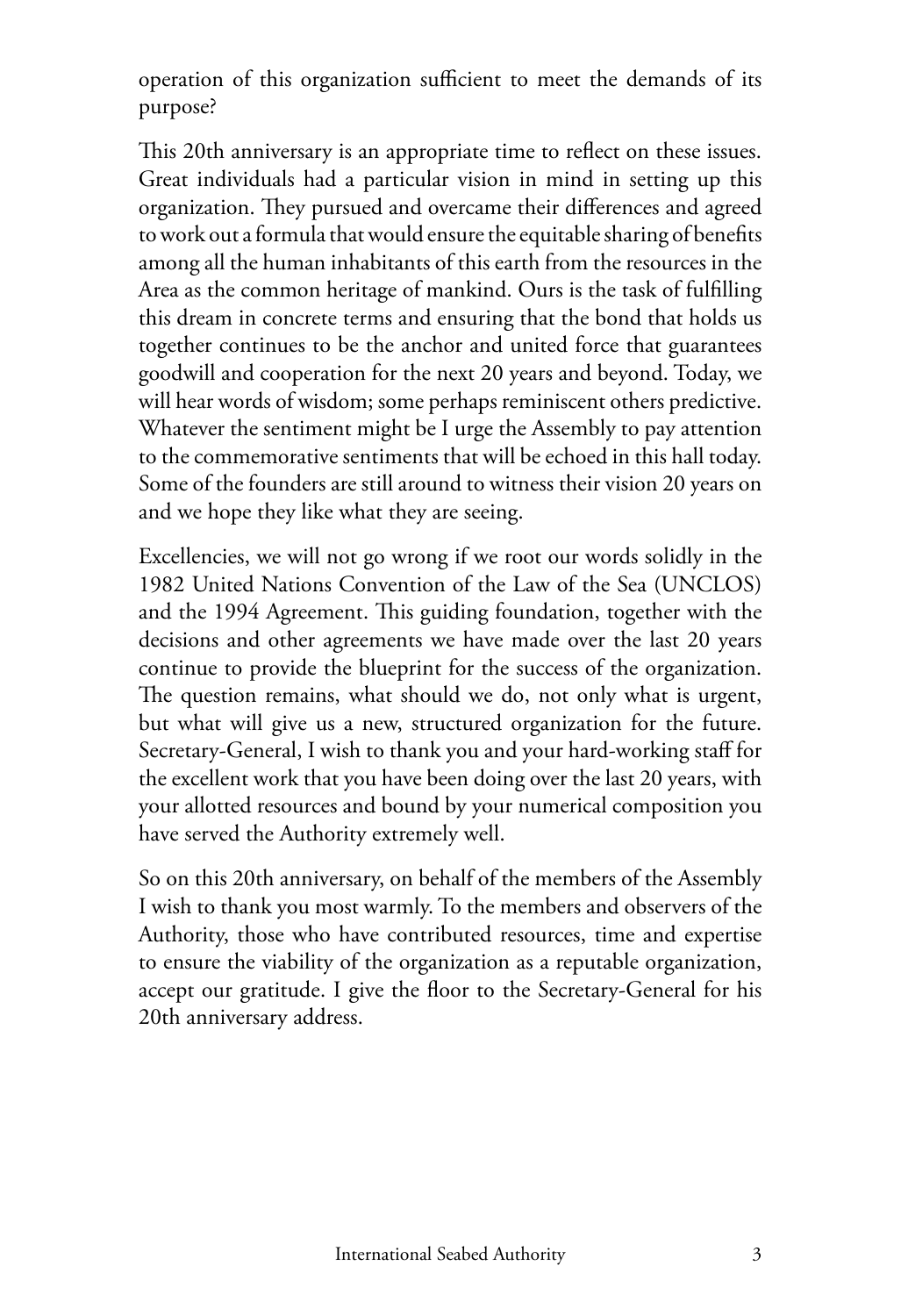## 2. Mr. Nii Allotey Odunton, Secretary-General of the International Seabed Authority

The Most Honourable Portia Simpson Miller, Prime Minister of Jamaica, distinguished guests and delegates, ladies and gentlemen, welcome to the commemoration of the 20th anniversary of the establishment of the Authority, an institution founded on the common heritage of mankind with the potential to transform the global minerals industry and open up the last remaining frontier, the international seabed area.

As I look at all of us gathered here today, I see many stalwarts of the process that made this dream possible. A process that was by no means easy, and that will continue to provide us with many challenges.

Our knowledge of the Area is limited but, as a result of the determination of the international community to expand its resource base through the formulation of rules, regulations and procedures to harness these resources, it has brought us to the edge of exciting times ranging from discoveries of incredible new life forms and amazing mineral wealth, that cannot but provide us with many of the products that we utilize and wish to have in the twenty-first century and beyond. Among us, also, are a few of the many consensus builders who have catalyzed the evolution of the Authority. Their work include the formulation of Part XI of UNCLOS, the 1994 Agreement relating to the implementation of this Part, and the framework for the formulation of rules, regulations and procedures governing prospecting, exploration and exploitation of all the marine minerals to be found in the Area. Since its establishment, the Authority has succeeded in adopting rules, regulations and procedures for prospecting and exploration for polymetallic nodules, polymetallic sulphides and cobalt-rich ferromanganese crusts. The confidence in the framework that has been established has resulted in the Authority approving 26 plans of work for exploration in the Area.

Speaking for myself, if anyone had told me that 20 years after the entry into force of the Convention we would have had 26 plans of work for exploration, I would have thought them very optimistic and a little bit mad. For the past few years the Authority has been engaged in formulating a mining code for polymetallic nodules. The process of developing this code marks a new phase in the work of the Authority. This is the transition from marine scientific research to commercialization of the discovered ore deposits. This phase requires that, among other things, we have to standardize resource assessments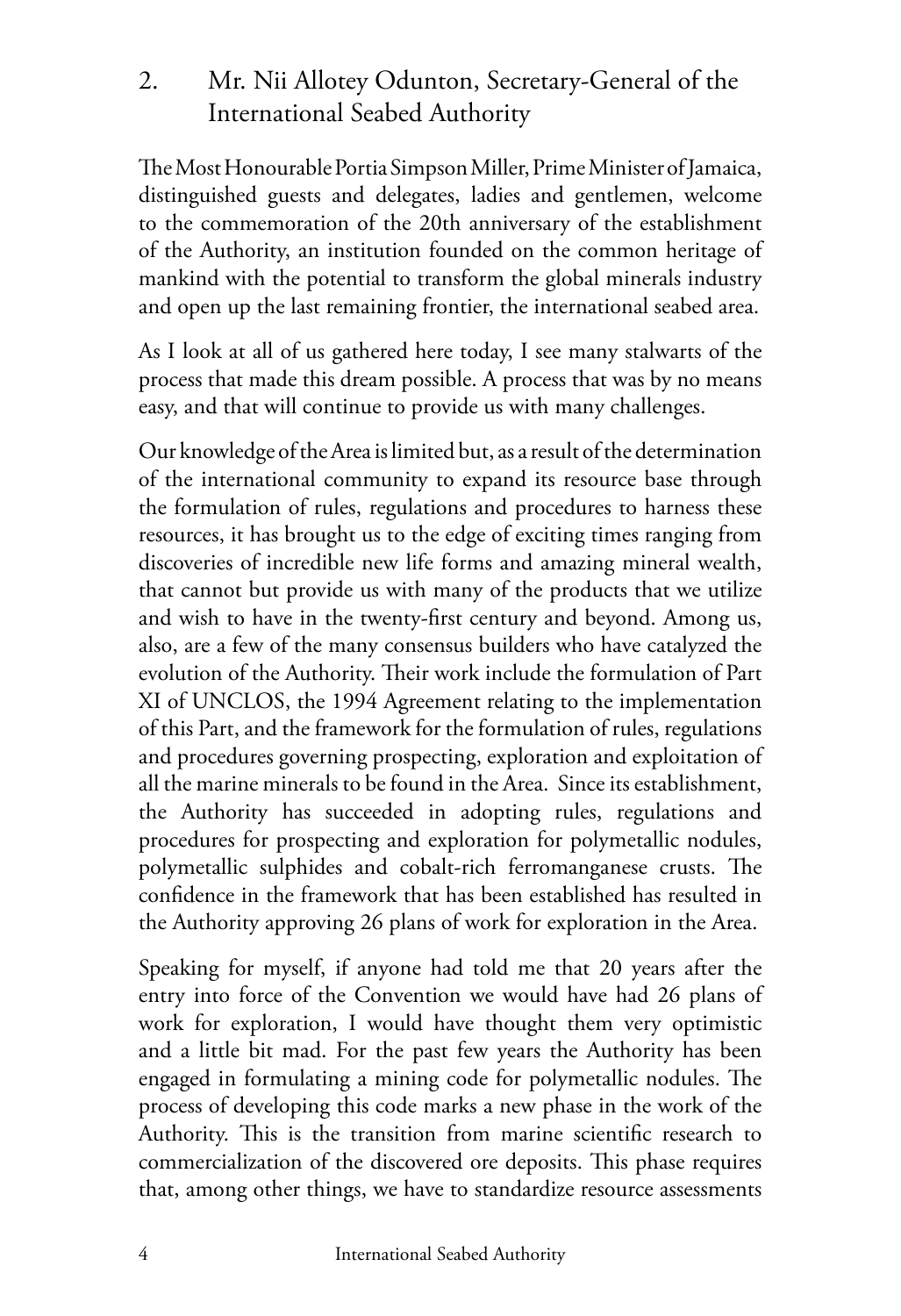by contractors. Resource assessments refer to how close a particular deposit is to commercialization. In general, the deposits are classified as possible, probable and ore reserves. Ore reserves can be mined at a profit, and it is at that stage that financial institutions become interested. The classification of ore reserves implies that technology is available to mine the deposits and process the material into metals of interest. It should be recalled that, in the past, what was expected of contractors were, e.g. samples. What did the samples contain in relation to the metals that commercial entities were after? There were no references to any protocols that took into account the requirements of financial institutions. As we move forward to this next phase, it would be important that when we sign contracts for exploration, these standards are in place so that contractors know, right at the beginning of their contracts, what is required from them in relation to resource assessments. Otherwise, at the point where exploitation contracts are applied for, we will not have any idea of the mineable ore reserves in situ.

Over the past few years, as word got around that the Authority was in the process of formulating a mining code, many members of the international community expressed concern about what seabed mining would do to the environment. Right from the beginning of establishing its rules and regulations, the Authority through one of its organs the Legal and Technical Commission (LTC), recommended that all contractors should establish baseline data. This included recording the pristine conditions that existed prior to mining so that in the course of exploration and through the monitoring programmes that had to be established, the Authority could gain information on the impacts of such activities on the marine environment. It was the clear understanding that the major impacts would take place during prototype testing in the Area and even more so during commercial mining. As the process went along, it also became quite evident that the Authority needed to start standardizing the names of fauna that were to be found in different exploration areas. Again, this was identical to the problems that have arisen with assessing the mineral resources. There are no standards for use by contractors and, over time it became impossible (a) to compare the fauna from different parts of the world's oceans where the specific mineral resource is likely to be found, and (b) to formulate the necessary policies that would be required to protect these fauna. At the same time, the LTC of the Authority made it clear that the component of the environment that would be most distressed from deep seabed mining would be the fauna.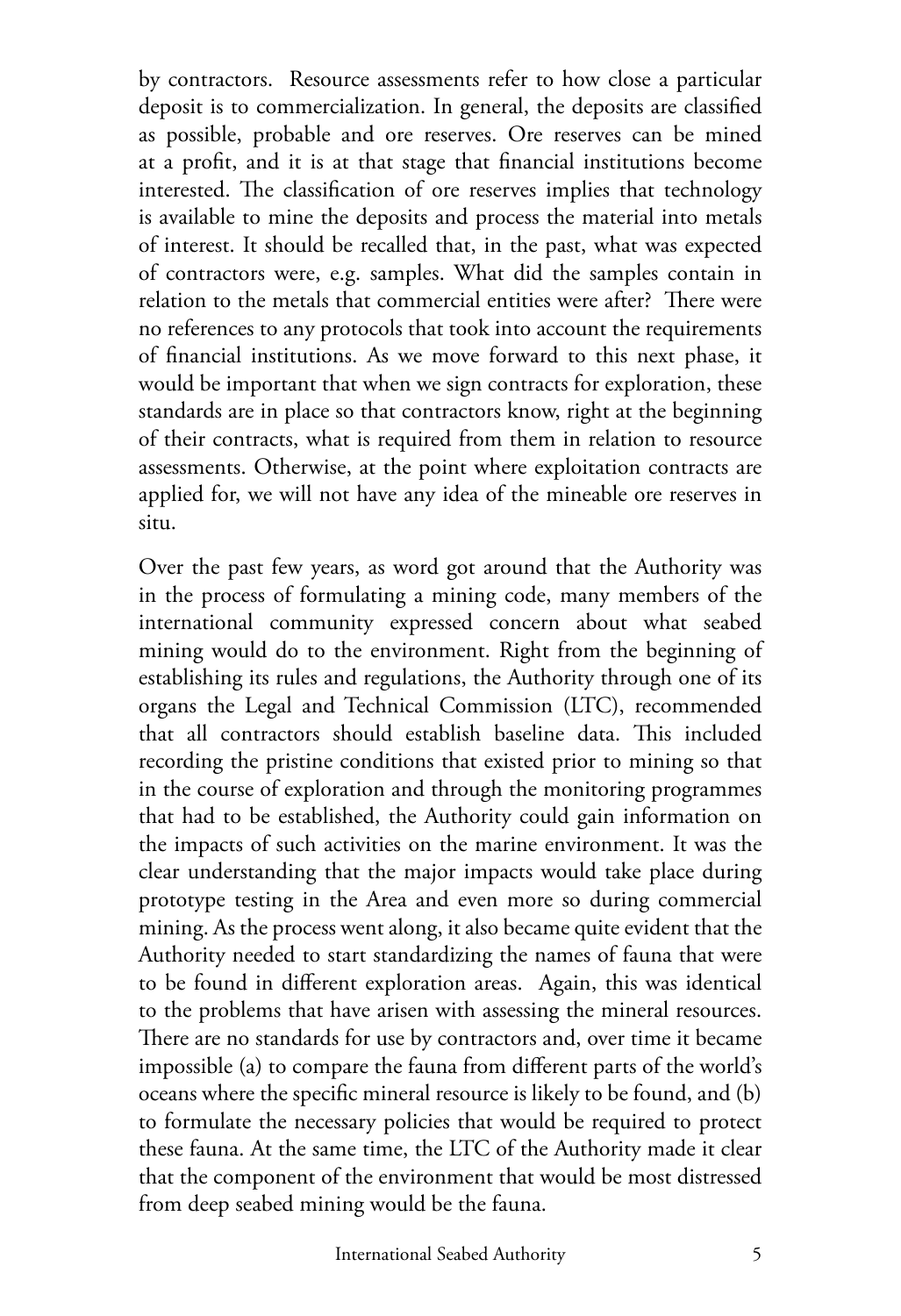I am always amazed when I see pictures of the fauna associated with the different mineral resources and I keep shaking my head that all these manifestations of nature are available to us with most of them in the deep seabed, and that we have very little knowledge about them. If we do not begin to ensure that we know where these fauna are to be found and standardize the nomenclature we use to describe them, we will have a problem in the future when deep seabed mining occurs. We need to have this information. The LTC needs to be able to examine this information to be able to provide the necessary policy guidelines to the Council for the Council to let the international community know what we are going to do to protect these fauna when mining takes place.

In terms of how I see our work progressing, this period is when we begin to tighten up work that is being done to get to commercial mining. By the time commercial mining begins, we should, for example, have good knowledge of the fauna to be found in the Area. For commercial production as well, we need to know the category of resources that we have, be it possible, probable or ore reserves. This is not just from the perspective of the States Parties but also from the viewpoint of all the financial institutions which might get engaged in this process. Since 1978, when Ocean Management Incorporated (OMI) conducted a pilot mining test in the Clarion-Clipperton Zone (CCZ), (it tested eight different collectors and raised 800 tonnes of nodules to its mining ship), no such tests have been conducted. In addition to proving their technology, such tests will provide contractors with information on the efficacy of the technologies they have developed, inform them as well as the international community as to whether reserves of nodules can be established and enable them to conduct environmental impact assessments. Such a test would be a significant contribution to the work of contractors and the Authority. It could be a useful collaborative project among contractors and the Authority.

Madam Prime Minister, I wish to thank the Government of Jamaica for all the help it has given to the Authority and prior to that, the Preparatory Commission for the International Seabed Authority and for the International Tribunal for the Law of the Sea (ITLOS). We have had some ups and downs but I would say that 90 per cent of the journey has been smooth. We all appreciate the people of Jamaica and the opportunity to see a fabulous island.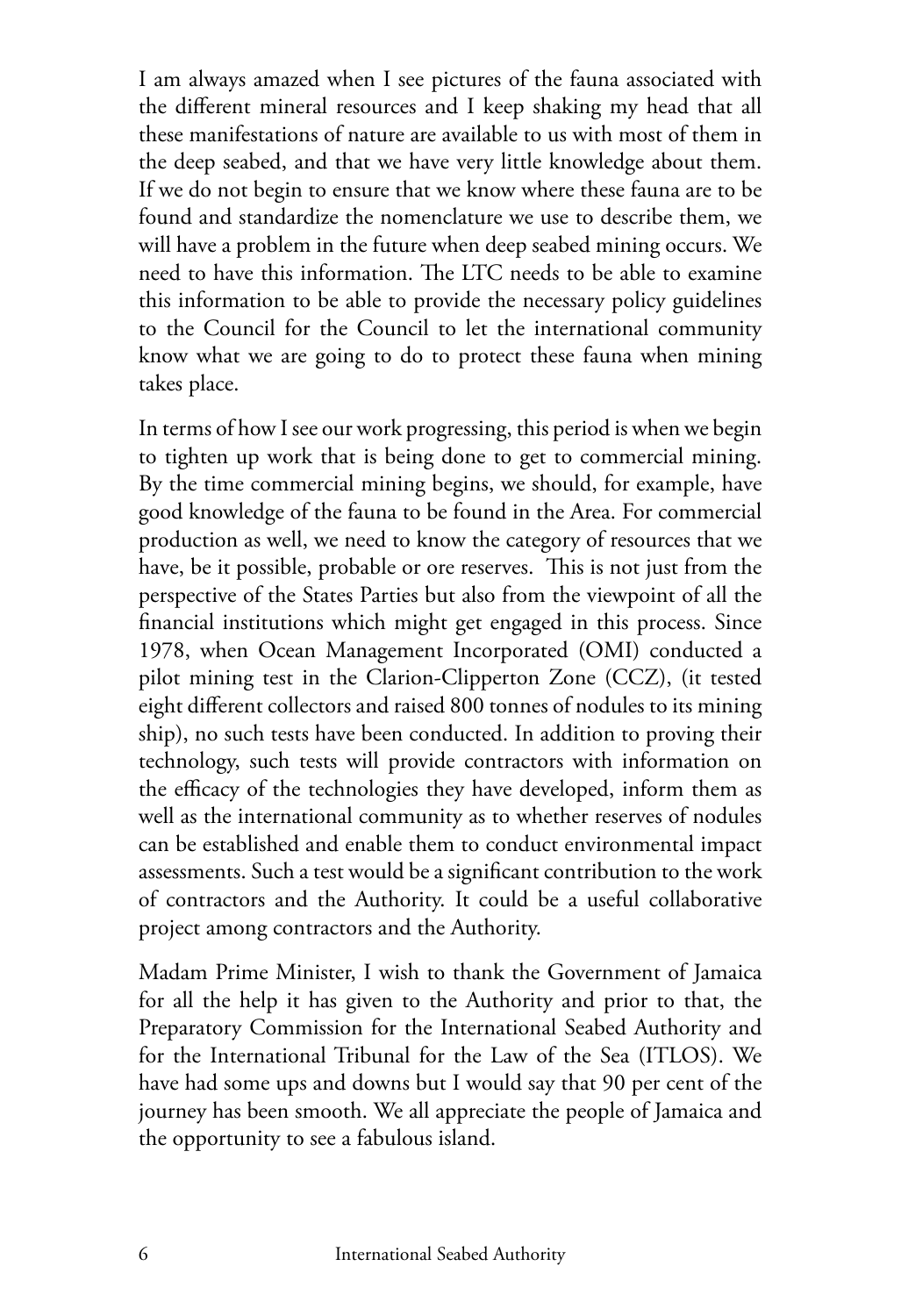Distinguished delegates, ladies and gentlemen, please enjoy the rest of the day. I have known the distinguished guests here for a very long time. You are going to hear some excellent presentations from the world's greatest consensus builders.

I look forward to seeing you all at the reception this evening where we will be graced by one of the world's best bands called Fab 5, courtesy of the Ministry of Foreign Affairs and the Government of Jamaica.

Thank you very much.

3. The Most Honourable Portia Simpson-Miller, O.N. M.P., Prime Minister of Jamaica

President of the Assembly of the Authority; Secretary General of the Authority; Assistant Secretary‐General for Legal Affairs in the United Nations; President, Third United Nations Conference on the Law of the Sea; former Special Representative of the United Nations; Secretary General for the Law of the Sea and first Secretary General of the Authority; Judge Jose Luis Jesus, ITLOS; Professor Hasjim Djalal, former Head of the Indonesian Delegation to the Third United Nations Conference on the Law of the Sea and President of the Council and of the Assembly; President of the Seabed Disputes Chamber; Ambassador of Zambia to Republic of Korea; President of the International Seabed Authority Council – 2004; chairmen of the regional groups; delegates to the 20th Session of the Authority; ladies and gentlemen

I welcome you all, on behalf of the Government of Jamaica to this Twentieth Session of the International Seabed Authority and, in particular, to this commemorative session. It is indeed a pleasure to be here again and I thank the Secretary‐General for his gracious invitation.

When I last came here, exactly two years ago, for the Special Session to mark the 30th anniversary of the Opening for Signature of the 1982 UNCLOS, I mentioned the pride and honour Jamaica felt on that occasion.

Today, I am again delighted to be participating in this Special Session to mark the 20th anniversary of the establishment of this august body.

The conclusion of the UNCLOS in 1982 was, undoubtedly, one of the most significant accomplishments for the United Nations and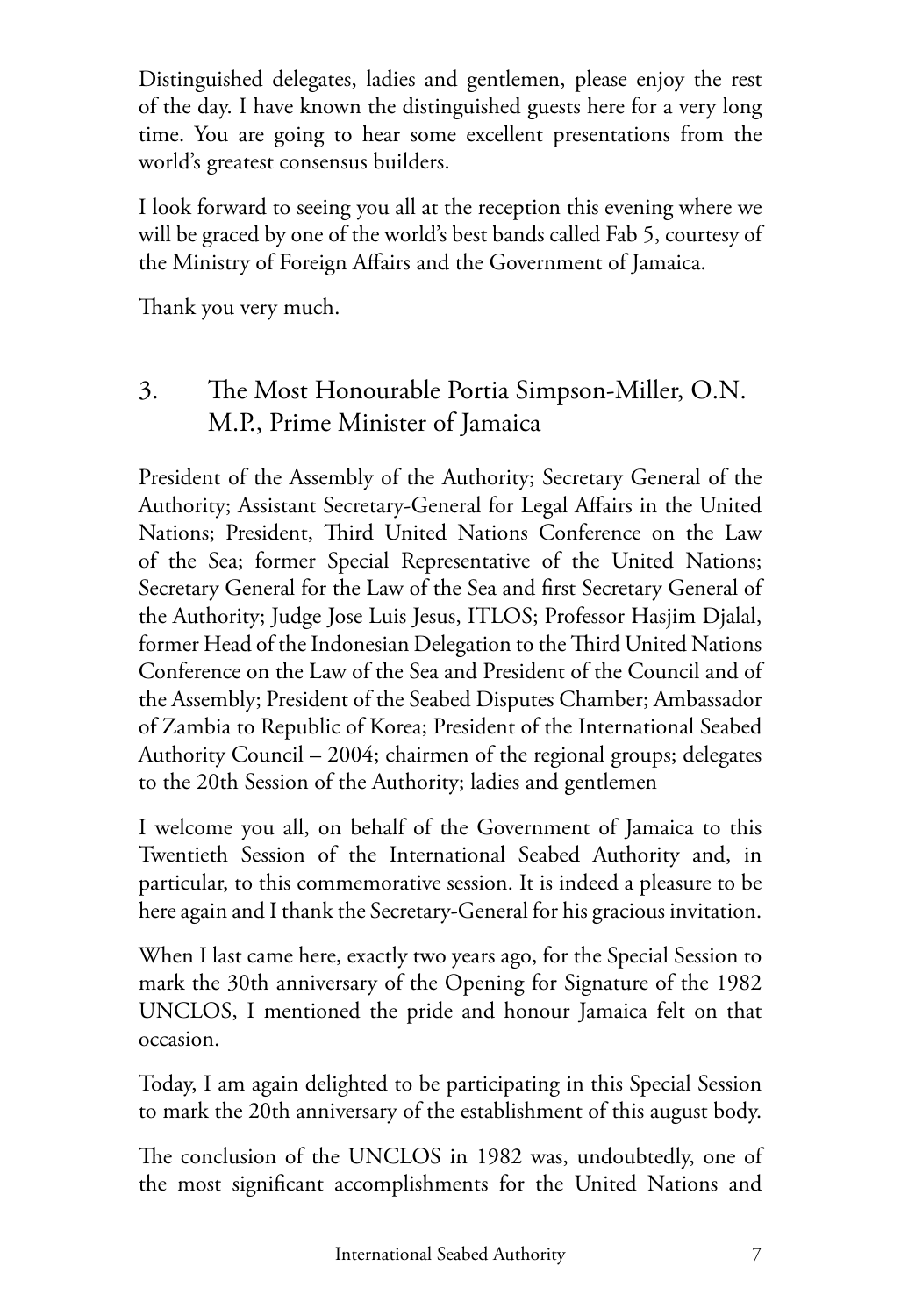for mankind in the quest for a just and equitable regime for ocean governance and the sustainable development of our oceans and seas.

The Convention was born out of a "desire to settle, in a spirit of mutual understanding and cooperation, all issues relating to the law of the sea".

In spite of the doubts expressed during the sixties and seventies, this Convention has become the constitution of the seas and oceans.

Many, then, were unconvinced that there was any truth that the seas and oceans, which make up 71 per cent of our earth's surface and 97 per cent of this blue planet's water resources, contained boundless wealth.

Today, even with 95 per cent of the underwater world still unexplored, that doubt has been put to rest.

The concept of the seas and the resources of the seabed and ocean floor as the "common heritage of mankind" is a 'fathomable' concept that was put forward by the late visionary of the oceans, Ambassador Dr Arvid Pardo of Malta, and remains a significant breakthrough for international law. I commend his remarkable foresight.

There have been others who, like Ambassador Pardo, crafted the UNCLOS which created the organization we commemorate today, and are inscribed in the United Nations Convention on the Law of the Sea ‐ Hall of Fame.

We are fortunate to have in our midst today; His Excellency Tommy Koh, Professor Hasjim Djalal, and Mr. Jean‐Pierrre Levy. Let us not forget Jamaica's own son of the soil the late Dr Kenneth Rattray or Mr Lennox Ballah of Trinidad and Tobago and other representatives from the Caribbean Community who recognized that "rules of right indeed and always ought to be made to triumph over the rule of might".

The Convention they forged forms the basis for our declaration of status as a state within an archipelago and the delimitation of our boundaries with some of our neighbouring states.

Mr President, the government and people Jamaica are especially proud to be a part of this 20th commemorative anniversary. In the 1990s when the negotiations of Part XI of the UNCLOS covering deep seabed mining were viewed as untenable and too optimistic, Jamaica was among that group of keenly interested developing countries at the time, working towards its adoption in 1994.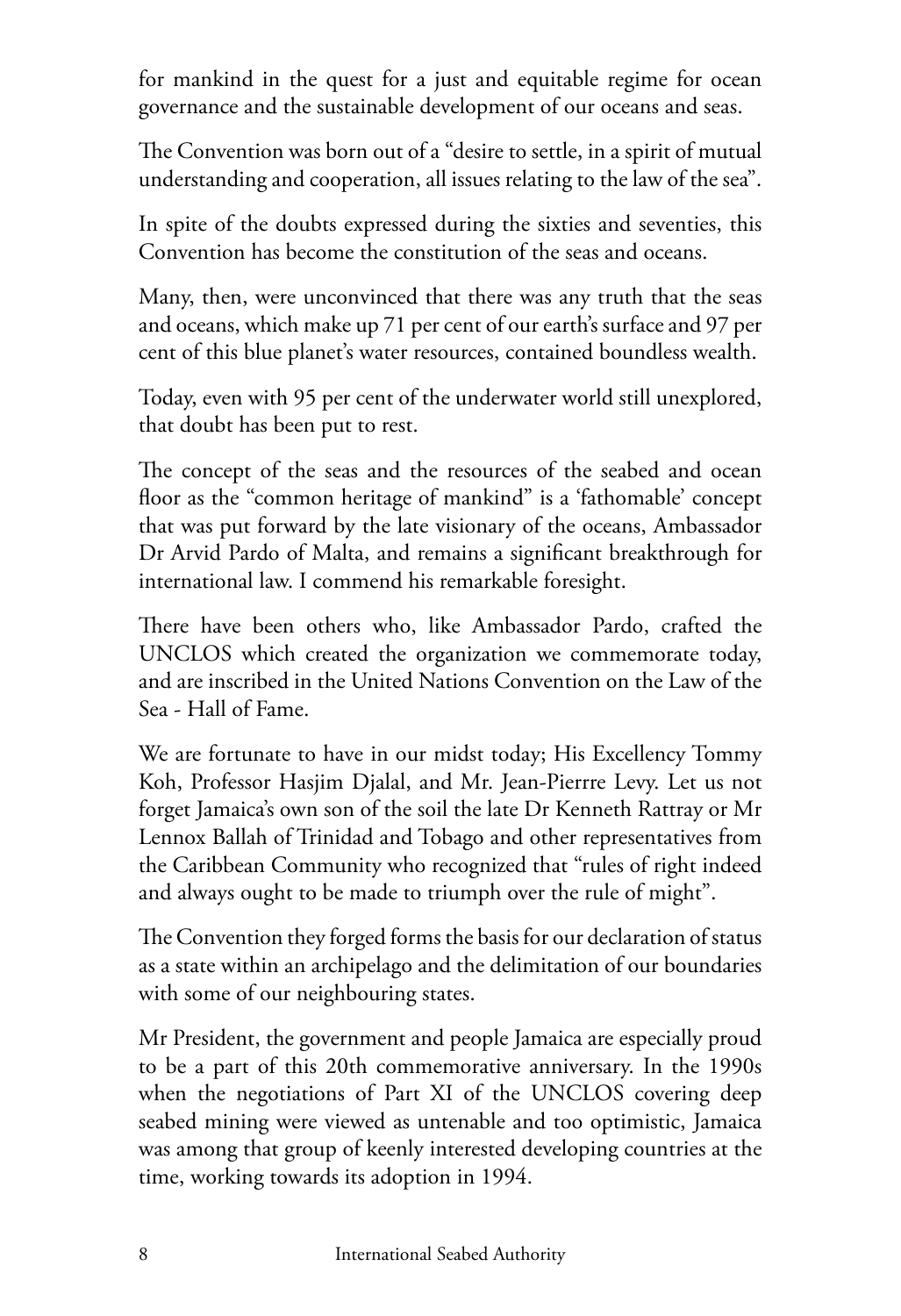Brazil and Indonesia shared our belief in the UNCLOS and also worked tirelessly with Jamaica, alongside developed country partners. Today, 166 States Parties have accepted the UNCLOS as their guide for the conduct of marine activities.

We proudly recall the ceremonial opening of the Authority on 16th November 1994 when, Jamaica's then Prime Minister, the Most Honourable P.J. Patterson shared the platform with Secretary‐General Boutros Boutros Ghali and declared the UNCLOS to be the result of "visionary courage and legendary perseverance of the negotiators".

It was a remarkable feat and we were understandably humbled as a relatively young nation to play such an active role in the creative process of designing legislation covering the law of the sea and the seabed. We were even more delighted to be graced with the establishment of the seat of the Authority on the shores of this our island home.

The Authority is the first and only example of a United Nations institution with an explicit mandate covering the last global commons, the oceans and the seabed. This makes the Authority a radical establishment that is as vital today as it was 20 years ago.

Throughout the past 20 years, we have gained significant scientific and technological insight into the value of the seas and oceans and their resources to our existence and well‐being. The 20‐year mark, therefore, presents an ideal occasion to pause and review the contributions that the institutions, established as a result of the UNCLOS, have made to the evolution, reformation and growth of the law of the sea.

We must also assess how these institutions – the Authority, the ITLOS, and the Commission on the Limits of the Continental Shelf – can best help us face existing and emerging challenges as we aim for sustainable growth and development.

Mr President, the sound management and governance of the mineral resources of the seabed; the sharing of the benefits to be derived from the mining of those minerals; the sustainability of fishery resources; and the development of new techniques for underwater exploitation of oil resources and pollution control are critical issues that we must continue to address.

The Commission on the Limits of the Continental Shelf has considered a large number of submissions from States Parties and provided the necessary recommendations, which will undoubtedly serve to protect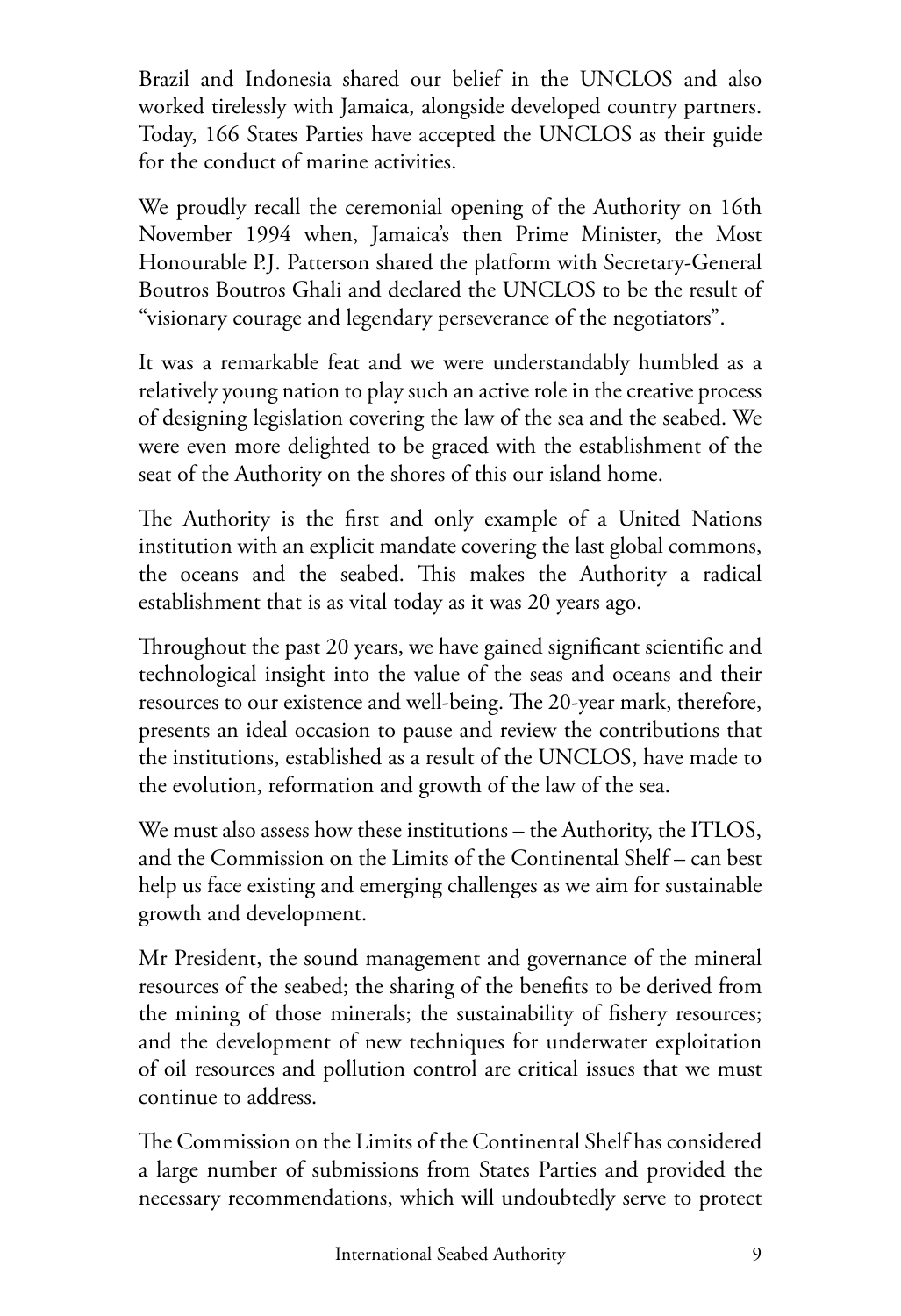the harmonious relations between and among neighbouring states. The case workload of the ITLOS has also been increasing steadily.

Mr President, developing countries stand to benefit from the specialized expertise the ITLOS offers in helping them solve disputes that arise in interpreting and applying the UNCLOS.

These two bodies along with the Authority, the triumvirate of the seas, assist in simplifying the complex operations many coastal states require to define their space. They have assisted greatly in claims to the economic resources to be found in territorial waters or in settling disputes of a political nature. Over the last 20 years real results have been delivered.

The elaboration and implementation of the Authority's first set of regulations for mining the deep seabed will only add further dimension to the work of the Authority.

I commend the Authority for its strong focus on environmental protection and conservation of the living non‐renewable resources in its area of jurisdiction in recognition of the entire seabed as a complex living breathing ecosystem that supports life.

A healthy seabed is necessary and especially important for island states such as ours in the Caribbean which depend on the quality of the natural environment and derive much of their economic growth from the use of natural resources.

In this International Year of Small Island Developing States and in anticipation of the Third International Conference to be held in Samoa in September, it is critical that the governance of the oceans and environmental protection be strengthened.

I would like to place on record once again, commendation and appreciation to the Secretary‐General and his staff for their diligence and hard work.

Mr President, the work of this important 20th session builds on the work we have continued to do since 1994 to deliver the long‐term plan to build a stronger Authority through the attainment of universal membership of the UNCLOS; one that responds to the needs of Member States as it works towards the protection and utilization of the resources of the seabed for the benefit of the global community.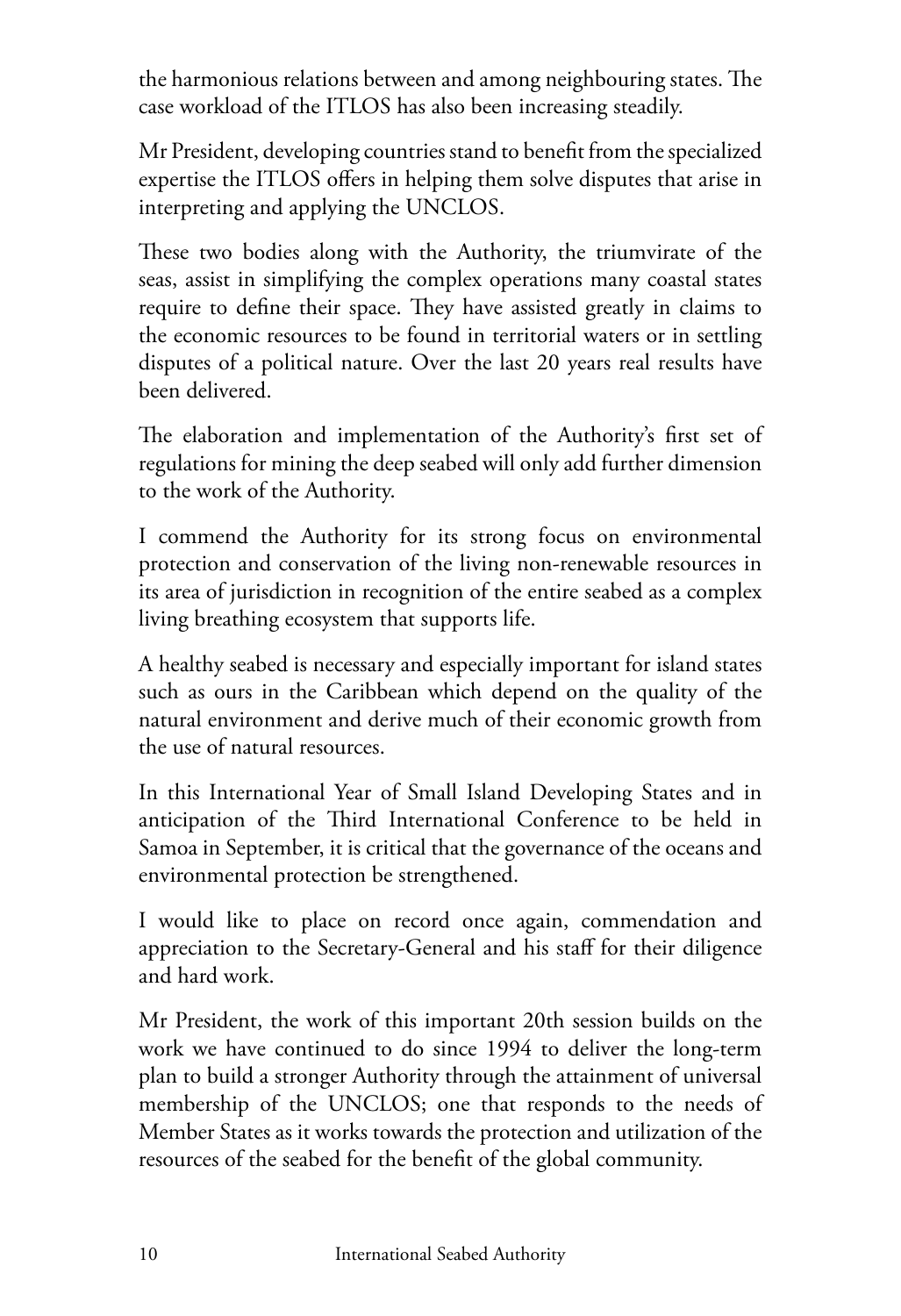We meet, therefore, for both celebration and serious reflection as we examine what the next 20 years will bring in terms of growth and positive change in the goals and objectives set for the Authority.

The next few years will be crucial for the Authority which must recognize the critical and important role it can play in supporting the region's and, indeed, that of Small Island Developing States' (SIDS) development objectives, with the oceans being man's final resourceladen frontier.

Diplomacy of the seas, investing in training, especially cross training and capacity building that can open doors and create development opportunities, can make the Authority a strong and unified voice in the wider universe of the policy of the seas.

Mr President, as part of this commitment to training, Jamaica established the Caribbean Maritime Institute (CMI) which began as a partnership with the Norwegian Government 30 years ago and provides maritime education and training at the tertiary level.

The CMI provides a critical service in training prospective workers for the logistics hub, a key plank in Jamaica's growth and development strategy.

Our oceans and seas have, for centuries, borne vessels that have carried both treasures and trials. Since the ancient of days, peoples of our world have followed the currents of the oceans deep and have caused its history to be written.

From aqua to deep azure, the ocean's blues hold secrets and rich resources fathoms deep. It has fallen to mankind to protect, preserve and regulate this shared resource. This is a phenomenal responsibility – one we in Jamaica take seriously. On this, the twentieth anniversary of the Authority I congratulate all who have seen to its formation, preservation and advancement.

Let us continue to work towards our objectives, united through a sense of urgency and purpose, conscious of the mantle that has been passed on to us and looking to the future that must be preserved for generations to come.

I thank you.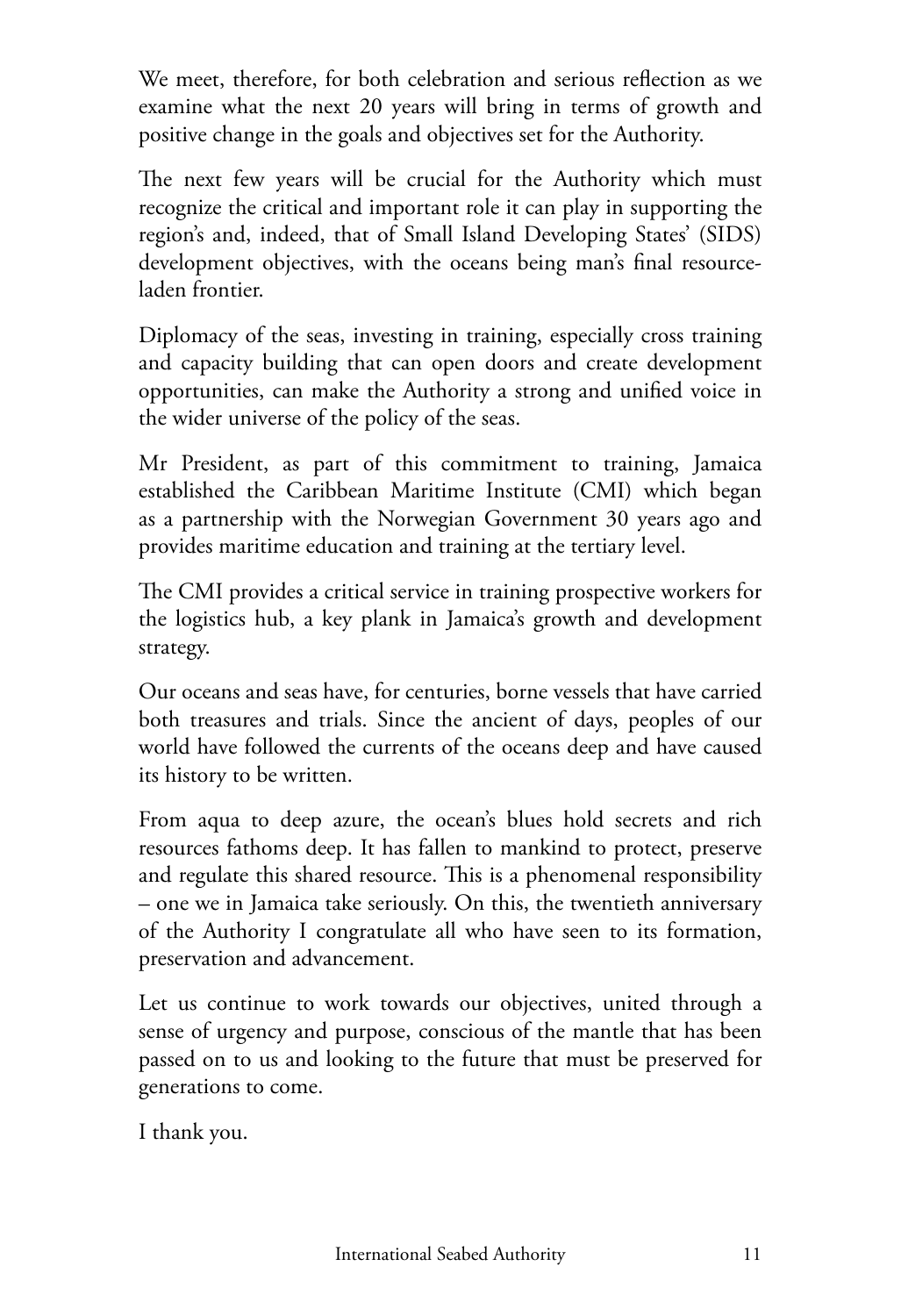4. Message from His Excellency Mr Ban Ki-moon, Secretary-General, United Nations, delivered by Mr. Stephen Mathias, Assistant Secretary-General for Legal Affairs

Mr President, Madam Prime Minister, Secretary-General, Excellencies, honourable judges, distinguished guests, ladies and gentlemen, I am honoured to be with you today in Kingston to represent the United Nations Secretary-General His Excellency Ban Ki-moon and to present his message to the 20th session of the Authority. The Secretary-General's message is as follows.

It gives me great pleasure to greet this important commemoration. I thank Jamaica, the host country of the Authority, for its hospitality and for its commitment to the United Nations.

The Authority was established on the day when the UNCLOS entered into force. This year we also celebrate the twentieth anniversary of the Agreement relating to the Implementation of Part XI of the UNCLOS; 2014 is also the International Year of Small Island Developing States.

These occasions, taken together, offer an opportunity to reflect on the links among the innovative regime set up by the UNCLOS and the Agreement, the forward-looking work of the Authority and the quest for sustainable development.

The concept of the "common heritage of mankind" represented by the seabed, ocean floor and subsoil, beyond the limits of national jurisdiction (the Area) was a major innovation in international law. It replaced uncertainties concerning the future of the seabed with a regime of shared benefits and responsibilities for all States, including land-locked ones.

Today, at a time when ocean-based economic development is at the top of many governments' agendas, we understand better than ever the far-reaching implications as well as the benefits of the regime contained in the UNCLOS.

I commend the work carried out by the Authority under the able leadership of Ambassador Satya Nandan and now Mr Nii Odunton.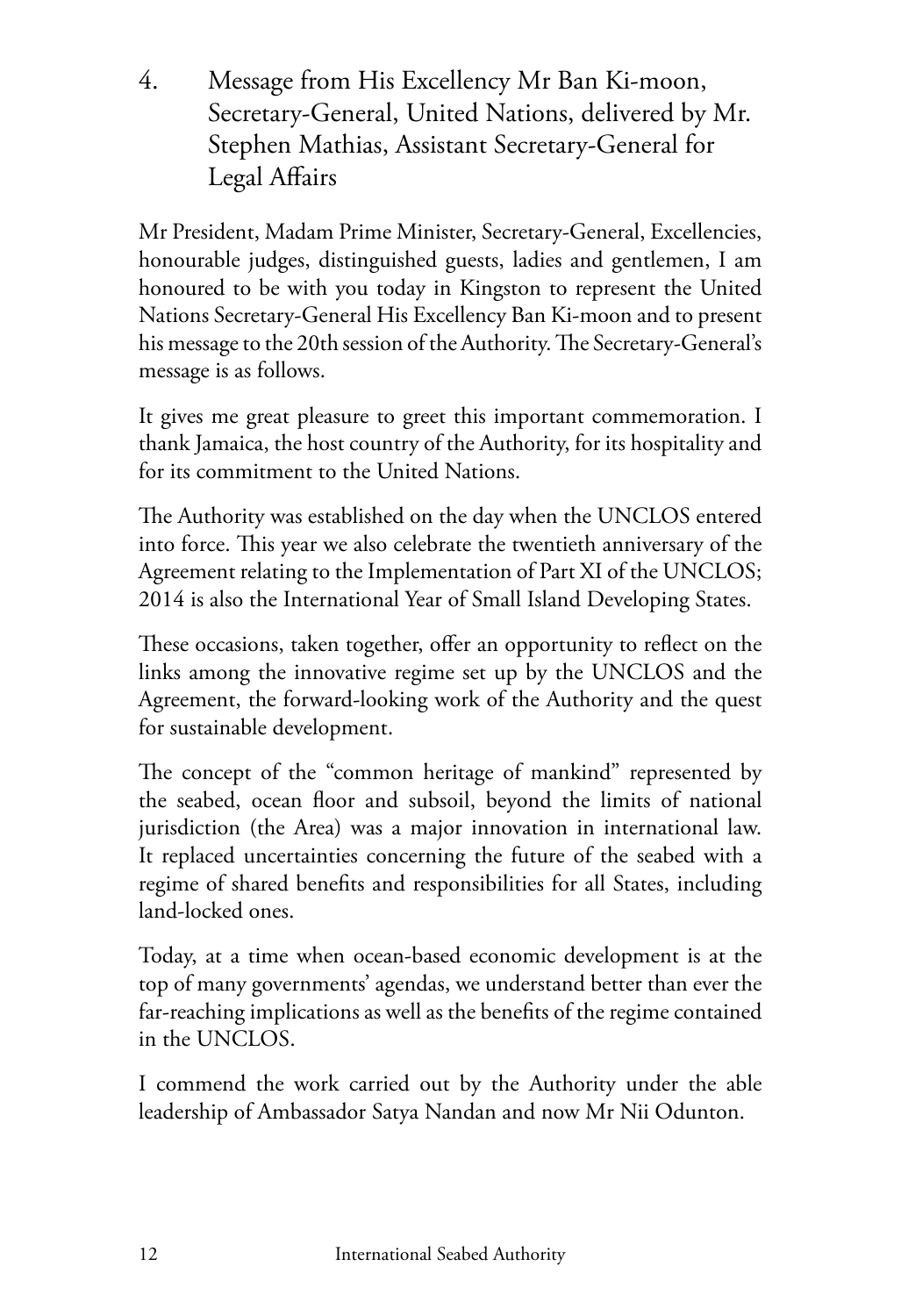The ongoing development by the Authority of a comprehensive set of rules governing seabed mining will go a long way toward helping States to derive tangible benefits from the Area.

At the same time, the proactive role of the Authority towards the protection and preservation of the marine environment will contribute to the sustainability of mining activities.

As we all know, Member States are deep in discussion about the future development agenda. In this context, States should recommit themselves to implementing the Convention and participating in the work of the Authority.

Only with the unfailing support of all can the concept of the common heritage of mankind be meaningfully put into practice for the benefit of generations to come.

I wish the Authority all the best in continuing the important work that it has carried out since its inception.

5. His Excellency Mr Tommy Koh, Ambassadorat-Large, Ministry of Foreign Affairs, Singapore; President, Third United Nations Conference on the Law of the Sea (1980-1982)

Mr President, Mr Secretary-General, Madam Prime Minister, Mr Stephen Mathias, Ambassador Satya Nandan, Professsor Hasjim Djalal, Judge Jose Luis Jesus, Judge Vladimir Golitsyn, President of the Council and chairmen of the Finance Committee and the LTC and regional groups, Your Excellencies, distinguished colleagues, friends from the NGO community, ladies and gentlemen.

I would like to begin by thanking the distinguished Secretary-General, my good friend Nii Odunton, for inviting me to deliver the keynote speech on this auspicious occasion. I feel less deserving of this honour than some of my friends who will be speaking after me. Let me therefore pay a brief tribute to each of them.

My brother from Fiji, Ambassador Satya Nandan has made many outstanding contributions. He played a leadership role in the Third UN Conference on the Law of the Sea. He was instrumental in negotiating the 1994 Agreement relating to the implementation of Part XI of the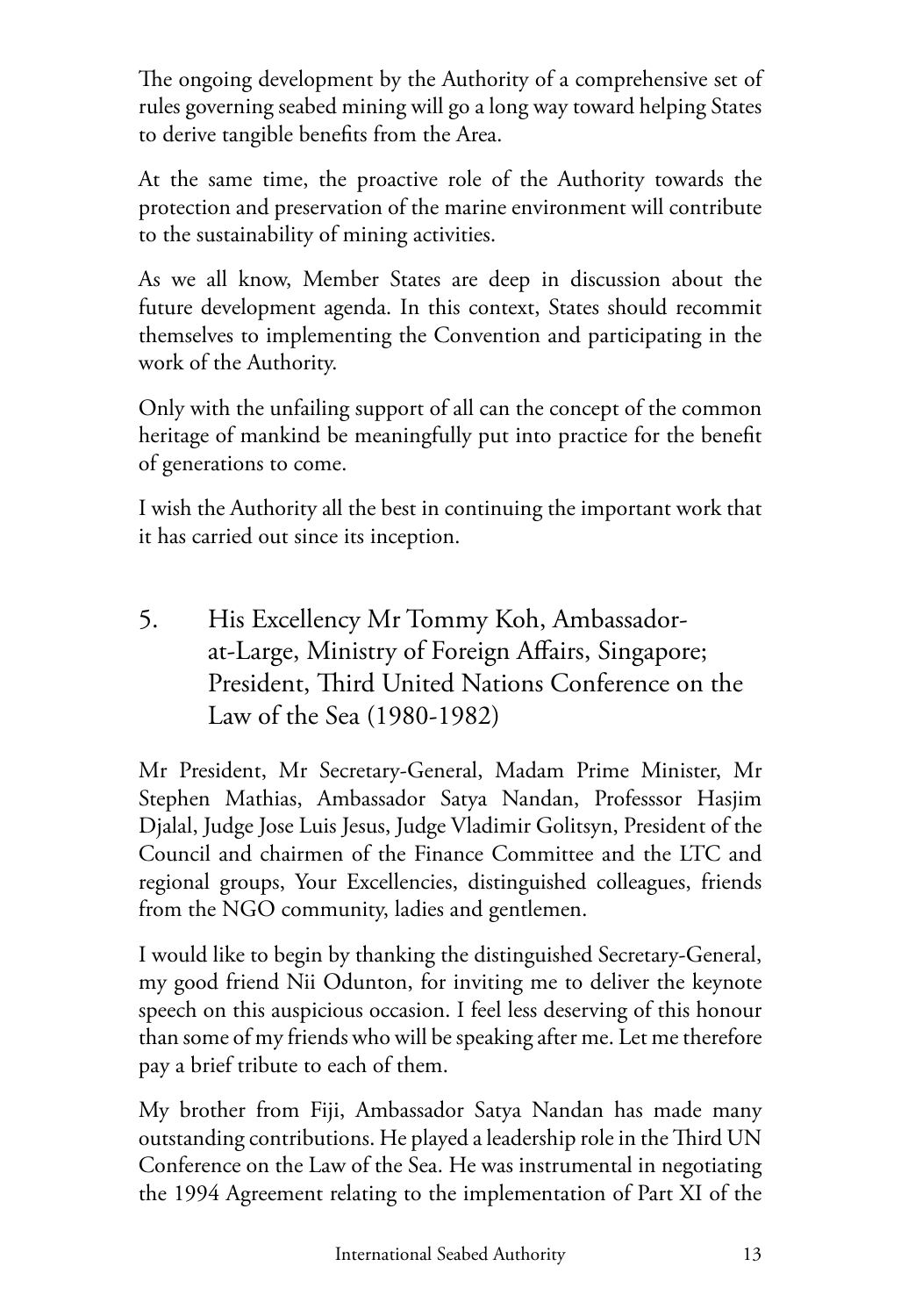Convention. He then served for 12 years as the founding Secretary-General of the Authority. His legacy is both substantial and enduring.

Judge Jose Luis Jesus of the ITLOS made an important contribution as the chairman of the Preparatory Commission for the ISA from 1987 to 1994. A few years ago, I had the pleasure of representing my country in a case before him at ITLOS.

My brother from Indonesia, Professor Hasjim Djalal, an esteemed expert on the law of the sea, was the first president of the Assembly in 1996. He has devoted many years of his life to promoting peace and cooperation in the South China Sea. The Seabed Disputes Chamber of ITLOS has made an important contribution to our work by way of its advisory opinion.

Judge Vladimir Golitsyn is with us in his capacity as the President of the said chamber as well as the representative of the President of ITLOS, Judge Shunji Yanai.

In accordance with my wife's advice to be brief, I shall only make three points.

First, I note that the Authority is one of the three institutions created by the 1982 UNCLOS. The other two institutions are ITLOS and the Commission on the Limits of the Continental Shelf. I am happy to report that all three institutions are working effectively.

In celebrating the 20th anniversary of the Authority, we are also commemorating the 32nd anniversary of the 1982 UNCLOS which is the fulfilment of our quest for an authoritative and comprehensive law to govern all aspects of the ocean. It is the modern law of the sea. Speaking at the final session of the conference, in Montego Bay, in December 1982, I described the UNCLOS as "a constitution for the oceans", a term which has come to be universally accepted.

The UNCLOS enjoys near universal acceptance with 166 States parties. Countries which have not yet become parties to the UNCLOS have nevertheless acknowledged it as the authoritative law. The UNCLOS has promoted cooperation among States. It has replaced legal chaos with legal certainty. It has strengthened the rule of law and the principle of the peaceful settlement of disputes. Conflicts at sea are avoidable if the parties involved would strictly abide by the law and are willing to settle their disputes by peaceful means. The UNCLOS has, therefore, served the world well. It is a good answer to those who denigrate the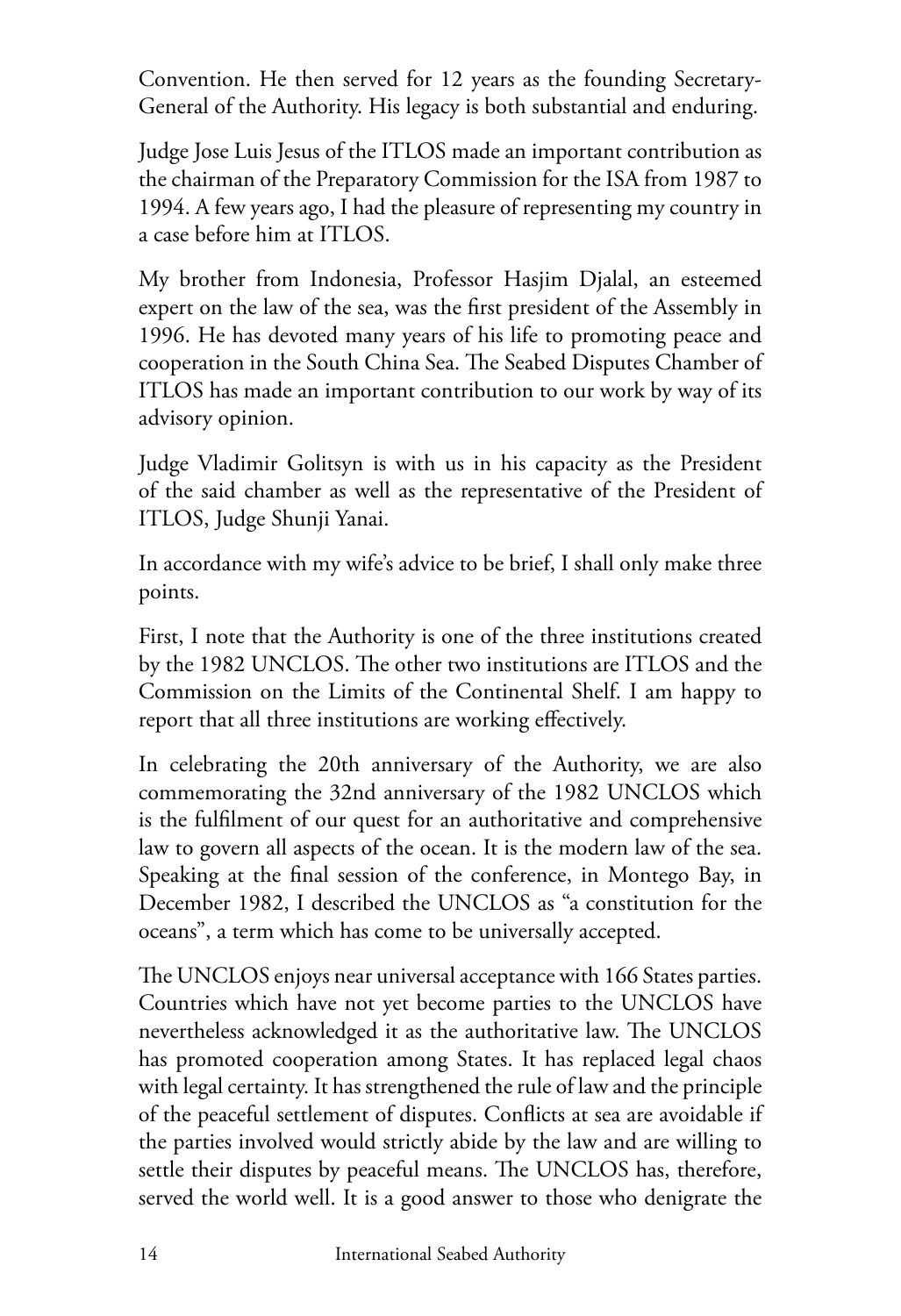UN, dismissing it as a mere talk shop which is incapable of solving the problems of the real world.

Second, I would like to present a bouquet to the Authority on the occasion of its 20th birthday. During the past 20 years, the Authority has methodically developed the rules, regulations and procedures governing contracts for the exploration of the Area. It has taken an evolutionary approach in its work. Regulations have been formulated to deal with polymetallic nodules, polymetallic sulphides and cobaltrich ferromanganese crusts. The legal regime governing contracts of exploration has rightly emphasized the protection of the marine environment, the promotion of scientific research, safety and the training of personnel from developing countries.

The success of the Authority's work can be seen in the numbers: 16 contracts of exploration are in force; three are in the process of conclusion; and seven plans of work were approved by the Council yesterday. This brings the total to 26.

I would like to commend the Secretariat for having accomplished so much with so little. I wish to thank the Secretary-General, the Legal Counsel and the other members of their small team for their hard work. The Authority must be one the UN's leanest and most cost-efficient institutions. However, as the workload of the Secretariat continues to increase, we must be fair and enhance its capacity in a commensurate way.

I would like to make one other comment about the Authority. We should help to raise its visibility and inform the world about its important mission. I am told that some Jamaican taxi drivers do not know where the Authority is located. I am afraid that even my wife is not sure where it is and what it does! The Authority should enhance its outreach programme. It should, for example, encourage the leading law schools of the world to teach a module on Part XI of the Convention. It should also reach out to the students and researchers in the fields of oceanography and ocean engineering. It should continue to organize seminars and co-organize workshops in different regions of the world. When financial resources are available, it should proceed to build a museum in order to showcase the results of research on and new discoveries of the flora, fauna and mineral resources of our last frontier, which covers an area of 160 million square kilometres. It is ironic that we seem to know more about outer space than we do about the seabed and ocean floor.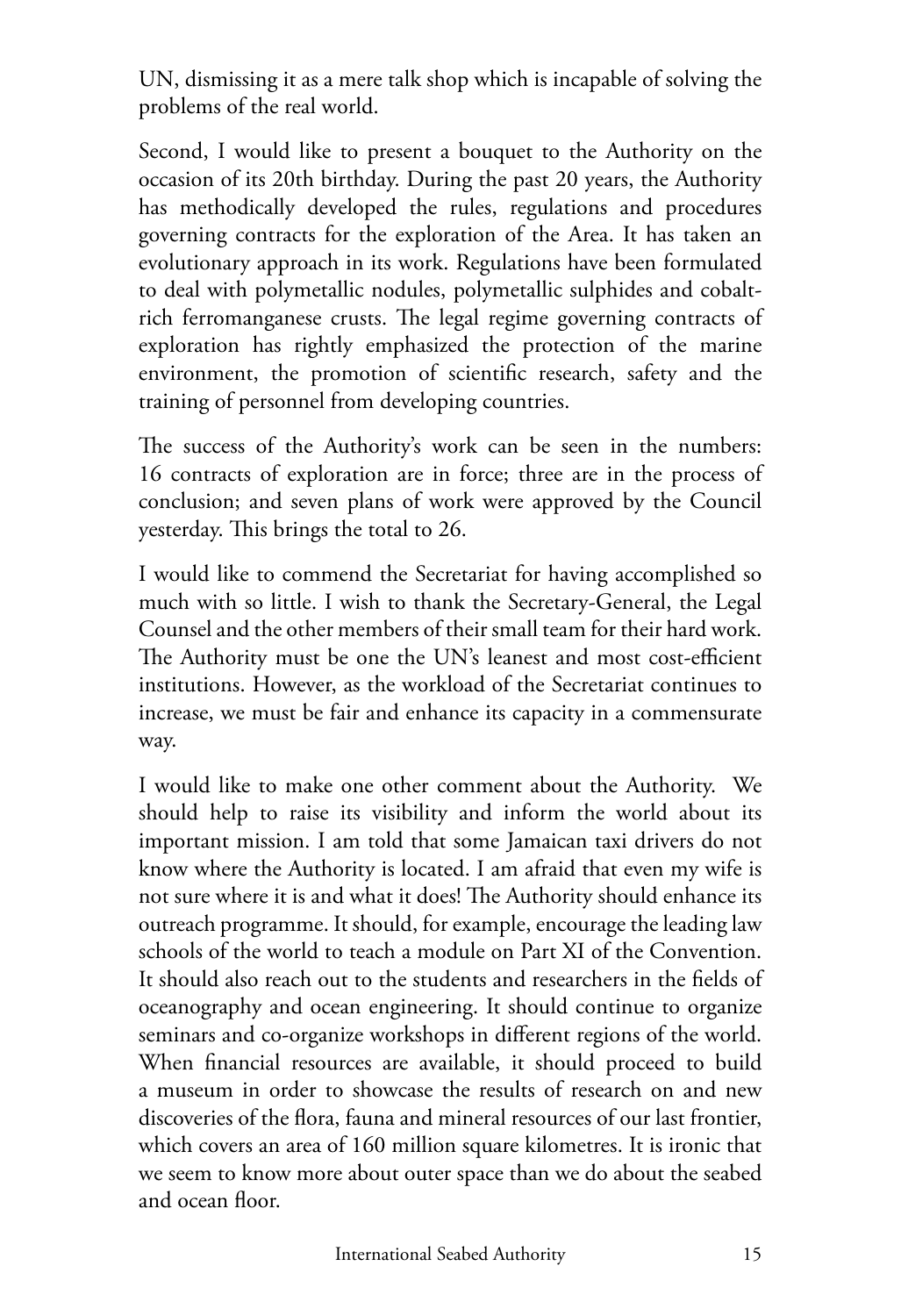Third, we must prepare now for the next stage of the Authority's work. The first generation of contracts of exploration will be coming to an end in the next few years. Our regulations assume that most, if not all, of the contractors will apply for contracts for exploitation.

We must, therefore, begin formulating the rules, regulations and procedures applicable to contracts of exploitation. One important issue is the financial regime. Our approach should be that we are dealing with an industry at a nascent stage. We should encourage those with contracts for exploration to proceed to the next stage of exploitation.

The industry faces several challenges. It will have to invest substantial funds in order to develop and perfect the technology to mine in very deep waters and to do it without damaging the environment. It would have to cope with the vagaries of the world metal market and competition from land-based sources.

Based on the Authority's track record, I am confident that we will succeed in adopting a legal regime for contracts for exploitation which is both business friendly and, at the same time, fair to all stakeholders. I am also confident that the Authority will succeed in establishing a standardized taxonomy regime on seabed flora, fauna and minerals.

I shall conclude. As a young man, I had a dream. I dreamt of a world ruled by law and not by might. I dreamt of a world in which big countries and small countries, developed countries and developing countries cooperated with one another as equals and with mutual respect. I dreamt that we were good stewards of the oceans which give us life. I dreamt that we would succeed in negotiating a new legal order to govern all activities in the oceans. I dreamt that the mineral wealth of the deep seabed and ocean floor would be shared by all countries, including the landlocked countries, as the common heritage of mankind. I dreamt that one day seabed mining would become a reality. I believe that the time for seabed mining has come. It is now within our power to turn the ideal of the common heritage of mankind into reality. The future is in our hands.

Thank you.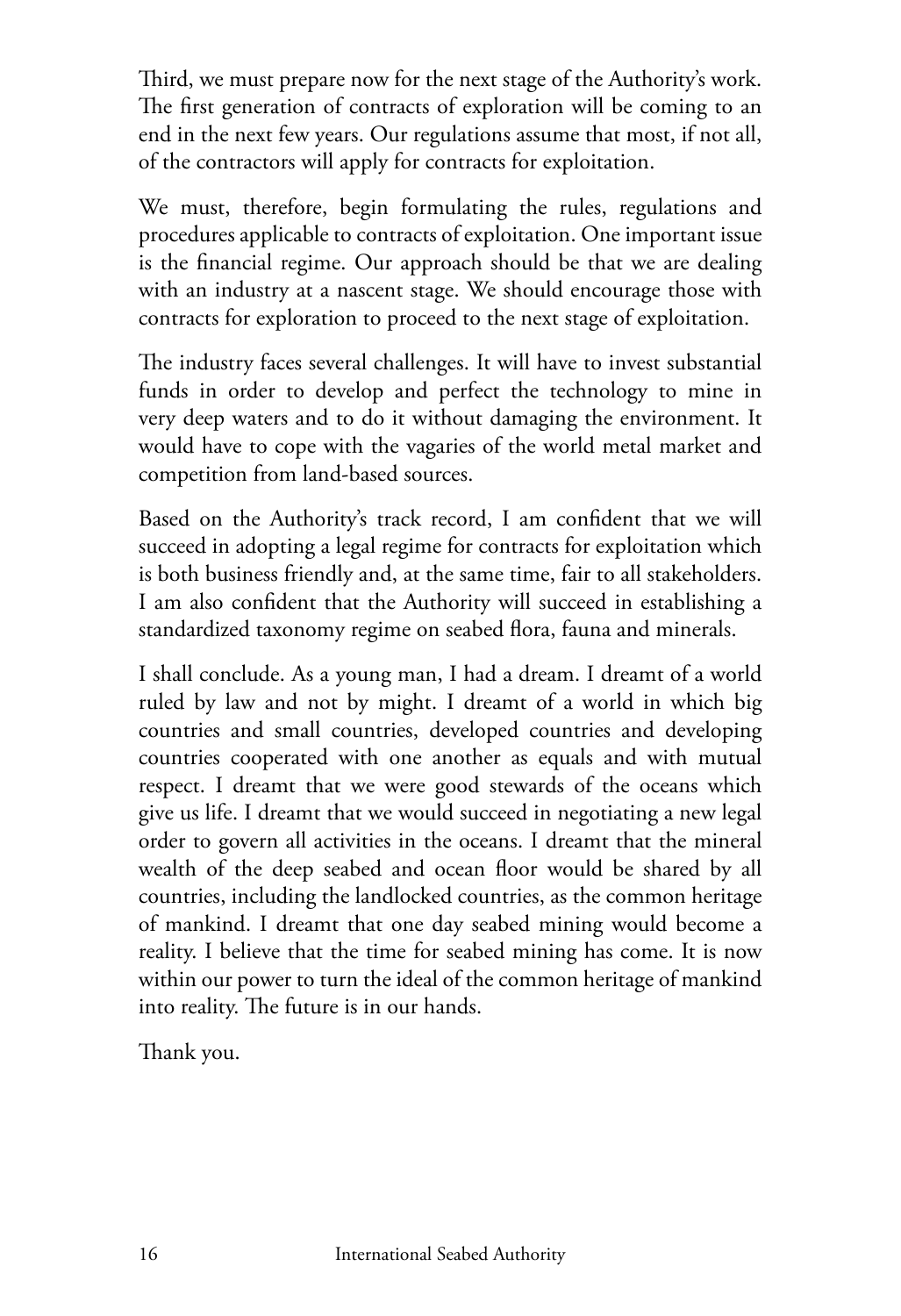6. His Excellency Mr. Satya Nandan, Special Representative of the UN Secretary-General for the Law of the Sea (1983-1992); former Secretary-General of the ISA (1996-2008)

Mr President, Mr Secretary‐General, Honourable Minister, distinguished judges of the ITLOS, Excellencies, distinguished delegates,

I wish to thank the Authority for inviting me to participate in the celebrations to commemorate the twentieth anniversary of its establishment. I wish to congratulate the Authority for reaching this important milestone and wish the Member States and staff success in their future endeavours.

The Authority is, of course, a creation of the 1982 UNCLOS, which is also celebrating this year, on 16 November, its twentieth anniversary of entry into force.

The UNCLOS represents the modern international law of the sea. It is universally accepted as the basis for the peaceful and orderly management and use of the world's oceans and its resources. Its success is not only reflected in the number of parties to it, which currently stands at 166, but, more importantly, in the universal application of its provisions in state practice by parties and non‐parties. It is also recognized as the primary source of the international law of the sea by international judicial bodies such as the International Court of Justice, the ITLOS and international arbitral tribunals. It is widely applied globally by international, regional and subregional organizations engaged in ocean‐related matters or ocean management activities.

The level of success that the UNCLOS has achieved is beyond the expectations of those of us who were involved in its negotiation. Indeed the UNCLOS has contributed immensely to the strengthening of peace and good order in the oceans. Together with the Charter of the United Nations, it has earned its place as part of the global system for international peace and security.

Mr President, I should mention that the three institutions established under the UNCLOS – the ITLOS, the Commission for the Outer Limits of the Continental Shelf, the Authority – are all fully functioning and contributing to the implementation of its provisions.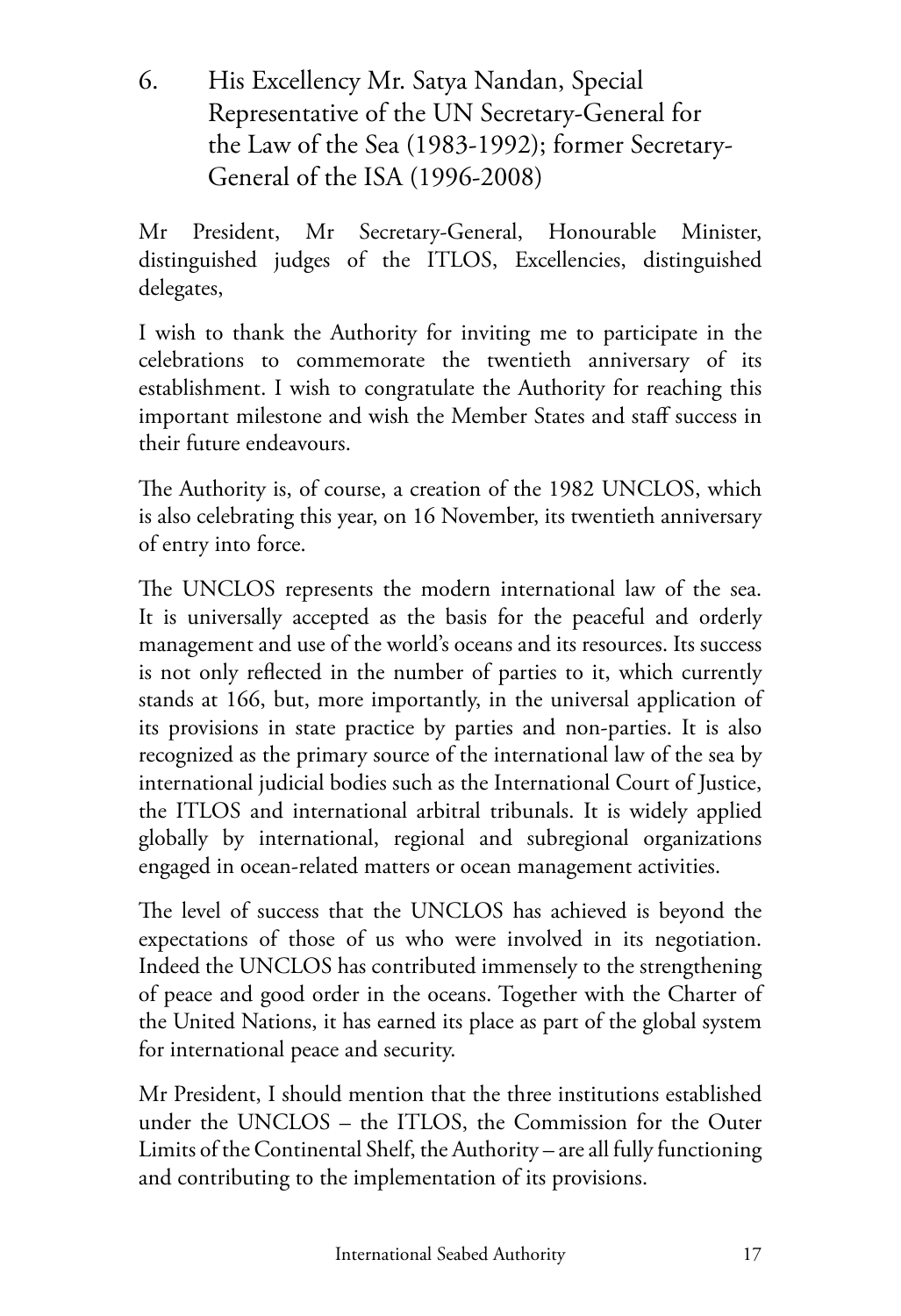Twenty years ago when we set out to establish the Authority and give practical effect to the norms and principles contained in the UNCLOS and the 1994 Implementing Agreement we found the task to be challenging. The Authority is a unique global organization. It is the only organization charged with the responsibility to organize and control activities in the international seabed Area and administer the resources of this part of the global commons. There were no precedents for us to follow in this regard.

The first task was to set up the organs of the Authority. On the face of it this seemed to be a routine exercise, however, it was not so simple. Each of the organs of the Authority has its own peculiarities, in particular its compositions and allocation of seats and their internal rules and decision‐making procedures.

Once the organs of the Authority were established, it could then address its substantive mandate. The uniqueness of the Authority is also found in its mandate. It is to organize and control activities in the Area, particularly with a view to administering the resources of the Area. This is important because article 137 of the UNCLOS lays down that all rights in the resources of the Area are vested in mankind as a whole, on whose behalf the Authority shall act. There shall be no claim to sovereignty over any part of the Area and no State or entity shall claim, acquire or exercise rights with respect to minerals from the Area except through the Authority. It is worthy of note that in this context the title to the mineral resources of the Area remains vested in the Authority until they are actually recovered by the contractors.

The Authority is not only an administrative body, but also a legislative body. An essential task of the Authority is to adopt the mining regulations. In order to give effect to the regime set out in Part XI of the Convention and in the provisions of the 1994 Agreement, the basic norms and principles for the exploration and exploitation of the mineral resources of the deep seabed needed elaboration through additional rules and regulations. After extensive discussion of the draft regulations the Council recommended to the Assembly the adoption of regulations covering exploration for polymetallic nodules. The Assembly adopted these regulations on 13 July 2000.

This was a significant development for the Authority in that it enabled the former registered pioneer investors to be brought within the single regime established by the UNCLOS and the 1994 Agreement and brought to a definitive end, the pioneer system under resolution II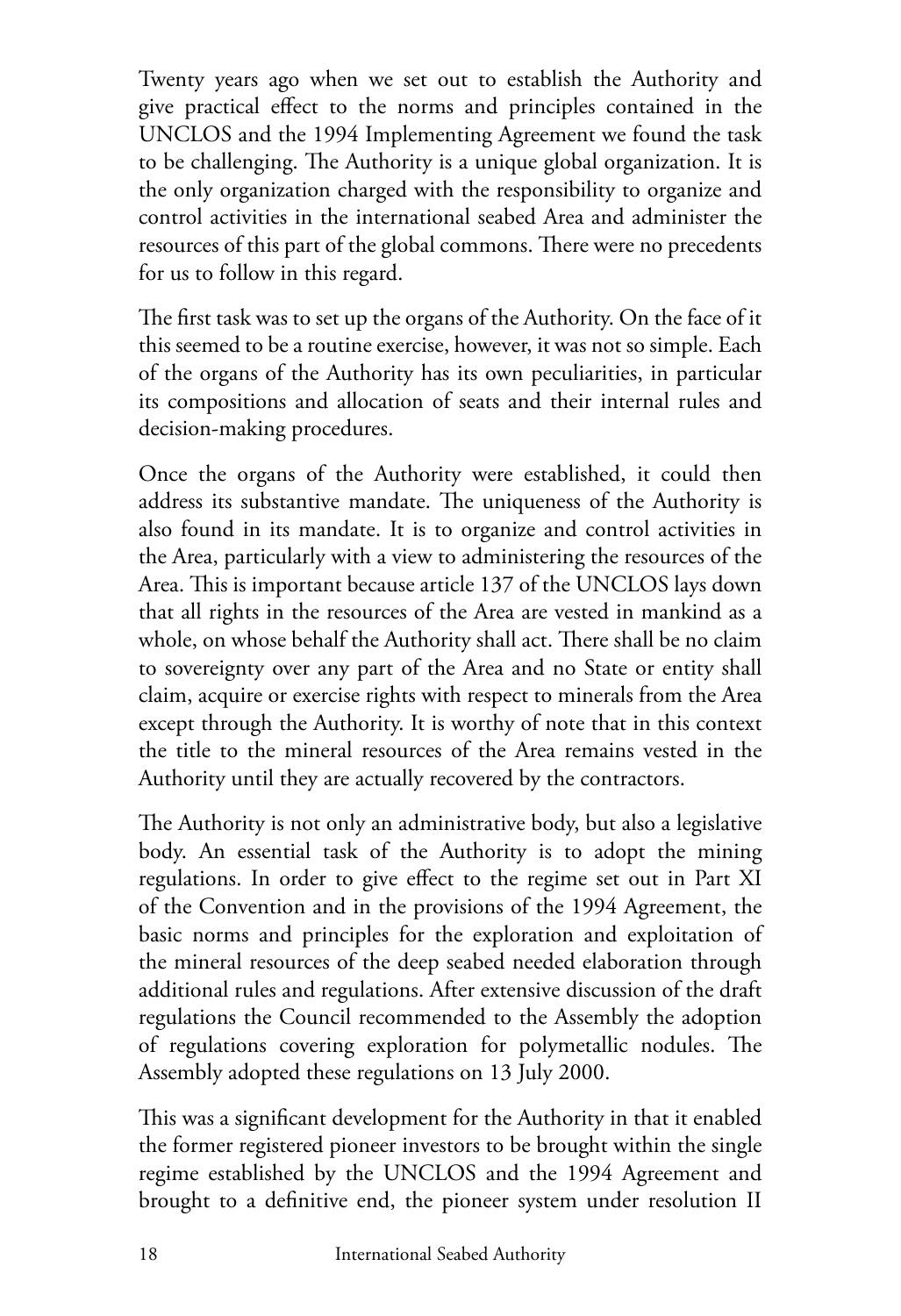of the Third UN Conference of the Law of the Sea. The regulations also enabled the Authority to open the seabed to new applicants and provided it with the mechanism to deal with all applications for plans of work for exploration.

Since 2000, there have been rapid developments, including the adoption of new regulations for exploration for polymetallic sulphides and cobalt crusts, as well as an increased number of applications for exploration by entities from developed and developing States. The pace of activity has far exceeded the initial expectations of many.

Throughout its rule‐making, the Authority reached out to the scientific community dealing with ocean research, including the marine environment, in order to obtain the best information and scientific advice for incorporation in its regulations.

Mr President, the next stage of the Authority's work must relate to the priority item of developing a regulatory regime for exploitation of deep seabed minerals. This should be done in a timely manner. I am aware that not everyone may be ready for exploitation or have a target date for exploitation, but this must not be allowed to become an impediment to progress. Others are clearly moving in the direction of exploitation and the development of an acceptable regime which gives certainty and clarifies the terms and conditions for exploitation should not be delayed. The credibility of the Authority depends very much on the confidence it generates among its members as well as among those who are willing to work with the Authority in the development of the common heritage resources.

The regulations of the Authority must be fair to the contractor as well as to the Authority which represents the interests of mankind as a whole. Mankind will only benefit if mining in fact takes place. The object of giving out contracts is to facilitate the development of the resources. It is not the function of the Authority to simply distribute sites to all applicants without a good faith effort by them to develop the resources, because this does not serve the interests of mankind.

Mr President, the Authority, that is, the Assembly, the Council, the LTC, must continue to be objective and fair in their decision‐making and, where appropriate, they must use the best available scientific information. It is essential that the Authority maintains its integrity and its reputation for objectivity and fairness.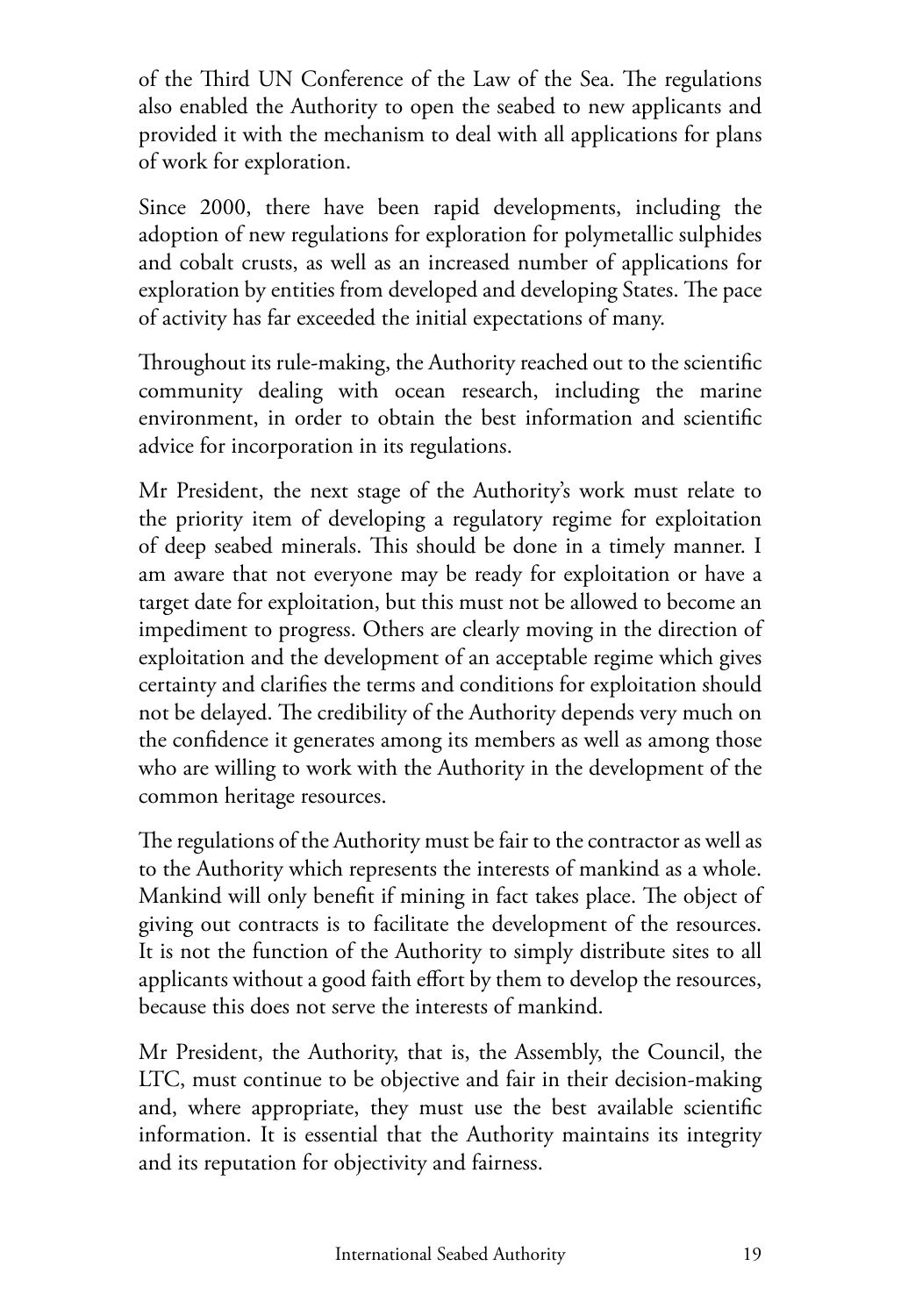Mr President, It would be remiss of me if I did not express my gratitude to the host country for its cooperation and support and for facilitating the establishment of the Authority and its operation here in Jamaica over the past 20 years.

As someone who nurtured the Authority at its birth and participated in laying the foundation for its future, I am very satisfied with the progress that the Authority has made in its first 20 years. It is performing the tasks for which it was established in an efficient and cost-effective manner. I am sure that it will continue on this good path. I wish the Authority, its members and staff all the best for the next 20 years.

7. Judge José Luis Jesus, International Tribunal for the Law of the Sea (since 1999); President, ITLOS (2008-2011); Chairman, Preparatory Commission for the ISA (1987-1994)

Mr President, Honourable Prime Minister; Mr Secretary General of the Authority, ladies and gentlemen, I would like to thank Secretary General Odunton for the invitation he kindly addressed to me to be here today. I feel very honoured to participate in this special session of the Assembly in commemoration of the twentieth anniversary of the Authority.

Mr President, as we celebrate the twentieth anniversary of the Authority, our memory goes back to the hectic days of the Third United Nations Conference on the Law of the Sea. Delegates from all over the world were engaged in one of the most important negotiations ever held in the history of treaty making, negotiations that would lead to the establishment of the most comprehensive and complex international regulations for the oceans as embodied in the 1982 UNCLOS and to the creation of three important institutions to secure the effective implementation of such regulations. Among these institutions is the Authority, whose work we celebrate today.

A most exciting and certainly more futuristic concept that captured a great deal of interest of delegations during the negotiations in the Conference was that of the common heritage of mankind as applied to the seabed area, that lies beyond national jurisdiction of Member States, and its resources.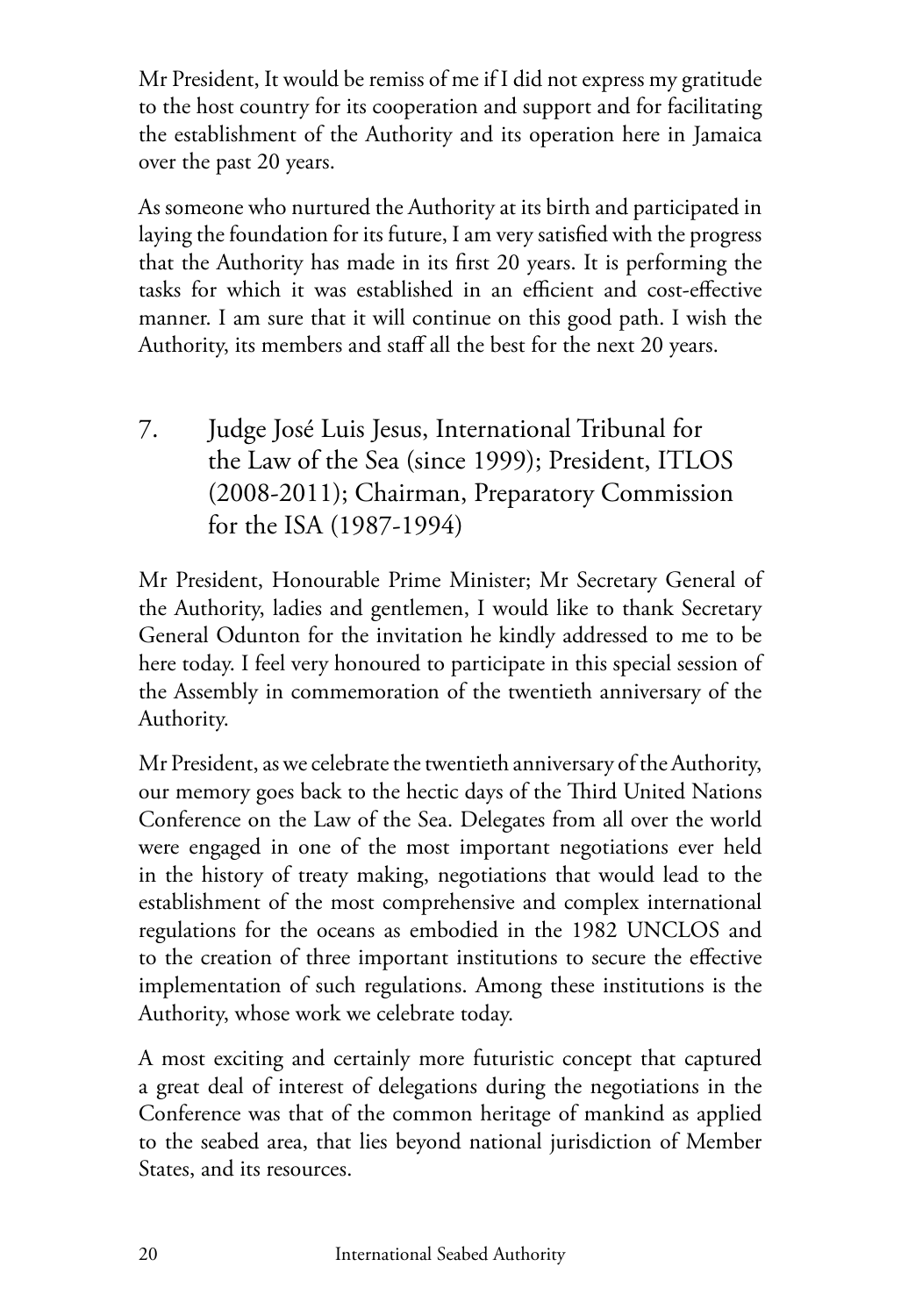The Conference, in a pioneering endeavour, took considerable effort and time to devise a legal regime that would provide the necessary guidance for the exploration and exploitation of those resources and for the distribution of the proceeds to all States.

To manage this common heritage on behalf of mankind, the Conference created the Authority, whose main role was to ensure the effective implementation of the seabed regime contained in Part XI of the UNCLOS and related annexes, a regime that was later enriched with the New York Agreement on Part XI implementation. For that, the UNCLOS assigned to the Authority a number of tasks, including the adoption of the necessary rules, regulations and procedures for prospecting, exploration and exploitation of seabed mineral resources. These rules, regulations and procedures, in addition to the polymetallic nodules known to exist at the time of the Conference negotiations, have come to also cover the polymetallic sulphides and cobalt-rich ferromanganese crusts, resources in the Area not known during the Conference.

As we celebrate the twentieth anniversary of the Authority it is befitting to take stock of the work done by it in pursuance of that mandate it received from the UNCLOS.

The first obvious observation in this respect is that, notwithstanding the expectations of the past, commercial exploitation of the seabed minerals is yet to take place. During the Conference, many shared the belief that the commercial exploitation of the seabed mineral resources would probably become feasible by the end of the century, that is, the last century.

Now we know that such a belief was totally unrealistic, especially in the absence of relevant technology and favourable economic conditions. The high expectations that delegations to the Conference placed on the seabed mineral operations of the Authority have not materialized as early as envisaged. Hardly any delegation was aware of the full gamut of conditions to be fulfilled and actions to be taken, as well as the extensive work that would have to be done by the Authority before commercial exploitation of the seabed minerals could become a reality. As a matter of fact, the steady and persistent work being done over the last 20 years by the Authority has shown the mammoth tasks required before getting to the exploitation stage.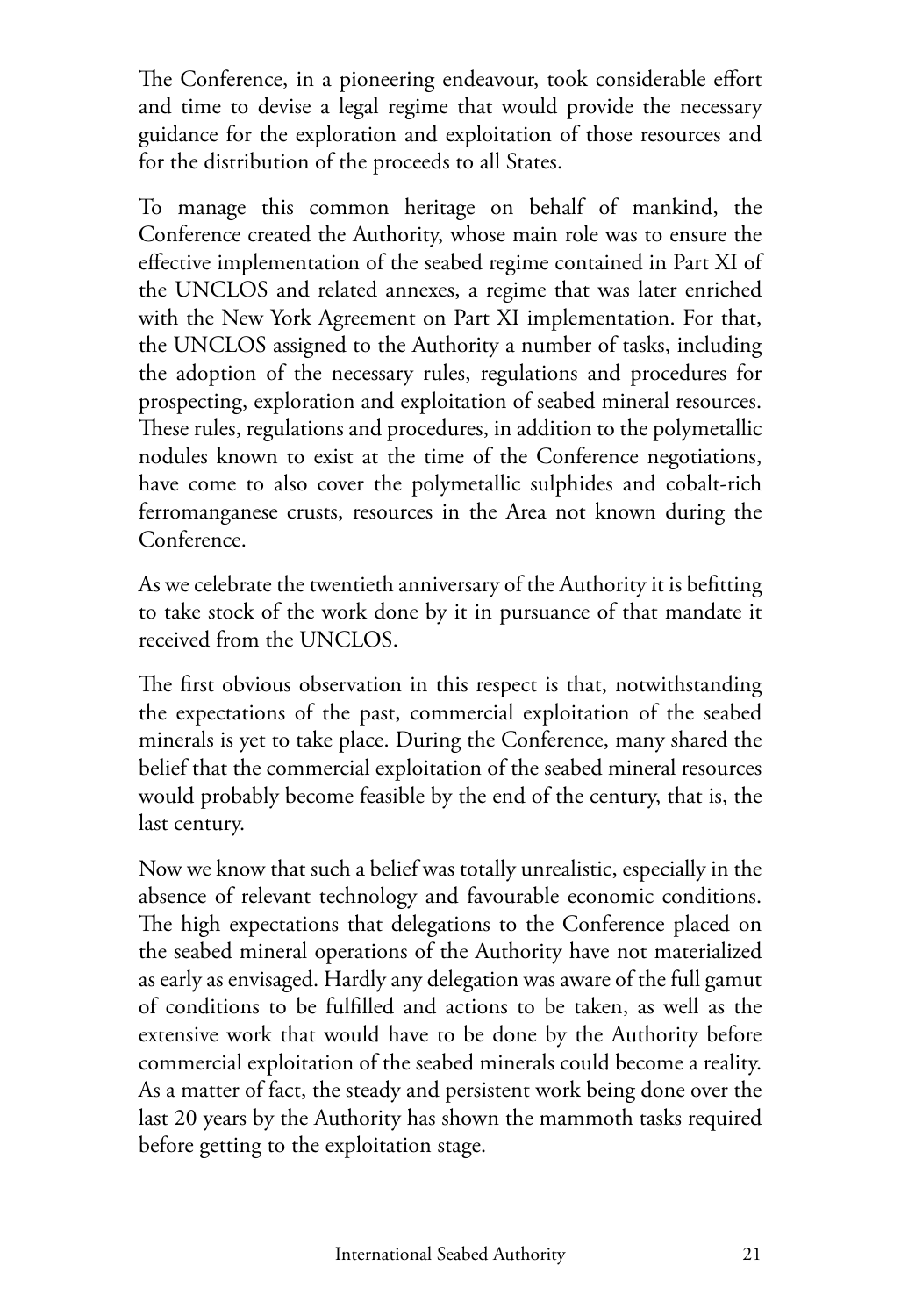While reaching the stage of commercial exploitation of the seabed mineral resources may require several more years, we are pleased to note the considerable amount of work that has been done in the last 20 years by the various organs of the Authority involved. Stepby-step, the Authority has carried out its activities. Indeed, there has been considerable progress in its work, preparing the grounds for the exploitation of the seabed resources when the time comes.

The record shows that the Authority has taken advantage of this extended time and put it to good use. Steadily, it has been implementing its mandate. Rules and codes are put in place, exploration contracts are granted and it is now engaged in the consideration and drafting of mining regulations that will make the granting of exploitation contracts possible sometime in the future.

In this context it is worth noting that three codes on prospecting and exploration relating to polymetallic nodules, polymetallic sulphides and cobalt-rich ferromanganese crusts in the Area have been put in place and that several contracts for exploration have been signed which may soon total 26, as reported by the Secretary General. These are major steps in the process towards the next stage – the stage of commercial exploitation of the seabed mineral resources – though in this respect one is mindful of the fact that the prevailing economic and technological developments still condition this process in a fundamental way. A situation which may probably prevail for several more years.

Having in mind the economic, environmental and technological hurdles posed by the difficult task of extracting mineral resources from deep down the ocean, minerals that are expected to be sold at a cost that would make them competitive with the land-based minerals, many were skeptical in the past, questioning whether such resources could ever be commercially exploited. While technological breakthroughs to make that possible may still be in the pipeline, the work done by the Authority over the last 20 years has been very encouraging.

By putting in place the necessary instruments and steadily developing the regulatory framework, based on which the seabed activities may take place, the Authority has brought us closer to the exploitation phase. This is a major achievement in its work over the last 20 years. To be able to carry on, when many of us were skeptical, and to bring its work to a point where one can see the possibilities of commercial exploitation of the seabed resources becoming much closer, is indeed a good cause to celebrate the 20 years of this institution.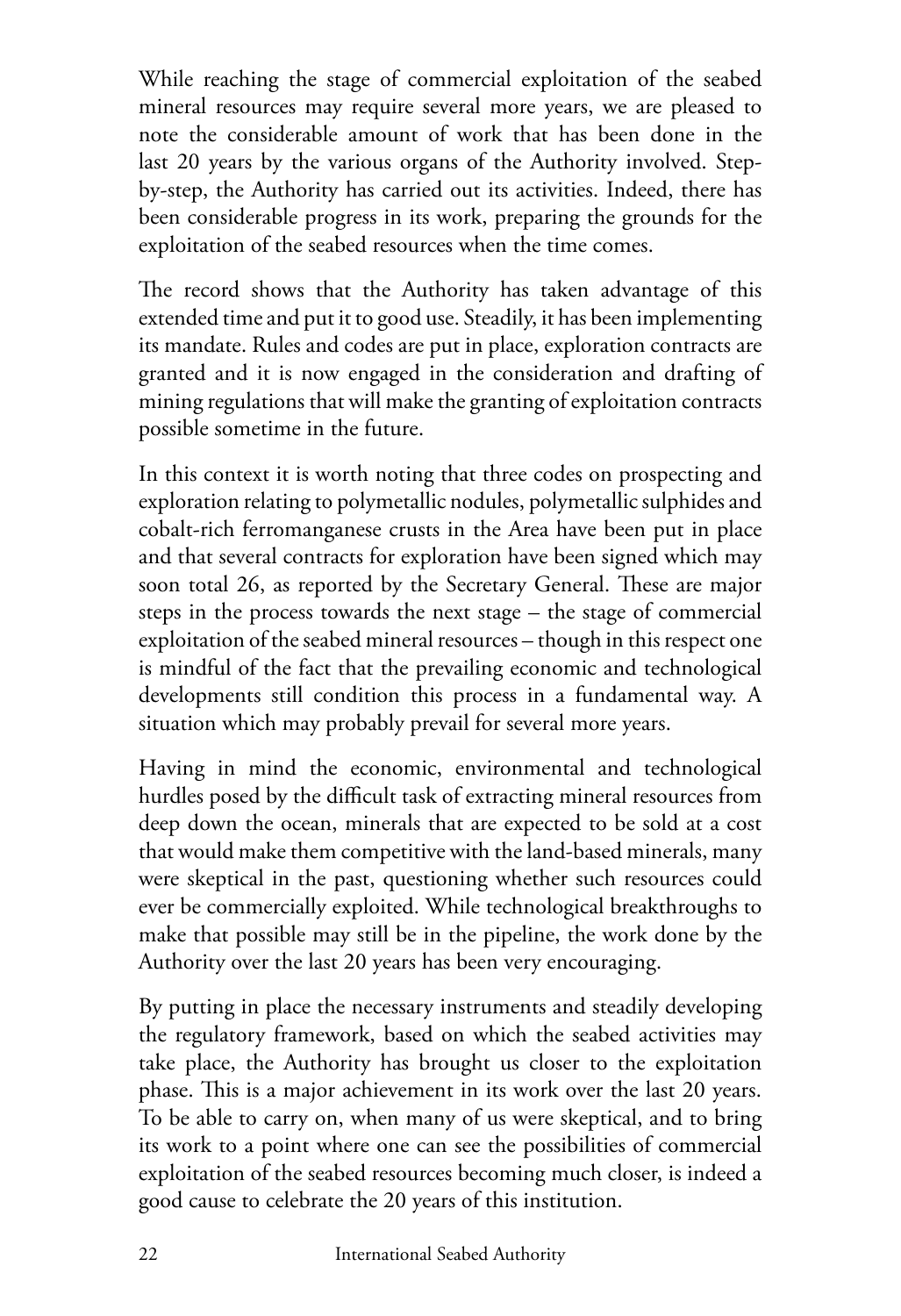This achievement certainly did not come about by a miracle. It is the result of joint efforts and several contributions from different players: from Member States, which, by maintaining their presence and participating in the work of the various organs of the Authority over the years, have kept the process alive and created the necessary multilateral environment to frame the ongoing developments relating to seabed activities; from the registered pioneer investors and other interested corporations which have maintained a strong interest in seabed mining and have devoted time, research, ingenuity and resources with the aim of one day making seabed resources a viable commercial enterprise; but, also, this achievement is the result of the hard work of dedicated staff members of the Authority. All of them deserve a word of praise for their contribution.

Allow me, Mr President, to single out, on this occasion, the special contribution, as I see it, given to the work of the Authority by its first secretary general, Mr Satya Nandan. Mr Nandan deserves a special word of praise for the dynamics he imprinted on the work of the Authority, especially in its early years, and for the energy he put into the system to make sure it would not stall along the way. Having worked very closely with him during the years of my tenure of office in the Preparatory Commission, I learned to admire his dedication and professional qualities. His vast experience, his resourceful mind and his determination to always find a way out of difficulties proved to be indispensable qualities, in his time, to pull the Authority ahead.

My word of special praise is also for the current Secretary General, Mr Nii Odunton, who has been able to carry on where Mr Nandan left off and has wisely brought the work of the Authority to a new level, a level that allows us today to be more optimistic about the commercial exploitation of the seabed resources. He has also been instrumental in developing a healthy and mutually beneficial cooperation between the Authority and other institutions of the UNCLOS – namely the ITLOS – a cooperation that certainly strengthens the performance and the role of these institutions.

The combined effort of these two high officials is a major contribution to the achievements of the Authority over the last 20 years, for which I congratulate them.

Mr President, celebrating the twentieth anniversary of the Authority is also in a way celebrating the success of the UNCLOS, for the success of the Authority is necessarily the success of the Convention.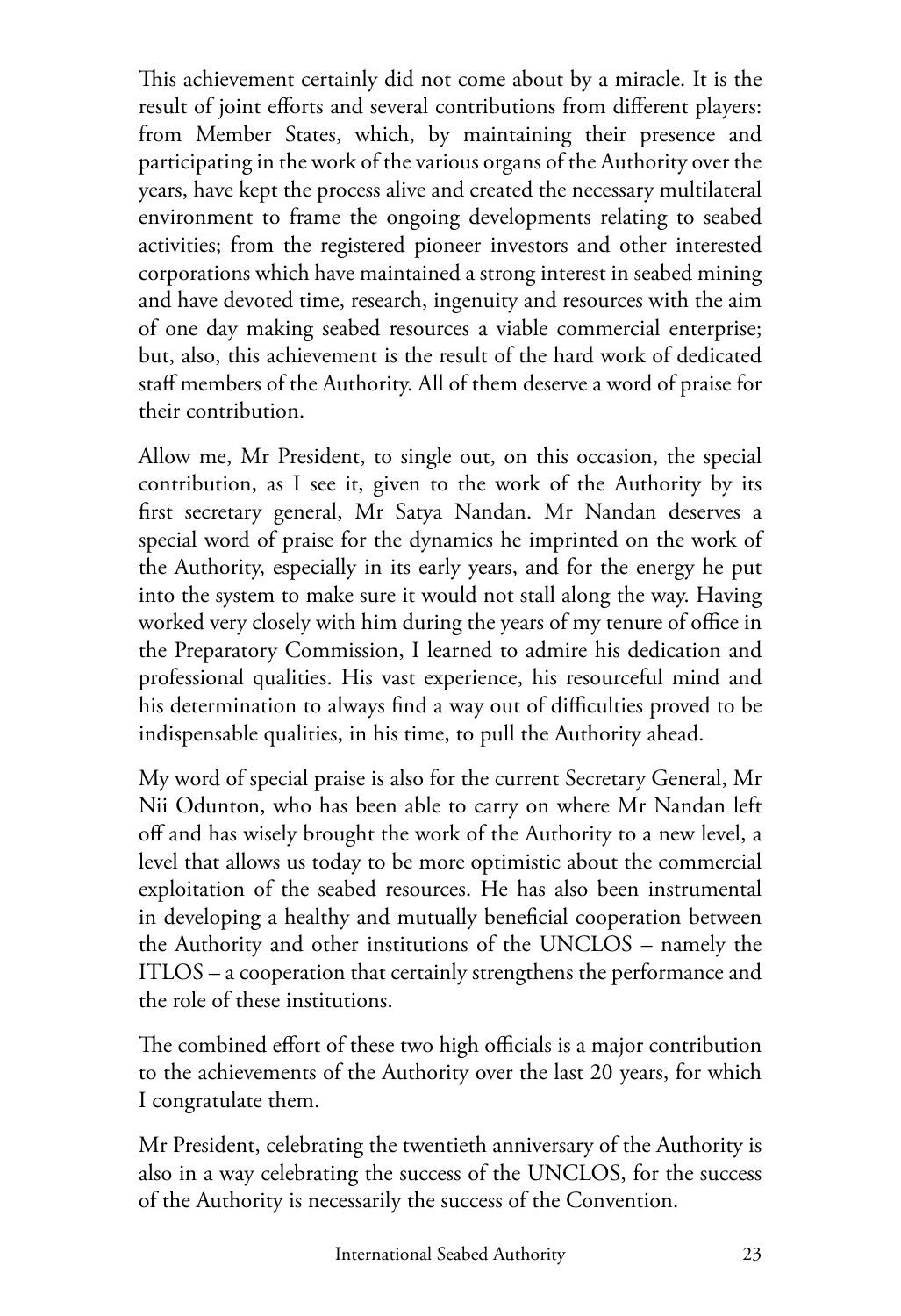As I stated in this hall two years ago, the UNCLOS has had, since its adoption in 1982, a stabilizing effect in international relations due to the solid and well balanced legal framework it provides, acting as a guide in ocean affairs for the actions of Member States and of the international community as a whole.

There has been, over the years, an increasing and overwhelming support for, and strong reliance on, the UNCLOS. This support has come from all quarters, from Member States, international organizations, writers and academia. From this perspective, the UNCLOS is one of the most successful multilateral treaties in history.

The strength of the UNCLOS can also be measured through the operation of the institutional framework it established. The three institutions created by the UNCLOS – the Authority, the ITLOS and the Commission on the Limits of the Continental Shelf – are in full operation and their activities are very important and, in some cases, indispensable to Member States in helping them in the implementation of several important provisions of the UNCLOS. The fact that none of these institutions is inactive or paralyzed demonstrates not only the commitment of States Parties to the full implementation of the Convention's provisions, but also their reliance on these institutions to assist them in protecting and bringing their rights into fruition.

None of this would have been possible if it were not for the great dedication, vast experience and strong sense of mission of those many individuals, especially those that played a leadership role in the Conference.

I pay tribute to all of them in the person of the last President of the Conference, Ambassador Tommy Koh, present here today, whose wellknown negotiating skills and strong leadership led us in 1982 in the successful adoption of the UNCLOS.

Thank you for your attention.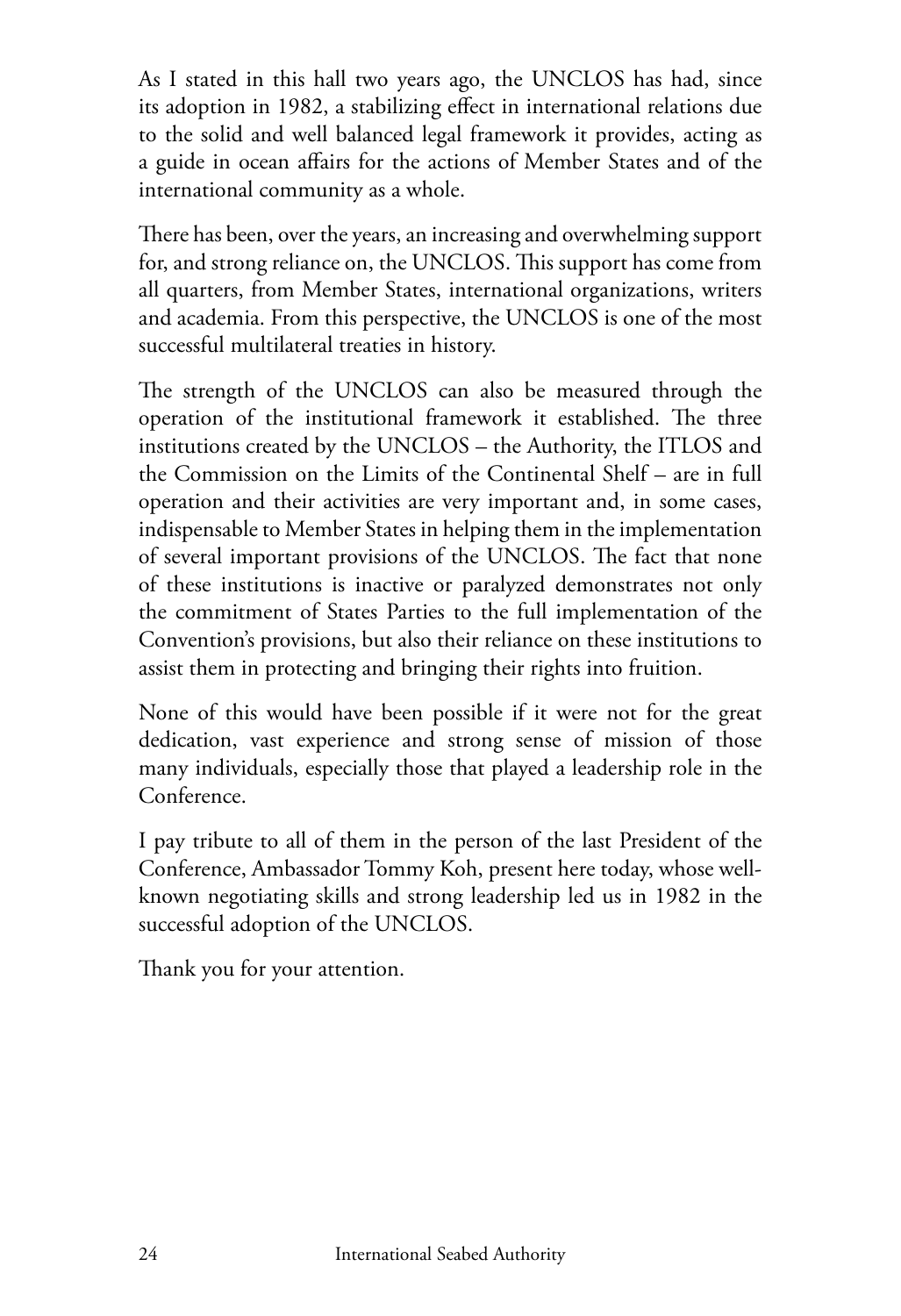8. Professor Hasjim Djalal, former member of the Indonesian delegation to the Third United Nations Conference on the Law of the Sea (1973-1982); first President of the Assembly of the International Seabed Authority (1996)

The attention to seabed mineral resources actually started in the early part of the twentieth century, particularly since scientists and humanity began to look more seriously at the resources of the seabed area. In fact, in 1918 American scientists had found it possible to exploit oil resources in the seabed at about 40 miles off the coast in the Gulf of Mexico. These efforts did not have much consequence at that time until the conclusion of the Anglo-Venezuelan Treaty of 1942 with regard to the exploration and exploitation of oil in the Gulf of Paria in the Venezuelan continental shelf. Three years later, on 28 September 1945, the US proclaimed the famous Truman Declaration which claimed the right to control the resources of the continental shelf of the US. The pertinent part of the Declaration stated that:

> … the US regards the natural resources of the subsoil and seabed of the continental shelf beneath the high seas but contiguous to the coasts of the US as appertaining to the US, subject to its jurisdiction and control. The character as high seas of the waters above the continental shelf and the right to their free and unimpeded navigation are in no way thus affected.

This proclamation covered a wide area of seabed under the high seas, although there was no definition given as to the extent and the meaning of the term 'continental shelf.' Some scientists estimated that the area claimed cover about 750,000 square miles, and that the width of the shelf in certain areas could be at 250 miles from the coasts.

The Truman Declaration may be considered a milestone in the development of the law relating to the seabed, and particularly on the natural resources therein. As a result of this declaration, other states hurried to claim 'their' continental shelves. Almost all American states claimed the continental shelf off their coasts. This was followed, later, by other countries, such as Pakistan, Iceland, Iran, Korea, Israel, the Philippines, and British colonies at that time, such as The Bahamas, British Guiana, British Honduras, Brunei, Jamaica, North Borneo, Sarawak, and Falkland Islands. The race to acquire the rights over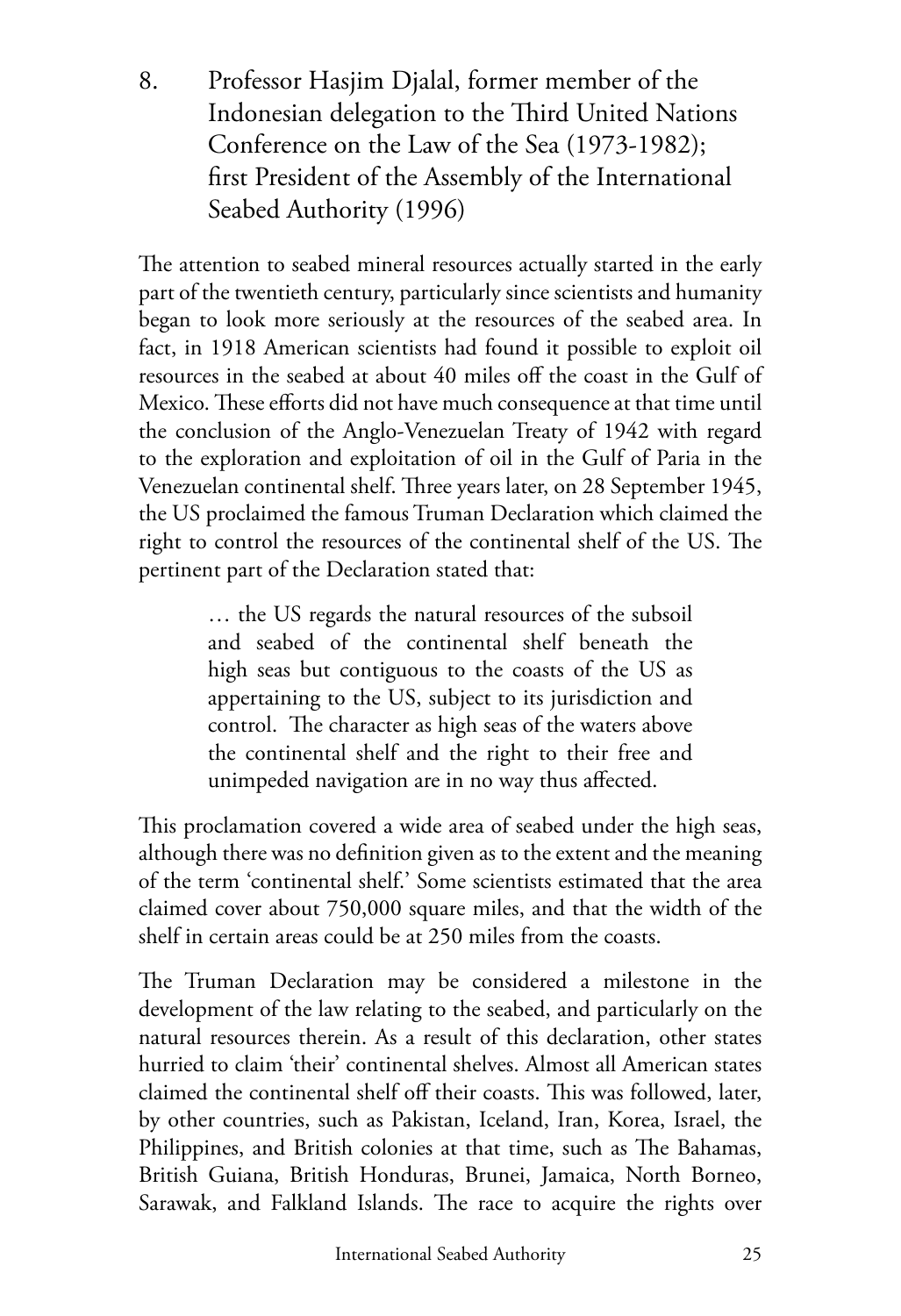the resources of the seabed of the continental shelf gained speed and significance.

Some of these claims exceed the Truman Declaration. If the Truman Declaration did not claim the waters above the continental shelf, some countries did. The Argentine Declaration of 9 October 1946, for instance, declared that the Argentine Epicontinental Sea (meaning the waters above the continental shelf) and continental shelf were subject to the sovereign powers of the nation. Several questions arose as to the various claims.

First, what was a 'continental shelf'? Originally, the notion of continental shelf was purely geological, geographical, and oceanographical. According to geographers, the continental shelf is "the part of the seabottom and the soil underneath, which is covered by shallow waters, up to a depth where the slope of the sea-bottom increases noticeably in steepness, which fringes large parts of the continents, over varying distances from the coasts". The depth of the water covering the continental shelf and its extension from the coasts are therefore varied. Generally, however, the depth is about 200 metres from the surface, and its extent from the coast varies from 1 to 1000 kilometres.

Several criteria in determining the legal extent of the continental shelf have been suggested.

> (1) Geographical criteria; that is to the depth of 200 metres or 100 fathoms from the surface. As long as the water covering the seabed does not exceed this depth, the seabed may be regarded as continental shelf.

> (2) Distance from the coast, regardless of the depth of the water covering it. The seabed may be regarded as continental shelf if it does not exceed certain distance from the coasts.

> (3) Possibility of exploitation. The seabed may be regarded as continental shelf if the exploitation of the resources on and in that seabed is possible (the 'exploitability' criteria).

The Geneva Conference had achieved a legal definition of the continental shelf. By joining together criteria 1 and 3, Article 1 of the Convention on the Continental Shelf, adopted at Geneva on April 29, 1958, stated: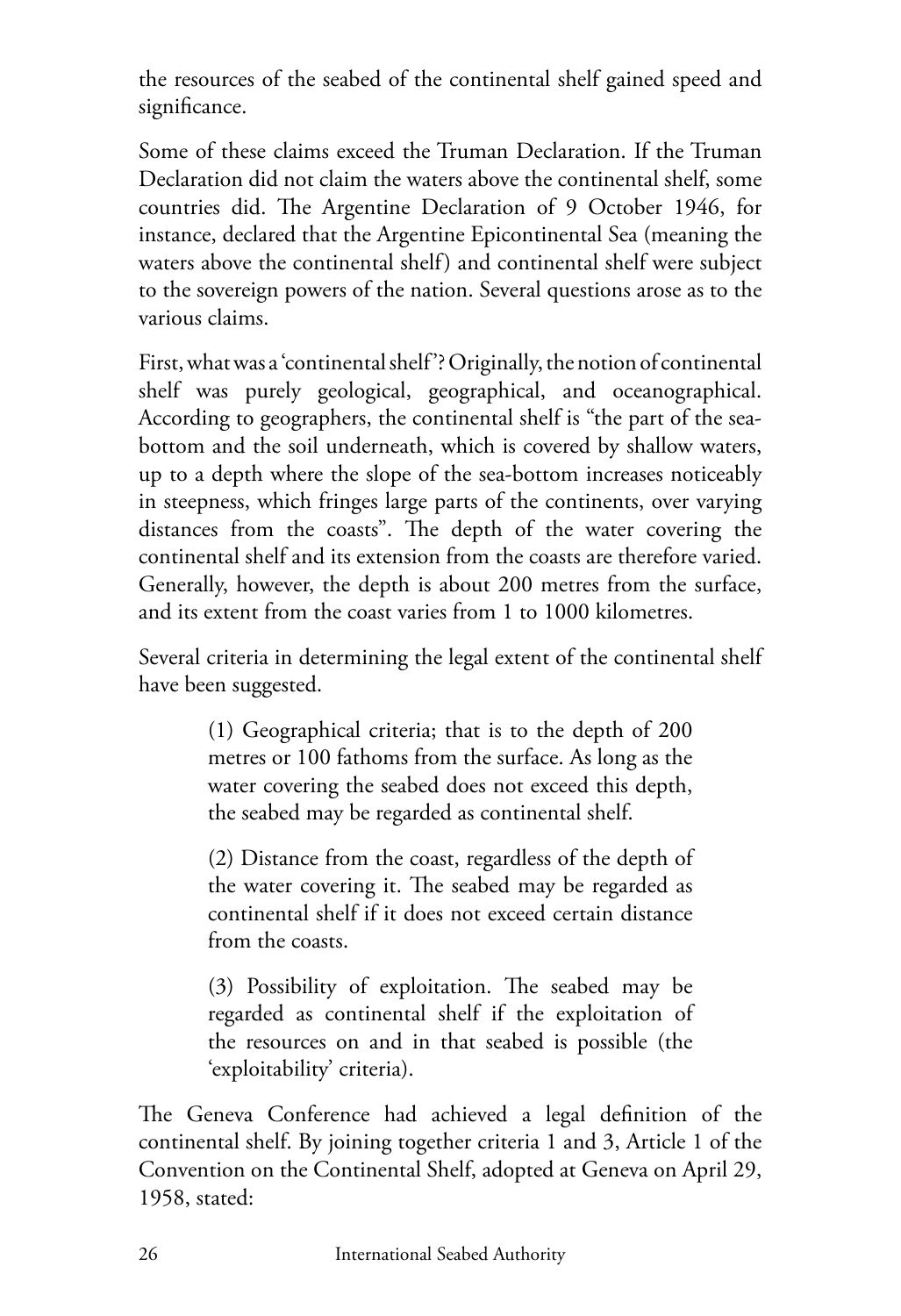… the term 'continental shelf' is used as referring to (a) to the seabed and subsoil of the submarine areas adjacent to the coast but outside the area of the territorial sea, to a depth of 200 metres or, beyond that limit, to where the depth of the superjacent waters admits of the exploitation of the natural resources of the said areas; (b) to the seabed and subsoil of similar submarine areas adjacent to the coasts of islands.

Not long after the conclusion of the Geneva Convention in 1958, scientists again discovered the possibility of exploring and exploiting the mineral resources at the bottom of the ocean. It was Ambassador Arvid Pardo of Malta that raised the question in the UN-GA in 1967 as to who owned those resources and what rules governed them. Some opinions stated that the resources were free for all who had the technology and ability to explore and exploit them. Their line of thinking would certainly exclude the developing countries which did not have the technology and the capacity to make use of the resources. After some debates the UN-GA finally adopted a resolution in 1970 that the resources 'are the common heritage of mankind', and that an international regime should be established to manage the resources, an international authority should be established and a Preparatory Conference should prepare the new law of the sea regime. The Conference, after being prepared by the Preparatory Commission, and again, after lengthy preparations, adopted the UNCLOS in Montego Bay on 10 December 1982.

The UNCLOS 1982, in Article 76 para 1 extended the legal regime of continental shelf beyond the territorial sea:

> … throughout the natural prolongation of its land territory to the outer edge of the continental margin, or to a distance of 200 nautical miles from the baselines from which the breadth of the territorial sea is measured where the outer edge of the continental margin does not extend to that distance.

The outer edge of the continental margin beyond 200 miles could extend to where "the thickness of sedimentary rocks is at least one per cent of the distance to the foot of the continental slope or 60 miles from the foot of the continental slope, as long as they do not exceed 350 miles from the baselines of the territorial sea, or not exceed 100 miles from the 2,500 metres isobaths.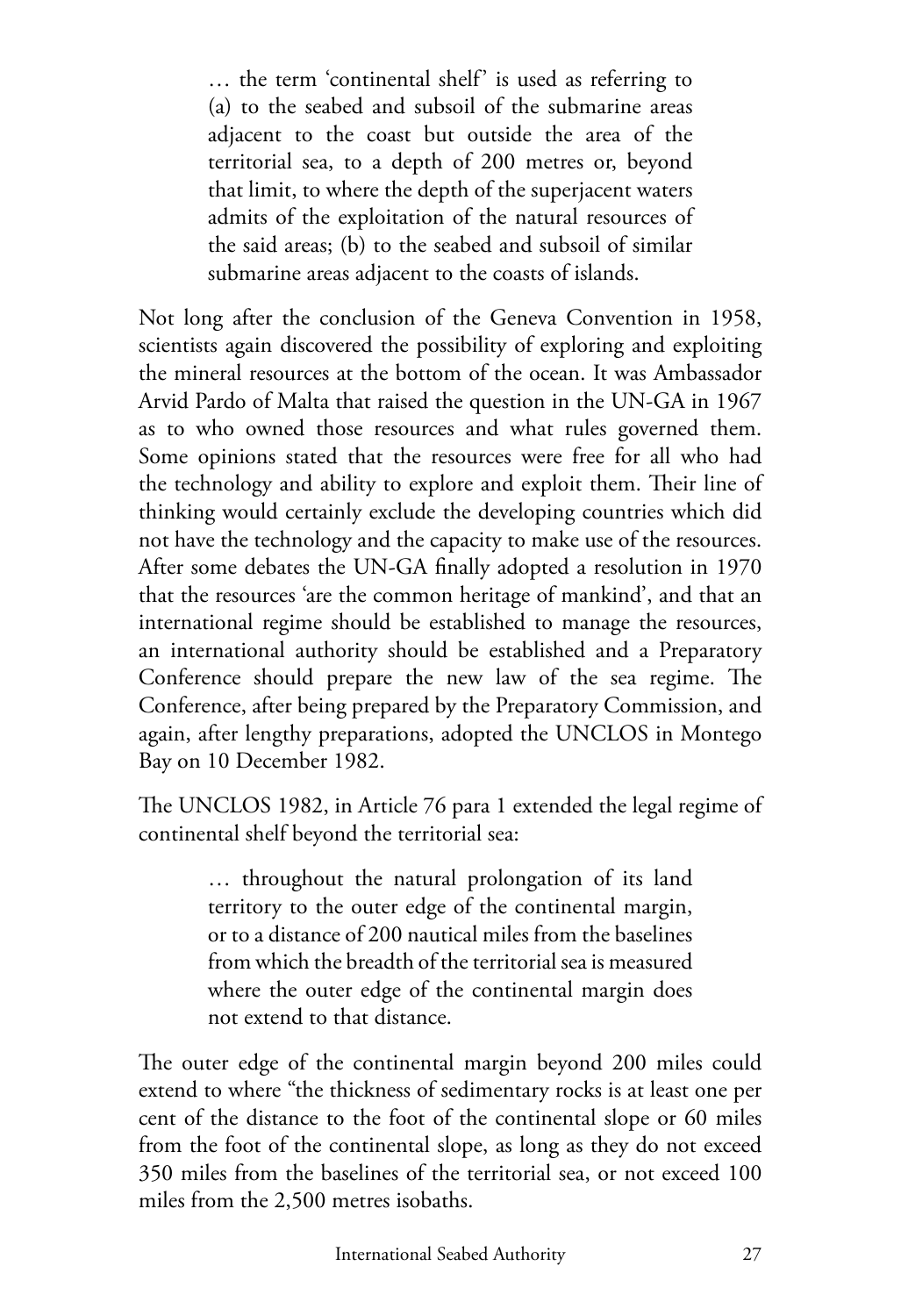The seabed area beyond these limits is regarded as 'the common heritage of mankind' (Article 136 of UNCLOS) and would be managed by the Authority, to be seated in Jamaica (Article 156 (4) of UNCLOS), and which today celebrates 20 years of existence, since the entry into force of the Convention in 1994. On this occasion, I would like to remember and express my respect and admiration to Mr Kenneth Rattray and the delegation of Jamaica who worked hard and diplomatically assured that the Authority would be headquartered in Jamaica.

It should be remembered, however, that by 1990, the fear was that the UNCLOS might appear to be the Convention of developing countries since by approaching the number of 60 ratifications, the number required for its entry into force, practically all the ratifiers were developing countries, except for Iceland. This was because of the 'dislike' of the developed countries for the provisions of UNCLOS on international seabed mining. For this reason, some of us, including Indonesia, undertook to engage the developed countries to discuss this matter in 1990s. After four years of negotiations, we finally agreed on the 'Implementing Agreement on Part XI' in 1994, thus opening the way for the advanced industrialized countries to ratify UNCLOS, except for the USA, which 20 years later still has not ratified the Convention. Indonesia deposited its ratification of the Agreement to the UN on 2 June 2000, No. 98 of 145 countries that had ratified the Agreement by Oct 2013. I still hope, however, that someday the USA and other non-ratifiers will see the benefits of ratifying the Convention rather than continue to stay out of it.

After the entry into force of the UNCLOS, our next efforts were how to establish the Authority as one of the "executive organs". I was invited to be the pro-temp Chairman in preparing the establishment of the Authority in 1995 and later on as President of the Authority in 1996. Some of the main problems at that time were the composition of the Council and the election of the first Secretary General of the Authority.

After agreeing on the arrangement for the distribution of seats in the Council among the five regional groups – Asia, Africa, Latin America and the Caribbean, Eastern Europe, and Western Europe and others – we struggled with regard to the election of the Secretary General. I had to deal with difficult problems of competition, particularly between two prominent persons and friends, namely Mr Warioba from Tanzania and Ambassador Nandan, both of whom had played major roles in bringing the UNCLOS into force. Both of them had gained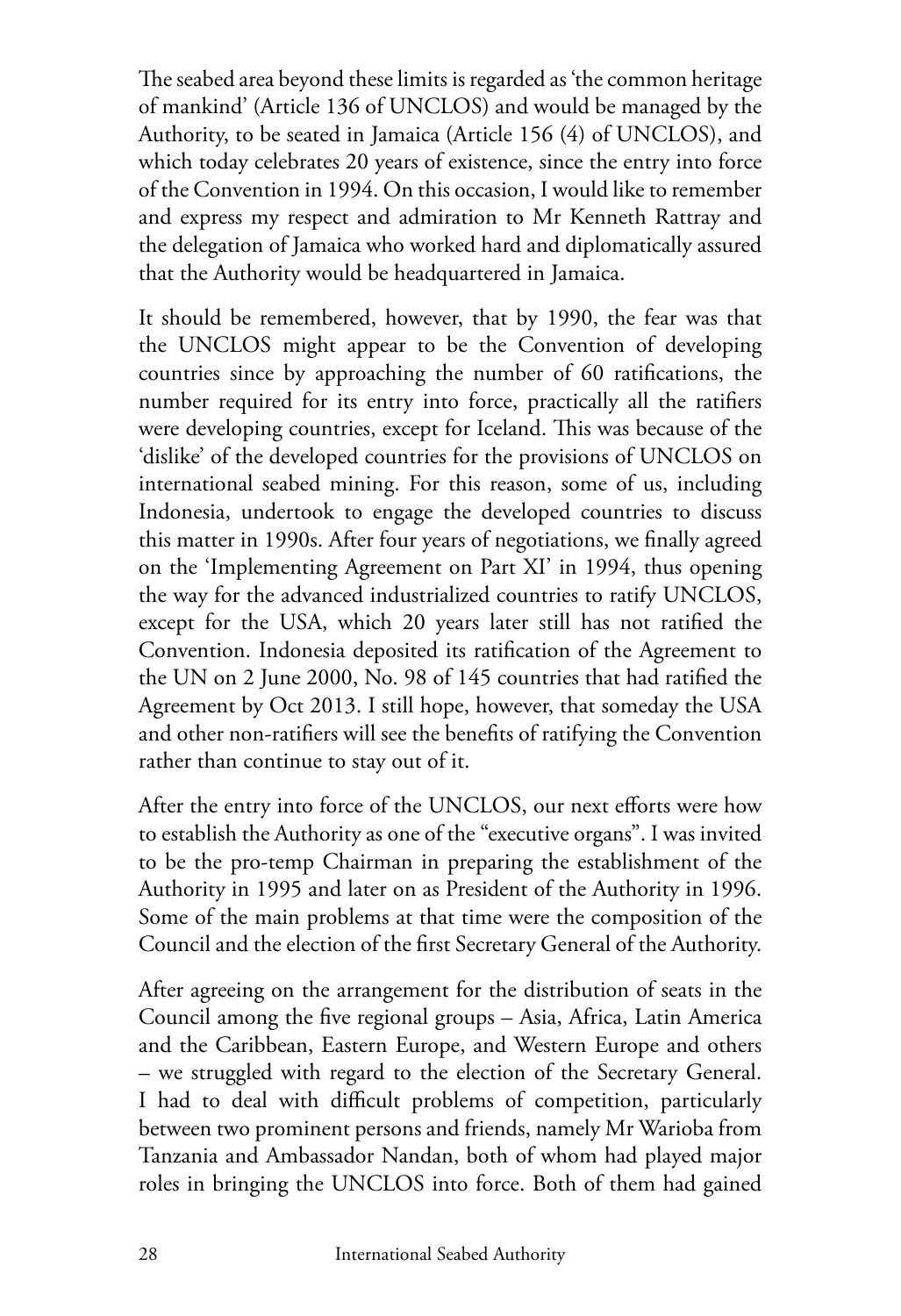significant support from their respective regional groups. After lengthy and informal discussions and approaches, I suggested that we should do "indicative" voting only, and the one who gained less votes in the indicative voting was recommended to withdraw voluntarily so that the one that received the majority of votes could be elected unanimously. Both Satya and Warioba and the Assembly of the ISA agreed to the suggestion. After the indicative voting, which was counted in front of the candidates only, I informed both of them of the result, upon which Warioba withdrew his candidacy. This mechanism was implemented smoothly and up to now no one knows exactly how the votes in the indicative voting turned out, except Satya Nandan, Warioba and I.

Ambassador Nandan, as Secretary General of the Authority, was later assisted by a number of highly-qualified persons, such as Mr Nii Odunton (now the secretary general of the Authority) and Mr Michael Lodge (now head of the Legal Office at the Authority), contributed significantly to these efforts. They also contributed later on, to formulate and implement various rules on exploration and exploitation of the mineral resources of the international seabed area, particularly rules and regulations on exploration of polymetallic nodules, polymetallic sulphides, and metal crusts on seamounts. On the basis of these rules and regulations, several companies/countries have signed contracts for the exploration of the seabed minerals. They are China, Japan, Republic of Korea, France, Germany, Eastern Europe, Tonga and Nauru for the exploration of nodules in the Pacific Ocean, and India for the exploration of polymetallic nodules in the Central Indian Basin. In addition, China has also obtained a contract for the exploration of metal crusts in the Southwest Indian Ocean Seamount Ridge and Russia for polymetallic sulphides in the Central Atlantic mid-Ocean Ridge. Lately, other countries, such as Singapore, Kiribati and Cook Islands, have indicated interest in participating in seabed mining activities in the Pacific Ocean.

It should also be remembered that the problems of implementing the principle of common heritage of mankind has resulted in the recognition of the rights (and obligations) of the 'pioneer investors' in exploring the seabed resources and the rights of 'developing countries' to participate in the exploitation of the 'reserved areas'. At the same time, to facilitate the participation of developing countries in the activities of the LTC and of the Finance Committee (FC) of the Authority, a special fund has been established in the Secretariat.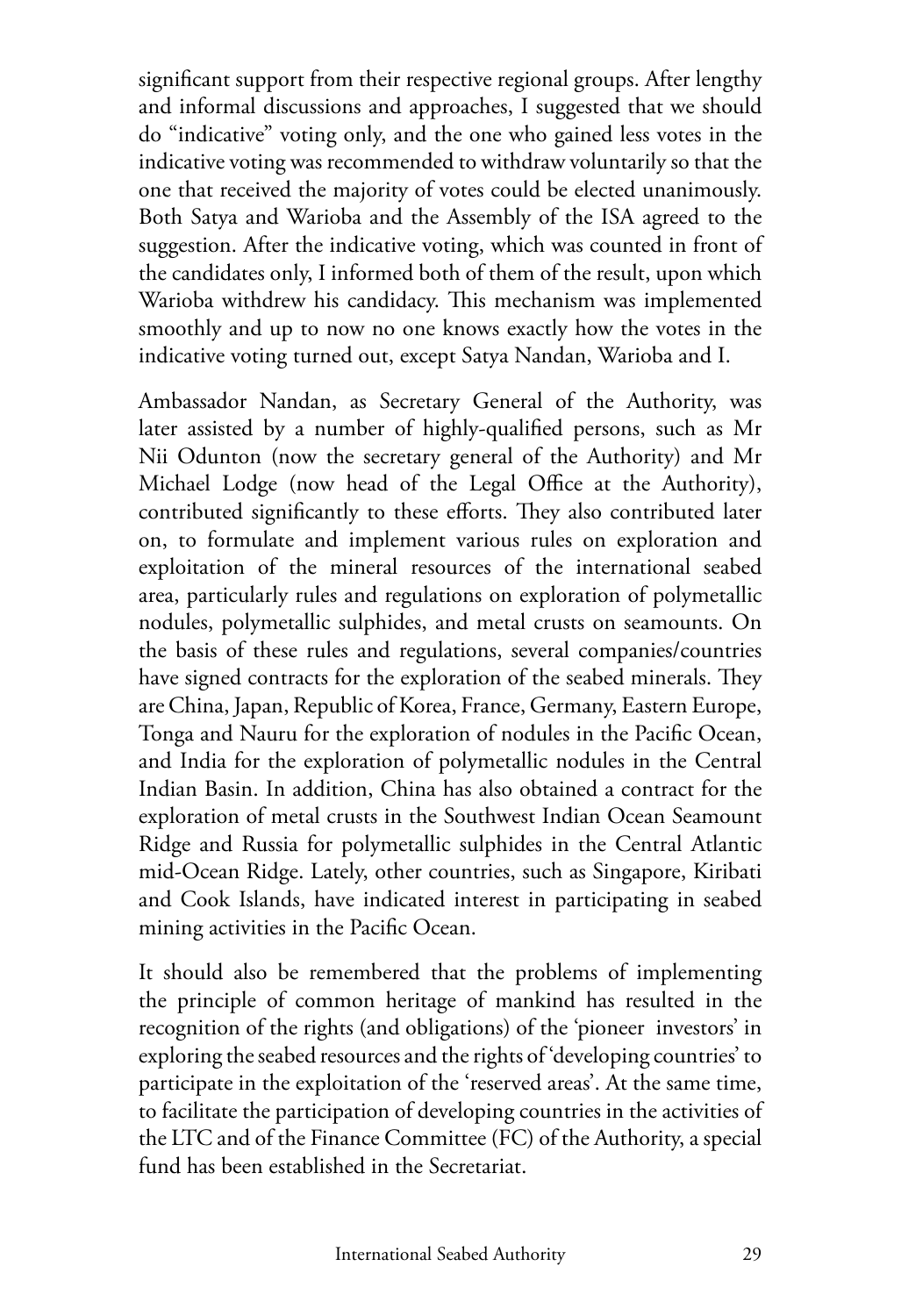Finally, I wish to express my respect, admiration as well as appreciation to those academics, experts, government officials and diplomats, as well as the people and Government of Jamaica for having facilitated and welcomed the Authority in Kingston. I hope that more states around the world will ratify the UNCLOS as well as its Implementing Agreement, and to continue to contribute to its implementation through the Authority. I am confident that the UNCLOS 1982 and the Authority have contributed substantially to the development of peace, stability, marine scientific research, and the sustainable use of marine resources in the international seabed area and its environment.

## 9. Judge Vladimir Golitsyn, President of the Seabed Disputes Chamber (presentation on behalf of the President of the Tribunal)

Mr Secretary-General, ladies and gentlemen, on behalf of the ITLOS, I wish to congratulate the Authority on its 20th anniversary and on the remarkable achievements that it has made in those 20 years. I convey to you, Mr Secretary-General, in particular, the greetings of the president of the Tribunal, Judge Shunji Yanai, who regrets that he is prevented from participating in today's celebration and who has given me the honour to represent him here.

Ladies and gentlemen, the relationship between the Authority and the ITLOS is a very special one and is rooted in the history of modern law of the sea. At the Third Law of the Sea Conference, where the UNCLOS was negotiated, it was initially intended to establish a tribunal for the seabed as an organ of the Authority. Of course, the consequence would have been to create two new tribunals, one dealing with general disputes concerning the law of the sea and the other dealing with disputes relating to the deep seabed.

We all know that, in the end, a decision was made in favour of a single, unified ITLOS which includes, in accordance with the UNCLOS, a special dispute settlement mechanism to deal with disputes concerning seabed related activities, the Seabed Disputes Chamber.

Following their establishment, the Authority and the ITLOS have established a fruitful cooperation. Regular exchanges take place between the Secretary-General of the Authority and the President and the judges of the ITLOS. Equally, the Secretariat of the Authority and the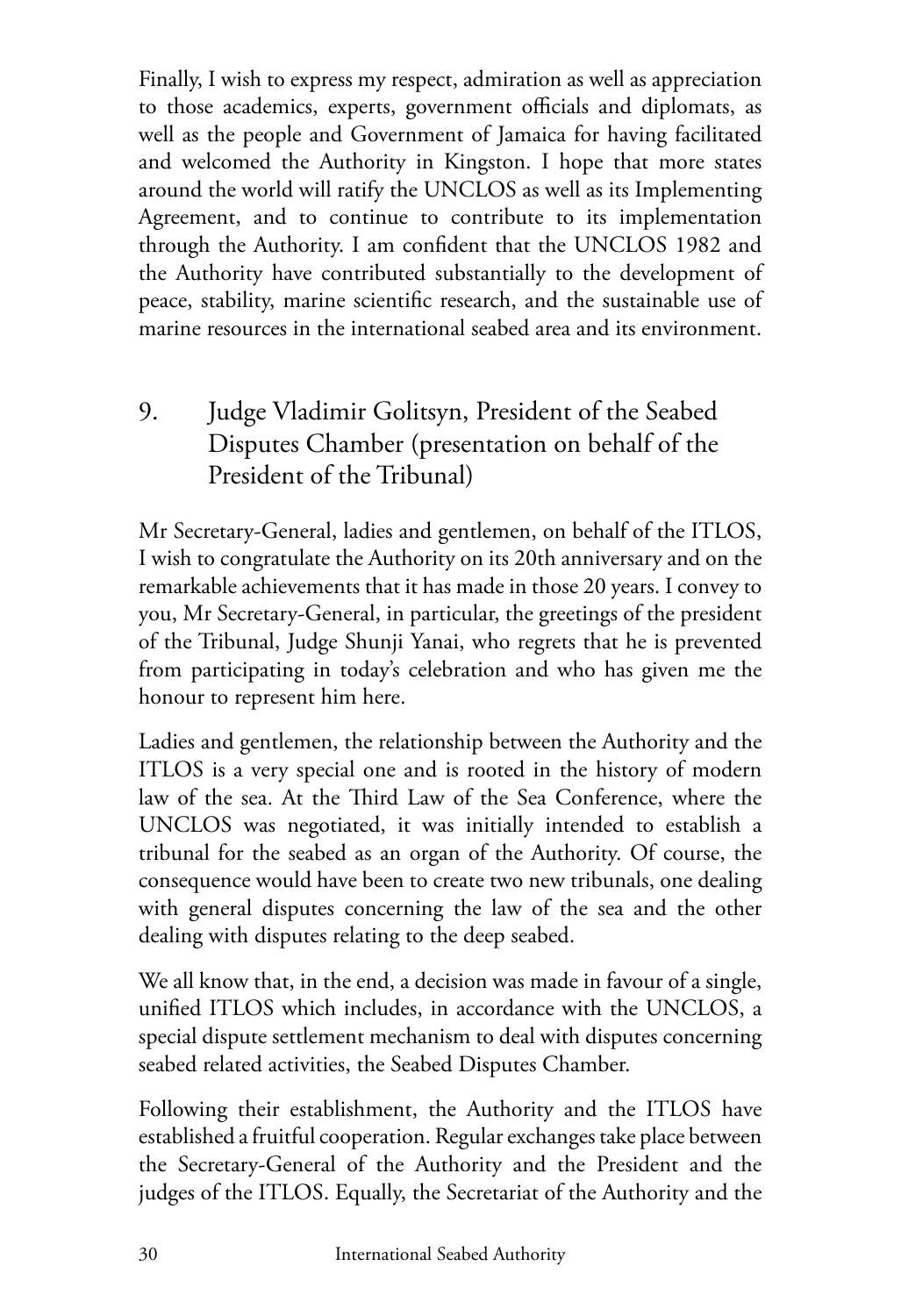Registry of the Tribunal cooperate on a regular basis for mutual benefit. Currently, it is also planned to organize a joint regional workshop in Ghana, later this year, to disseminate information on the work of both the Authority and the ITLOS to government officials from the region of West Africa.

As the Seabed Disputes Chamber plays a special role in the context of activities of the Authority, in my presentation, I will briefly explain its jurisdiction and then will give an overview of the Chamber's decision in its first case, the request for an advisory opinion on "Responsibilities and Obligations of the States Sponsoring Persons and Entities with respect to Activities in the Area".

Ladies and gentlemen, let me first address the issue of jurisdiction of the Seabed Disputes Chamber which has jurisdiction both over contentious cases and over requests for advisory opinions. Both are highly relevant for the activities of the Authority.

The contentious jurisdiction of the Chamber ratione personae is not restricted to disputes among States, as is the case in traditional international dispute settlement. The Chamber is also open to other entities, most noteworthy to the Authority and the Enterprise, i.e. the Authority's "operative arm".

Ratione materiae, the Chamber has jurisdiction in disputes "with respect to activities in the Area" that fall within a number of categories specified in article 187 of the UNCLOS. Besides disputes among States Parties concerning the interpretation or application of the Convention's regime for the deep seabed, the Chamber can, in particular, adjudicate disputes between a State Party and the Authority. Those disputes can relate to acts or omissions of the Authority or of the State Party alleged to be in violation of the UNCLOS, of its Annexes or of rules, regulations and procedures adopted by the Authority. A State Party can also challenge, before the Seabed Disputes Chamber, an act of the Authority which it deems flawed owing to a lack of competence or misuse of powers.

Contractual disputes between the parties to a contract, involving the Authority and the Enterprise as well as States Parties, state enterprises and natural or juridical persons may also be referred to the Chamber. Such disputes may concern the interpretation or application of a relevant contract or a plan of work; or acts or omissions of a party to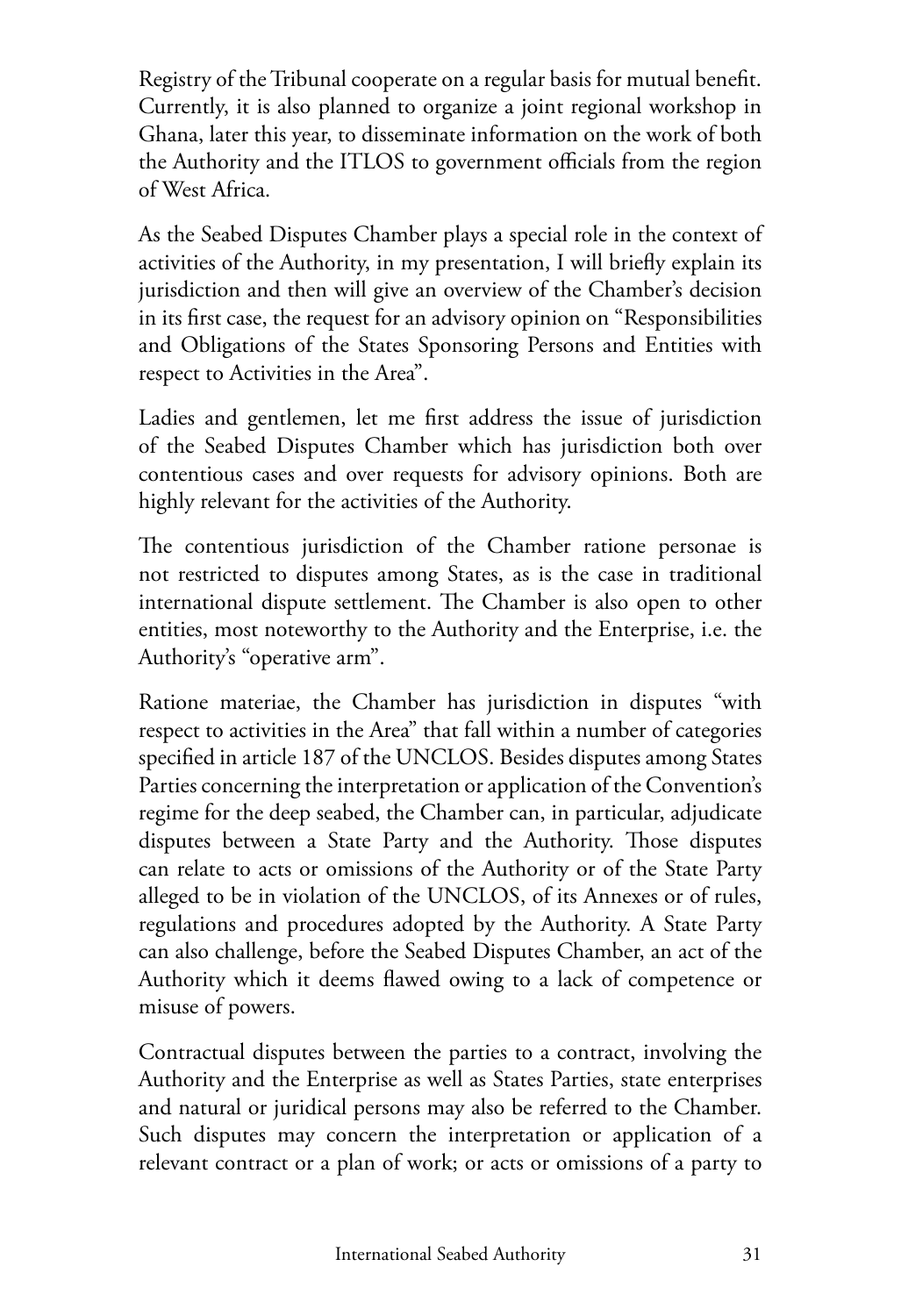the contract relating to activities in the Area and directed to the other party or directly affecting its legitimate interests.

It is worthy to note that, while the Chamber has a broad and comprehensive jurisdiction, this jurisdiction is, at the same time, limited in order to protect the necessary discretion of the Authority in conducting its activities. According to article 189 of the UNCLOS, the Chamber shall have no jurisdiction with regard to the exercise by the Authority of its discretionary powers and in no case shall the Chamber substitute its discretion for that of the Authority. Equally, in exercising its contentious jurisdiction, the Chamber shall not pronounce itself on the question of whether any rules, regulations and procedures of the Authority are in conformity with the UNCLOS, nor declare invalid any such rules, regulations and procedures.

Rather, article 189 stipulates that the Chamber's jurisdiction in this regard shall be confined to deciding specific claims. Those include claims that the application of any rules, regulations and procedures of the Authority in individual cases would be in conflict with the contractual obligations of the parties to the dispute or their obligations under the UNCLOS. This also extends to claims concerning excess of jurisdiction or misuse of power. And, finally, this includes claims for damages to be paid or other remedy to be given to the party concerned for the failure of the other party to comply with its contractual obligations or its obligations under the UNCLOS.

The Chamber's jurisdiction is, of course, not restricted to contentious cases but it can also entertain requests for an advisory opinion. In this respect it plays a special role providing the necessary assistance to the activities of the Authority.

According to article 191 of the UNCLOS, the Chamber shall give advisory opinions at the request of the Assembly or the Council of the Authority on legal questions arising within the scope of their activities. In its advisory opinion, which I mentioned earlier, the Chamber has emphasized that by answering such questions it will "assist [the organs] of the Authority in the performance of [their] activities and contribute to the implementation of the Convention's regime."

In addition, pursuant to article 159, paragraph 10 of the UNCLOS, the Assembly of the Authority may request an advisory opinion on whether a proposal on a particular question, which is submitted to the Assembly, conforms to the Convention. In such a case, the Assembly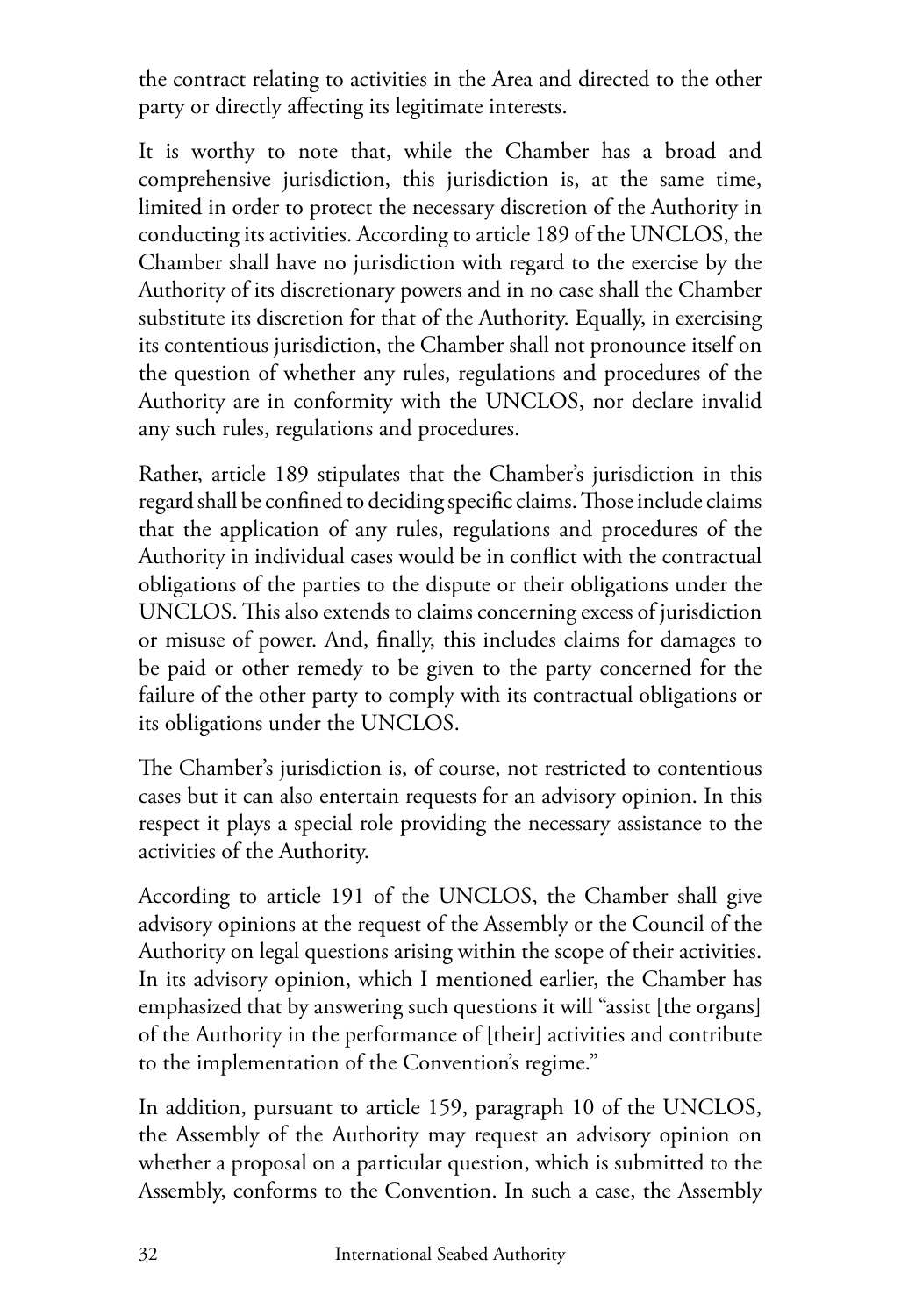shall defer voting on that proposal pending receipt of the advisory opinion of the Chamber. Thus, the Chamber has the opportunity to decide whether certain rules, regulations and procedures of the Authority are in compliance with the Convention before their adoption by the Assembly. In such a case, the Chamber's advisory opinion serves "to assist the Authority during its decision-making process."1 In the exercise of its advisory jurisdiction, the Chamber sees itself as "part of the system in which the Authority's organs operate, but its task within this system is to act as an independent and impartial body."<sup>2</sup> The "underlying reason" for the advisory jurisdiction is that, "[i]n order to exercise its functions properly in accordance with the Convention, the Authority may require assistance of an independent and impartial judicial body."<sup>3</sup>

As you are surely aware and, as I mentioned earlier, the advisory function of the Seabed Disputes Chamber was activated by a request from the Council of the Authority.

On 6 May 2010, the Council requested the Chamber to render an advisory opinion on three questions relating to the responsibilities and obligations of Member States sponsoring persons and entities with respect to activities in the Area. In brief, those questions were: What are the legal responsibilities and obligations of States Parties to the Convention with respect to the sponsorship of activities in the Area? What is the extent of liability of a State Party for any failure to comply with the applicable law by an entity whom the State Party has sponsored? And, finally, what are the necessary and appropriate measures that a sponsoring State must take in order to fulfil its responsibility under the applicable law?

On 1 February 2011, the Seabed Disputes Chamber delivered its advisory opinion in which it replied to those three questions.

The Chamber found that States sponsoring activities in the Area have two kinds of obligations:4 The first kind is "the obligation (responsibility) of the sponsoring State [...] 'to ensure' that the 'activities in the Area' conducted by the sponsored contractor are 'in conformity' or 'in compliance'" with the applicable law.<sup>5</sup> The Chamber qualified this as

<sup>1</sup> Advisory Opinion, paragraph 27.

<sup>2</sup> Advisory Opinion, paragraph 26.

<sup>3</sup> Advisory Opinion, paragraph 26.

<sup>4</sup> Advisory Opinion, paragraphs 99-120 and 121-140.

<sup>5</sup> Advisory Opinion, paragraph 103.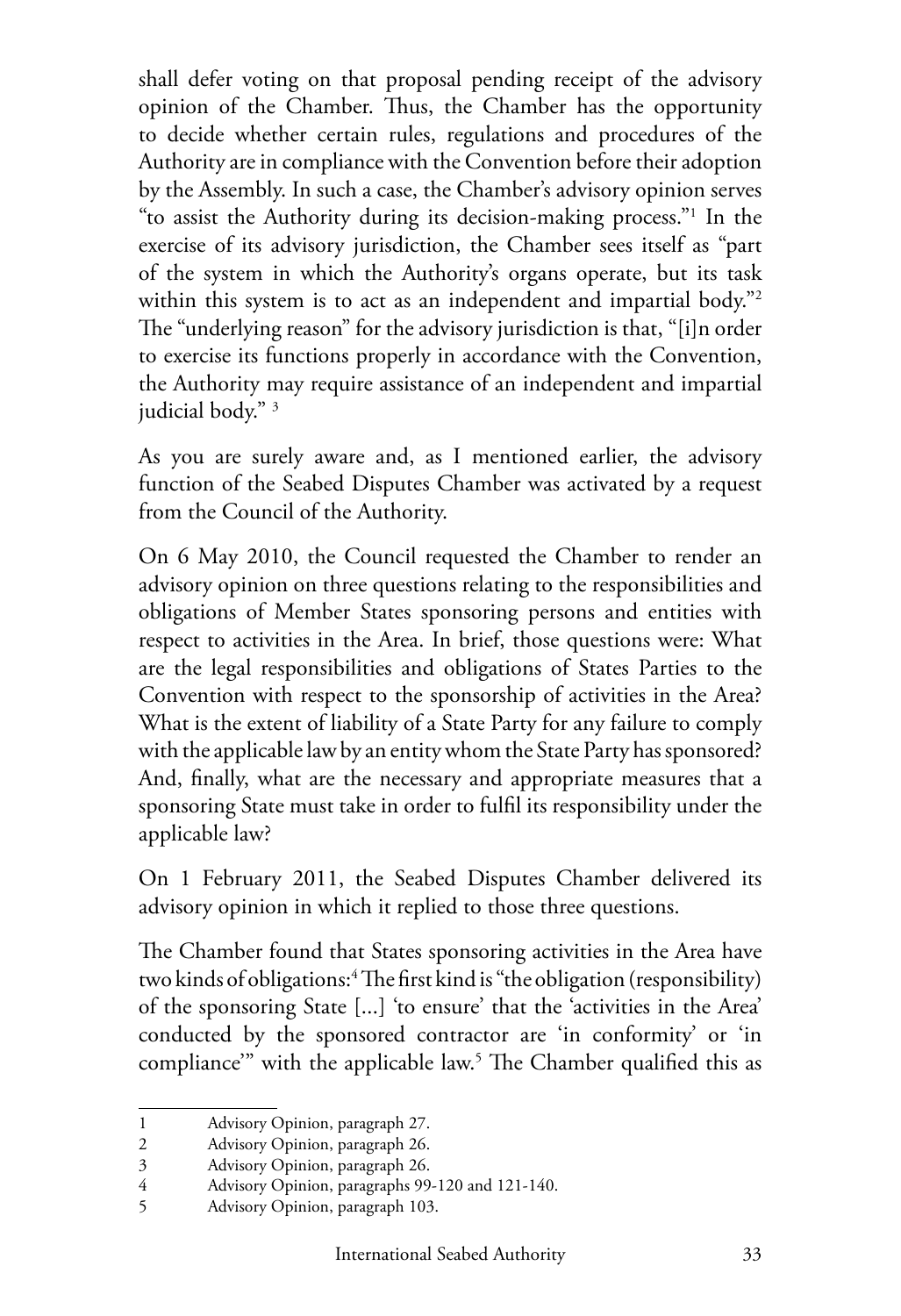an obligation of "due diligence" which requires the sponsoring State to take measures within its legal system consisting of laws and regulations and administrative measures. Those measures must also be "reasonably appropriate".6

The second kind of obligation identified by the Chamber are "direct" obligations, namely, those which sponsoring States have to comply "independently of their obligation to ensure a certain behaviour by the sponsored contractor".7 Such direct obligations include the requirement to assist the Authority in ensuring that contractors comply with the applicable law, that they conduct environmental impact assessments and that they apply a precautionary approach as reflected in Principle 15 of the Rio Declaration and defined in the Regulations adopted by the Authority.

As regards the extent of liability of a State Party in case an entity which it has sponsored fails to comply with the applicable law, the Chamber declared that "liability arises from the failure of the sponsoring State to carry out its own responsibilities" and that "[t]he sponsoring State is not, however, liable for the failure of the sponsored contractor to meet its obligations".8 In the view of the Chamber, this also rules out the application of a standard of liability based on strict liability, i.e. liability without fault.9

The sponsoring State can be absolved from its liability, except as regards liability for failure to carry out its direct obligations.<sup>10</sup> This requires, however, that the State has taken "all necessary and appropriate measures to secure effective compliance" by the sponsored contractor with its obligations.<sup>11</sup>

In order to fulfil its responsibility, a sponsoring State must adopt, within its legal system, laws and regulations and take administrative measures, providing for instance for "the establishment of enforcement mechanisms for active supervision of the activities of the sponsored contractor."12 The laws, regulations and administrative measures

<sup>6</sup> Advisory Opinion, paragraph 120.

<sup>7</sup> Advisory Opinion, paragraph 121.

<sup>8</sup> Advisory Opinion, paragraph 172.

<sup>9</sup> Advisory Opinion, paragraph 189.

<sup>10</sup> Advisory Opinion, paragraph 207.

<sup>11</sup> Advisory Opinion, paragraph 186.

<sup>12</sup> Advisory Opinion, paragraph 218.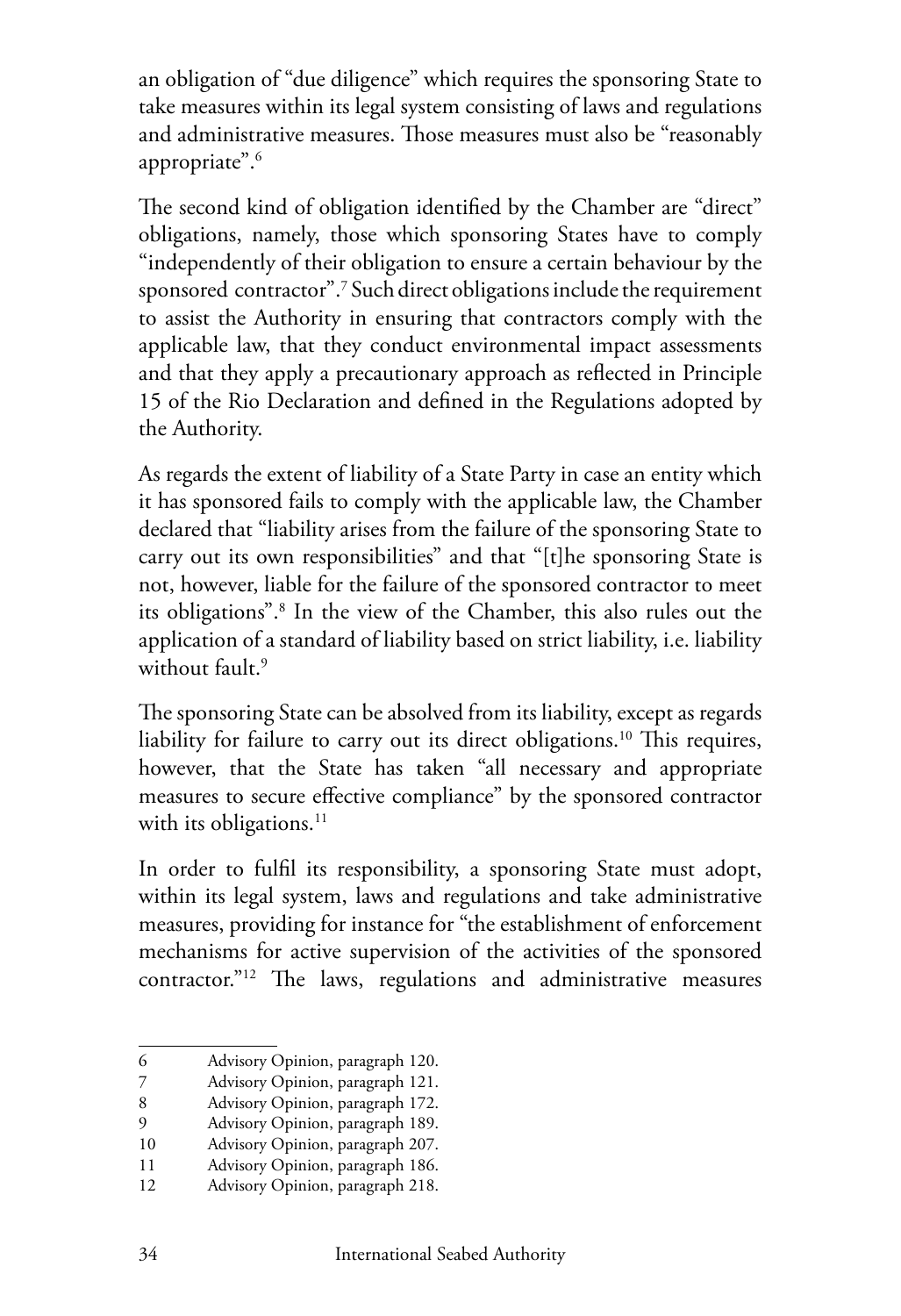"should be in force at all times that a contract with the Authority is in force."13

The Chamber "left [it] to the discretion of the sponsoring State" to determine the measures to be taken by it "within the framework of its legal system."14 It clarified, however, that this discretion is not absolute as the sponsoring State "must take into account, objectively, the relevant options in a manner that is reasonable, relevant and conducive to the benefit of mankind as a whole" and "[i]t must act in good faith." 15

Ladies and gentlemen, the system created by the Convention to achieve a consistent interpretation and application of the legal regime pertaining to the deep seabed has proven to be functional and successful. The Authority is the key player in this system and, through its advisory jurisdiction, the Chamber can assist the Authority in the discharge of its responsibilities.

With the increasing activities of the Authority in recent years, further need for advice from the Chamber might arise. It is also to be expected, that as exploration, and ultimately exploitation, of the resources of the deep seabed advances contentious cases might arise requiring adjudication by the Chamber.

I can assure you that the Chamber stands ready to act as an independent and impartial judicial body to meet its responsibilities in this regard.

In concluding, I wish to reiterate my congratulations to the Authority upon its anniversary and also to you, Mr Secretary-General. Under your able leadership, the Authority has indeed come of age and has taken a remarkable development continuously increasing its activities. I wish you and the Authority the best of luck for the coming years.

Thank you for your attention.

<sup>13</sup> Advisory Opinion, paragraph 219.

<sup>14</sup> Advisory Opinion, paragraph 229.

<sup>15</sup> Advisory Opinion, paragraph 230.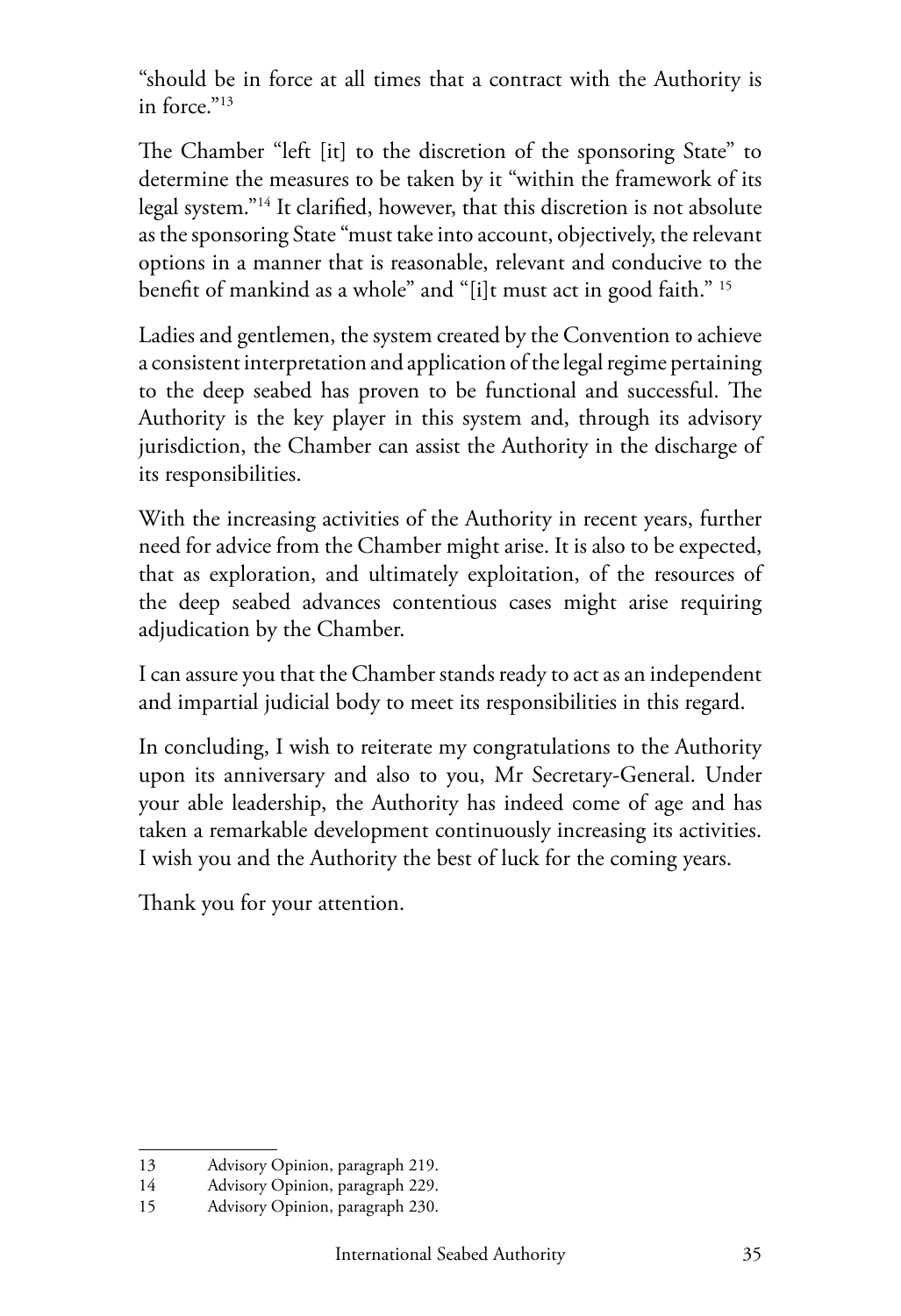#### 10. His Excellency, Mr. Mumba Kapumpa, Ambassador of Zambia to Republic of Korea

Thank you Mr President. I would also like to thank the young musicians for their wonderful renditions of songs by Bob Marley and Michael Jackson. Their song about the fish under the seas was an appropriate song for the Law of the Sea Conference.

This morning, we were feasted with a lot of memories about what went on and the technical aspects of the negotiations and where we came from and where we are and the future. I thought that perhaps I should give a little twist to what has been said and emphasize the human element. I am not a technician, so even during the negotiations, I made a lot of noise, let me not pretend to know the formulae. I joined the negotiations when my dear grey-haired friend Tommy Koh was the chair in 1977 and stayed on until 1982 in Montego Bay. In 1977 I must have been 35 or 36 years old with a lot of energy and enthusiasm because by the time we came to Montego Bay in 1982, I was comparing notes with my friend Jesus as to what to wear; we were still very young. When we joined the Preparatory Commission under the very able leadership of Joe Warioba from Tanzania, we had a lot of concerns but also hope for the future. Ambassador Djalal was in charge of Commission One and I was his vice. Those days, if you recall, you used to come in one week late or leave one week earlier. I, therefore, had the burden of holding the group together at the beginning and at the end.

I recall working with two colleagues from Zimbabwe and Zaire; we called ourselves the "Three Zs". It was impossible to pass any resolution of the Preparatory Commission, which dealt with land-locked and developing countries if the Three Zs did not agree with it. I apologize straight away to all those people who may have met our wrath.

In 1988 and 1989, my colleagues in the African group asked me to be chair. During that time I chaired the negotiations on Part XI which explored whether the Enterprise was going to be funded and by whom.

In 1989 and 1990, the Group of 77 allowed me to be its chair. That is now where the heavy discussions were held. I recollect very clearly that there were times when we would go to Mr Nandan's office and we would talk for sometimes close to one and a half hours just for him to impress on us that he agreed with us and our stance was correct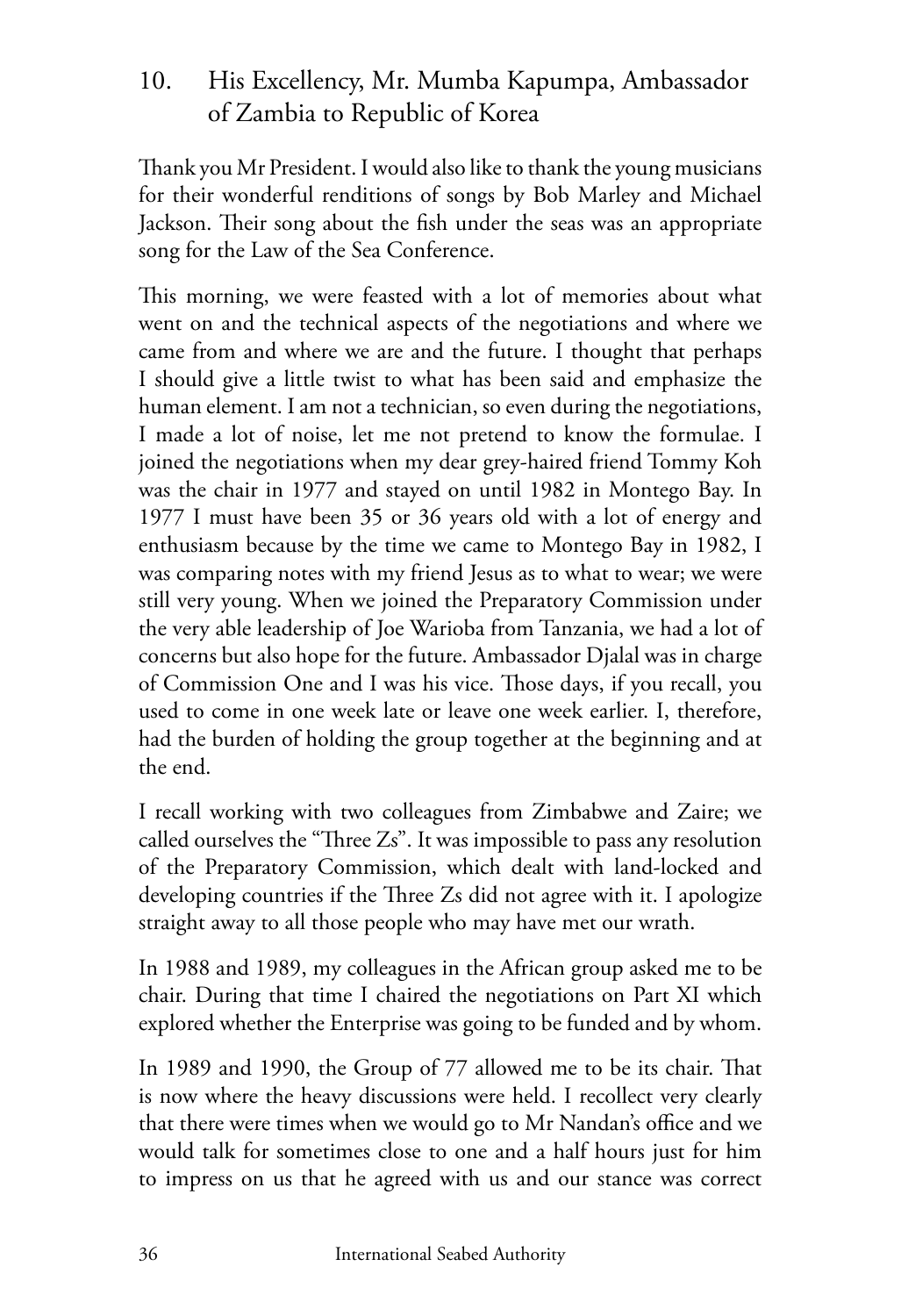but if we bent it just a little bit, we may just agree with the rest of the Conference. So the negotiations that were held during that period (and this is now for the information of my colleague who came in after the Preparatory Commission), those negotiations were not actually in the halls of Conference nor in the caucus rooms but outside of the conference; inside Mr Nandan's office. What we discovered afterwards was that he was such a great listener that we would talk to him at length and we would go away extremely happy but, in fact, Mr Nandan was a good diplomat. He also talked to the other groups to present our position and they would also go away very happy. So, by the time we convened a meeting in the caucus room it was easy to move on. Negotiations were held in the caucus rooms, outside the caucus rooms during the lunch, dinner and eventually approved when we came to the conference room. Sometimes they were even held outside Jamaica.

I recall when I was Chairman of the Group of 77, I was invited to Kiev in November 1989. It was very cold. Our discussions helped me to understand Russia's position, so when we came back here, it was much easier for me to explain myself to my colleagues. When it was one on one, as opposed to coming in here, in the big conference room, I felt my colleagues put up a wall. But, if we met over tea, we could negotiate and compromise.

The compromises went right through the Preparatory Commission. When we had to choose a chairman for the Preparatory Commission, everybody agreed that it was the African Group's time to provide a candidate. We provided one in Paul Engo, a Cameroonian, a large guy with flowing robes and a big strong voice. Everybody in the African Group agreed. We proposed Paul Engo to the Preparatory Commission and they said yes, but give us another candidate. We went back and forth. We in the African group said there was no one who could dictate to us who we should provide so we met in one of the caucus rooms, all night up to 4:00 a.m. in the morning to come to an agreement and we still had only one candidate. On the second day, someone among us said there was a very strong rumour that if Africa could not provide a candidate, another group would.

Lunch was extended from 1 o'clock to 4 o'clock and anyone who was close to Paul, spoke to him. He agreed that if we could give him any other name who could do the job he would give way. They mentioned former minister and attorney general of Tanzania, Mr Joseph Warioba. Paul was not enthusiastic but agreeable. When we went back into the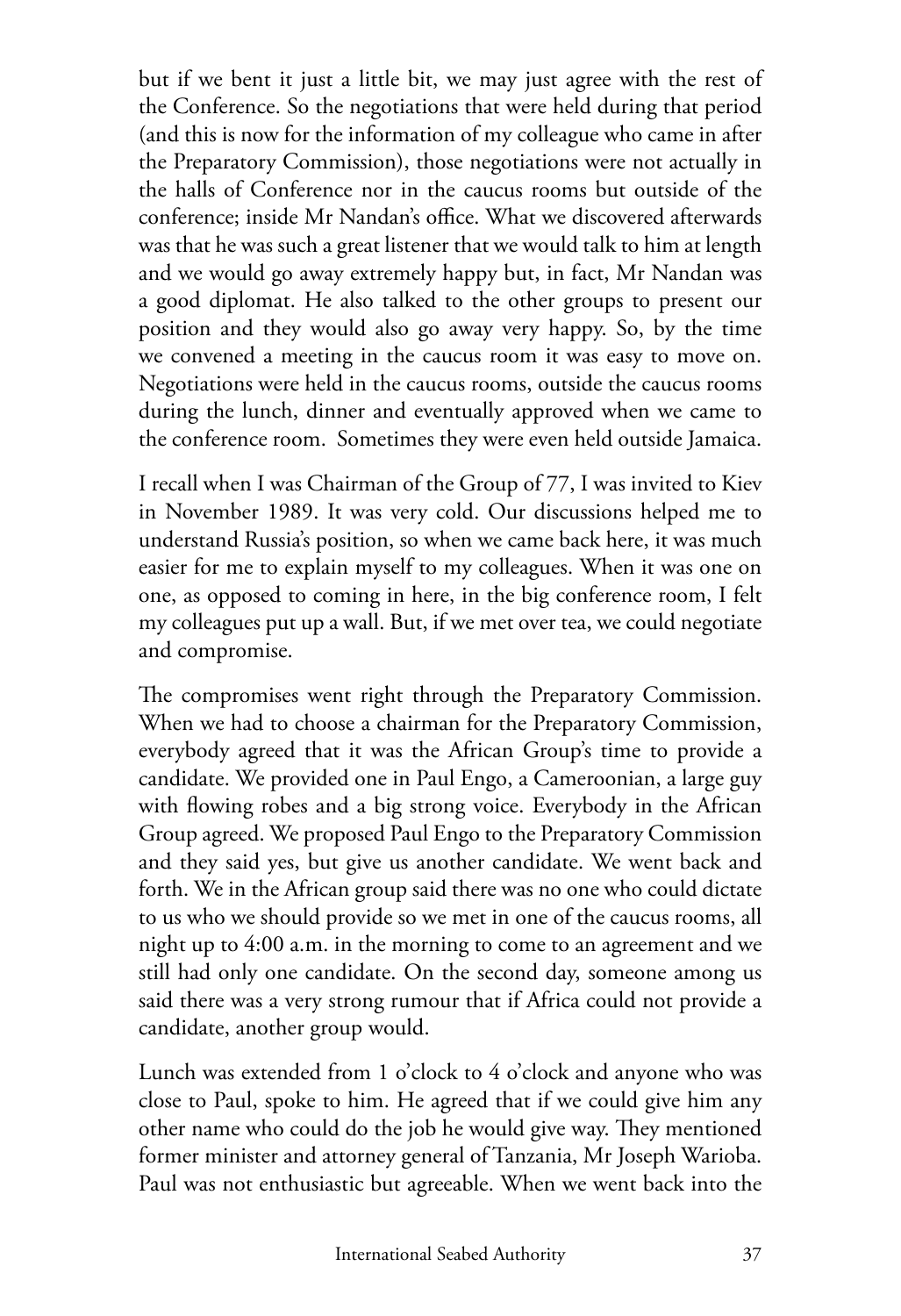meeting and we proposed Joseph Warioba, everyone endorsed him, and that is how he became the first chair of the Preparatory Commission. When Mr Warioba had to go back home and my friend Jesus, the only candidate from the Cape Verde, was chosen to replace him, there was no quarrel.

My last comment refers to another form of negotiations. The Group of 77 chose its subsidiary Group of 16, of which I was a member, to discuss with the other groups all the aspects of UNCLOS, especially Part XI. We were very determined at that time to push an agenda in which the pioneer investors, on being given their licences, would each give \$1 million to help eventually, among other things, all the landbased developing countries countries like Zambia, Zimbabwe and Indonesia. Most of us were in Commission One. We had been advised by the technicians that once seabed mining began to take place: (i) the minerals that came from the sea would flood the markets and therefore the prices of our copper, cobalt and manganese would go down so we would lose out; and (ii) we would lose the few markets that we had because countries like Japan and the USA would be able to mine as much as they could so they would not come to our countries to buy our minerals. The negotiations were very tough. Fortunately, the methodology I mentioned earlier – negotiations over tea, coffee and dinner – helped. We were able to get together and work out a compromise.

The Convention, itself was never a document intended to satisfy everyone according to what they wanted. It was a document of compromise. Everything that we did was by way of compromise. We compromised at every stage, and that was the only way we were able to accomplish what we did.

So in my final comments, Mr President, What is the Law of the Sea? The law of the sea was intended to provide calmness in turbulent waters. Everybody has talked about the common heritage of mankind. The intention of the law of the sea is to avoid the confusion that would exist if everyone decided to go and do what they wanted to do. We from the land-based developing countries had our concerns and as long our concerns were met we were able to compromise. In hindsight we compromised as much as everyone else did for the purpose of going forward. We compromised because negotiations were the order of the day. Sometimes when there was what we called a non-paper (papers which were floating around with no signature, no authorship, but we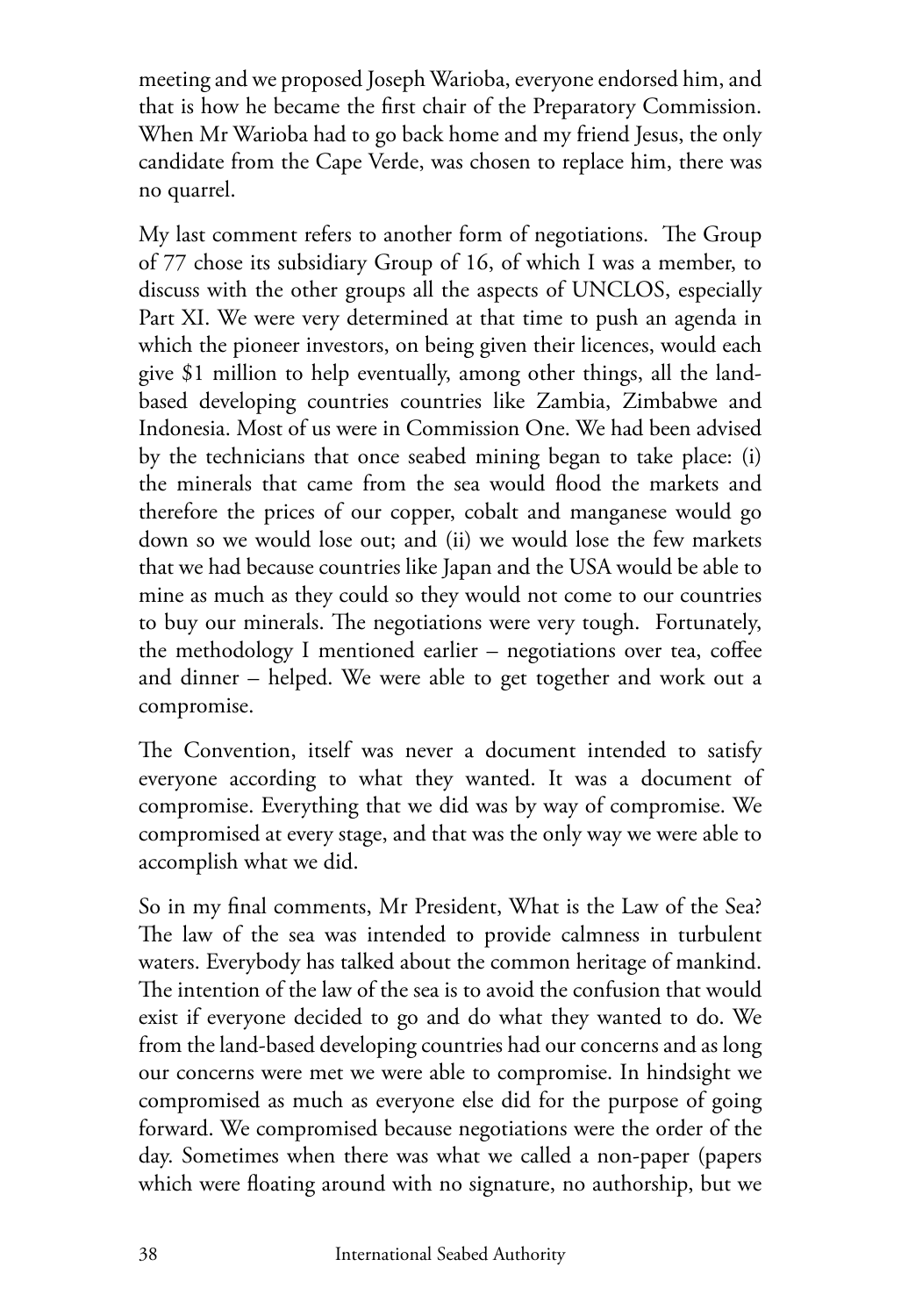all knew who wrote them) we used them as a basis for discussion. After discussing them and coming to an agreement, the paper suddenly had authorship and signatures.

Twenty years later, is the sea any calmer? Are the oceans still blowing up in the corridors in the law of the sea? I don't think so. First of all 20 years later, this special session I consider to be a handover to the ones who have come after us. It is a justification to them. They may have been hearing stories, some may have thought that there could not have been a Satya Nandan or a Kenneth Rattray. But, this meeting has justified the fact that there were actual human beings who walked the corridors of this particular conference and negotiated. For my colleagues who joined after 1984, you were able to walk fast. When you see us in the next few days do not assume we never walked fast; we ran. For some of us the white in our hair has gone whiter, others have lost hair, others are walking a little slower but we assure you that what we did provided this particular situation where we are.

I would like to pay a final tribute to a brother and friend, Nii Odunton. Nii was always there as far as I could recollect. He was always there in the background providing the information that was required. I think Ambassador Satya Nandan would agree that he made a fantastic assistant. To us who were very impatient and might have bumped into him looking as if we were about to go to war, he would take us to sit and say "I hear this is what is happening in the other camps," and that would calm the situation. I notice his beard has gone grey; he had no beard at that time.

So, Mr President, on behalf of all those other colleagues who could not make it to Jamaica this time around we would like to thank you and thank the Secretary-General for having thought that on this particular anniversary  $-20$  years later – we needed some people to come here to walk slowly, to talk slowly, to show their grey hair and lack of hair, to show that we were there. We did it.

Thank you.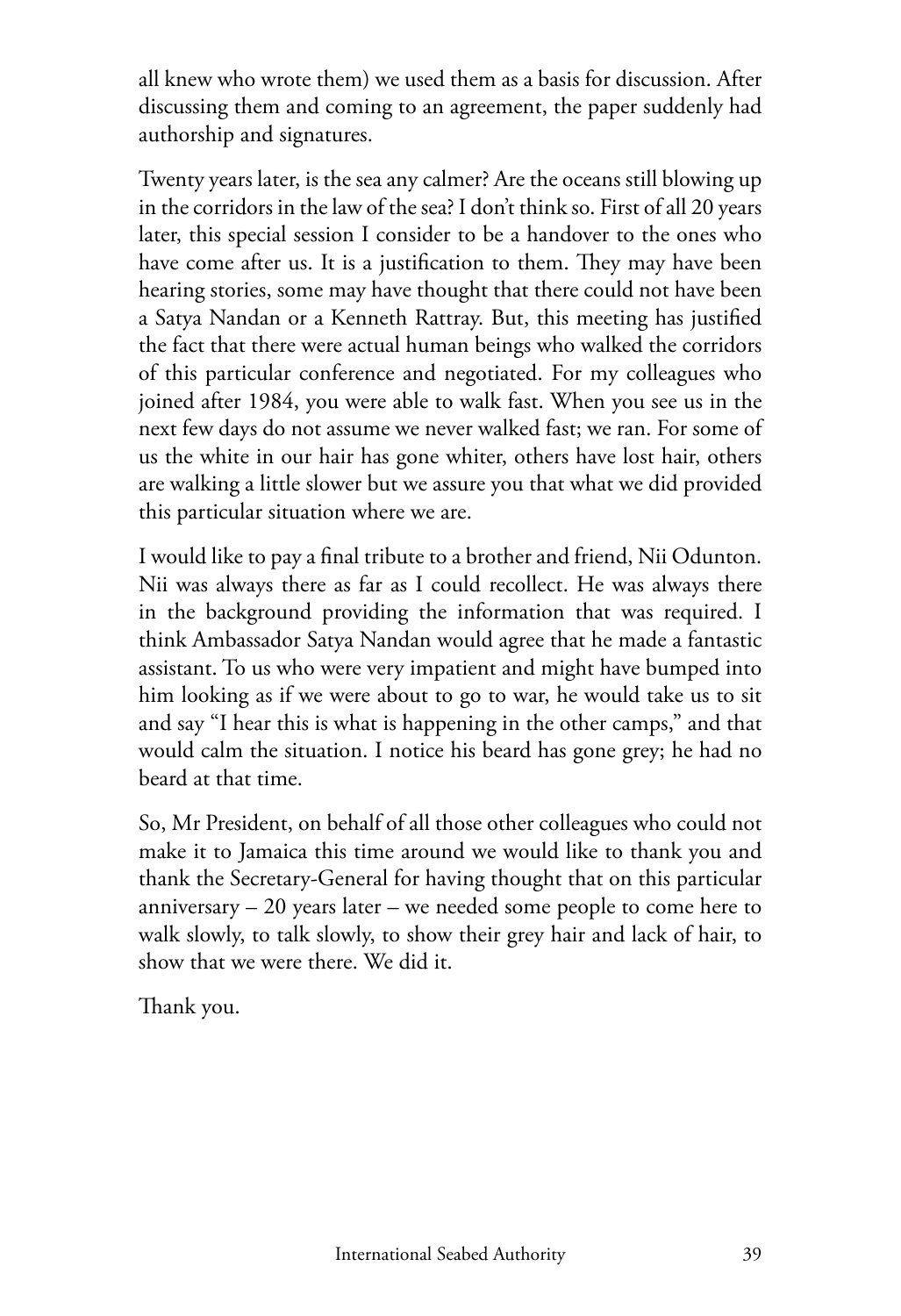#### 11. Mr. Bäidy Diène, President of the ISA Council (2004); member of the Legal and Technical Commission (2002-2011)

Thank you Mr President. Mr President, Secretary-General of the Authority, Representative of the UN Secretary-General, Judges of ITLOS, Honorable representatives of Member States, Observers, ladies and gentlemen, staff of the Authority.

Mr President, I do have to commend the group that inspired us this afternoon for singing those Jamaican songs. Let me say it is a privilege for me to attend the 20th anniversary of the Authority and to share with you a few ideas that would not just be historical reminders as I came at the end of the UN Conference of the Law of the Sea and I attended the Preparatory Commission.

Our organization has always been able to find the best possible approaches for the Authority. It has done this through joint efforts regardless of geographic distribution. I would like to thank the Secretary-General and all the staff of the Authority who have managed the organization over the past 20 years. We owe this commemorative anniversary to a great extent to the Authority and the enlightened stewardship of the Secretary-General. What does 20 years represent in the evolution in a multi-lateral organization?

I would like to thank the host country Jamaica for its ongoing hospitality from the days of the Preparatory Commission to today in this land of Marcus Garvey. This hospitality has always been important to us and I would also like to thank the Honourable Prime Minister for her presence at the opening of this session.

Today we are celebrating 20 years of the existence of our organization. We can, without hesitation, state that it was established 26 November 1994; one year after the deposit of the 60th instrument of ratification which is actually 12 years after the adoption of UNCLOS. For history's sake, it is appropriate to recall that this entire wonderful adventure that preceded the adoption of the UNCLOS lasted some 15 years, that is since the adoption by the UNGA of the resolution which stated that the bottom of the oceans and seas were the "common heritage of mankind" following the request by the Maltese Ambassador Arvid Pardo on 1 November 1967. All of this led to the Third Conference on the Law of the Sea, that was nine years prior to the Special Commission.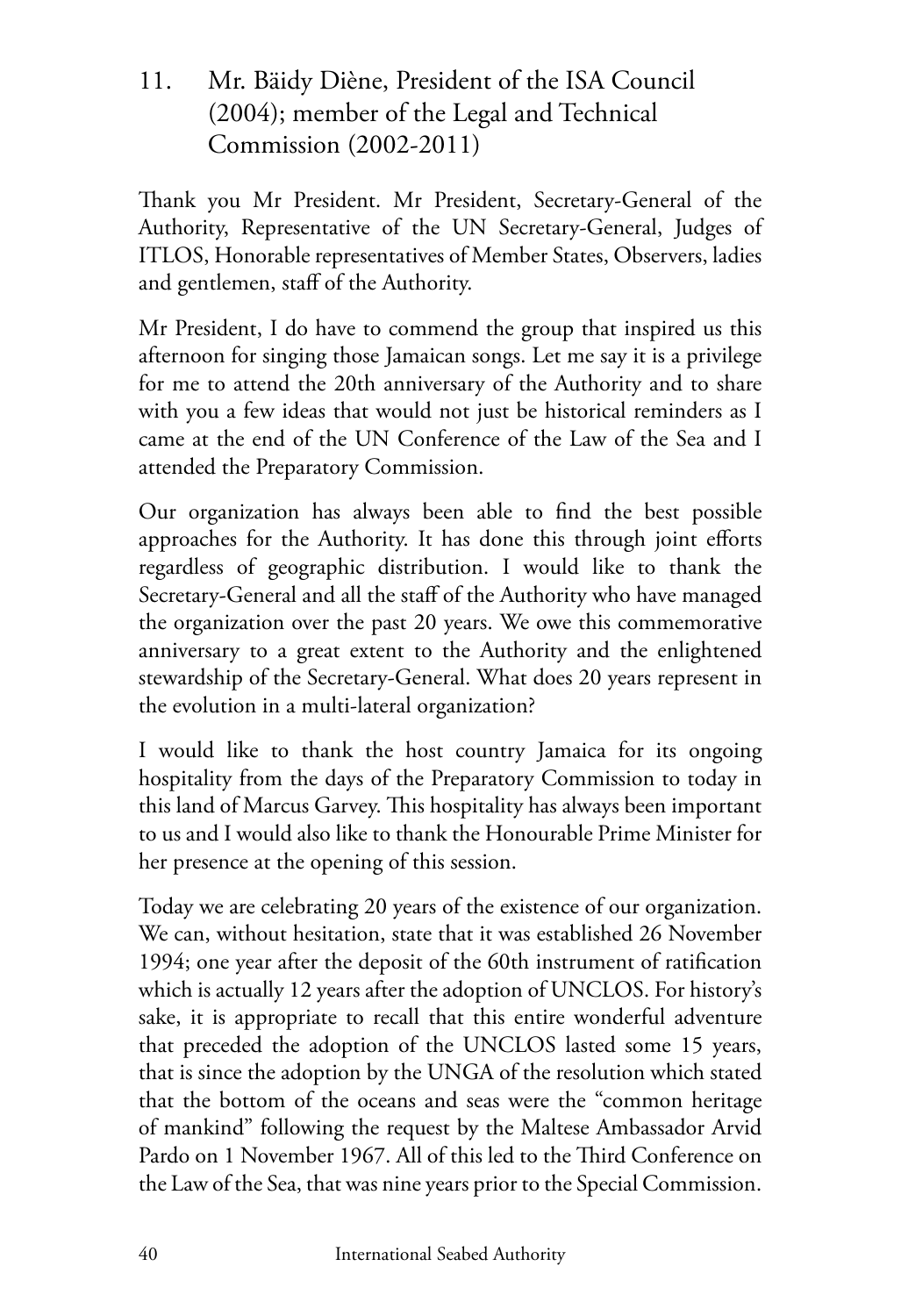Then there was the Standing Commission from 1970-1973. That is a total of 12 years of existence to the Third UN Conference on the Law of the Sea and then add to that the period of negotiations of the Preparatory Commission; that is 12 years from 1983 to 1994. Today I am still wondering about the issue of what the Authority would have been like if the ratifications of the UNCLOS had entered into effect. If you recall, the first instrument of ratification was proposed on the first day but we had to wait 12 years to have all sixty of those instruments. This is a theoretical question but it has several possible answers. The Preparatory Commission was put to good use to establish a certain number of mechanisms, rules, principles and also ways of correction because it did prove necessary to have these corrections before we were able to reach the adaptation of these principles on which we had all agreed at the outset. At the very beginning, after lengthy and difficult negotiations, we reached an agreement on the appropriate philosophies although their implementation would continue to be difficult but, over time, it did prove possible to make certain sizeable corrections highlighting the principle of universality of the Convention as well as the proper functioning of the Authority. Hence, we had a realistic, pragmatic approach and it was part of the metamorphosis – as they say in geology, tectonic processes – that allowed us to adapt to changes in the world and in the socio-economic realities that we are living in today. Hence the principle of the common heritage of mankind in the seabed – this is a principle that had myriad implications that were difficult to negotiate throughout the UNCLOS and it has proven difficult also to implement throughout some of these phases. It may be understood that this may not be accepted by everyone. One can always admire, though, the practical or even pragmatic approach that has been characteristic during these phases, both during negotiations as well as during the Preparatory Commission and the existence of the Authority. I was pleased to note and underscore that each time that problems have come up with respect to a legal solution, there has always been a practical and pragmatic solution that has been combined with what has led to this practical and pragmatic solution being adopted and being used. This experience has demonstrated that this has always enabled us to move forward.

To illustrate this, I would like to underscore the varying groups that have been established throughout this process. There were advisory groups, groups of experts, friends of the Convention, and friends of the President, the group of the four pioneer investors; the Group of 77 and the Group of 10 countries representing the developing countries,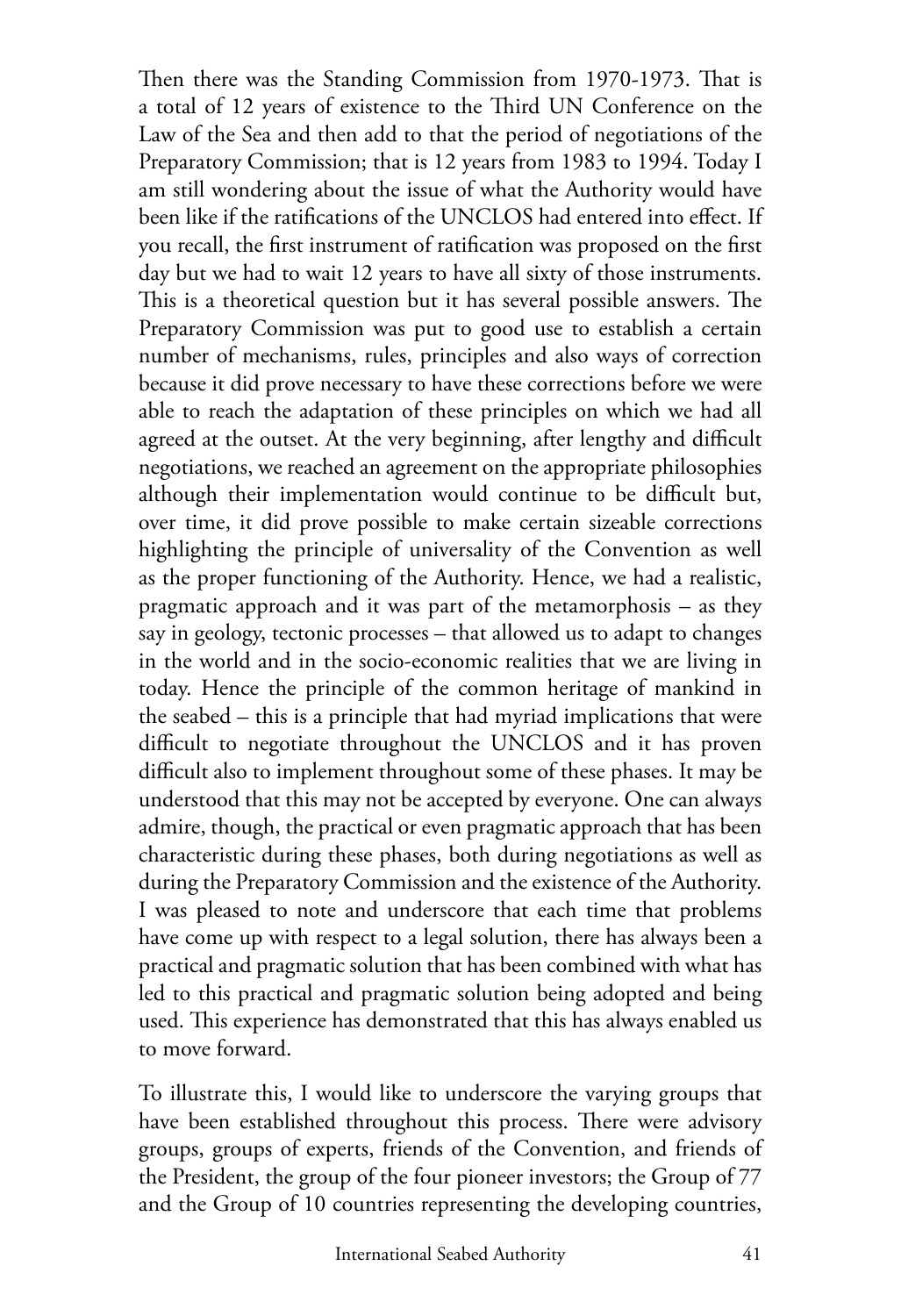the "Midnight Group" and the socialist countries. There was a degree of flexibility that has allowed us in a positive fashion to come to these solutions. Even though some might say these groups only had their own opinions, experience has taught us that quite frequently the opinions developed by these groups have then been ultimately the opinion adopted by everyone. By emphasizing this I hope that the Authority, now and in the future, can move forward in the same direction showing flexibility and be practical and pragmatic, a strategy which has helped us to move forward to date.

Sir and dear colleagues, along with these groups I have had the privilege to chair a working group on training. This was during the Preparatory Commission and you would know that one of the obligations of the registered pioneer investors under Resolution 2 was that all pioneer investors had to provide training at all levels for personnel designated by the Commission. At that time there was a question as to how we could put all this into practice. This group that was established was made up of representative of the regional groups but also had representatives from each of the registered pioneer investors. This group represented all the regional groups; Africa, Asia South America, Western and Eastern Europe. We were able to work together in tremendous synergy and we were able to work out general principles as well as guidelines and operational modalities.

We had this set of elements that was adopted by the Preparatory Commission prior to implementation. You know, training is important and any training that is carried out, helps us to move forward. Let me quote Jean Pierre Levy who, in one of his works, said that "this is the only concrete benefit that a developing country could obtain and this is the sole area that they would have their participation to a certain extent in the implementation of the system of management of the common heritage of all humankind". At any rate, there were some 60 candidates for training from developing countries, the African region, the Asian and Latin American regions. From this a few more than 20 candidates underwent training with the pioneer investors. This high-level training was on sciences of the sea, which included marine biology, marine engineering, electric and electronic systems, geological sciences and sciences relating to processing of minerals. It is true that these individuals were not staff, except for one who came from your country, Sir, but this training was never lost. The others returned to their countries, and were able to serve their countries/continents. We note that today at this 20th anniversary, we can see that this training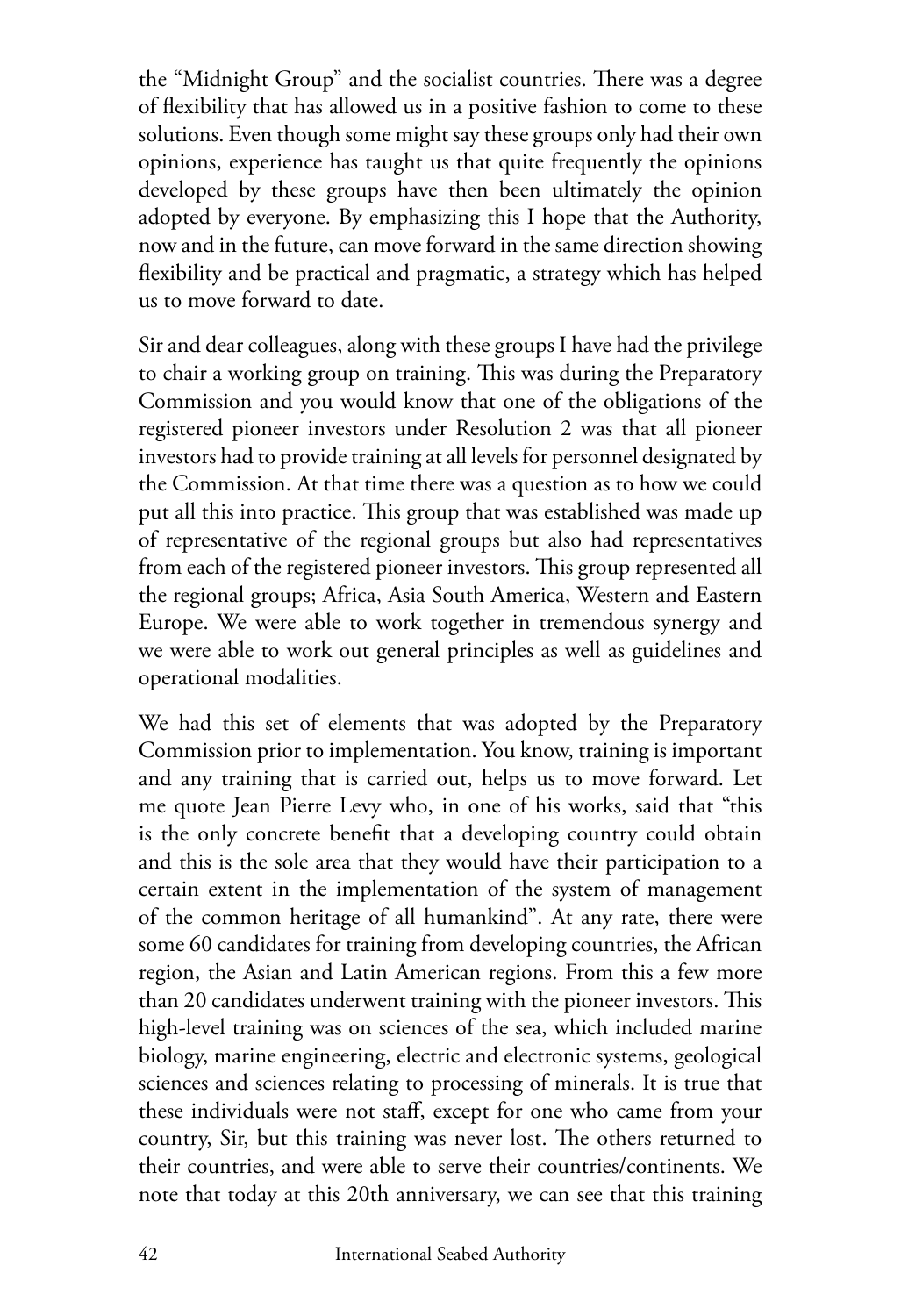continues with the contractors and we are pleased to note that as at yesterday 26 contracts have been concluded with the Authority, demonstrating that opportunities for training will continue.

The Enterprise will always be the operative arm of the Authority. It has been put on hold for the time and its reactivation will be determined by global economic conditions. Twenty years on, today, one needs to talk about the future. The Authority should be able to adapt and adjust to the political and economic positions. This means that all the Members need to work to ensure that the appropriate goals can be established to get all the resources for follow up and growth in this world. With respect to population numbers, the human aspect, we have some seven billion people worldwide and in 10 years we will have 8.3 billion in this world which will be characterized by hunger and water shortages in some areas. The impact will be felt worldwide. The health of the global economy will depend more on developing countries than on industrialized countries, which is to say that the Authority will have to be able to adapt and move forward and be able to continue with its work at all levels. Whatever does happen, it will be up to all of us to ensure that the Authority can continue this wonderful adventure and make it a wonderful reality and to make meaningful advancements and positive contributions to the world.

Thank you.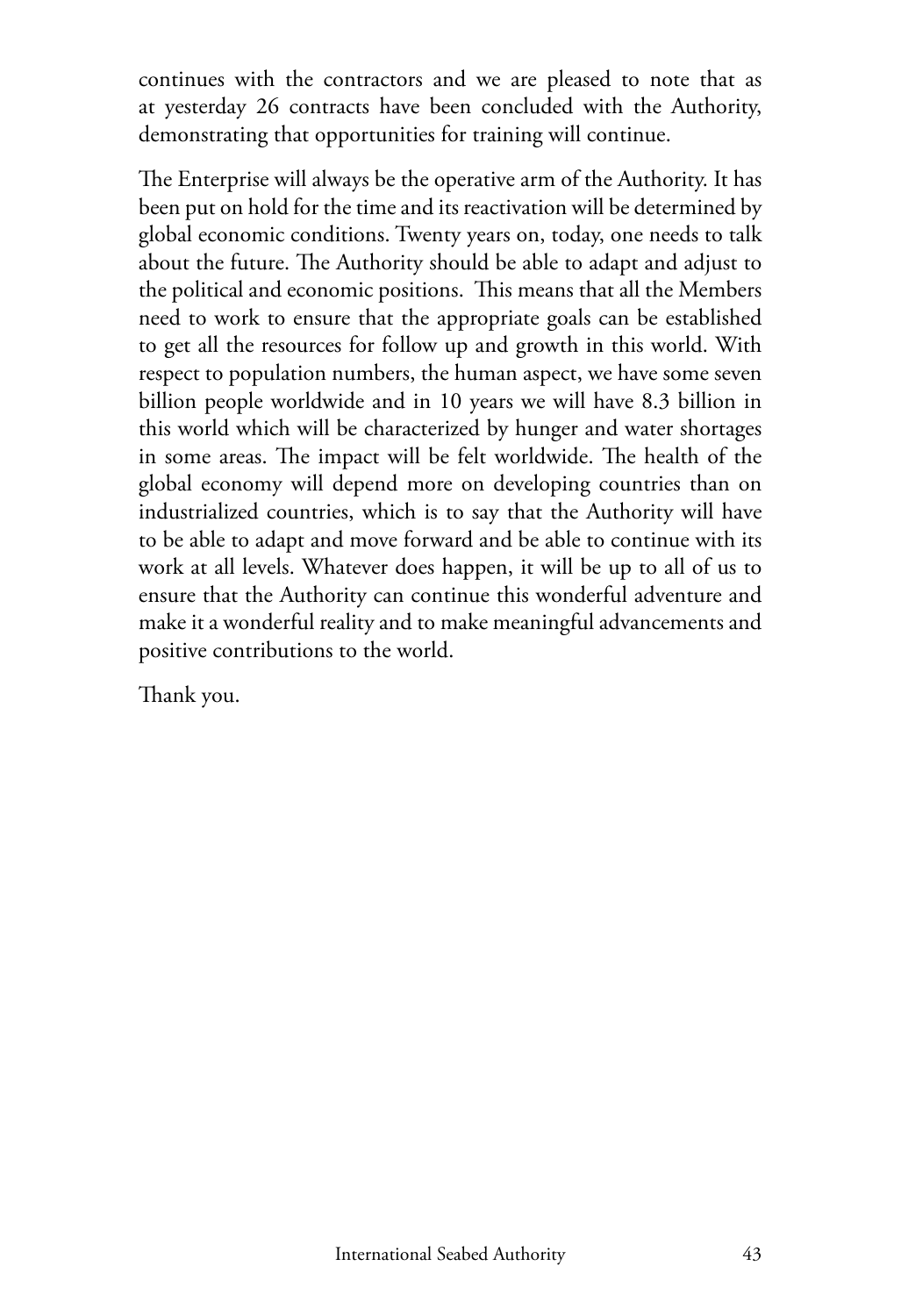

1. L-R: The Most Honourable Portia Simpson-Miller, Prime Minister of Jamaica and Mr Nii A Odunton, Secretary-General, International Seabed Authority (ISA)

2. L-R: The Most Honourable Portia Simpson-Miller, Prime Minister of Jamaica; Mr Nii A Odunton, ISA Secretary-General; H.E. Mr Antonio Francisco Da Costa e Silva Neto, Permanent Representative of Brazil to the International Seabed Authority, President of the ISA Assembly 2014 and Ambassador of Brazil to Jamaica

3. L-R: Mr Stephen Mathias, Assistant Secretary-General, UN Legal Affairs; H.E. Mr Tommy Koh, Ambassador-at-large, Ministry of Foreign Affairs,<br>Singapore; H.E. Mr Satya N. Nandan, former Secretary-General, ISA and Special

4. L-R: H.E. Mr Tommy Koh, Ambassador-at-large, Ministry of Foreign Affairs, Singapore; H.E. Mr Satya N. Nandan, former Secretary General of ISA and Special Representative of the UN Secretary-General for the Law of the Sea; Judge Jose Luis Jesus, International Tribunal for the Law of the Sea

5. L-R: H.E. Mr Satya N. Nandan, former Secretary General of ISA and Special Representative of the UN Secretary-General for the Law of the Sea; Judge Jose Luis Jesus, International Tribunal for the Law of the Sea

6. L-R: Professor Hasjim Djalal, Senior Advisor for the Law of the Sea, Ministry of Foreign Affairs, Indonesia; Judge Vladimir Golitsyn, President of the International Tribunal for the Law of the Sea

7. L-R: Judge Vladimir Golitsyn, President of the International Tribunal for the Law of the Sea; H.E. Mr Mumba Kapumpa, Ambassador of Zambia to Republic of Korea; Mr Baidy Diene, Secretaire General Adjoint de l'agence de Cooperation entre la Guinee Bissau et le Senegal

8. L-R: Judge Vladimir Golitsyn, President of the International Tribunal for the Law of the Sea; H.E. Mr Mumba Kapumpa, Ambassador of Zambia to Republic of Korea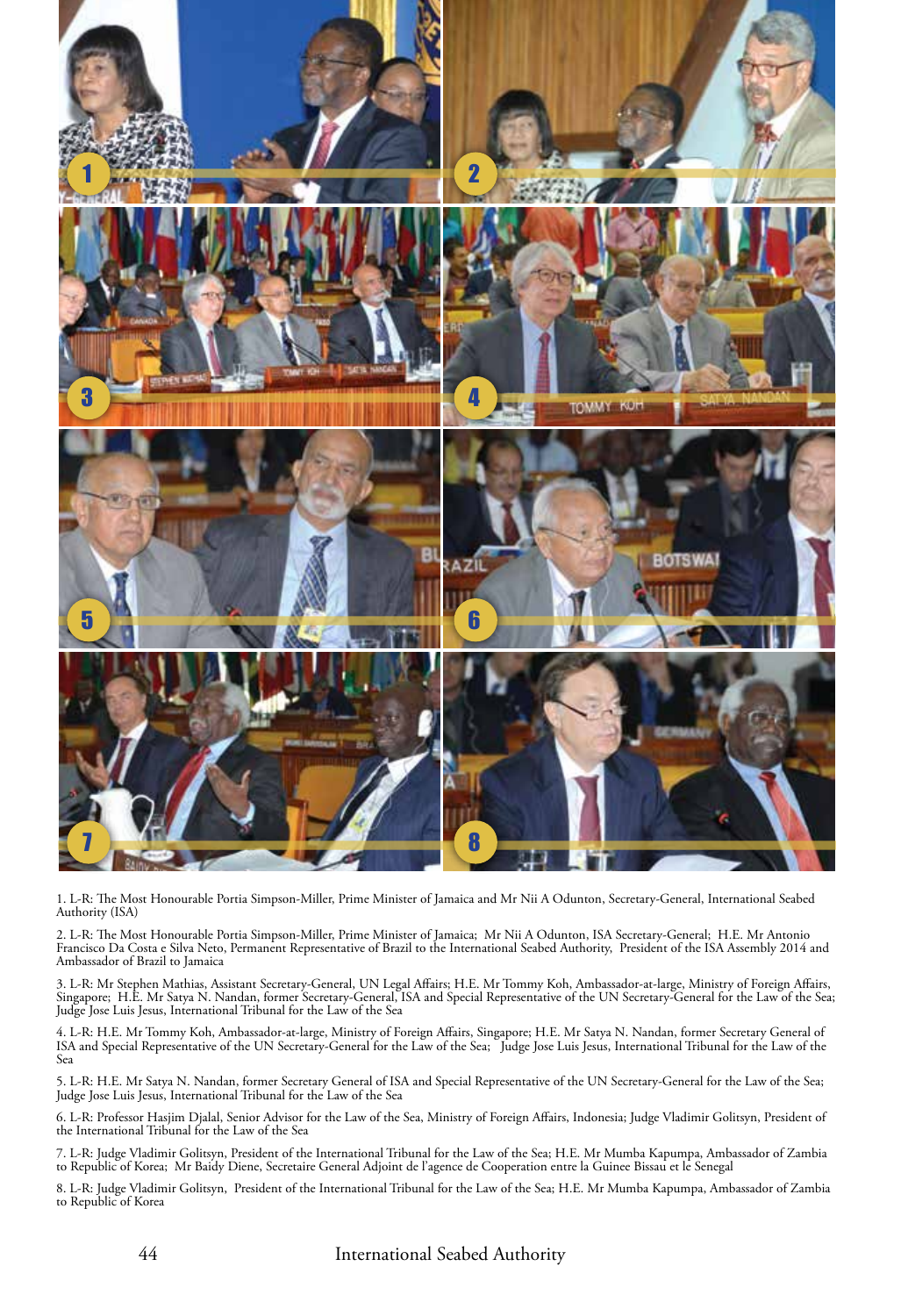# *II. Statements from the Chairs of the Five Regional Groups*

## A. His Excellency Mr Olatokunboh Kamson, Permanent Representative of Nigeria to the ISA, on behalf of the African States

Prime Minister of Jamaica the Most Honourable Portia Simpson-Miller; Minister of Foreign Affairs; Senator A. J. Nicholson, H. E. President of the Assembly, Ambassador Luis DaCosta, President of the Council, Ambassador Tommo Monthe, Secretary-General of the Authority, H. E. Mr. Nii Allotey Odunton; Permanent Representatives of States Parties, distinguished delegations; ladies and gentlemen.

I have the honour and privilege of delivering this statement on behalf of the African Group in my capacity as its chair on the occasion of the 20th anniversary of the establishment of the Authority. I want to take this opportunity to thank the Prime Minister for the hospitality accorded us since our arrival. Similarly, I congratulate all States Parties to the UNCLOS on this great occasion.

Mr President, please allow me to congratulate you on your election as President of the 20th Session of the Assembly of the Authority. I would like to assure you of our full cooperation and support for your efforts to guide this session's work to a successful conclusion.

I am also pleased to convey the African Group's appreciation to your predecessor, His Excellency, Ambassador Vladimir Mikhailovich Polenov and his country, the Russian Federation, for his commitment and hard work as President of the 19th Session of the Assembly.

We also take this opportunity, through you Mr President, to thank our host, the Most Honourable Portia Simpson-Miller, the Prime Minister of Jamaica and the government and people of Jamaica for the the arrangements that they have put in place for the success of this session.

The African Group is pleased to join the 166 States Parties to the UNCLOS in commemorating the 20th anniversary of the establishment of the Authority.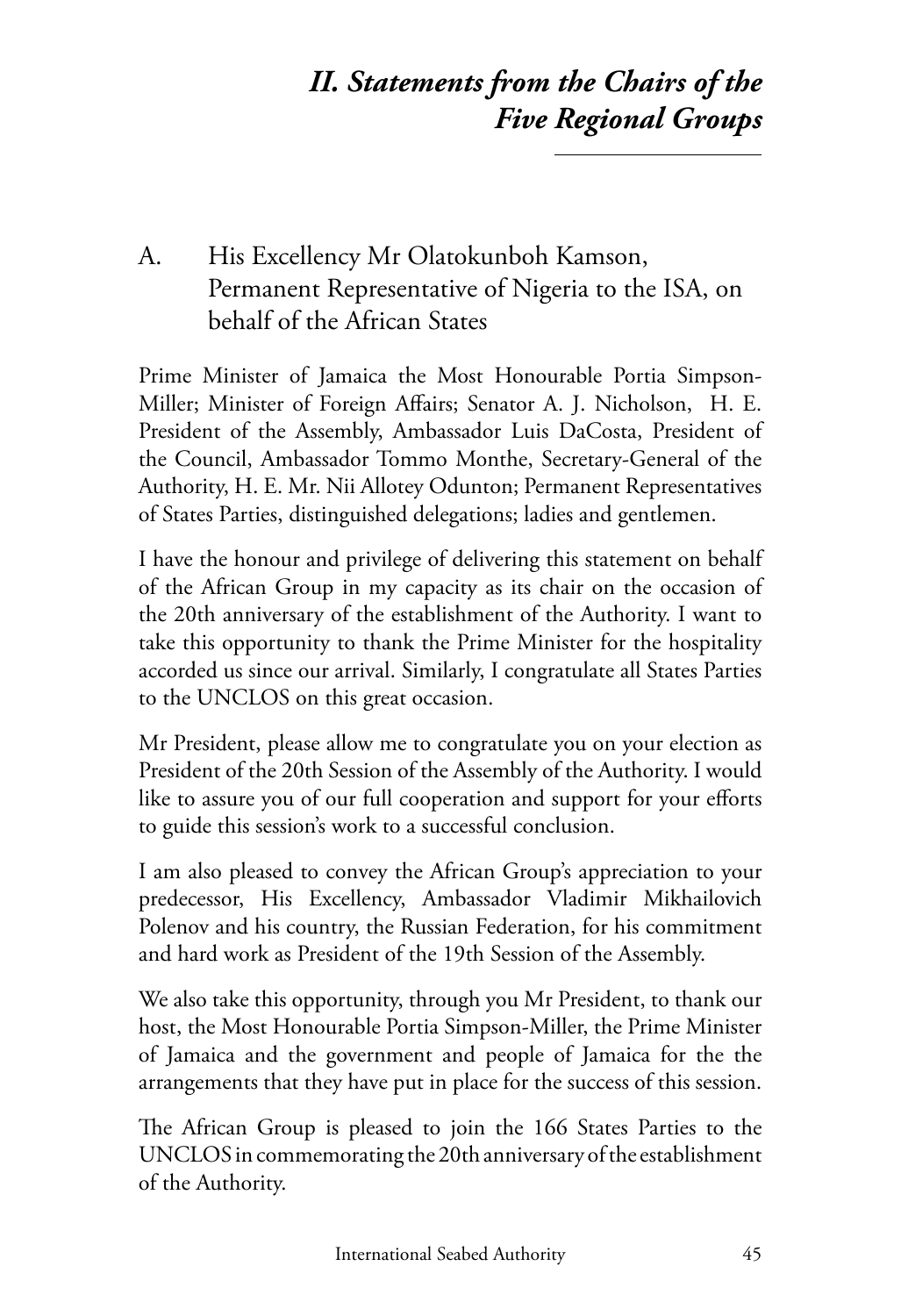The African Group has taken note of the opening statement by the President of the Assembly, the Secretary General of the Authority, the Most Honourable Portia Simpson-Miller and all those who spoke after and made important remarks.

We also wish to recognize the contributions of the indefatigable pioneers, both dead and alive, who led the establishment of the Authority and have sustained it to what it is today. We commend their visionary leadership and pledge our unflinching support and contributions to efforts towards facilitating the achievement of the goals of the Authority and ensuring that all humanity benefits from the principle of the common heritage of mankind.

In the same vein, the African Group recognizes the quality leadership provided by the Secretary-General Nii Allotey Odunton, a distinguished African and pride of the continent. We appreciate his personal contributions and the work of all the staff of the Secretariat over the past years in maintaining the Authority as an effective and relevant international organization within the global system. We recognize the fact that the Authority is still a "work in progress" and hope that with the support of all, the Authority will be able to harness the full potential of the seabed for the benefit of mankind without jeopardizing the security of the marine ecosystem and the coastal environment.

The Authority is an autonomous international organization established under the 1982 UNCLOS and the 1994 Agreement relating to the Implementation of Part XI of the UNCLOS. The Authority is the organization through which States Parties to the Convention organize and control activities in the Area, particularly with a view to administering the resources of the Area, in accordance with the regime for the seabed and ocean floor and subsoil thereof beyond the limits of national jurisdiction established in Part XI and the Agreement.

At this auspicious time of transition from the exploration to the exploitation stage, the Group welcomes every effort and all initiatives that will facilitate the development of the mining code for contractors that are ready and willing to progress to the next stage - exploitation. The Group supports and is willing to be a part of all efforts by the Authority to prepare for this inevitability. The Group urges the contractors to carry out their obligations with utmost dedication, and make available all necessary information and data that would aid the work of the Secretariat and the LTC toward rapid progress of the Authority.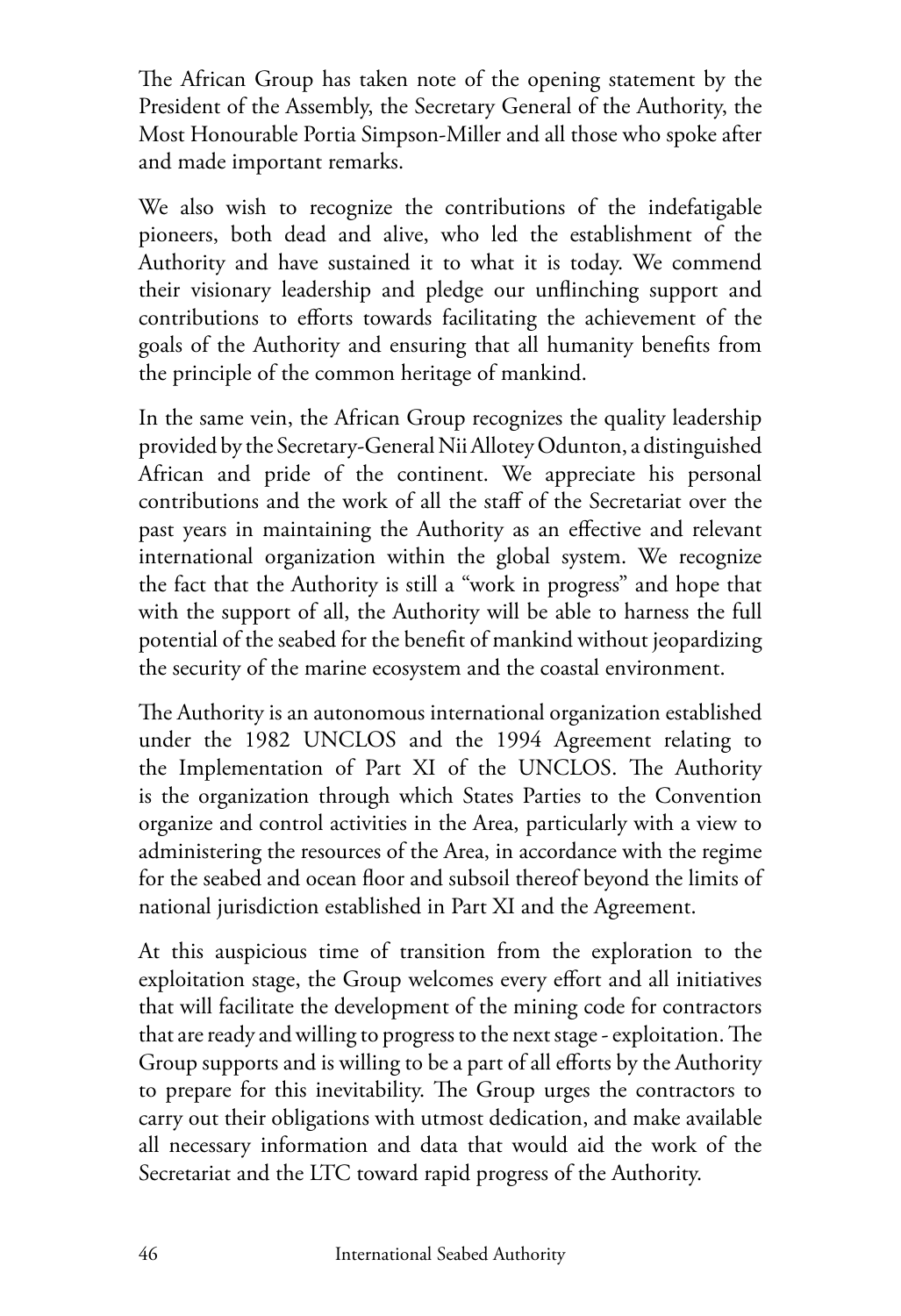In conclusion, Mr President, the Authority came into existence on 16 November 1994, upon the entry into force of the 1982 UNCLOS. The Authority became fully operational as an autonomous international organization in June 1996, when it took over the premises and facilities in Kingston, Jamaica previously used by the United Nations Kingston Office for the Law of the Sea. Alongside the dramatic increase in activity in the Area, the year 2014 marks a significant event in the life of the Authority. The deep seabed beyond national jurisdiction, referred to as the "Area" in the UNCLOS, is governed by Part XI which establishes the deep seabed as the common heritage of mankind. In a nutshell, Part XI establishes a regime, complete with an international organization, the Authority, to ensure that the benefits from the exploitation of the resources on the deep seabed are shared by all humanity and by future generations.

In this regard, we note that in spite of the relevant provision of the 1982 UNCLOS and the 1994 Agreement special provision must be made for developing countries in view of their technological deficiency. Although some Africans have benefitted from training programmes arising from contracts, no African state has been able to participate in the 26 contracts for exploration in the Area. We, therefore, urge our developed partners to assist to ensure that Africa also takes advantage of this process.

I thank you for your attention.

### B. His Excellency Mr Peter Thomson, representative of Fiji, on behalf of the Asia-Pacific Group

Secretary-General of the Authority, distinguished guest speakers, distinguished fellow delegates, ladies and gentlemen. It is a great privilege for me to speak on behalf of the Asia-Pacific Group on this auspicious day. I wish to begin by expressing our sincere gratitude to the Authority for holding this special session to commemorate the 20th anniversary of the organization. Thanks also go to the Government of Jamaica for providing such great support for this event. Mr President, we gather here today because of the landmark statement made by the late Ambassador Arvid Pardo of Malta before the General Assembly in 1967. In that memorable address, he spoke of creating the concept of the "common heritage of mankind" which launched the process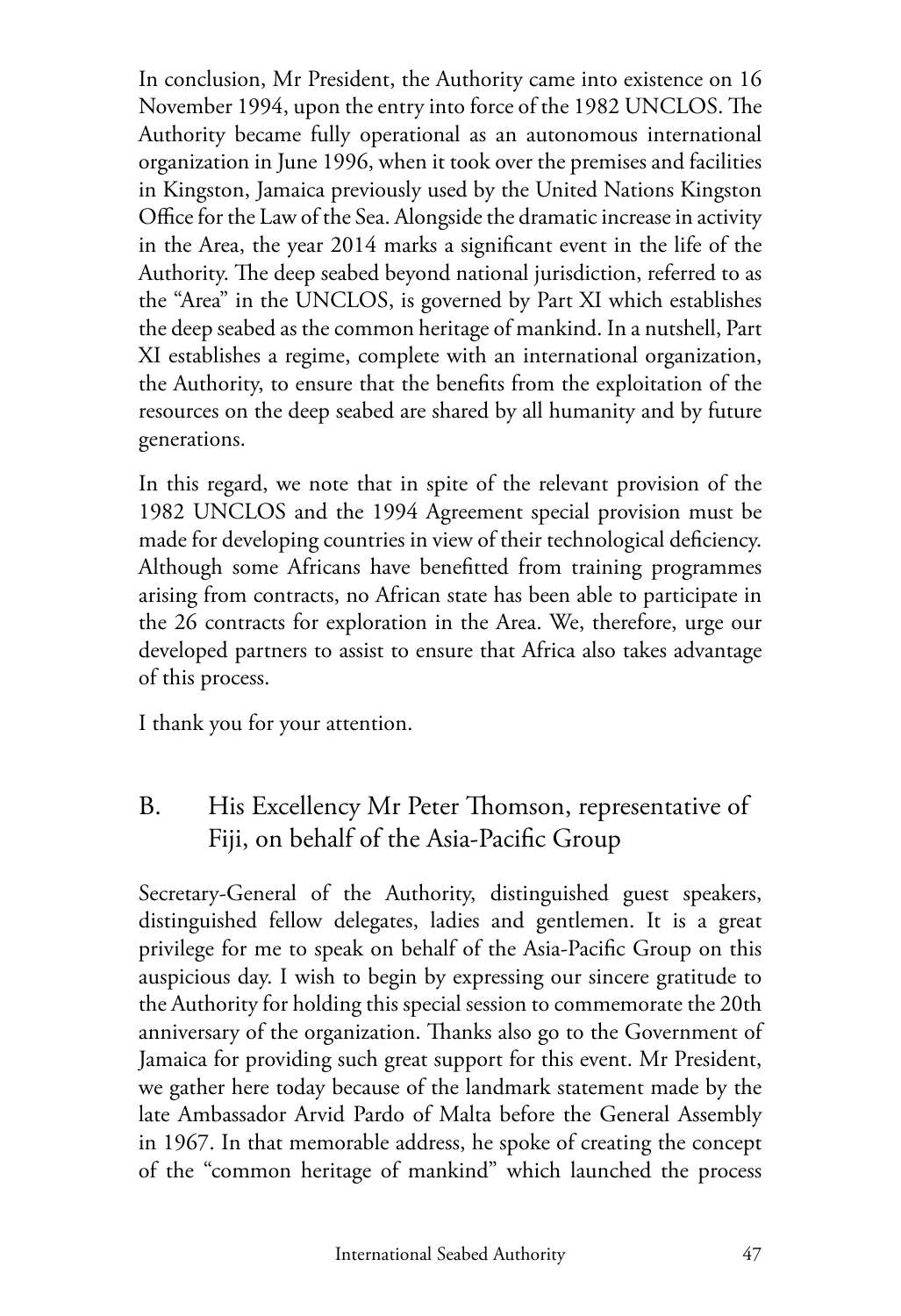of the formulation of the 1982 UNCLOS and eventually led to the establishment of the Authority.

On this joyous occasion, we honour his memory and his contribution. As the representative of the Asia-Pacific Group, please also allow me to make special mention of the late Ambassador Amerasinghe of Sri Lanka who was president of the first through ninth sessions of the Third UN Conference on the Law of the Sea and he made an indelible contribution to the negotiations on the UNCLOS. I should also mention Ambassador Tommy Koh of Singapore who succeeded Ambassador Amerasinghe in presiding over the next stage of the Conference and finally brought the UNCLOS to fruition. I am happy he is with us today. We also honour Ambassador Satya Nandan from Fiji, the first Secretary-General of the Authority, Ambassador Christopher Pinto of Sri Lanka and Ambassador Hasim Djalal of Indonesia, the first President of the Assembly of the Authority, who has taken this long trip from Indonesia to be here with us today. These forefathers all played important roles in bringing the Authority to life. Mr President, established on the basis of the principle of the common heritage of mankind, the Authority is a creation of historic significance in the UNCLOS.

The Authority shoulders important responsibilities in organizing and controlling activities within the Area and, in particular, in managing resources in the Area. Since its founding in 1994, the Authority has made remarkable progress in its work. After promulgating the regulations on prospecting and exploration for polymetallic nodules and polymetallic sulphides, the Authority adopted the regulations for prospecting and exploration of cobalt-rich crusts and started formulation of the regulations on the exploitation of resources in the Area. It has approved 26 plans of work for exploration in the Area and is monitoring the implementation of exploration contracts in an orderly manner. Through extensive cooperation with the contractors and State Parties, the Authority has also continued to develop in-depth regulations for the protection of the deep sea environment. Furthermore, through technical workshops and other means, the Authority has achieved positive results in promoting and encouraging marine scientific research in the Area and in strengthening and coordinating international cooperation in the deep seas. The Authority's highly productive work has increased the vigour of international seabed affairs and added impetus to the translation of the principle of "the common heritage of mankind".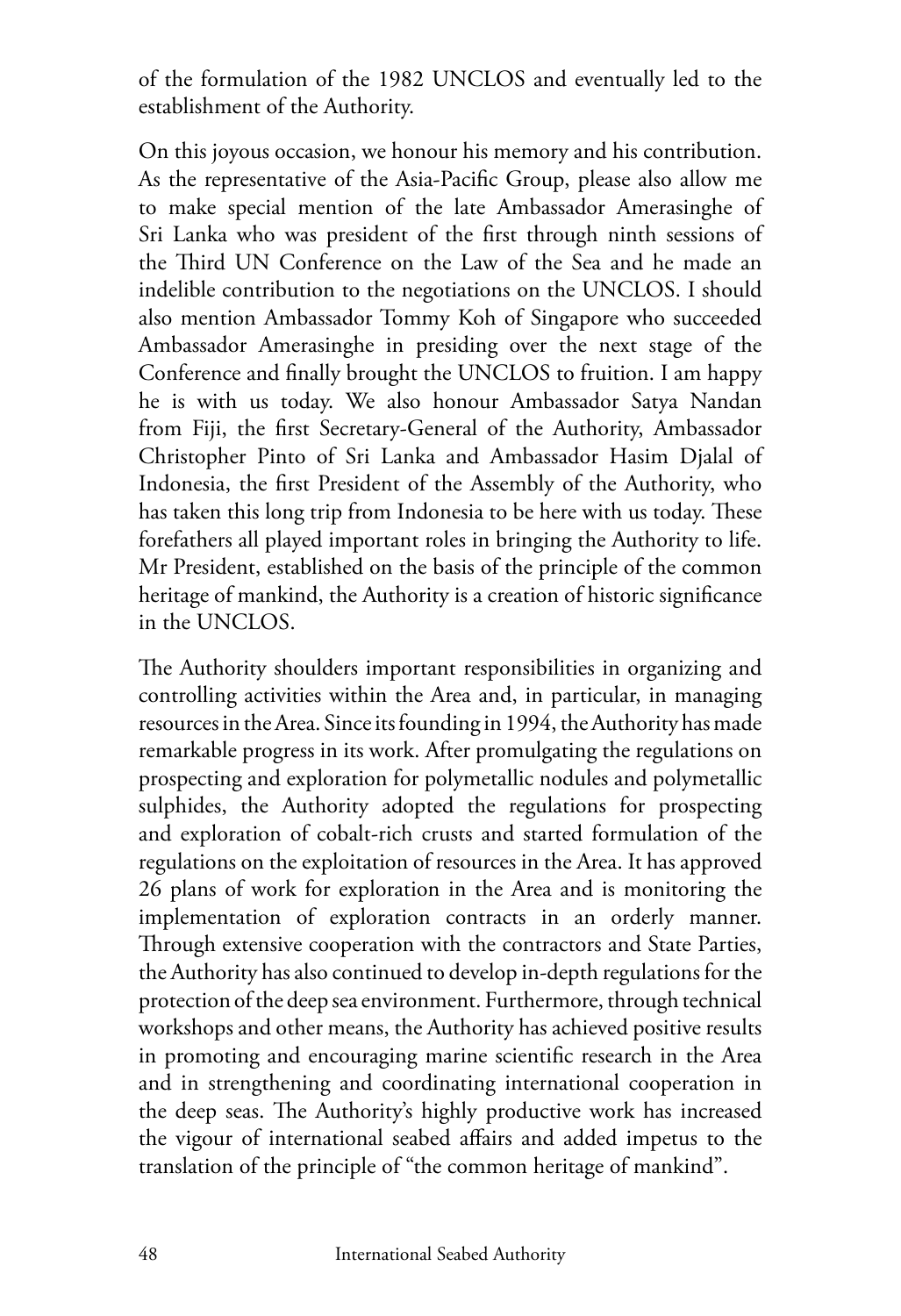Mr President, for a long time, the states of the Asia-Pacific Group have attached great importance to and taken an active part in international seabed affairs. To date, 44 countries out of the region's total of 53 have become State Parties to the UNCLOS and ipso facto, are members of the Authority. This number includes my own Fiji, which was the first to ratify the UNCLOS in 1982 and Timor Leste which became the newest state party to the Convention in 2013. Ensuring the effective participation of developing countries in international seabed affairs is of great importance in realizing the goal that "activities in the Area shall be carried out for the benefit of mankind as a whole", as set out in the UNCLOS.

We have noted with pleasure that the Authority has established a voluntary trust fund to support developing countries in their participation in the Authority's work as well as an endowment fund to assist these countries in their marine scientific research. Furthermore, some developing countries submitted plans of work for exploration which were subsequently approved. But, on balance, the developing countries need to enhance their capacity building for participation in international seabed affairs and they need more attention and support from the international community. We expect the Authority and the Member States concerned to take further practical steps to ensure the rights and interests of developing countries in international seabed affairs.

Mr President, in conclusion, peace, development and cooperation constitute the theme of our times. The marine order has become part and parcel of the international order and countries' interests in oceans and seas have become intricately intertwined. In this new era, the states of the Asia-Pacific Group are ready to join other parties in increasing communication and coordination so as to push for the rational use and sustainable development of oceans and seas and thereby make greater contributions to the realization of lasting peace and common prosperity in the world.

I thank you.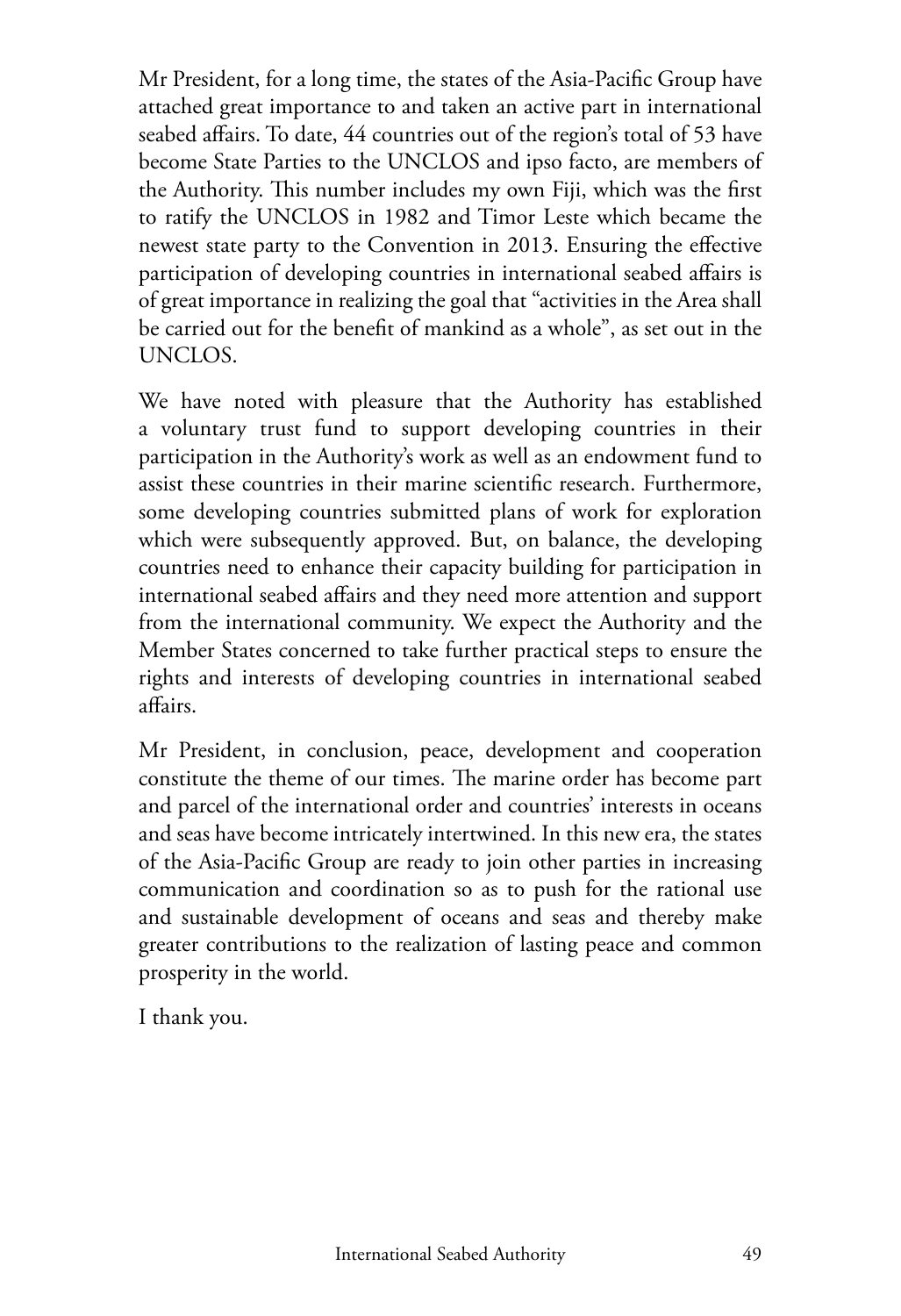#### C. His Excellency Mr. Vladimir Polenov, representative of Russia, on behalf of the Eastern European Group

Mr President, Secretary-General, Judges from the ITLOS, colleagues, friends, at the outset, I would like to express my gratitude for the kind words expressed to me by the Group of African States. It was a tremendous honour and pleasure to be in that post and to work as the President of the Authority during this jubilee year. On behalf of the Eastern European Group, I congratulate everyone on our common achievement, 20 years of the Authority. This is a unique organization and it is designed for the just use of the resources of the Area for the betterment of all humankind. The Authority has become an effective and prestigious international venue for addressing equitably the most pressing issues dealing with the exploitation of the resources in the Area perceived as the common heritage of all mankind, taking into account the interests of all stakeholders, developed and developing nations, contractors as well as the environmental community. We anticipate that this regulatory coordinating body will continue to be strengthened and we endorse all those kind words and positive assessments that we have heard in this chamber of the Authority and also those words of gratitude to the Government of Jamaica for giving us comfortable conditions for the work of the Authority and the work of the delegations.

By way of congratulations on the Russian side, we would like to read the text of a letter from the Minister of Foreign Affairs to the Secretary-General of the Authority.

Dear Mr Odunton,

We congratulate you sincerely on the occasion of the jubilee of the 20th session of the International Seabed Authority and wish its participants successful and productive work. In recent years, the Authority has gained a firm hold as a reputable international organization that effectively ensures implementation of the United Nations Convention on the Law of the Sea of 1982 with the purpose of managing the Area and its resources that form the common heritage of mankind. Being one of the main contractors, the Russian Federation highly values the work done by the Authority in terms of organizing and overseeing the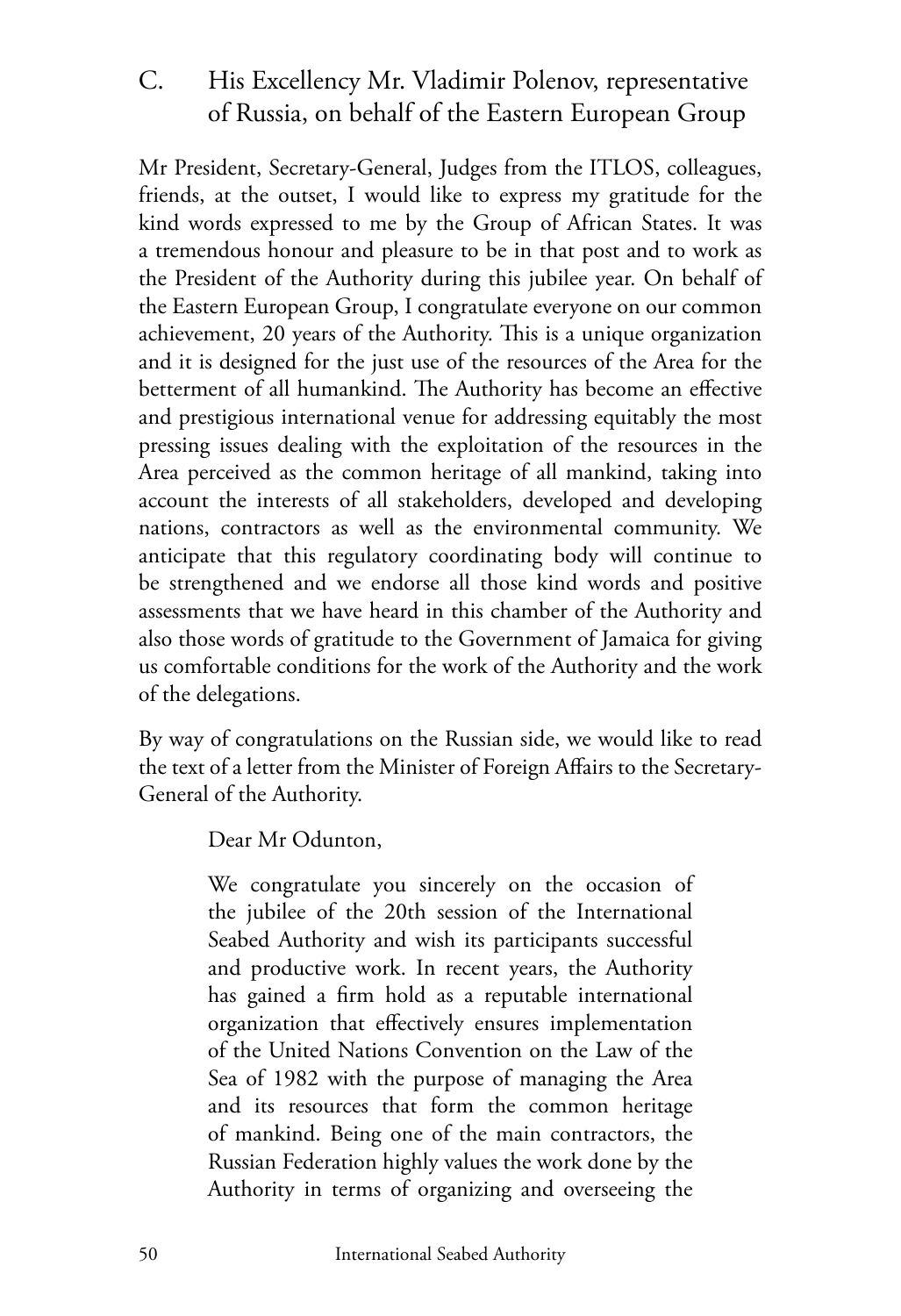activities in the Area. We attach special importance to the efforts aimed at formulating and improving the legal basis for cooperation with respect to development of its resources and the rules of exploration and prospecting and also the production of certain mineral resources.

At the same time, we believe that it is very important to take into account the interests and needs of the developing and least-developed states as well as applicable standards in the sphere of environmental safety and protection of the environment. I would like to take this opportunity to assure you of the firm intention of Russia to continue to be actively involved in the work of the Authority, including examination and development of the Area's resources in compliance with international law as well as scientific research in the interest of ensuring sustainable development. Please accept dear Secretary-General the assurances of my highest consideration.

Signed by Sergey Lavrov

With your kind forbearance sir, we will provide this text to the Secretary-General. Thank you for your attention.

Thank you.

D. His Excellency Mr. Gerardo Lozano Arredondo, representative of Mexico, on behalf of the Latin American and Caribbean States

Mr President, on behalf of the Latin America and Caribbean Group (GRULAC), I wish to express our deepest appreciation for this special session, which gives us the opportunity to reflect and honour the great legacy of those who have participated in the creation of the Authority as a relevant institution to guarantee respect for international law and to collaborate in the search of the delicate balance between the preservation of the common heritage of the seabed and the necessity of the development of the Member States.

The institutional seal offered by the UNCLOS, the basic and essential judicial instrument for all the activities of the oceans, and whose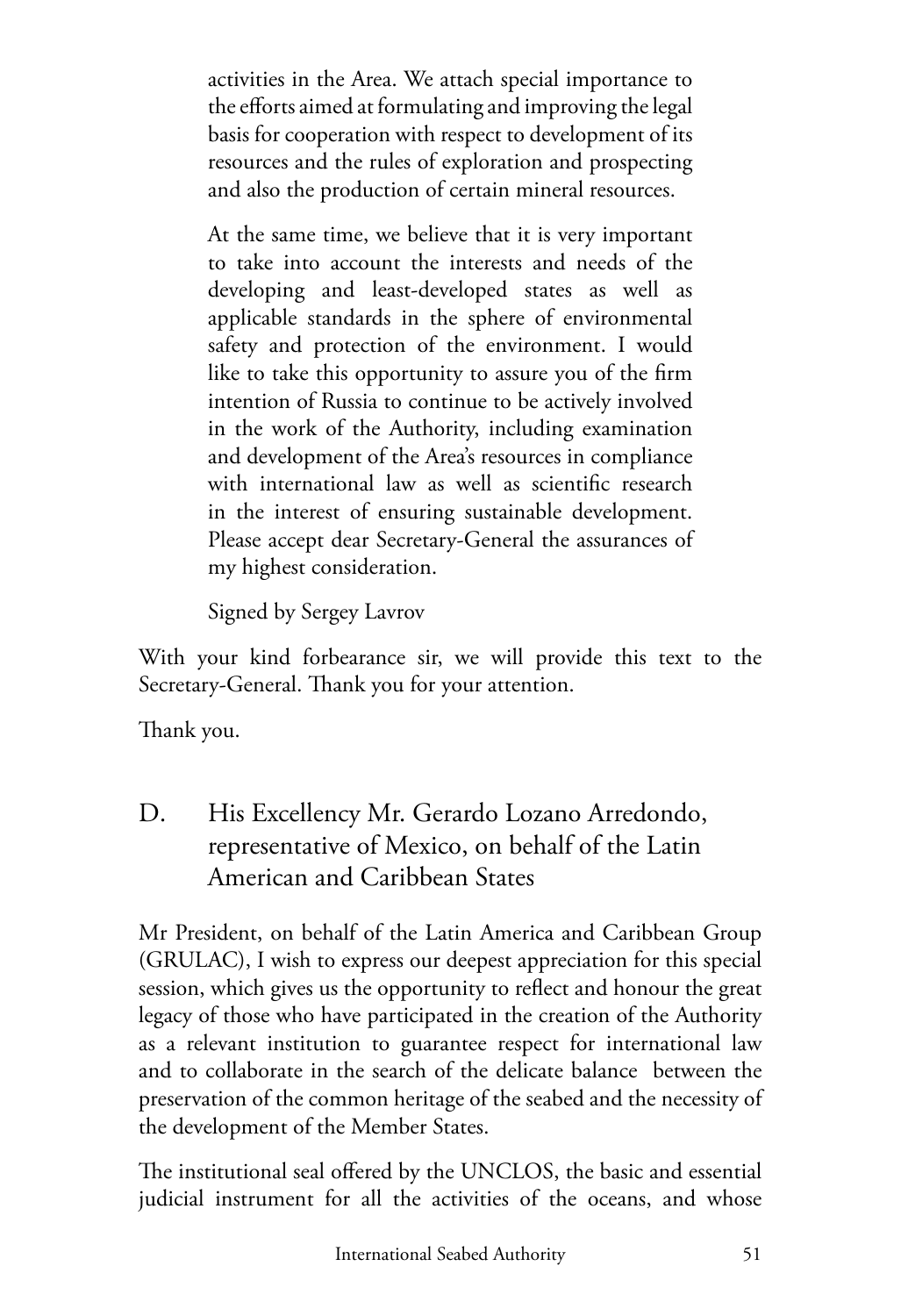30th anniversary we celebrated two years ago, is part of an integral concept of the oceans. Therefore, the fact that we are celebrating the 20th anniversary of the Authority should stir satisfaction among the membership, as a sign of the health of the judicial regime of the oceans as well as its efficiency.

We must recall on this date that the mandate of the Authority is intimately linked to the origin of the UNCLOS. In fact, the question of resources of the seabed and subsoil beyond the limits of national jurisdiction was the trigger for the meeting at the Third Conference of the United Nations on the Law of the Sea and one of the aims of the UNCLOS was the development of:

the principles embodied in resolution 2749 (XXV) of 17 December 1970 in which the General Assembly of the United Nations solemnly declared, inter alia, that the area of the seabed and ocean floor and the subsoil thereof, beyond the limits of national jurisdiction, as well as its resources, are the common heritage of mankind, the exploration and exploitation of which shall be carried out for the benefit of mankind as a whole.

Created in 1982, with the approval of the UNCLOS and its establishment through the 1994 Agreement, related to the implementation of Part XI, the Authority has consolidated and convinced the world of its potential and benefits offered by this platform for the conciliation of the positions of its member states and of the complexity that the collective force to regulate the exploitation of the resources of the seabed outside of national jurisdiction represents.

With regard to the provision of article 156, paragraph 2, of the UNCLOS, all States that have ratified this are ipso facto members of the Authority. As a result, 20 years after its establishment, we also celebrate that 166 States are part of this institution, making it a multilateral organization that effectively represents a very significant portion of the States globally and consequently has a high legitimacy to act in a zone that is beyond the national jurisdiction of the States, exercising the attributes assigned to it.

The members of GRULAC also wish to express satisfaction with the continued growth in the number of permanent representations to the Authority, most of which belong to Latin American and Caribbean countries. We celebrate, in the same vein, the important and active role that Jamaica has played in the continuity and consolidation of the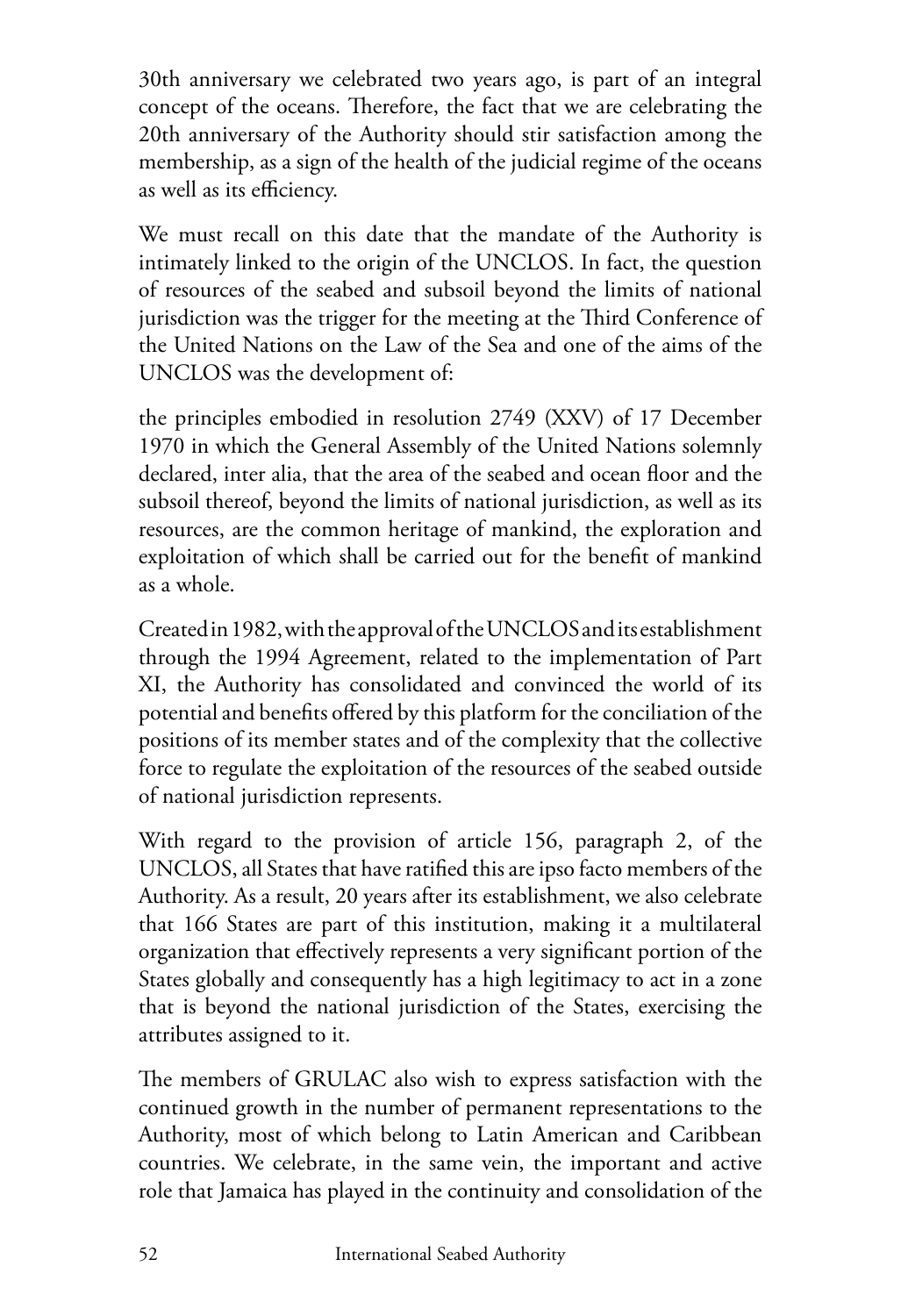Authority, as well as the excellent hospitality that the people of this beautiful country have offered consistently to the delegations that meet in Kingston year after year.

It is, thus, most fitting that on this occasion we should pay a tribute to the people who have contributed to this process. Without a doubt, we cannot forget to mention the important role played by Mr Satya N. Nandan as the first Secretary General, as well as Mr Nii Allotey Odunton, the current Secretary General. Their excellent work in leading this organization has impacted its growth and development.

Last Friday we took the opportunity to honour the memory and achievements of Judge Lennox Fitzroy Ballah and we also have the great privilege of working with Ambassador Tommy Koh, who presided over the Third United Nations Conference on the Law of the Sea. I could nominate many others in this event whose work should be praised, but the truth remains that, if we were to name all those who have helped make the Authority a reality, a whole session might not suffice.

Mr President, it is necessary to preserve the historical memory of the creation of the Authority and of its accomplishments over its two decades of life and this occasion offers the perfect opportunity to do so. The Latin American and Caribbean countries are proud of having performed a decisive role during this process and on this occasion we wish to reiterate our commitment to contribute to the strengthening of its mandate, especially in the areas of science and technology training and of a greater knowledge of the deep ocean.

This 20th anniversary presents us with a momentous opportunity to reflect on how much progress the Authority has achieved towards giving concrete meaning to the concept of the Area as the common heritage of mankind. Evidence of this is the development and consolidation of the exploration codes as formidable achievements, achievements that were the forerunners of a far greater challenge – namely the drafting of an exploitation code that will pave the way for the commercial use of the Area.

It's vital to remember that the exploitation of the resources that make up the common heritage of our peoples requires foresight and a clear component of sustainability. As such, our countries reiterate their firm conviction on the importance of any programme or project of exploration and exploitation of the resources of the seabed to ensuring the protection and conservation of the environment.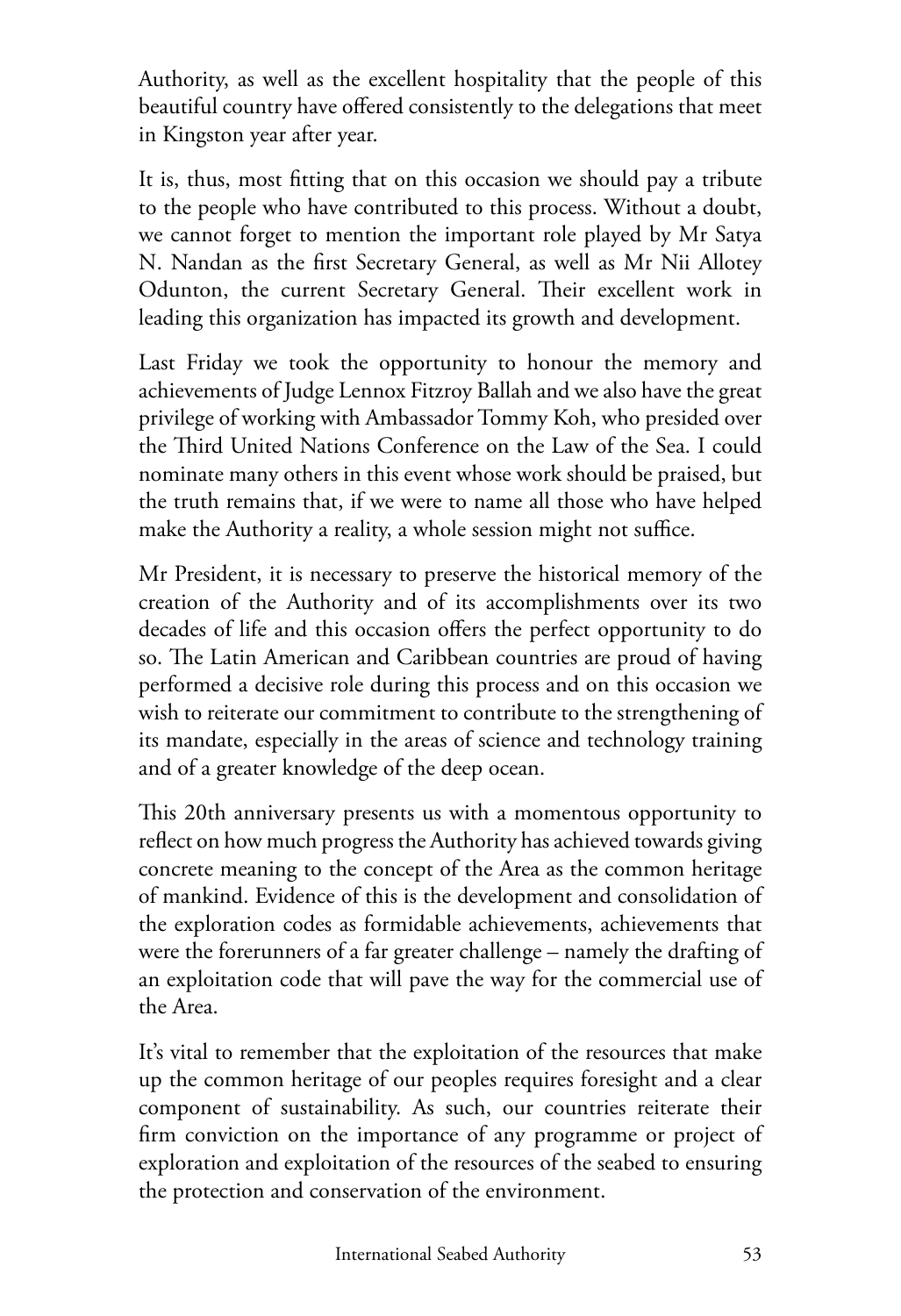Mr President, for Latin America and the Caribbean, the Authority represents a niche of opportunity to achieve economic development, based on the governing principles of the UNCLOS, in particular the common heritage of humanity and the use of continuity of the Authority as the most appropriate institution to organize and control the activities developed in the Zone and in the administration of the resources, in an instant characterized for being closer to the beginning of the activities of exploitation of resources of the seabed.

It is precisely this imminence, possibly one of the main challenges that we have before us, based on the notion that it is necessary to facilitate the activities of exploitation in favour of the development of our countries and to assure ourselves, at the same time, that said activities have a rational character and promote the protection of the marine environment and the conservation of the oceans for the benefit of future generations.

The growing interest in the resources of the Area can be deduced from the increase in the requests for exploration contracts. In the face of new challenges, such as the short-term commencement of the exploitation phase, with the consequent need to regulate and legislate the processes of great complexity, we should always bear in mind the fundamental principles that guide the activities within the Zone, principally that its resources are the common heritage of humanity.

We believe that a better way to acknowledge the contribution of those who have participated in this effort is to reaffirm our readiness and commitment to address the new challenges that lie ahead of us. We need to develop mechanisms to assess and address the environmental impact of mining operations; we must agree on the financial arrangements regarding the benefits derived from exploitation; it is equally important to ensure that the needs of developing countries are catered for in an equitable manner. The challenges are many and the resources are limited. However, the pioneers who helped to establish the Authority are giants on whose shoulders we can stand. Their contribution and selfless commitment will provide us with the inspiration we need to progress and make the next 20 years of the Authority as remarkable as the first 20.

As of this moment, the Authority has initiated its third decade of existence with the certainty that our countries have the capacity to execute in a clear way the mandate that we have granted it. This organization has fulfilled, with creativity and efficiency, its responsibilities. However,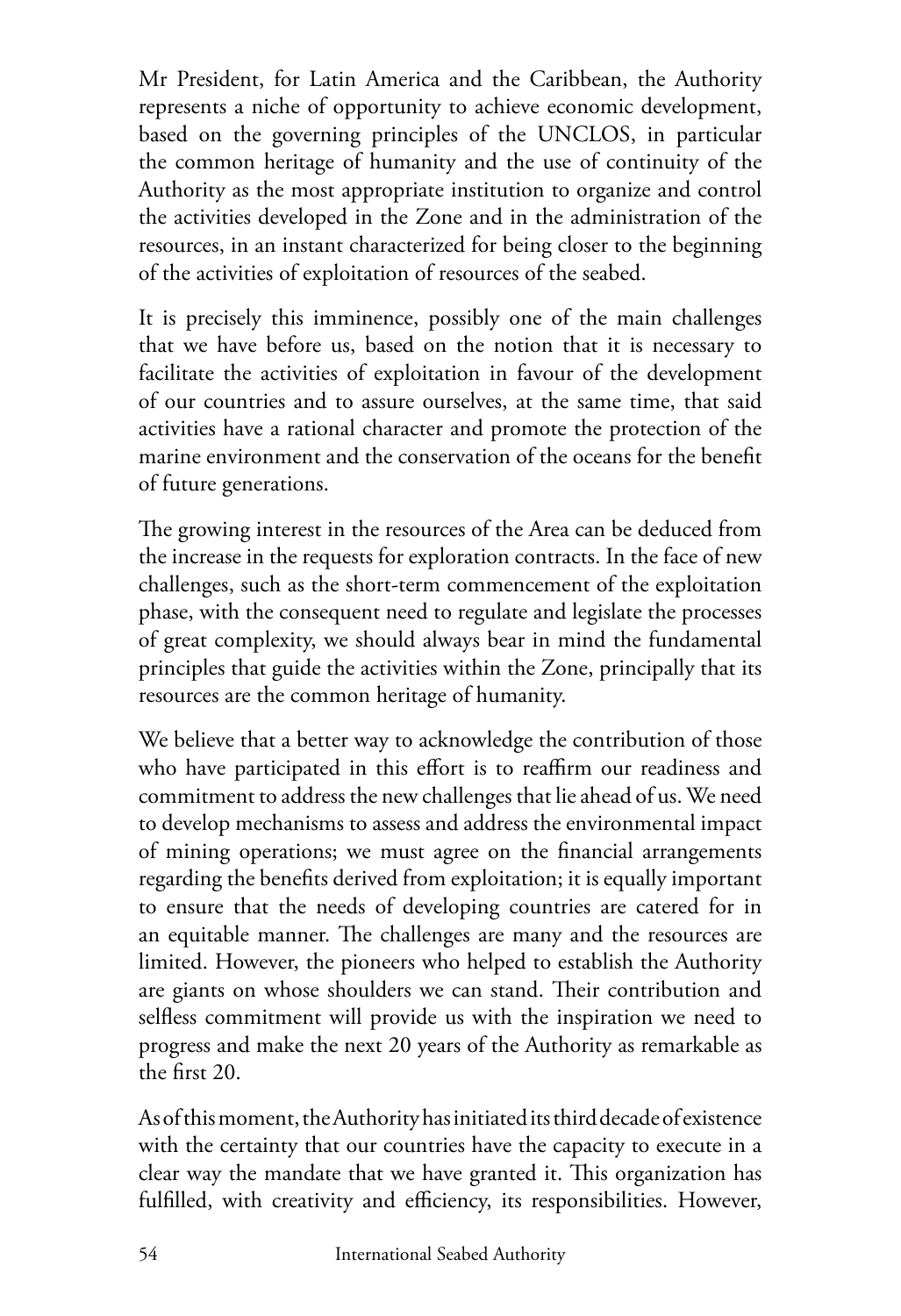important challenges are present; as the Latin American and Caribbean Group had highlighted on the occasion of the 10th anniversary of the Authority in 2004. The Authority needs to be attentive to the modern concerns relating to the ocean, as it seeks to satisfy the needs of States adequately.

The countries that comprise the Latin American and Caribbean Group are convinced that the Authority will continue to occupy an inspirational place in the development of the international law of the sea, the knowledge of the oceans and in favour of our efforts that allow our societies to reach major levels of development.

Thank you very much.

# E. Mr David Wilkens, representative of Germany, on behalf of the Western European and Other States Group

Madame Prime Minister, Mr Secretary General, Excellencies, esteemed delegates to the Authority, distinguished scholars, esteemed judges, esteemed representatives of Jamaica, ladies and gentlemen.

Germany is currently chairing the Group of Western European and other States. It is on behalf of this regional group that I have the honour to address the most distinguished audience convened today here in in Kingston, at the seat of the Authority, to celebrate the 20th anniversary of this outstanding institution. I take pride in exercising this task made all the more challenging by the array of distinguished speakers who have taken the floor before me and who have aptly represented and embodied the achievements of the Authority since its inception 20 years ago.

The UNCLOS was opened for signature 32 years ago in Montego Bay, here in Jamaica. The UNCLOS is the radiant result of a great effort undertaken by the international community to conceive a universal legal order for our oceans which cover more than two-thirds of our planet's surface. The UNCLOS is the embodiment of the international law of the sea. It reflects and accommodates legal ideas and convictions which date back to the era of enlightenment. It was conceived as the ocean's constitution, the legal framework within which all the activities in the oceans and seas must be carried out. The UNCLOS, since its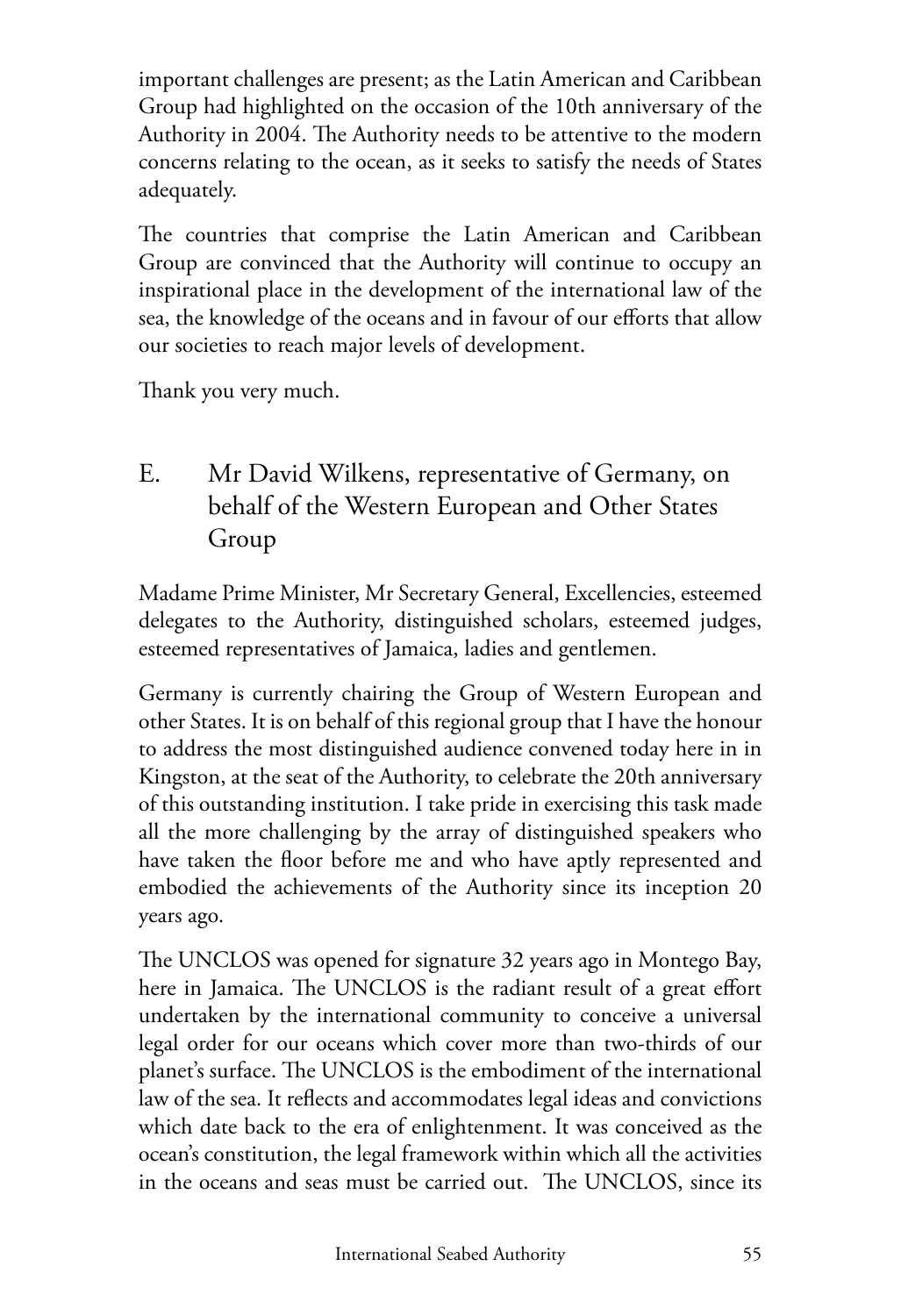adoption has proven effective and flexible to meet the challenges which ensue from these activities.

In Part XI and its Implementation Agreement of 1994, the UNCLOS sets the framework for the exploration and exploitation of the Area's abounding mineral resources. In doing so, it avails itself of the notion so brilliantly conceived by the Maltese Ambassador Arvid Pardo leading the negotiations of the Third UN Conference on the Law of the Sea, namely that the deep seabed and the resources are the "common heritage of mankind". At the core of the groundbreaking concept stands the conviction that the Area's mineral resources belong to all. Being common to all mankind, they need to be governed commonly, internationally and consensually under the auspices of a neutral international organization. This organization is the Authority whose 20th anniversary we have come together to celebrate today.

Mr President, the governments of the Western European and other States Group were instrumental in advocating Jamaica as the seat of the Authority. We are proud of having contributed to the international community's decision to bring this unique institution to this beautiful island. Our ties with Jamaica are sound and strong.

Twenty years later, we can indeed state and put on record that the Authority has developed impressively and achieved a great deal. The Authority, now encompassing 166 members, has literally come of age. The timing for the celebration is very fitting. Not only to look back but also to throw a glance at the future, just as the Authority is now, full of life and energy, looking ahead to its future. All of us have witnessed the remarkable momentum which mineral exploration activities in the Area, and at its core the Authority, have gained, especially over the last two to three years. The number of contractors is ever increasing. With the Council having approved all seven pending applications, the Authority will have 26 approved exploration contracts after this anniversary session.

Ladies and gentlemen, the Western European and other States Group (WEOG) very much welcomes this development and this success of the Authority. The delegations on whose behalf I have the honour to speak here today have been active members and committed supporters of the Authority throughout its existence. I even dare say that the Authority has grown dear to us. The commitment is also reflected by the fact that seven of the Authority's approved contracts have been sponsored by WEOG member states as well as by cooperation projects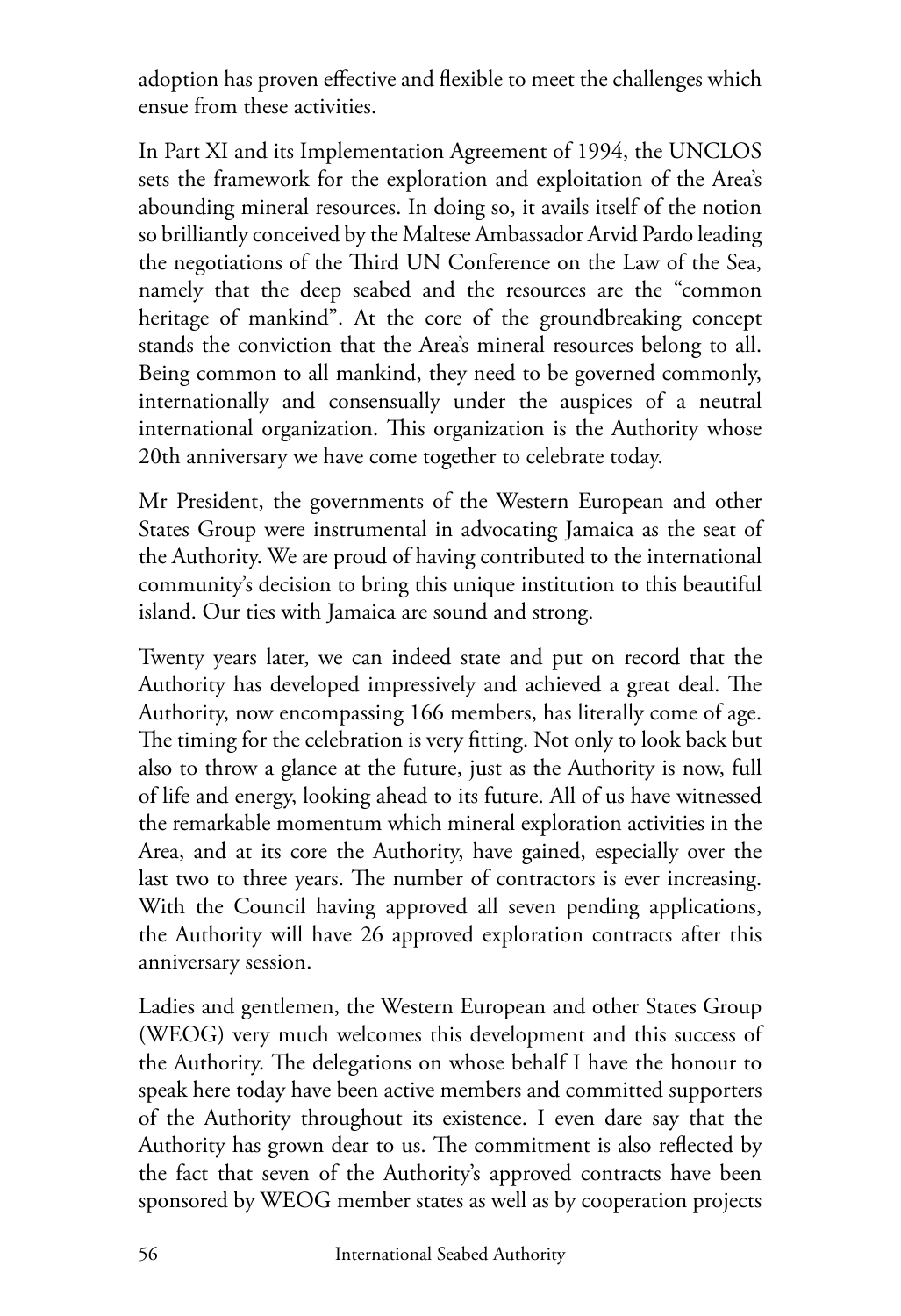of WEOG members with partners worldwide and in particular, with developing countries.

Mr Secretary-General, please allow me to express and reiterate the WEOG governments' utmost appreciation of the ceaseless efforts which you and your staff have, over so many years, invested in the Authority's work. We value your extensive knowledge and expertise, your diplomatic skill, though you keep denying them, and your humour. Please be assured of our continuous support.

Ladies and gentlemen, as we are approaching the expiry of the first exploration contracts and are now looking forward to the beginning of the exploitation phase, an array of new challenges unfolds before us, challenges we are very willing to meet together. To highlight just a few. First and foremost we need to develop the exploitation regulations and thereby complete the mining code. Aside from that there is the need for greater standardization of the data the Authority receives. The workload of the Authority's organs has been increasing constantly. This particularly relates to the task of reviewing and administering the array of exploration contracts. Directly linked to that, there was and is the increasing need to streamline the Authority's budget and involve contractors in contributing to the Authority's financial resources. During last year's session, we jointly addressed this necessity and introduced the instrument of overhead charges whose implementation is still ongoing.

As to the exploitation regulations, I would like to applaud the Secretary-General for having launched the first stakeholder survey of the Authority. He has thereby begun a process of stakeholder engagement and consultation on this very important matter. Let us all share the knowledge and experience which we have gathered on the deep seabed's ecosystems. We extend our hand to the Authority and to our partners throughout the world. Let us, together, undertake every endeavour to reconcile our common interest in deep seabed mining with the need to protect it.

Thank you very much.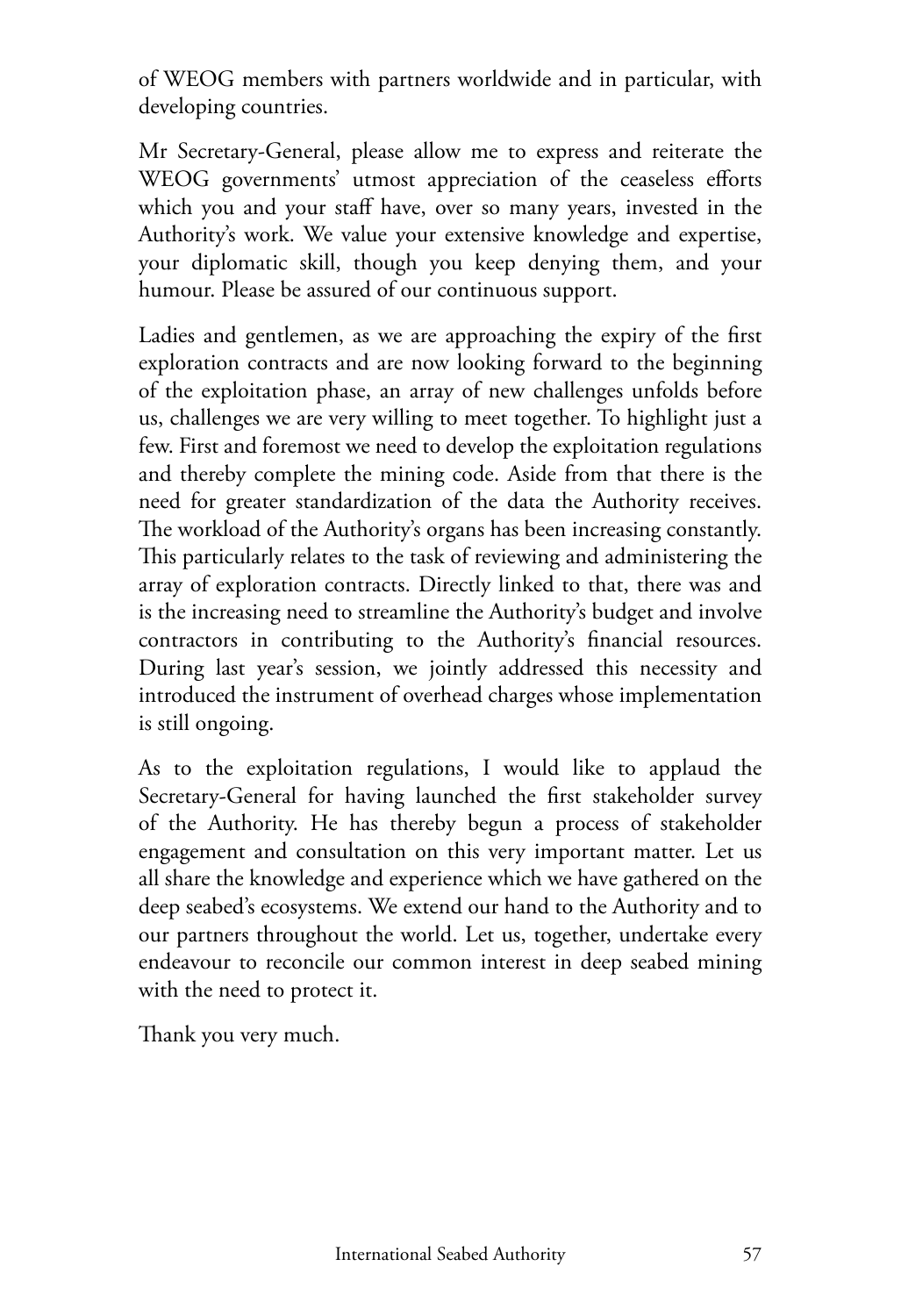

1. L-R: H.E. Mr Peter Thomson, Permanent Representative of Fiji to the United Nations, H.E. Paola Amadei, Permanent Representative of the Delegation of the European Union, Jamaica, to the International Seabed Authority

2. H.E. Mr Gerardo Lozano Arredondo, Permanent Representative of Mexico to the International Seabed Authority

3. Mr David Wilkens, Deputy Head of Division, Federal Ministry for Economic Affairs and Energy, Germany

4. L-R: H.E. Mr Cedric Harper, Permanent Representative of St Kitts and Nevis to the International Seabed Authority and High Commissioner to<br>Jamaica; H.E. Mr Vladimir Polenov, Ambassador Extraordinary and Plenipotentiary,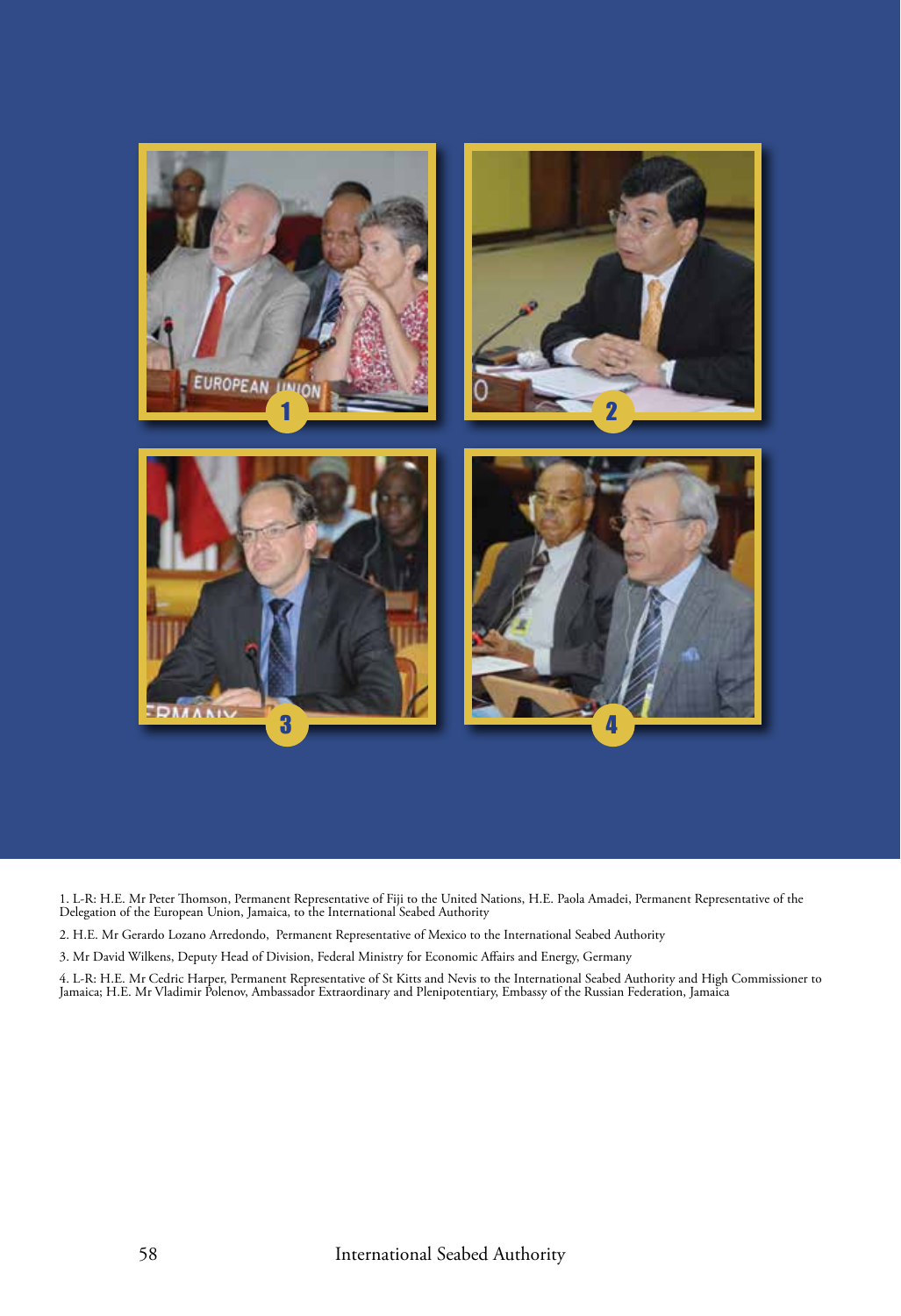# *III. Country Statements*

1. Pacific Small Island Developing States (Tonga, Cook Islands, Federated States of Micronesia, Fiji, Kiribati, Papua New Guinea, Samoa, Tuvalu and Vanuatu) *Dr. Tevita Sukahina Mangisi, Deputy Permanent Representative, Permanent Mission of Tonga to the United Nations*

Mr President, I have the honour to speak on behalf of the nine Pacific Small Island Developing States (PSIDS) that are historically represented at the Authority's 20th session for the first time together, namely, the Cook Islands, Federated States of Micronesia, Fiji, Kiribati, Papua New Guinea, Samoa, Tuvalu, Vanuatu, and my own country Tonga. We also stand together and associate ourselves with the statement delivered by the distinguished Permanent Representative of Fiji to the United Nations, Ambassador Peter Thomson on behalf of the Asia Pacific Group.

Mr President, the oceans and seas have been sources of life since the dawn of humankind. As it is our common history, the oceans and seas and all contained therein are also our common future – indeed our common heritage.

For the PSIDS, our lives, our cultures, our identities are intrinsically intertwined with the oceans. Our livelihood has been sustained for centuries through the oceans, primarily through fisheries. This is the premise as to why all PSIDS are State Parties to the UNCLOS and, in doing so, have committed themselves to that which it represents and stands for.

Mr President, as we celebrate today the twentieth anniversary of the Authority, we are reminded that the UNCLOS, as a historic legal framework, catalyzed the governance of the vast maritime expanses and their living and non-living resources that are so fundamental to humanity. It has enabled many of us today in the global community, including PSIDS, to domesticate it in our national laws as a central pillar and we look up to it to guide the management and sustainable use of the oceans and seas, and through the Authority, the management, sustainable use, and conservation of the seabed and the subsoil thereof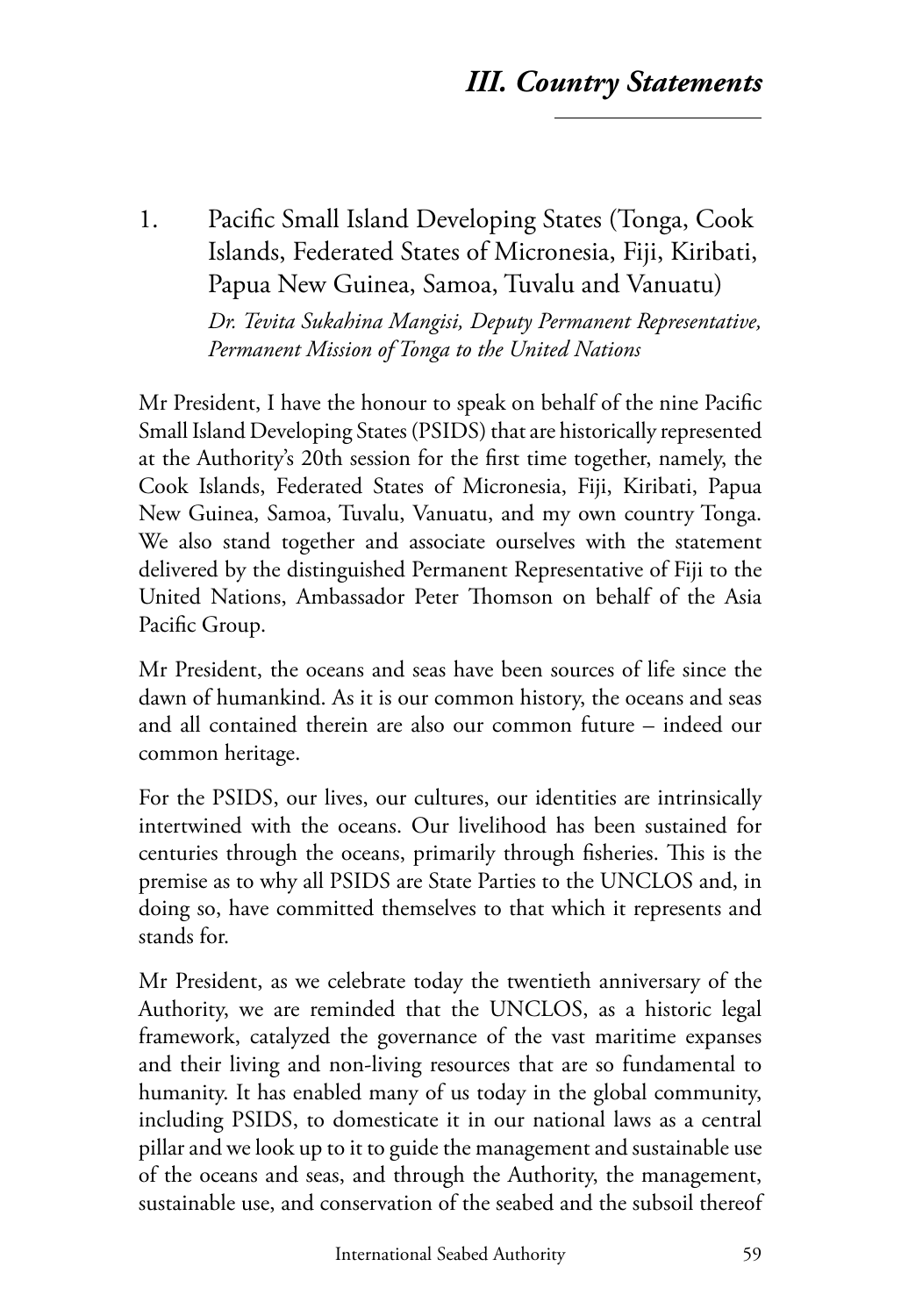in areas beyond national jurisdiction. The UNCLOS strengthens our potential and has made sense of our ancestral bond with the maritime environment, which long before recognized this intrinsic linkage. But further added sense to the rights of Small Island Developing States (SIDs) to the seabed and subsoil by working through the Authority together with fellow Member States of this august institution. It is not surprising, therefore, that all the PSIDS are parties to the UNCLOS, one of the greatest achievements of the United Nations. It is also a remarkable coincidence that the twentieth anniversary of its entry into force is at a time that the United Nations has declared 2014, as the first-ever International Year for Small Island Developing States.

Mr President, with the obvious limitations of PSIDS sustainable development, in terms of land-based resources, it is natural that these States would again look to the oceans and further to the seabed in its critical role for their development aspirations. The exploration and ultimate exploitation of the natural resources gifted to mankind as a common heritage, or within our collective national jurisdictions, must of course be balanced with the equally important need for environmental protection and conservation. The state of the marine environment is already degrading at an alarming rate. So, as we look forward to another 20 years as State members of the Authority, we must always be cognizant of the implications of uncovering nature's riches on and within the seabed as gifted to us all by God, but also offering the opportunity to nature to also recover and regenerate so that our symbiotic and mutually beneficial relationship with nature is sustained for the future. And, in this moment as we celebrate the 20th anniversary of the Authority, it is an appropriate time to rededicate ourselves to the goals UNCLOS set for us -- the equitable and efficient utilization of marine resources (both living and non-living), the conservation of its living resources, and protection and preservation of the marine environment. Indeed, our sustainable development is intimately premised upon the appropriate management approaches and conservation measures of the ocean and seas and the natural resources contained within it, and the seabed and subsoil over which those oceans cover.

Mr President, as we engage in the preparations for the upcoming Third International Conference for Small Island Developing States in September 2014 in Apia, Samoa, we hope that the Authority may further its partnership with SIDS in a more genuine and durable way so that the PSIDS may find further ways and means to contribute to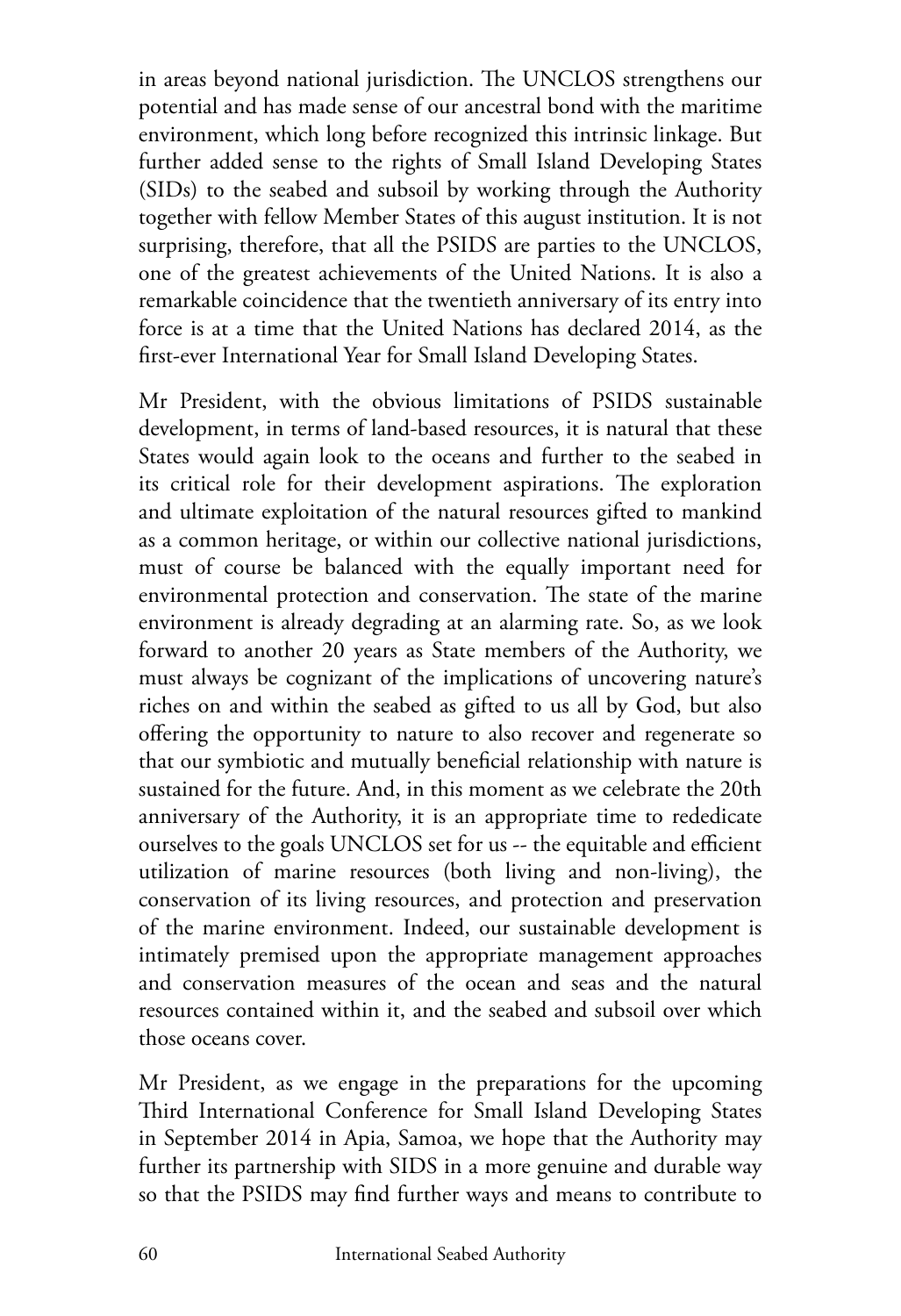the effective, efficient, and economical functioning of the ISA. We understand that an invitation to the ISA has been presented to the Secretary-General from the Under-Secretary-General of the United Nations and the Government of the Independent State of Samoa for the Authority to attend the conference. We hope to see you there in September.

This SIDS conference theme of "genuine and durable partnership" is particularly relevant in the context of exploration, exploitation management and sustainable use of the seabed and the subsoil thereof: achieving our goal of sustainable development in this regard, and the objectives set by the UNCLOS therefore requires our collective participation and cooperation for our mutual benefit for now and the generations to come. We are happy to remind this august assembly of the outcome document of the Open Working Group on the Sustainable Development Goals (SDGs) which concluded its work last Friday, in New York. The proposed SDGs feature a proposed goal to "Conserve and sustainably use the oceans, seas and marine resources for sustainable development". The goal calls for the full implementation of international law, as reflected in UNCLOS for States Parties, including, where applicable, existing regional and international regimes for the conservation and sustainable use of oceans and their resources by its parties. The goal, therefore, considers and indeed includes the work of the Authority and the States Parties to it.

Mr President, at this anniversary of the second decade of the creation of the Authority, we are heartened that the organization has facilitated international cooperation and indeed promoted both the management of exploration and exploitation of the seabed resources through the appropriate consideration of the environment and the need to care for it at the same time. There is, of course, much room for improvement through the appropriate review of current procedures through possible terms of reference that may be placed before members, in due course, as a way forward. PSIDS certainly look forward to working with others in this regard soon and on all other related matters as we move into another 20 years and beyond.

We, therefore, further urge the international community to consolidate the gains we have worked together to achieve so that the spirit and the letter of the constitution of the ocean and seas can effectively and sustainably deliver to humanity the manifold benefits that the seabed and its subsoil provide.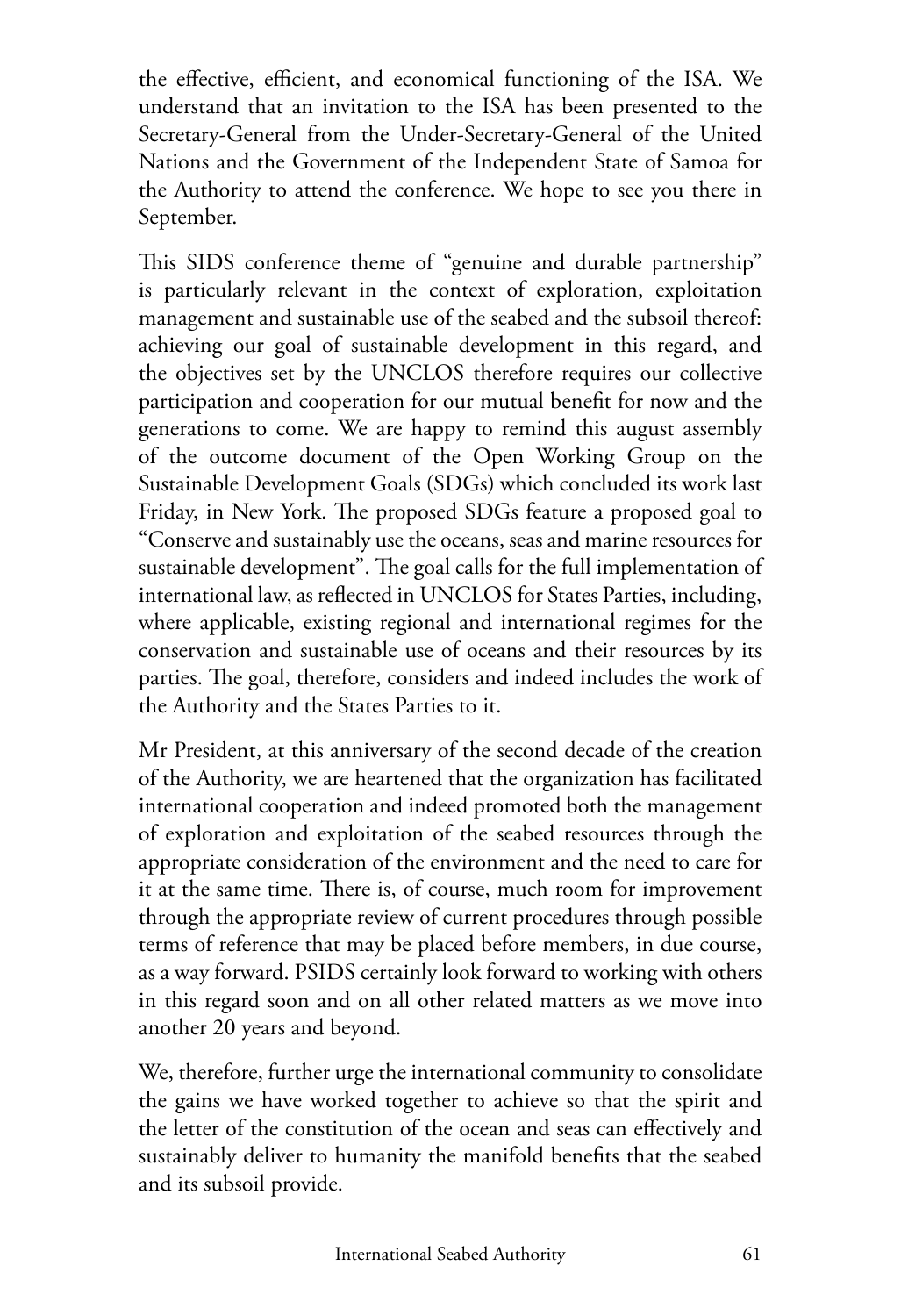Last and not least, Mr President, what remains to be said is, Happy 20th birthday, ISA.

Thank you.

2. Republic of Trinidad and Tobago *H.E. Rev. Dr. Iva Gloudon, High Commissioner to Jamaica, Permanent Representative to the Authority*

Mr President; Secretary-General Odunton; The Most Honourable Portia Simpson-Miller, Prime Minister of Jamaica, Honourable Ministers, Excellencies; ladies and gentlemen.

Two decades ago, the international community unfolded a new chapter for the rule of law in our oceans and seas with the establishment of the Authority ("the Authority"). The creation of this institution in keeping with the provisions of Part XI of the United Nations Convention on the Law of the Sea (UNCLOS), and the 1994 Agreement Relating to the Implementation of Part XI of the United Nations Convention on the Law of the Sea ("the 1994 Agreement"), has made it possible for all current and future members, as States Parties to the UNCLOS and the Agreement, to benefit from prospecting, exploration and exploitation of the mineral resources in the area beyond national jurisdiction.

Mr President, as we salute all those pioneers who advocated for the modern law of the sea as codified under the UNCLOS, some of whom are present with us today, Trinidad and Tobago also pays homage to the late Arvid Pardo, former Ambassador of Malta to the United Nations, who, in his address to the United Nations General Assembly in 1967, proposed that the seabed and ocean floor beyond national jurisdiction be considered as the common heritage of mankind. These resources are the common heritage of mankind as reflected in the UNCLOS, and are also widely accepted as having such status under customary international law.

At the same time, we also recognize the involvement of those individuals from within the Caribbean Community (CARICOM) who also made seminal contributions to the development of the Law of the Sea including the late Edward Laing of Belize, Kenneth Rattray of Jamaica, Lennox Ballah of Trinidad and Tobago, a former Judge of the International Tribunal for the Law of the Sea (ITLOS) and first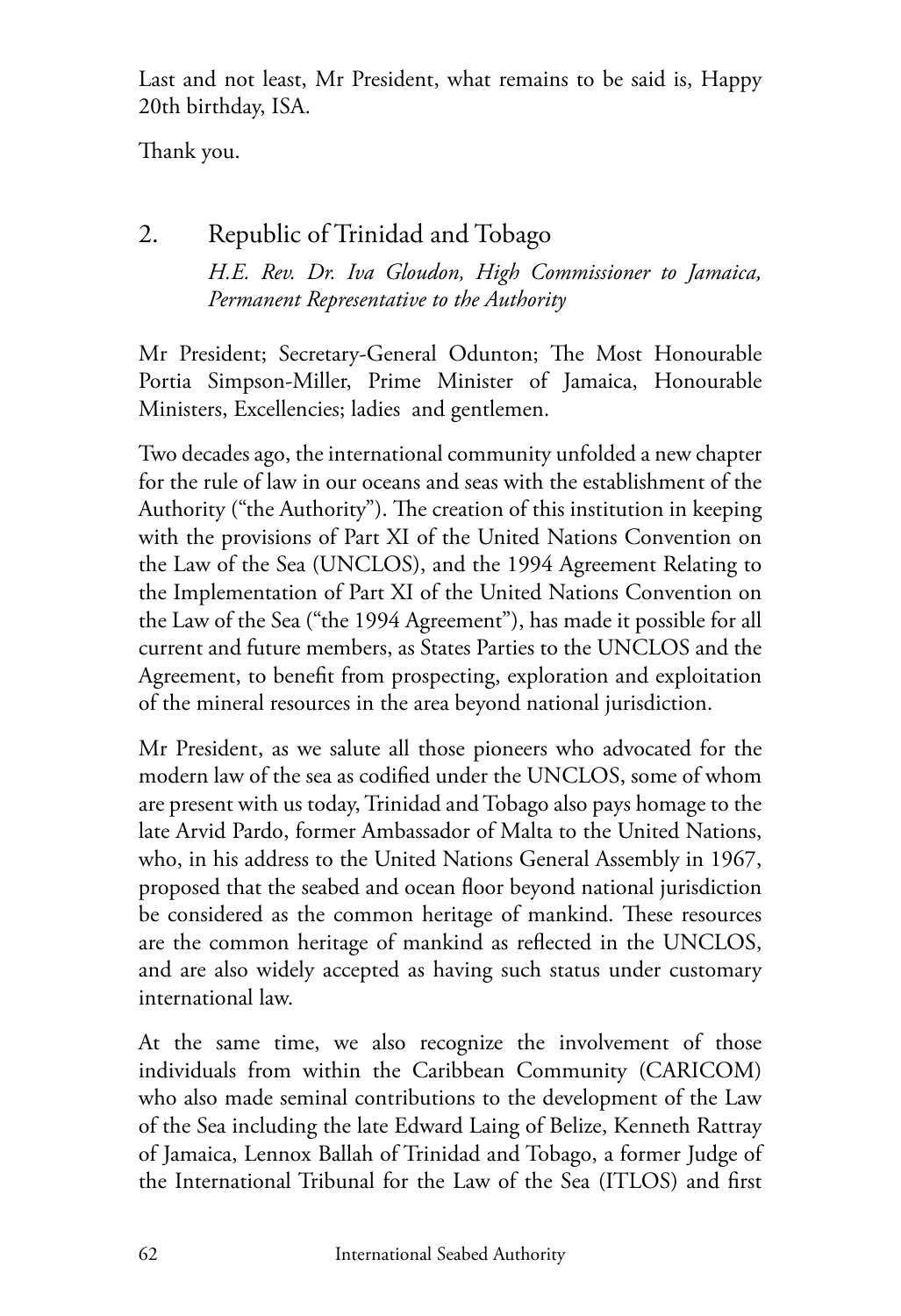President of the Council of the Authority, as well as Judge Dolliver Nelson of Grenada, who is currently serving his final term as a judge of ITLOS.

Trinidad and Tobago, Mr President, acknowledges the achievements of the Authority over the past 20 years as the organization through which States Parties organize, control and administer activities in the Area. We have witnessed the tremendous strides made by the Authority over the years to discharge this tremendous mandate to ensure that activities in the Area are carried out for the benefit of mankind as a whole. Trinidad and Tobago is pleased that after 20 years, the Authority is not only fully operational, but has concluded legal codes for prospecting and exploration for polymetallic nodules, polymetallic sulphides and ferromanganese cobalt crusts.

These achievements and others have been possible due to the leadership provided by former Secretary-General Satya Nandan and his successor Nii Allotey Odunton, as well as the spirit of compromise displayed by members of the Assembly and the Council. This has been manifested in the decision-making process which led to the adoption of the exploration codes and other important decisions made by the Authority over the period. It is our hope that this spirit of compromise and cooperation will continue to characterize the work of the Authority in the future.

Despite the acknowledged success of the Authority, it must commence the work required to ensure that it continues to meet the demands of all States Parties and at the same time, make sure that the resources within its mandate are utilized in a sustainable manner. The UNCLOS and the 1994 Agreement provide for the sustainable use of the mineral resources while preserving and protecting the marine environment. Consequently, as the Authority moves towards the elaboration of a legal code for the exploitation of deep seabed minerals, member States must require that these codes contain very robust provisions to safeguard the marine environment from anthropogenic activities. In this regard, the Authority must consider developing and approving environmental management plans in other international seabed areas, in particular where there are currently exploration contracts, in addition to those that already exist.

States Parties in the ensuing period should also contemplate a role for the Authority as the governing body to assist with the implementation of the provisions of the agreement currently being considered under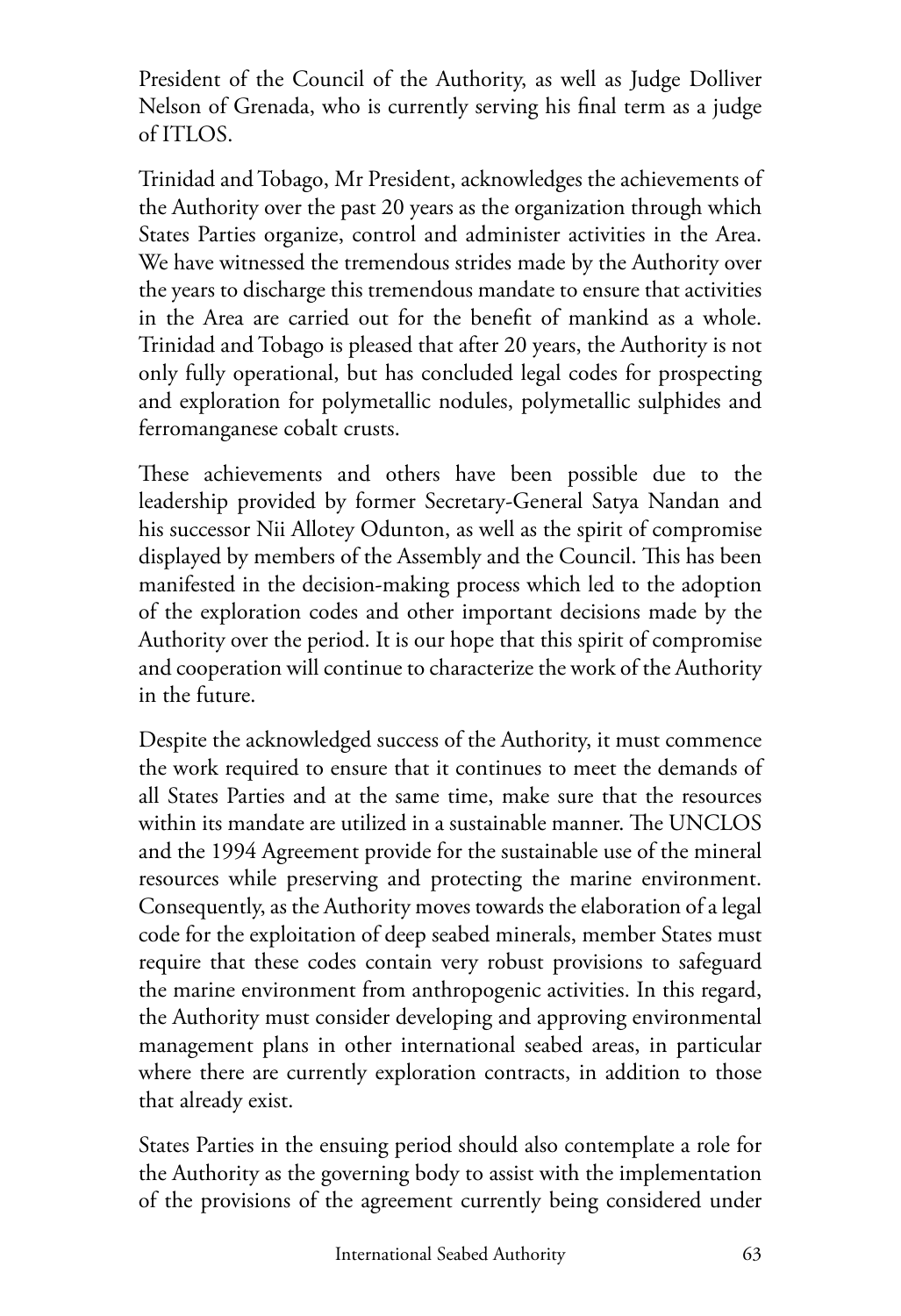the aegis of the United Nations General Assembly, relating to the conservation and sustainable use of marine biodiversity beyond areas of national jurisdiction. It would not be difficult for the Authority to assume such a role given the fact that it has shown its ability to protect the marine environment through provisions in existing legal codes and contractual arrangements with a number of Member States for prospecting and exploration of deep seabed minerals. The Authority has in place an administrative structure which could be adapted to administer biodiversity beyond national jurisdiction, which, like deep seabed minerals, should be conserved and sustainably used in keeping with the principle of the common heritage of mankind.

As it enters the next era, the Authority should, as a matter of priority, mandate the LTC to begin the elaboration of policies to give effect to the provisions of Article 82 of the UNCLOS which, in relevant parts, requires States Parties to make payments or contributions in kind in respect of the exploitation of the non-living resources of the continental shelf beyond 200 nautical miles from which the breadth of the territorial sea is measured. The Authority could distribute these payments or contributions based on an equitable sharing criteria. Trinidad and Tobago is of the view that this dormant provision of the UNCLOS must be implemented as a number of States have already received recommendations under Article 76 from the Commission on the Limits of the Continental Shelf related to the establishment of the outer limits of their continental shelf.

Mr President, the principle of equitable geographical distribution of major UN bodies or those established by treaties has not been observed in the location of these entities. Consequently, Trinidad and Tobago recognizes the efforts of the people and Government of Jamaica in having the headquarters of the Authority, situated here in Kingston. We commend our sister CARICOM State for its contributions over the past two decades, in providing and maintaining the site of the headquarters consistent with its obligations under the UNCLOS and the Headquarters' Agreement with the Authority.

In closing, Trinidad and Tobago, wishes to reiterate its commitment to faithfully discharge its obligations under the UNCLOS and the Agreement to assist the Authority in discharging its mandate on behalf of the international community.

Thank you.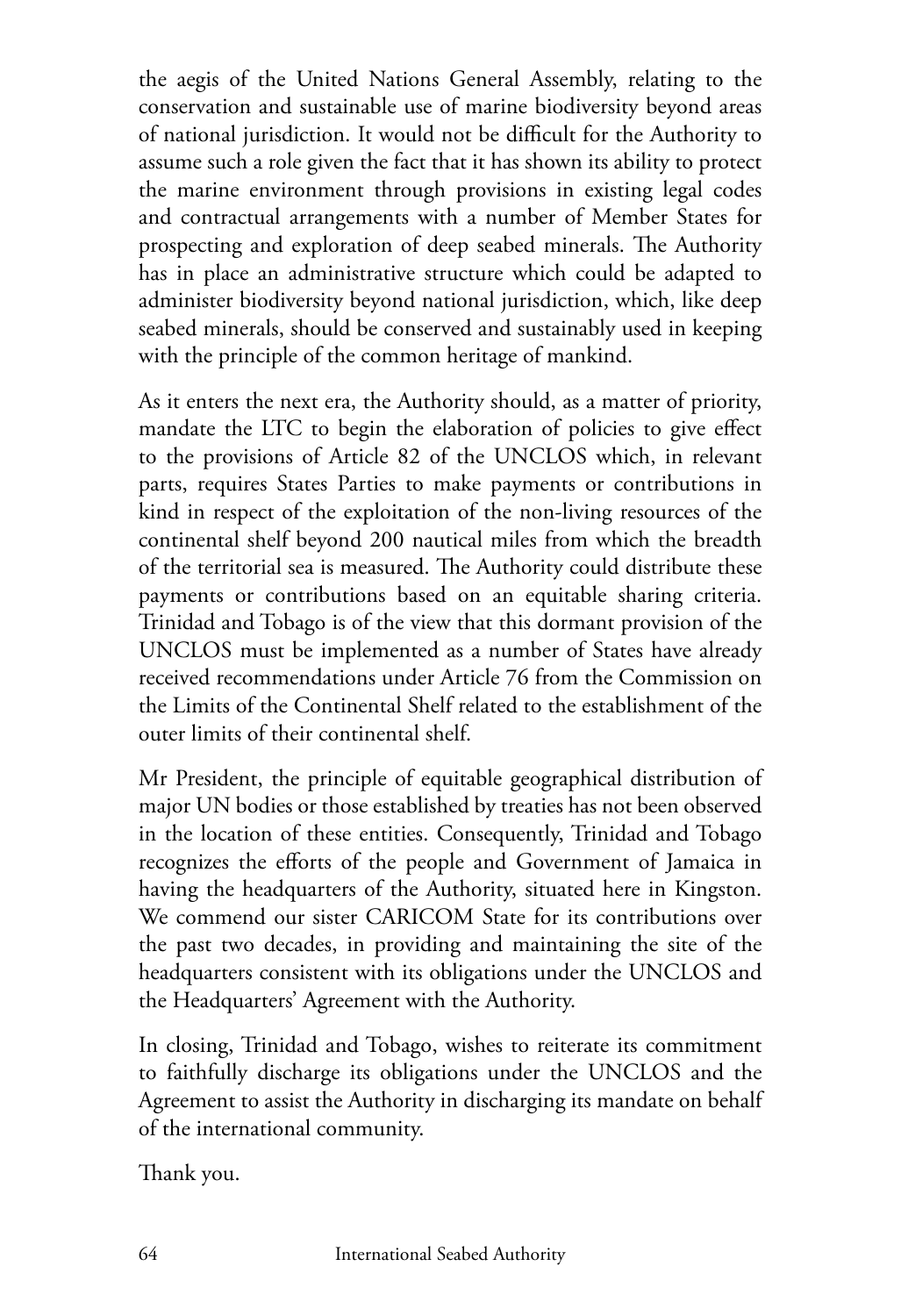## 3. Indonesia

*Mr. Haryo Budi Nugroho, Legal Officer, Ministry of Foreign Affairs*

Mr President; H.E. Mr Nii Allotey Odunton, Secretary-General of the Authority; distinguished guest speakers, distinguished fellow delegates, ladies and gentlemen; at the outset, let me join the previous speakers in congratulating the Authority on its 20th anniversary.

Allow me, also, to thank the Authority for holding this special session, and the Government of Jamaica for the kind hospitality accorded to all delegations to this International Seabed Authority (ISA) session.

My delegation would like to thank Ambassador Thomson from Fiji who previously conveyed the remarks on behalf of the Asia-Pacific Group.

Allow me to take this opportunity to deliver some points on behalf of Indonesia.

Mr President, today we are not only celebrating 20 years, but also decades before that in the endeavour to translate the "common heritage of mankind" from a concept to a tangible reality. The 20th anniversary of the Authority and its accomplishments emphasize that we are moving in the right direction in realizing our common goal.

Today, we are honoured to have the forefathers of the Authority among us, including Ambassador Hasjim Djalal, Ambassador Satya Nandan, Ambassador Tommy Koh, as the guests of honour. We look forward to continuing the advances of the Authority and following the example of our forefathers in the upcoming years.

Mr President, we highly commend the work of the Authority in promoting the fulfillment of the objectives of the UNCLOS. In that connection, we extend our appreciation to the Secretary General Nii Odunton, for his efforts and we look forward to working closely with him in the years to come.

Indonesia welcomes the accomplishment of the Authority in adopting regulations on polymetalic nodules and polymetalic sulphides as well as cobalt-rich crust. Indonesia believes that, in adopting these regulations, the Authority played an important role in ensuring that the marine environment is protected from any harmful effects which may arise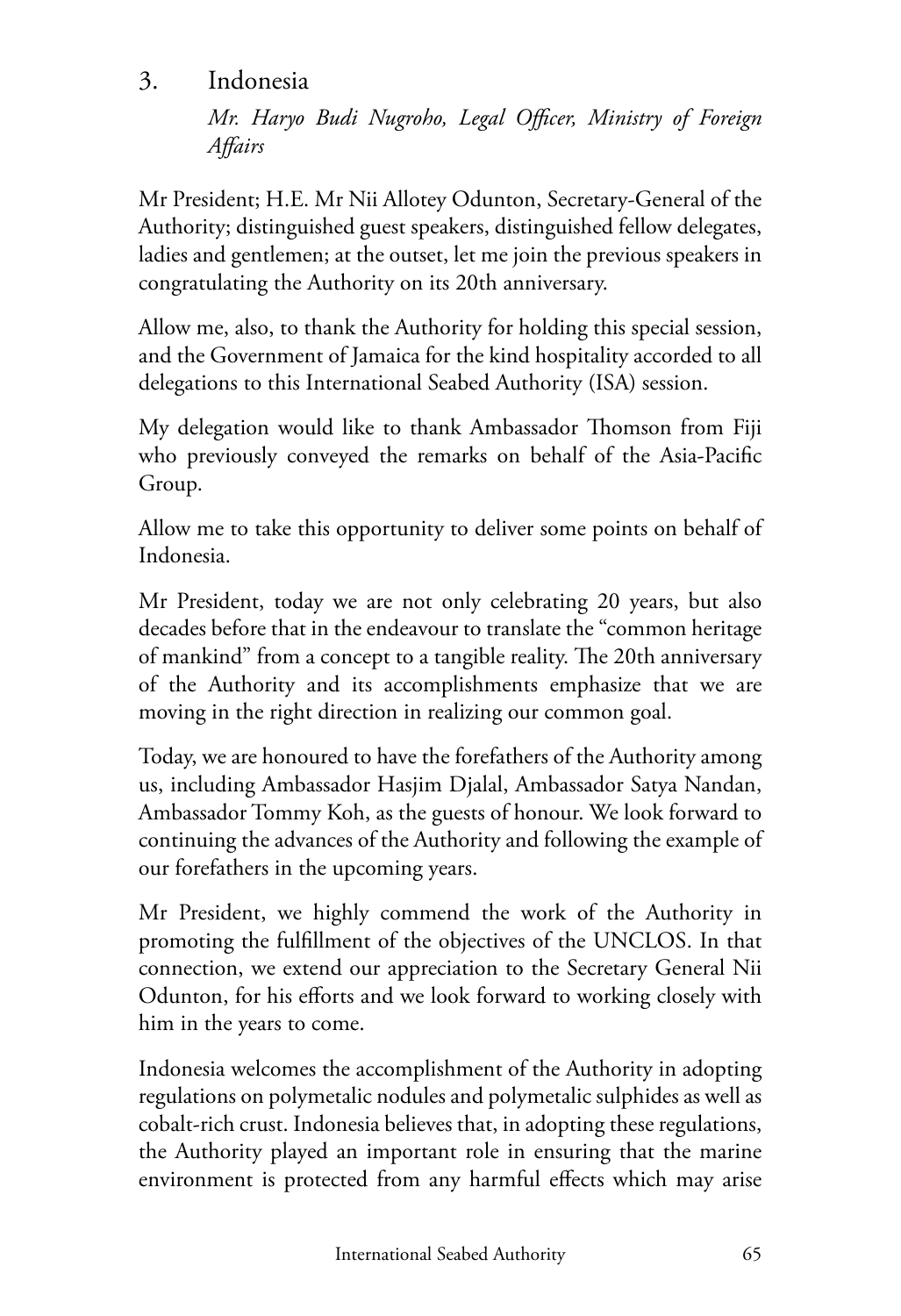during the exploration and exploitation activities in the Area. This supports the objective of the Authority in protecting and developing the resources of the deep ocean as the "common heritage of mankind".

Indonesia also welcomes the establishment of the Voluntary Trust Fund and the Endowment Fund to support participation of members from developing states. We trust that in the near future, actions to support developing member states to be involved in international seabed affairs will be increased to ensure their rights to the common heritage.

Mr President, Indonesia has been highly involved with the Authority since its founding. Ambassador Hasjim Djalal of Indonesia was appointed as the first President of the ISA Assembly. Indonesia also served as a member of the Finance Committee and the LTC in the previous administrations. Indonesia has been a member of the Council since 1996, and is committed to ensuring that the Authority is fair and equitable to all countries, especially the developing States. As the activities of the Authority are growing, Indonesia is ready to face this progress as well.

Indonesia is ready to continue its participation as a Council Member to represent the views of net exporter states as well as to ensure geographic representation in the Council. Indonesia appreciates the support of Member States for its re-election in the Council.

Mr President, Indonesia continues to place great importance on the role of the Authority for the implementation of Part XI of the UNCLOS and the 1994 Implementing Agreement. Therefore, we continue to support the activities of the Authority in ensuring equitable distribution of the common heritage for all mankind.

On the other hand, we acknowledge that we still have a number of tasks to be accomplished, and after 20 years of excellent work, it is time to start working for the next 20 years.

I thank you.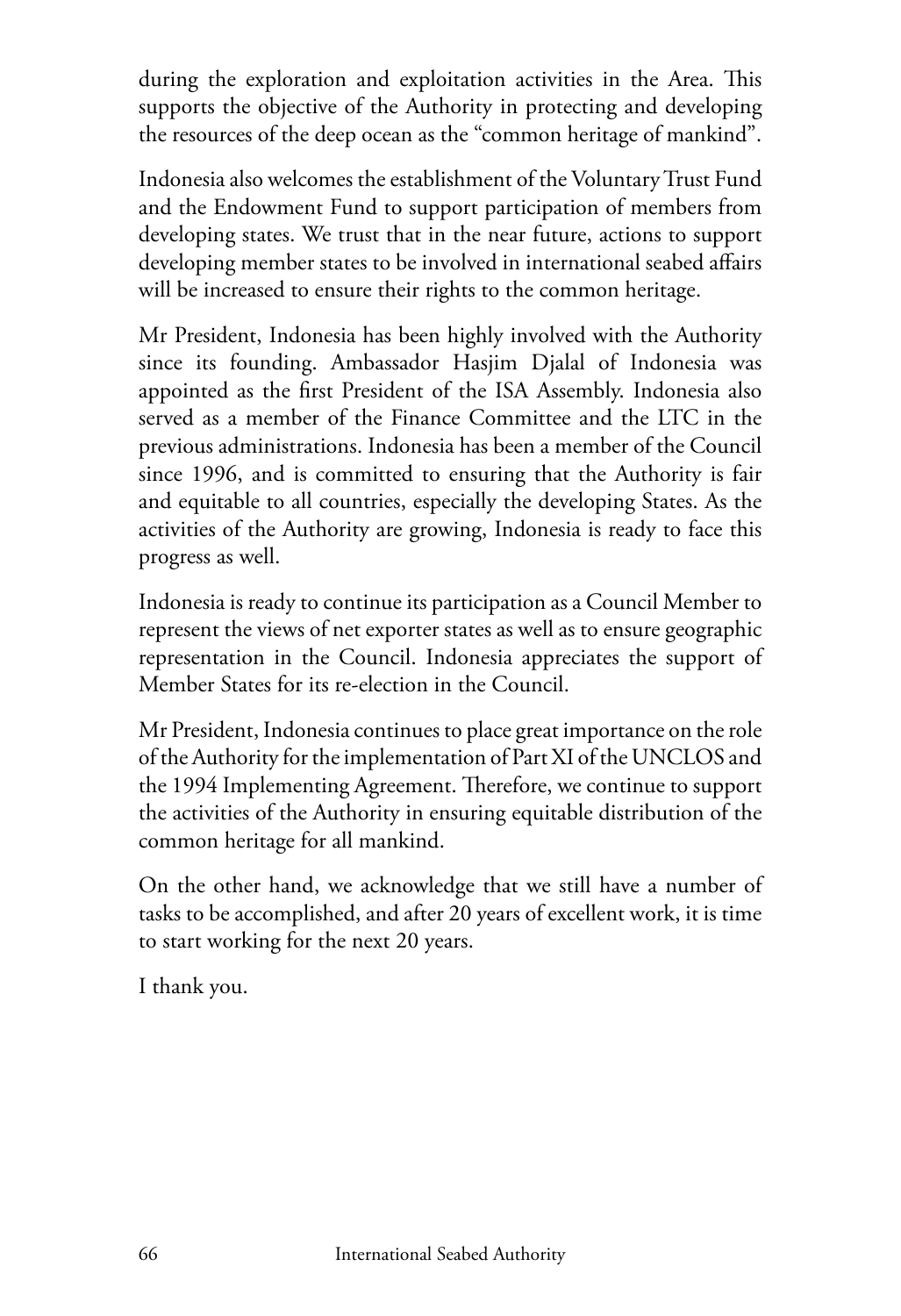## 4. Mexico

*Embajador Gerardo Lozano Arredondo, Representante Permanente de Mexico ante la Autoridad*

I must clarify that I am speaking on behalf of Mexico and not the Group of Latin America and Caribbean States (GRULAC) I would like to express the gratitude of my delegation to have the opportunity to participate in this commemorative conference. Sir, I would like to congratulate you on your election to the Presidency. We would like to discuss the cultural and human aspects of the Authority as it allows for the development of people around the world and we all have a responsibility to protect the oceans and use their resources to provide opportunities and hope for a better life for all mankind.

Mr President, more than 20 years ago, the international community observed the opening of this forum based not only on respect for international law, and multi-lateral dialogue but also the responsible zeal to do work that transcends generations, that is the conservation and regulation of marine resources in the Area. These are resources that belong to all of us; resources that are the common heritage of mankind. More than 30 years ago we had the opening for the signature of the UNCLOS. In this respect Mexico confirms the existence of the legal regime of the oceans which has contributed to the promotion of peace, development and cooperation and to this end we would like to reaffirm our commitment to the principles and values that are the very foundation of the UNCLOS.

Twenty years ago the doors of the Authority were opened and Mexico continues to be convinced of the great importance of this body in the legal regime of the oceans. We re-affirm our commitment to ensure that 20 years of cooperation, hard work and dialogue and consultation should be continued and multiplied so it can reach new generations and horizons. We think the success of the Authority is based on the integrated legal vision that we see in the UNCLOS.

Mexico would like to thank Secretary-General, Mr Nii Odunton and his team of officials and the Government of Jamaica for hosting this Authority. We would also like to acknowledge the work done by the Authority to bring about real cooperation between developing and developed countries on marine scientific research in the Area. We hope the Authority will, at each opportunity, continue to ensure that we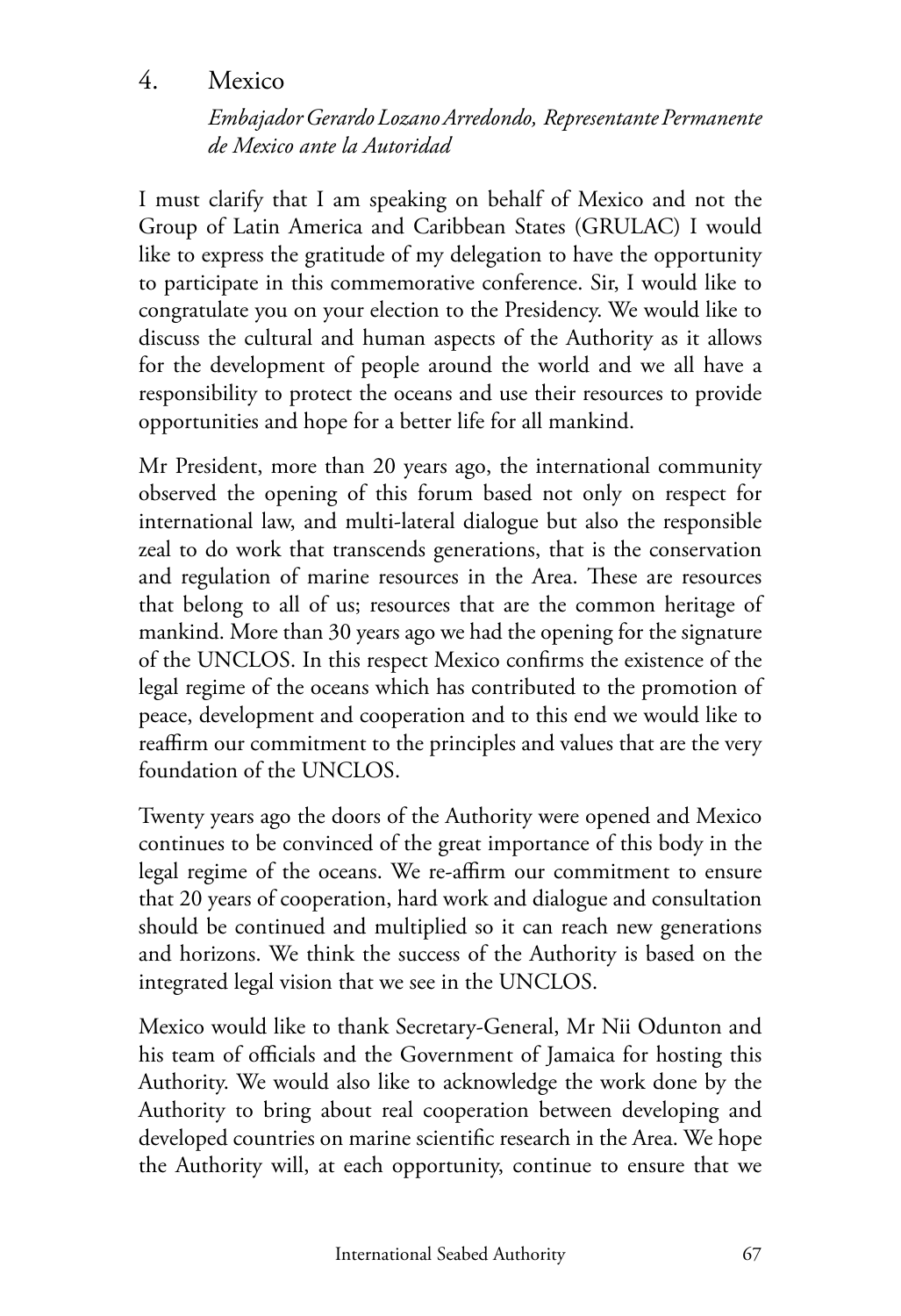abide by the principles of Part XI of the Agreement of 1994 of the UNCLOS.

As we celebrate the 20th anniversary we should also note that the world has shown increasing interest in marine minerals. The regulations and rules for the exploitation of seabed resources affords a legal regime that provides the framework within which the commercial exploitation of seabed minerals is to be conducted. While we acknowledge the challenges that Authority faces, we appreciate and respect that the Authority and ITLOS have incorporated the principle of caution in regulating how the resources of the Area should be exploited. Mexico is convinced that the Authority plays a historic role that is extremely important in ensuring that future generations will have the opportunity to benefit from the work of Ambassador Pardo.

Thank You.

5. Tonga

*H.E. Mr. Mahe 'Uli'uli Sandhurst Tupouniua, Ambassador Extraordinary and Plenipotentiary, Permanent Representative, Permanent Mission to the United Nations*

Mr President, thank you very much for allowing my delegation to say a few words at this festive occasion and commemoration ceremony. We align ourselves with all statements delivered by regional groups and individual State Parties in wishing the Authority their most sincere and hearty congratulations on reaching two score years in undertaking its important role, pursuant to the UNCLOS, of working with its States Parties, to organize and control activities in the Area, particularly with a view to administering the resources therein.

Mr President, with the coming into force of the UNCLOS and the establishment of the Authority on 16 November 1994, Tonga commenced work towards accession to the treaty and became a State Party on 2 August 1995. In pursuit of its own national interests, Tonga had accepted the obligations and rights conferred under the UNCLOS related to the oceans, the seabed and subsoil, living and non-living resources, maritime boundaries, and so forth. Primarily, the economic driver behind the rationale for Tonga to become a State Party to the UNCLOS was related to our interests in fisheries. Our interests have, naturally, extended to all aspects related to the oceans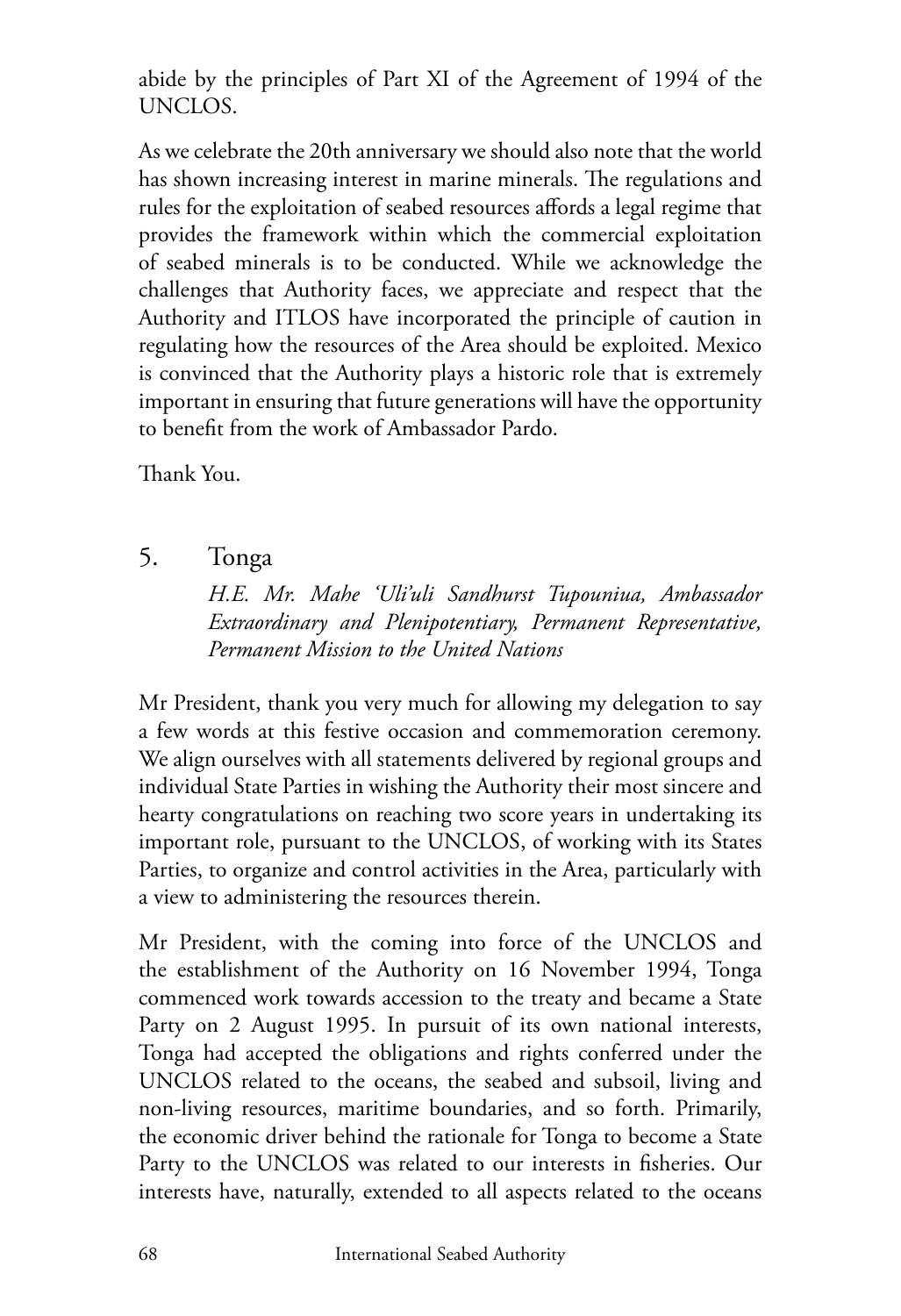including interests in the resources on the seabed and its subsoil and their appropriate management for exploration and exploitation, taking into consideration the need for environmental conservation as well.

As far back as the 1970s, Tonga, together with its neighbouring Pacific Small Island Developing States (PSIDs), had, through UN funding, established the Committee for Coordinating of Joint Prospecting for Minerals Resources in the South Pacific Offshore Areas (CCOP/ SOPAC). This marked Tonga's first foray into the deep sea for mineral resources within its national jurisdiction and with it hope that it would become a supporting pillar for Tonga's economic development aspirations. Tonga's first offshore survey took place in 1976 and surveys have been conducted continuously to date. With recent assessments regarding economic drivers for Tonga, the prospects look bleak even with revived agricultural exports and gradual increases in tourist activities, and these will not be sufficient to support the government's budgetary needs, let alone finance the necessary infrastructure development and its maintenance. Seabed mining is now viewed within Tonga's strategic development plans as the sector that will contribute to the economic growth aspirations of the country.

Mr President, establishing the relevant legal infrastructure is a continuing priority for Tonga. Tonga passed its first law relating to mining in the form of its Minerals Act in 1949 to administer relevant terrestrial activity. In 1968, the Minerals Act was amended to include deep seabed activities within its national jurisdiction. In 2007, Tonga used the Minerals Act as amended, to grant its first exploration licence to a new Tongan-registered company, Nautilus Minerals Tonga, to explore for polymetallic sulphides within Tonga's waters. In 2008, two other exploration licences were also granted to the companies, Blue Water Metals Ltd. from Australia, and the Korea Institute of Ocean Science and Technology (KIOST) respectively. All three licencees still maintain their exploration status within Tongan waters with high expectations, and are currently planning their drilling of potential mining sites. Furthermore, in 2008, the government agreed to be a sponsoring state for the Tongan-registered company, the Tonga Offshore Mining Limited (TOML) to explore for polymetallic nodules within the Clarion Clipperton Zone (CCZ). Since its licence was granted in January 2012, TOML has complied with its obligations to the Authority and thus has been progressing well with its activities. Sponsorship activities for Tonga, hav become a potential contributor to Tonga's socio-economic development aspirations.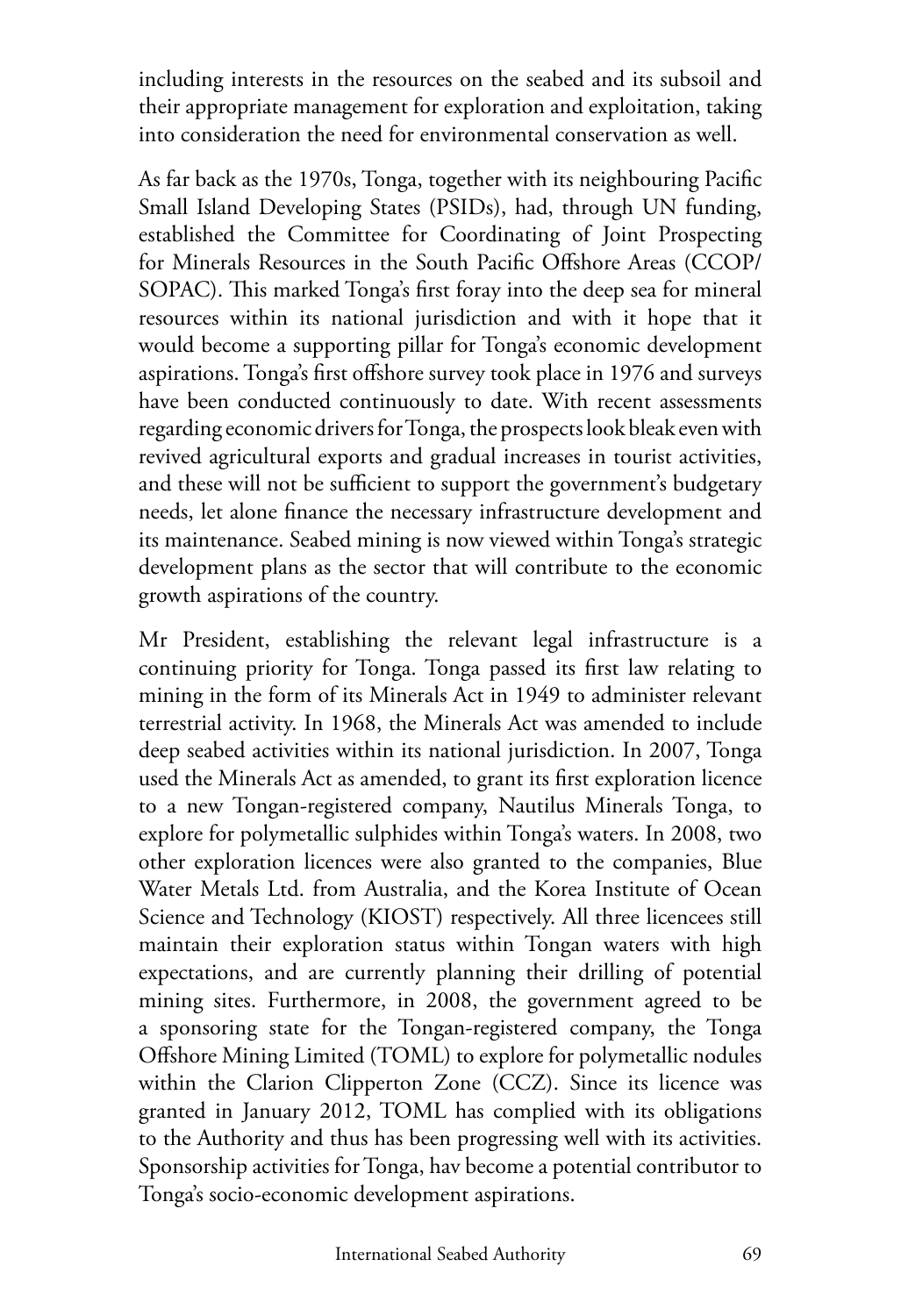Mr President, the increased realization of the potential of seabed minerals for Tonga, has instilled with much vigour, a greater focus and interest in the area of seabed mining and thus its interests as a State member of the ISA. This is evidenced by the increased participation of Tonga in the annual sessions of the Authority with representation both from our Capital and our Permanent Mission in New York, and for the first time, our delegation is being led at the ambassadorial level. For the first time as well, Tonga is participating in an international election within the UN system – the Council elections to be held this Friday. These indicate that Tonga is taking its State membership in the Authority seriously and is willingness to engage with fellow Member States for the betterment of the common good. Further, Tonga is now renewing its focus on building its own capacity to not only ensure its full participation in the discussions and work as a State member of the Authority in terms of seabed exploration and exploitation, but also to ensure the adequate protection of the natural environment, and the equitable distribution of the benefits derived from the seabed to its citizens. Capacity development has been focused on: firstly, strengthening national laws and regulations. The government had tabled its Seabed Minerals law in Parliament at the current resumed session that started yesterday. The draft law was introduced to the Tongan Parliament yesterday and passed its first reading. The government envisages its passage through Parliament sometime this week. The law, once passed, covers all required issues related to seabed minerals both in the Tongan waters and as well as in the Area.

We would like to acknowledge here, again, the assistance of the EU and its Member States through the Deep Sea Minerals Project under the SOPAC Division of the Secretariat of the Pacific Community. We hope that the EU and its Member States will consider the following positively.

> (i) An extension to this prioritized project with the Pacific ACP Member States, given that the current project duration concludes in the coming year. An extended project mandate should go beyond assisting Pacific ACP states with issues regarding deep sea mining within national jurisdiction to cover deep sea mining in areas beyond national jurisdiction and its incidental issues.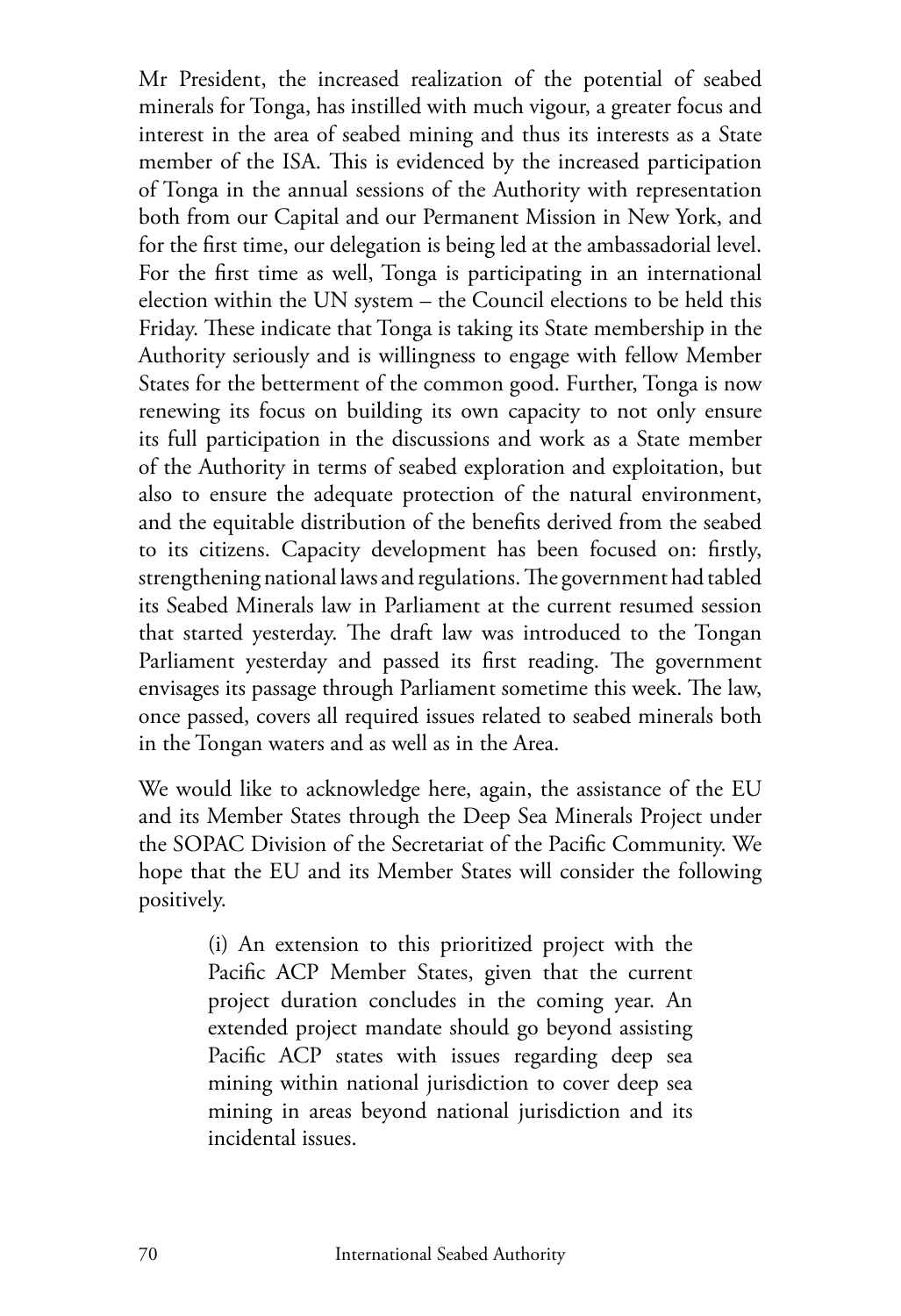(ii) Training of government workers, members of civil society organizations and the private sector in technical, scientific, legal and financial areas related to deep sea mining. Again, Tonga recognizes the invaluable contribution the EU and its Member States have made through the Deep Sea Minerals Project in partnership with the exploration companies Nautilus Minerals, Bluewater Metals, and KIOST.

(iii) Increasing the human resources of the Ministry of Lands and Natural Resources with relevant background and training to support and cater for the increased responsibilities.

(iv) Engaging communities and expanding awareness programmes to improve public participation in, or supporting the seabed minerals sector.

(v) Developing and establishing a robust fiscal regime, that will ensure a sustainable and long lasting source of finance given the non-renewability of the mineral resource.

The Tonga Government believes that these five foci (i) legal framework; (ii) training; (iii) increased resources and investments; (iv) public engagement and awareness; and (v) robust fiscal regimes) will aid the success of the administration of the seabed minerals sector and the benefits derived therefrom.

Mr President, the foregoing is a précis of Tonga's ongoing and enhanced commitment to the Authority and all that it stands for, which we as a Member State believe and share. It is a short description of the importance of the Authority to Tonga and we look forward to furthering, both as a State member as well as a collective of States, the shared commitment we have for this most important institution. We look forward to another 20 years of challenges and success. Tonga congratulates the Authority on its 20th anniversary with many more blessings for success in the near and far future. Thank you.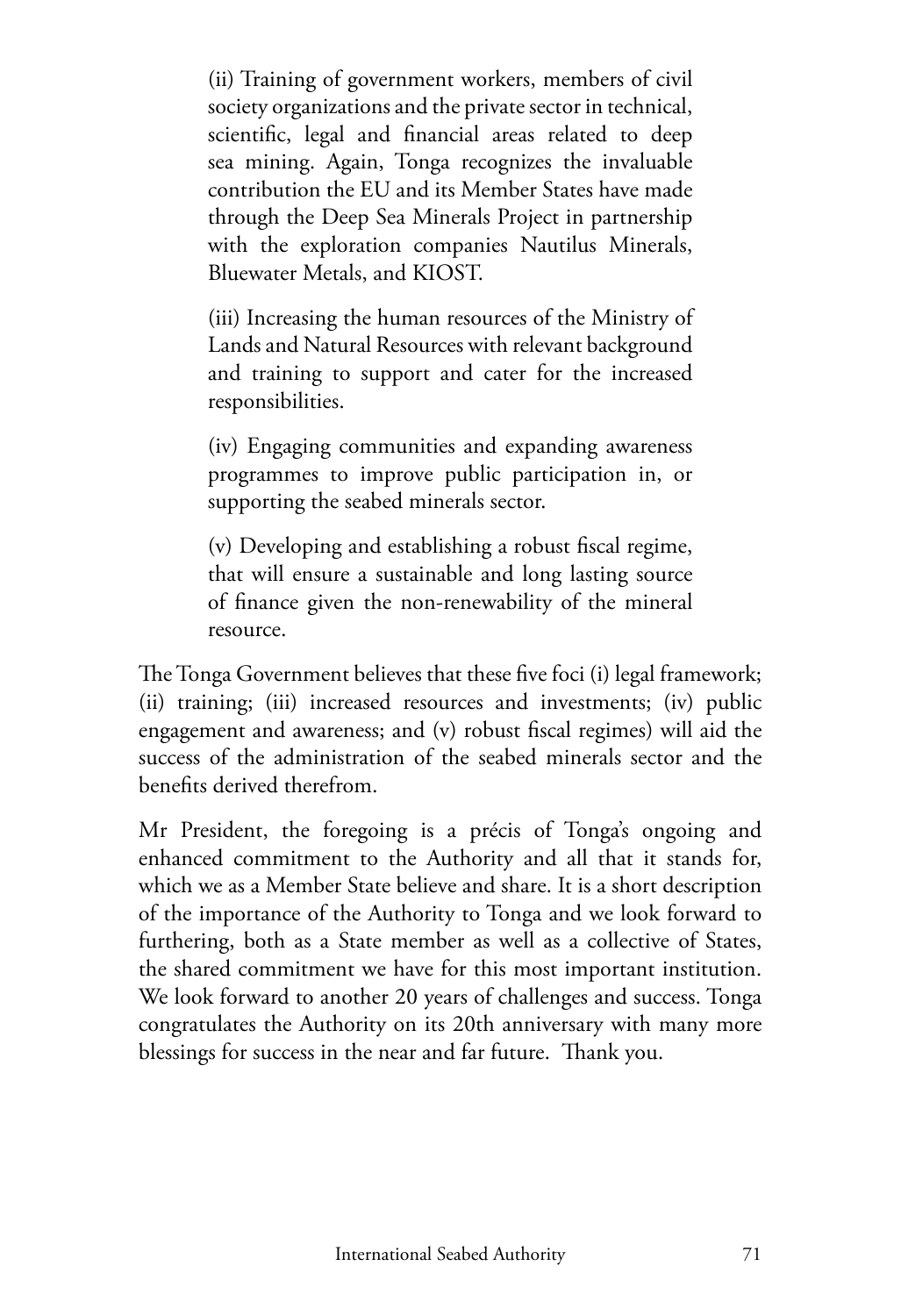#### 6. South Africa

*H.E. Mrs. Mathu Joyini, High Commissioner to Jamaica, Permanent Representative to the Authority*

Mr President, Secretary-General, members of the distinguished guest panel of speakers, Excellencies, distinguished delegates.

The South African delegation associates itself with the statement made by the Ambassador of Nigeria on behalf of the African group. It is of particular significance that the Authority is celebrating 20 years of existence. It is this significance that brought this special session into being. It is this achievement that has given us the honour and privilege of being addressed by a number of distinguished guests today, including the Prime Minister of Jamaica, the Most Honourable Portia Simpson Miller. Allow me, through you, Mr President, to thank her for not only giving us her time but also for her support of the Authority as a host and for the hospitality of the government and people of Jamaica. The year 2014 marks a significant event in both the life of the Authority and the UNCLOS which also entered into force 20 years ago.

The common heritage of mankind is the most important contribution that the UNCLOS has made to international law perhaps the most enduring quality of the treaty is its constitution-like character. This character does not derive purely from its comprehensiveness but also from the hierarchy it creates. Like a constitution the UNCLOS reserves for itself a place of primacy. Its momentous comprehensiveness is matched only by the tireless efforts of the negotiators during that law of the sea conference. Many Member States and individuals, some of whom have graced this session, contributed immensely to its realization and it is fitting that we pay tribute to them by commemorating the 20th anniversary today. Under the UNCLOS, the Authority is the body established to organize, control and regulate activities in the Area for the benefit of mankind. The deep seabed is governed by Part XI of the UNCLOS which recognizes the deep seabed as the common heritage of mankind. In a nutshell, Part XI established a regime, complete with an international organization – the Authority – to ensure that the benefits from exploitation of the resources in the deep seabed are shared by all humanity and by future generations. The inter-generational provision of the UNCLOS, designed to promote a better life for all, is well known and includes Article 59 and, most important, the concept of the common heritage of mankind in Part XI of the Convention.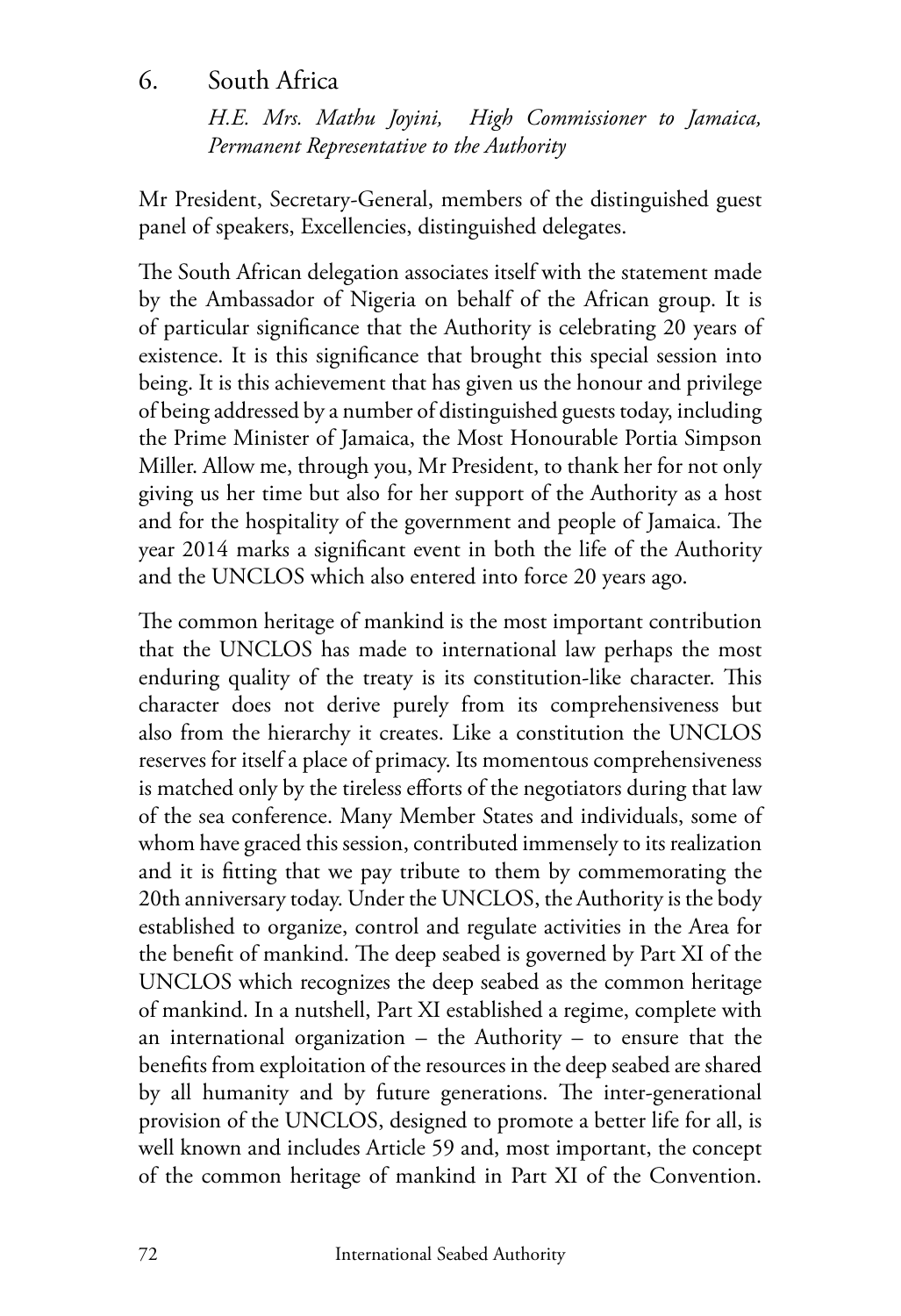Allow me, at this point, to reiterate what my delegation said in 2009. The common heritage of mankind, in principle, is not only about the beneficiaries, it is as much about protection and preservation. The principle is about solidarity in the preservation and conservation of the good that we all share and which, therefore, we should protect, and also express solidarity in ensuring that it benefits us all.

Mr. President as we reflect on the journey we cannot but express our appreciation of the leadership of the Authority by Mr Nii Odunton and previously H.E. Satya Nandan for the work and the progress that has been achieved to date.

My delegation also pays tribute to the contribution made by the Legal and Technical Commission (LTC) and the Finance Committee of the Authority over the past 20 years and applaud the initiatives that have been put in place by the Authority with a view to assisting developing States. As African States we are fully cognizant of the contribution of oceans and seas to our development and in this regard we take this opportunity to acknowledge and appreciate the contributions to the trust funds that have enabled our participation as a developing country in different activities of the Authority. We have no doubt that sensitization seminars are also important and useful and commend the Authority for holding regional sensitization seminars. As we are on the brink of the next phase of commercial mining, we acknowledge that there is much work to do. We are encouraged that the process of developing draft regulations has started. Perhaps the most important element of this process from the point of view of this industry is to establish and implement a fiscal framework for mining that is fair to the industry and investors, and to the Member States who are intended to be the beneficiaries of seabed mining taking responsibility for ensuring that exploitation of nodules does not lead to environmental damage. We have no doubt, Mr President, that the Secretary-General and his team will successfully lead the Authority and its work into the next phase. Thank you for your attention.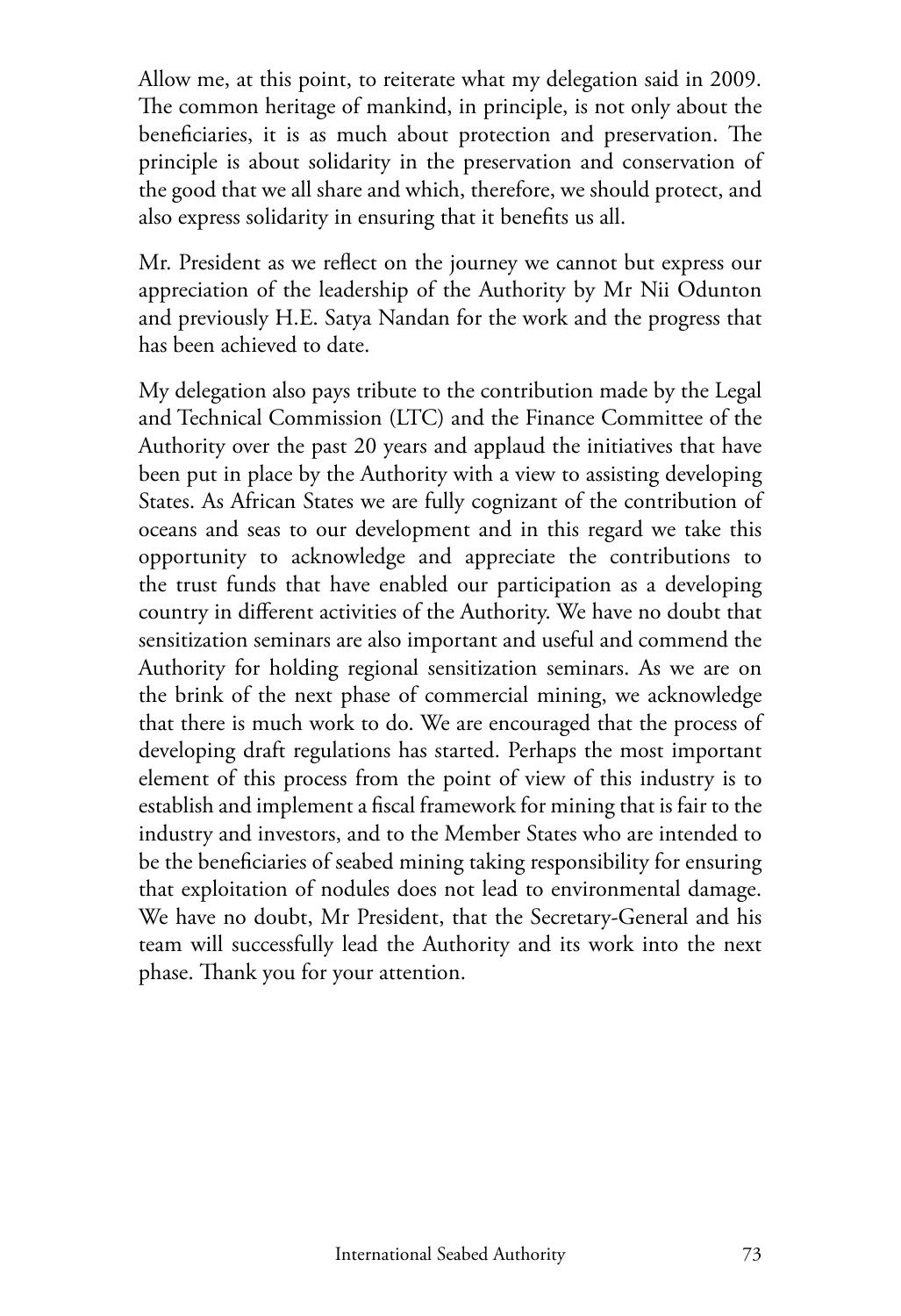## 7. Bangladesh

*Rear Admiral Md. Khurshed Alam (Rtd), Secretary (Maritime Affairs Unit), Ministry of Foreign Affairs*

Mr President, Mr Secretary-General, respected invited guests of honour, Your Excellencies, distinguished delegates.

Since we are taking the floor for the first time, I wish to congratulate you, Mr President upon your election as President of the Assembly. I am confident that under your astute guidance the work of the Assembly will be effectively discharged. We will miss your active participation from the lower podium where we are all sitting.

It is known that on the first day of the opening for signature of the UNCLOS on 10 December 1982, a record number of 119 signatures, including that of Bangladesh, were appended to it. But, we know a large number of States, mainly from the industrialized countries, had recorded their objections to certain provisions in Part XI which they indicated would prevent them from becoming a party to the UNCLOS. Eventually, 12 years later in 1990, the problems with seabed mining were resolved through consultations led by the Secretary-General of the United Nations. The consultations resulted in the adoption by the UN General Assembly on 28 July 1994 of the Agreement relating to the implementation of the provisions of Part XI of the UNCLOS. The Agreement resolved all the outstanding issues and opened the door to universal participation in the UNCLOS.

Distinguished delegates, some 32 years after I first attended the signing ceremony of the UNCLOS on 10 December 1982 in Montego Bay, I am very pleased to have been given the privilege of addressing the supreme organ of what might well be, in some respects, the most powerful international organization ever created with 166 parties to the Agreement. I would like to thank you Mr President for allowing me to address the Assembly today, as we commemorate the 20th year of the Agreement relating to the Implementation of Part XI of the UNCLOS of 10 December 1982, the 20th signature anniversary which falls on 28 July 2014, just a few days hence.

Bangladesh, Mr President, acknowledges that the responsibilities of the Authority include: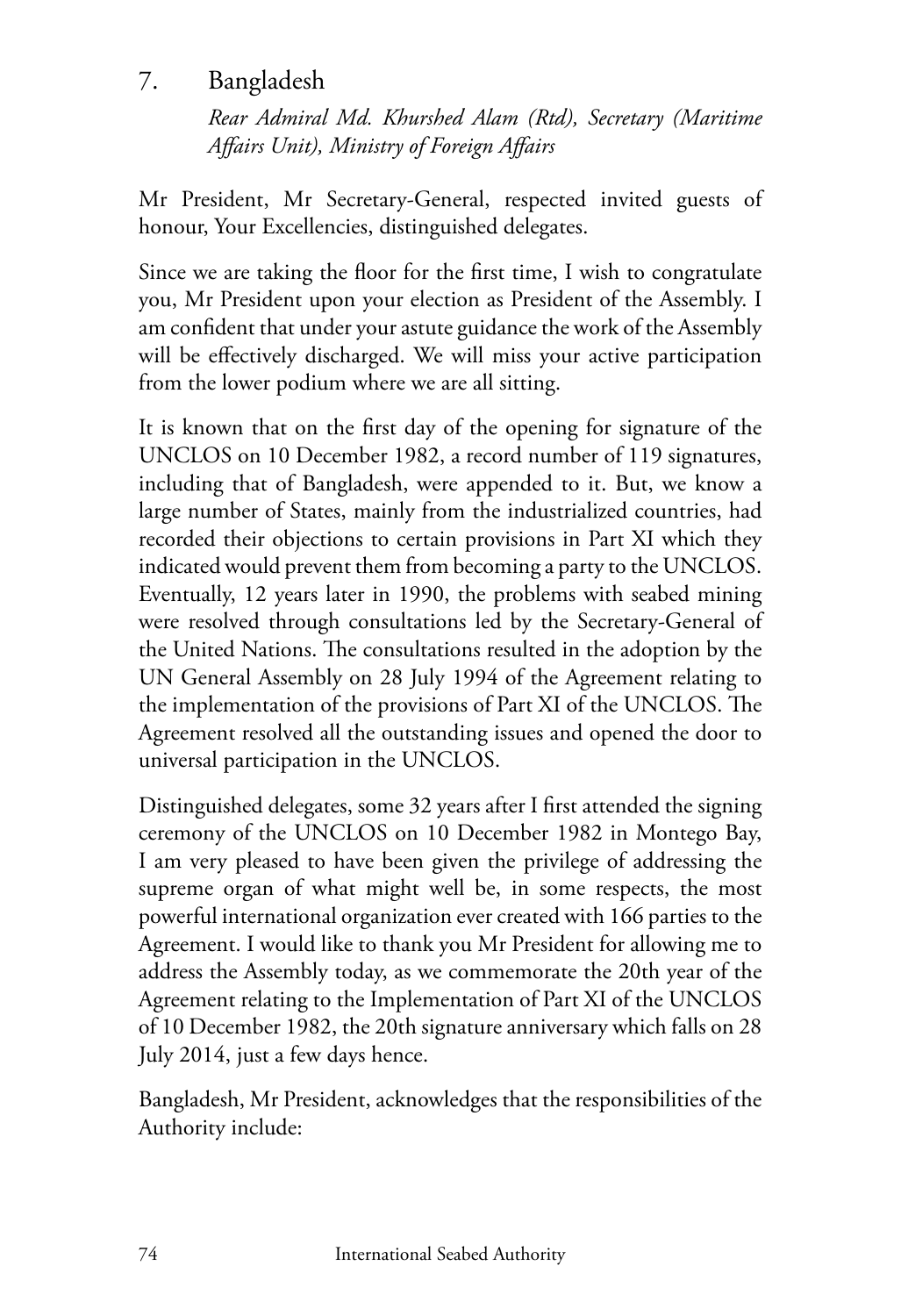(i) promoting scientific knowledge relating to activities in the Area and the transfer of that knowledge so as to benefit States Parties, in particular the developing States among them;

(ii) the adoption of rules, regulations and procedures for the prevention, reduction and control of pollution and other hazards, in particular from activities in the Area, for the protection and conservation of the natural resources of the Area, including the flora and fauna of the marine environment, for the protection of human life; and

(iii) deciding upon the equitable sharing of financial and other economic benefits derived from the Area.

Nor should we fail to note that these varied and complex responsibilities thus delegated to the Authority by "mankind as a whole" require that its functions be carried out across some three-fifths of the surface of the planet, an area far greater than that over which any single State has jurisdiction, and possibly more than the area of all the land masses combined.

The Authority which began to function from the date of entry into force of UNCLOS has established itself as an autonomous international organization operating in accordance with the UNCLOS and the 1994 Agreement. Over the past 20 years, the Authority has discharged its functions in an efficient and effective manner with the help of a dedicated Secretariat. An important feature of the Authority is that, as it has evolved, it has become more and more of a technical body discharging its mandate in a fair and objective manner. This, it has been able to do, with the help of its own LTC and through its collaboration with the scientific community involved in marine scientific research both in respect of the mineral resources of the deep ocean and the marine environment. It would be a fair observation to make that the Authority enjoys the confidence and support of all its Member States and those who have established contractual relationship with it for the exploration of marine mineral resources of the Area.

As we celebrate the 20th anniversary of the UNCLOS, I would like to pay special tribute to all the distinguished personalities present here today who participated in the Third UN Conference on the Law of the Sea and who contributed so much to its the successful outcome.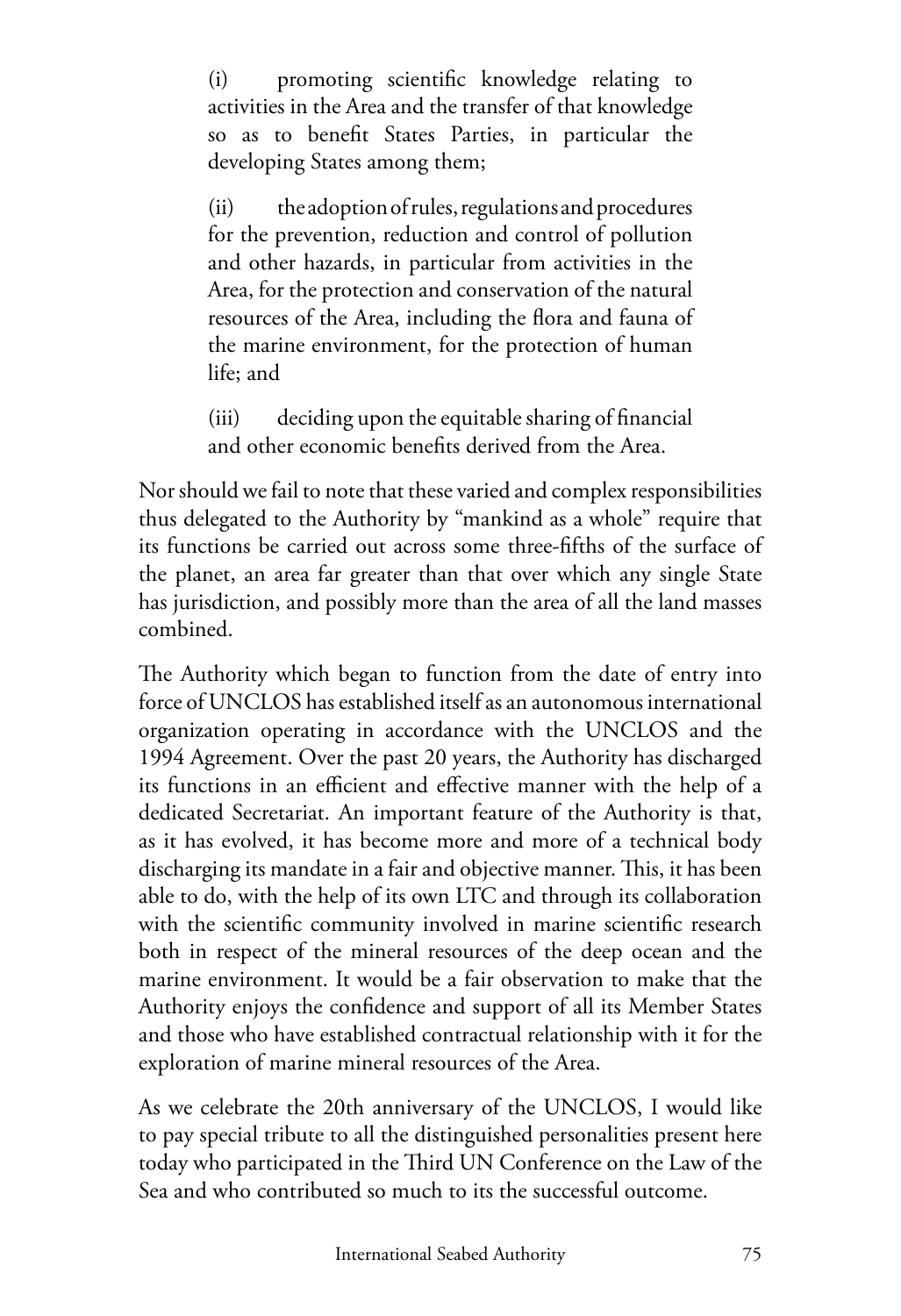Let me digress a bit from the Authority and take this opportunity to inform the distinguished founding fathers and drafters of the UNCLOS that the Bay of Bengal maritime boundary delimitation among Bangladesh, India and Myanmar has just been settled by institutions like ITLOS and an arbitral tribunal set up by the UNCLOS in 1982. Bangladesh, after reviewing the recent decision of the two tribunals among India, Myanmar and Bangladesh, declared that the awards handed down by these institutions are a victory for all the States, and a win-win situation for the people of Bangladesh, Myanmar and India because it finally resolved, peacefully and according to international law, a problem that had hampered the economic development of all the states for more than three decades. All these countries have welcomed the judgment for having brought about a settlement which can make the Bay of Bengal a zone of peace and tranquility and indicated their willingness to comply with the outcome. Not only that, but the legal experts in the international arena have also opined that the tribunals continue the progressive development of maritime delimitation jurisprudence in a positive direction. With their careful and balanced decision, such awards brought great credit to themselves and showed, once again, the wisdom of the drafters of UNCLOS in providing for a compulsory dispute settlement mechanism. Bangladesh will now be able to review its own ocean policies, legislation and strategies in the light of this achievement and encourage forging a regional sea management plan, and entering into good sea exploration treaty, creation of sea research and ocean governance institutions.

In conclusion, I would like to say that the 20th Anniversary of the adoption of the Agreement for signature is an important milestone. The broad support that the UNCLOS continues to enjoy and its positive impact on the peaceful use of the oceans and its resources must be a matter of great satisfaction to all. No doubt there will be many challenges ahead for the world's oceans driven by the use of its vast resources, increasing pressure from the rapid technological development, increased scientific research and concern for the marine environment, in particular from the potential impact of climate change and the acidification of the ocean.

Bangladesh hopes that all these challenges can be addressed within the framework of the UNCLOS. The Authority is already administering almost 26 contracts for exploration for polymetallic nodules, polymetallic sulphides, and exploration for cobalt-rich ferromanganese crusts, while keeping its current regulations under review. The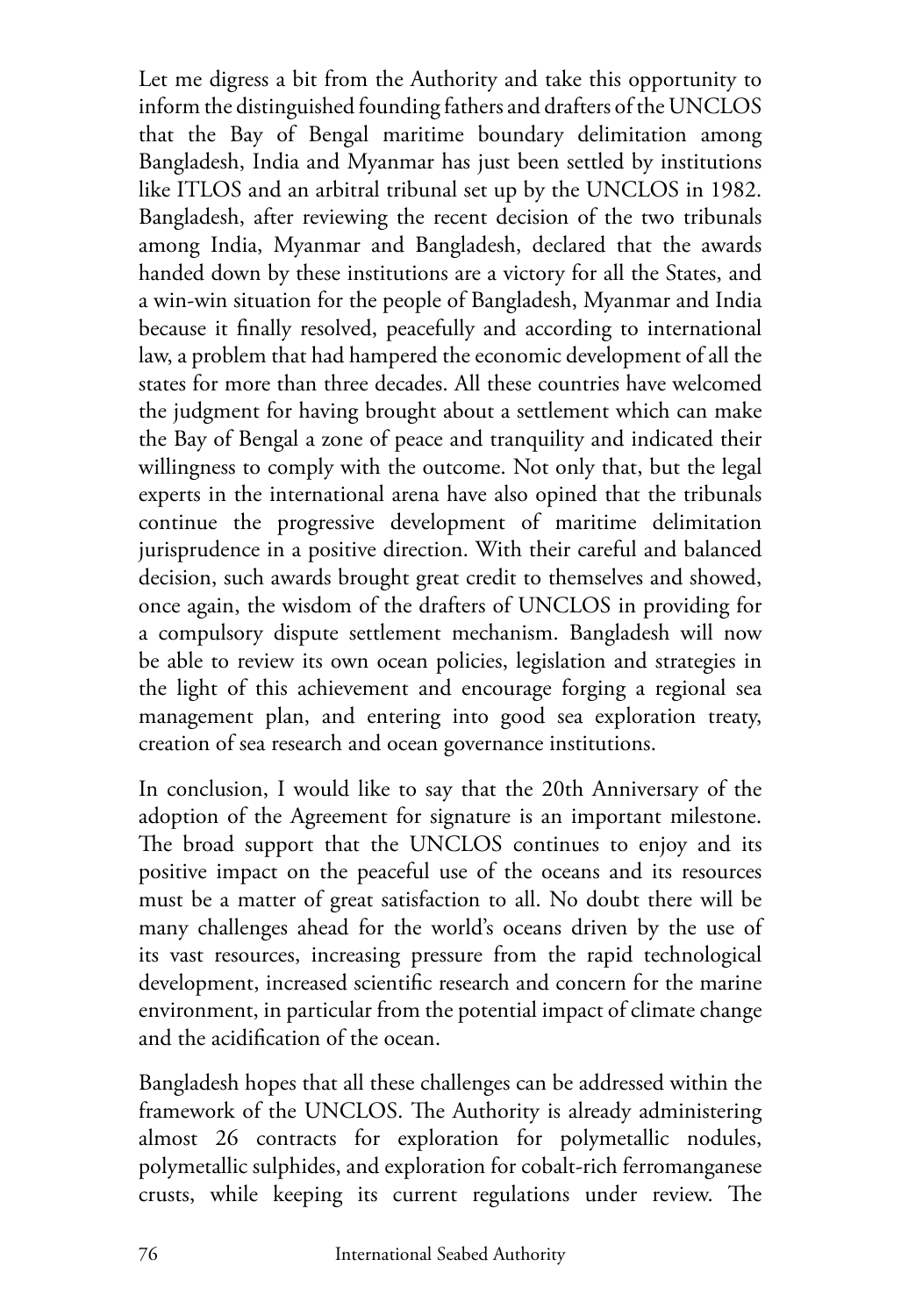Authority has laid a solid foundation in expertise and experience, through sensitization seminars, training programmes, draft regulations governing exploitation of the resources of the Area, and complete its readiness for the crucial next phase of activity-exploitation, perhaps under significantly expanded membership.

We also thank the Government of Jamaica for its continued support and hospitality provided to all these delegations for the last 20 years.

Thank you, Mr President.

8. Fiji

*H.E. Mr. Peter Thomson, Permanent Representative of Fiji to the United Nations* 

Mr President, Secretary General, Excellencies, distinguished guest speakers, distinguished delegates, Fiji is very pleased to be participating in this commemorative event on the 20th anniversary of the Authority. We fully align this statement with the earlier ones made by the Asia-Pacific Group and by the distinguished Ambassador of the Kingdom of Tonga on behalf of the PSIDs.

Mr President, the UNCLOS was a monumental achievement for the governance of the oceans. Please indulge us, Mr President, to once more recall that 32 years ago on 10 December 1982, Fiji was the first State to ratify the UNCLOS. We well remember how, in our country, we saw this as a signal that a just and equitable governance system for oceans could be achieved, one that took into account the interests and needs of mankind as a whole. We have not been disappointed. We thank our distinguished speakers at this special session, we thank them for their service and for setting the high standards that those of us who have come after must strive to maintain.

We believe that the UNCLOS is central to the noble goals of the UN Charter. It provides a legal order for nearly three quarters of the earth's surface, addressing sustainable use of natural resources, peace and security, maritime delimitation, navigation, environmental conservation, scientific research and capacity building, along with the settlement of international marine disputes in a balanced and integrated manner. The UNCLOS has become embedded in the affairs of nations and the health of our planet, providing a guiding example to other areas of law.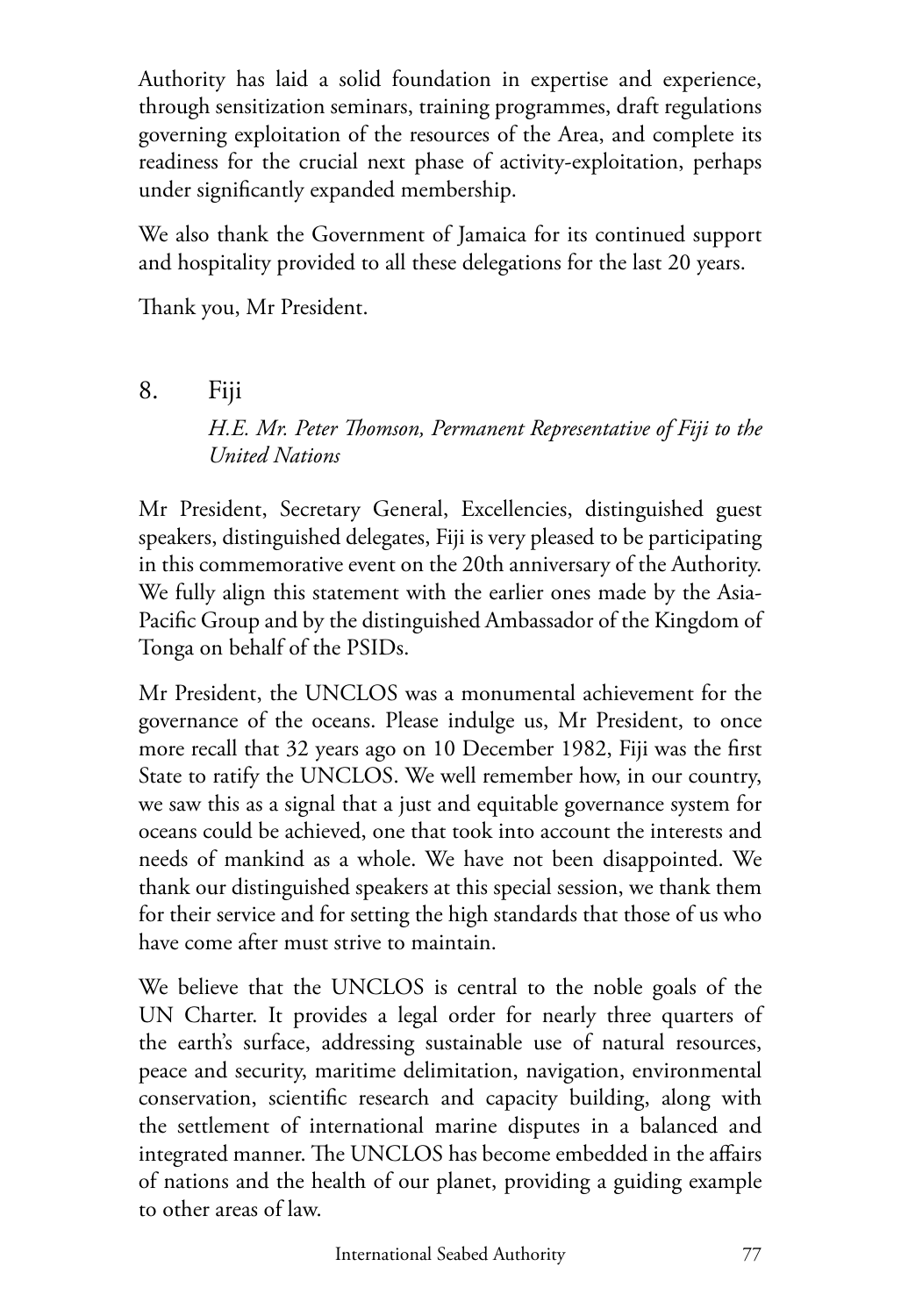Today we celebrate the Authority, one of the three important institutions established by the UNCLOS. Twenty years of hard work at the Authority have flown by. On this day, the Fiji Delegation wishes to pay special tribute to the work of one of Fiji's most distinguished sons, Ambassador Satya Nandan, who as we all know played a key role in the codification and development of the modern law of the sea. We are particularly proud that he served as the founding Secretary-General of the Authority. Vinaka vakalevu, turaga mata.

Mr President, at this commemorative event, the Fiji Delegation wishes to thank the Government of Jamaica, as the host country of the Authority, for its unwavering support in ensuring a permanent home for the Authority. We also take this opportunity to extend our sincere gratitude to Secretary-General Odunton and his dedicated staff, for their steadfast commitment to the interests of the Authority. It is a source of great satisfaction that the Authority is now functioning more actively than ever. It is the only institution through which States Parties can organize and control activities in the Area for exploration and exploitation of seabed mineral resources while taking due care of the environment. As we all know, those resources are, under the UNCLOS, represented as the "common heritage of mankind", and we have faith that the Authority will always strive to that end.

Mr President, we have keenly noted the fact that the Authority has, for the past two decades, taken all its decisions on substantive matters by consensus, as a result of the cooperative and harmonious spirit of its membership. Progress reached to date has been gratifying and gives us cause for optimism in dealing with the tasks ahead. The same spirit of cooperation will be required of the members of the Authority as we address the challenge of calibrating the exploitation regulations for deep seabed minerals pursuant to Article 145 of the UNCLOS.

Mr President, we have stated on numerous occasions just how important the work of this Authority is to the SIDS of the Pacific. In this regard it is most gratifying to see nine delegations from Pacific SIDS present at the 20th Annual Session. When one considers that the collective thread of exclusive economic zones of the Pacific SIDS amounts to more than 30 million square kilometres, part of which directly adjoins the all-important CCZ, it will be clear to all why we rely so heavily upon the work of the Authority.

As the custodian of the "common heritage of mankind", holding firm to the exercise of "duty of care" for our oceans ecosystems for future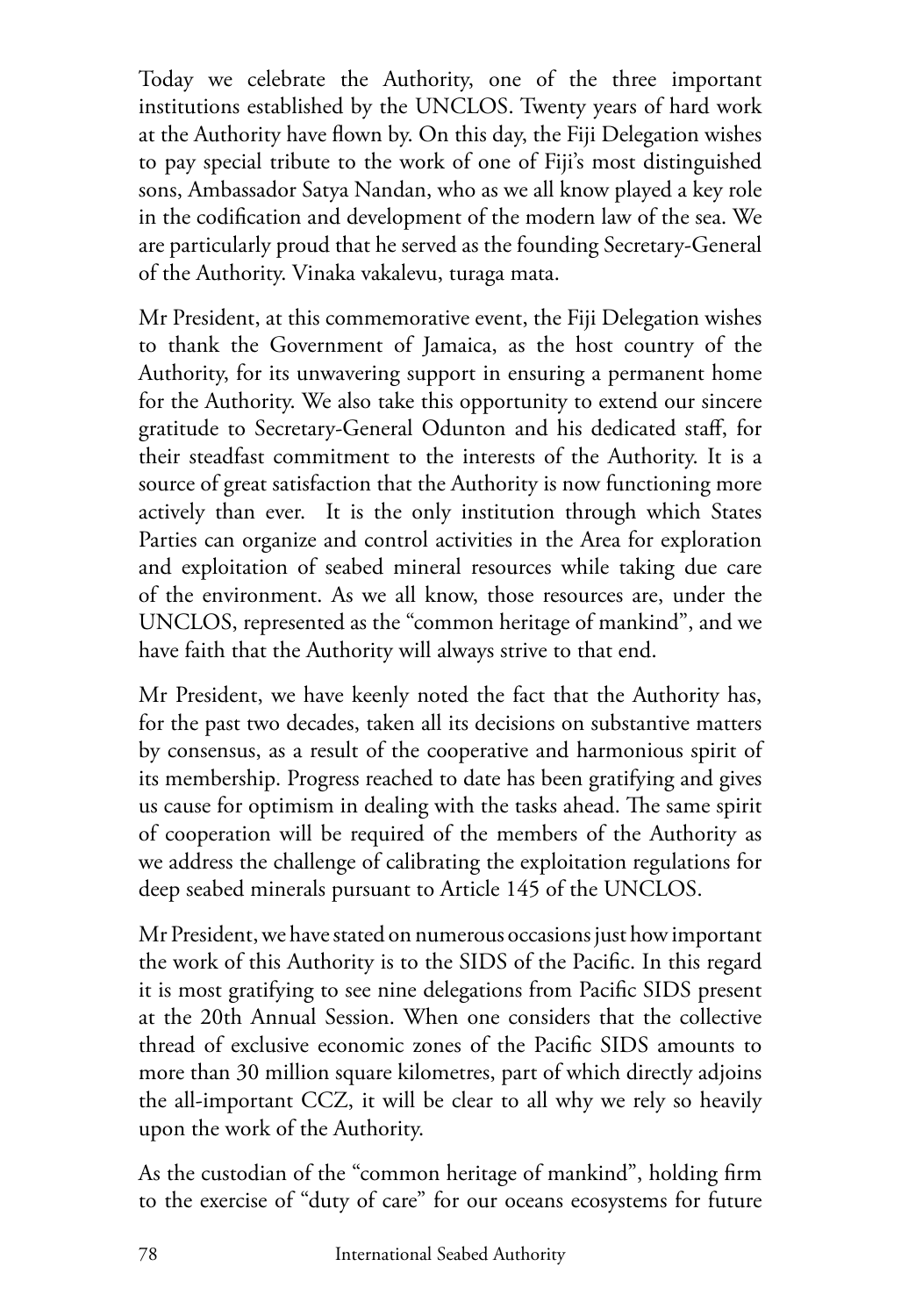generations, we celebrate today with all our distinguished colleagues, the 20th anniversary of the Authority.

I thank you.

9. Cuba

*Excmo. Sr. Ricardo Tur Novo, Ministro Consejero, Encargado de Negocios a.i. Cuba en Jamaica*

Secretary General, Mr Nii Odunton, Excellency Ambassador Antonio Francisco Da Costa e Silva, President of the Assembly, distinguished guests and delegations.

The States Parties to the UNCLOS are meeting today in this special session of the Assembly to commemorate the entry into force of the Convention, to be marked on 16 November 2014. After having listened to the wise and heartfelt remarks of distinguished personalities, many of whom have made their mark on the various events held during these 20 years, the Cuban Delegation sees in the Authority, established for the implementation of the UNCLOS, an essential instrument for maintaining and strengthening peace, order and sustainable development in the oceans and seas.

The Authority has worked arduously and steadily to uphold the spirit of the UNCLOS which declares that the area of the seabed and ocean floor and its resources are the "common heritage of mankind". Within that work, one should highlight the issuing of regulations that govern the prospecting and exploration of mineral resources in the Area, especially marine polymetallic nodules, polymetallic sulphides and cobalt-rich ferromanganese crusts. At the same time, the number of contractors has increased and there are currently 26, demonstrating the growing interest in research aimed at future exploitation of these resources.

In these 20 years, Cuba has made and continues to make huge efforts to implement national strategies for sustainable development and marine environmental protection with a view to the coherent, progressive and effective implementation of the Convention's provisions. The Cuban state has solid institutionalization and national legislation on the law of the sea and is currently working on updating the legislation with regard to mineral resources. The Government of Cuba takes all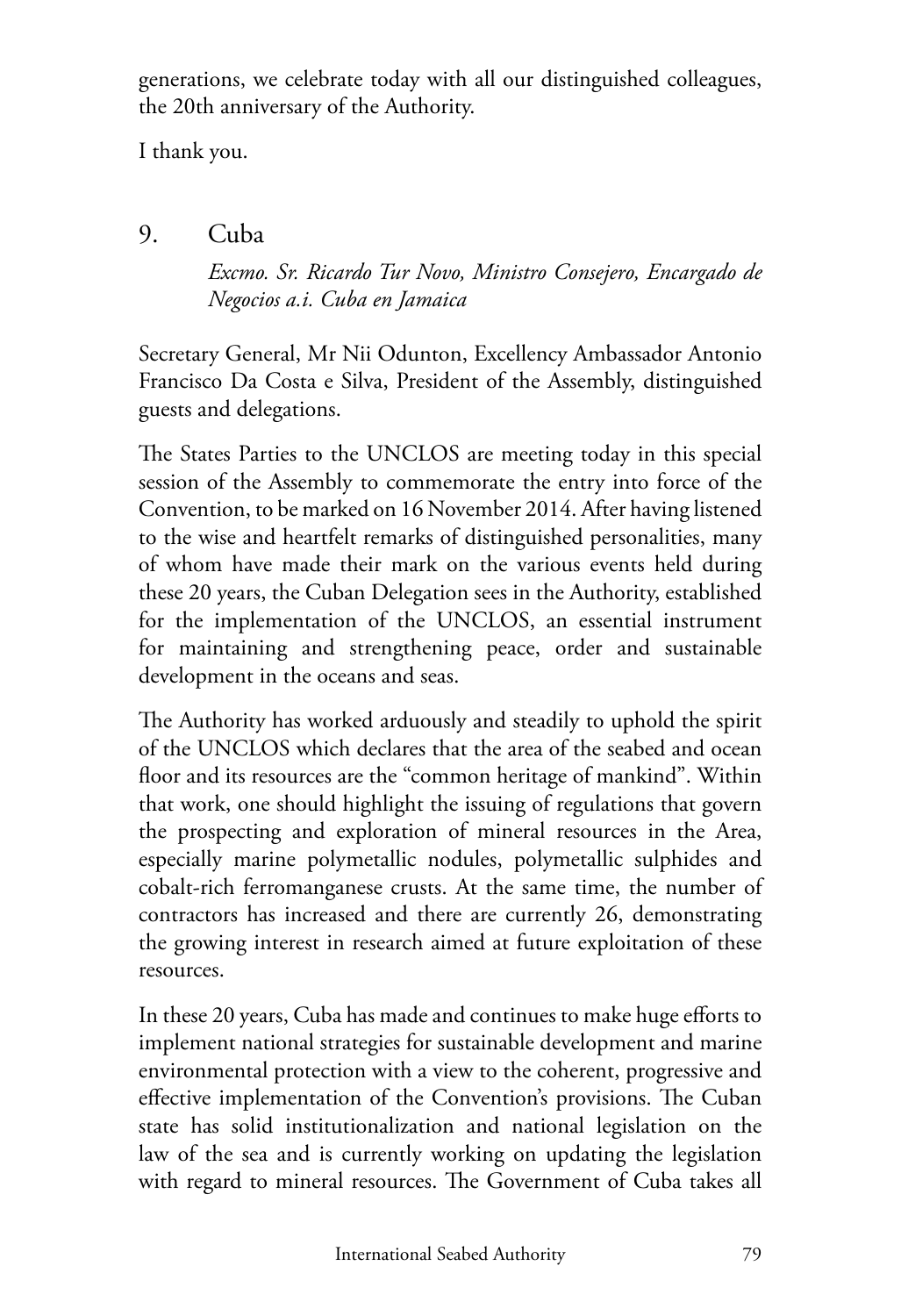possible measures to successfully combat crimes committed at sea such as the illicit traffic in narcotic drugs and psychotropic substances, the illicit trade in persons and piracy. Cuba reiterates the importance of strengthening international cooperation in the management of marine resources and the care of the oceans and their biodiversity, under the principles of international law, duly respecting the jurisdiction of sovereign States over their territorial sea and on the management of resources in their Exclusive Economic Zones (EEZ) and Continental Shelf.

With the increasing pace of activities in the Area, the Authority still has much to do to fulfill its task of managing the resources of the Area for the benefit of all mankind. This includes the task of establishing fair and reasonable financial provisions for the future exploitation of minerals. It is therefore more important than ever before that all States Parties attend the annual sessions of the Assembly and Council and fully participate in all aspects of the work of the Authority.

Thank you so much.

10. India

## *Dr. S. K. Das, Scientific Secretary, ESSO & Advisor, Ministry of Earth Sciences*

Thank you Mr President. At the outset, the Indian Delegation congratulates you on your election as president of the 20th Session of the Assembly and we assure you of our full support and cooperation during the proceedings of the meeting. I would thank also some of the architects of the UNCLOS for gracing the event.

Mr President, the UNCLOS adopted in 1982 fully covered all issues related to the law of the sea in a single instrument. Its relevance is remarkable and it provides truly revolutionary elements for the legal system of the Area. Part XI of the 1982 UNCLOS is placed within the objective to develop the principles in which the General Assembly of the United Nations solemnly declares that "the area of the seafloor and the subsoil thereof beyond the limits of national jurisdiction are the common heritage of mankind and the exploration and exploitation of which shall be carried out for the benefit of mankind as a whole."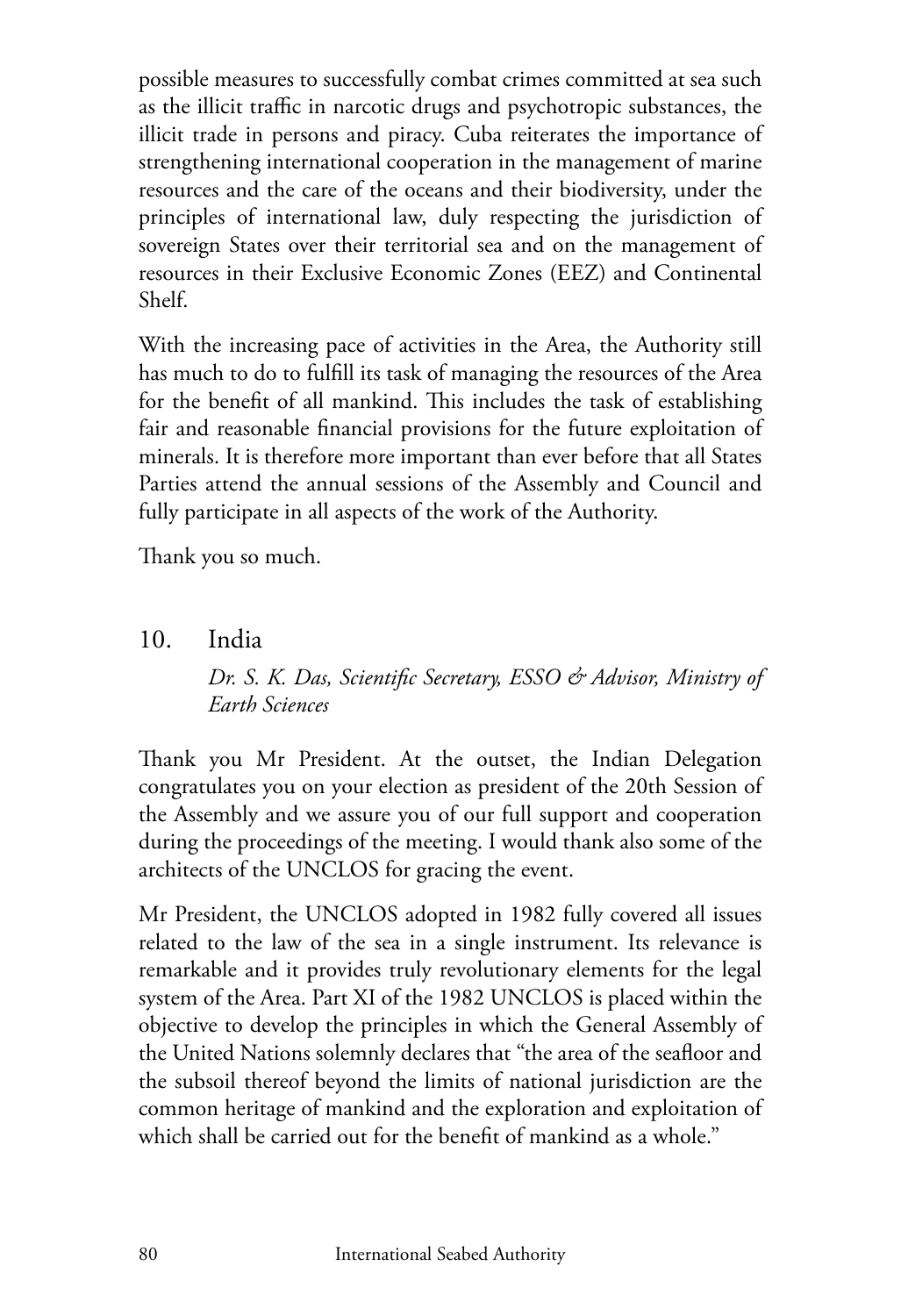Mr. President, the other revolutionary aspect of the UNCLOS which reaffirms the comprehensive nature of the entire legal system for oceans and seas was the establishment of the three institutions. The three institutions established by the UNCLOS play an important role in its implementation. They are the ISA, ITLOS and the Commission on the Limits of the Continental Shelf (CLCS). The Authority was established by UNCLOS and the Implementation Agreement for Part XI to organize and control activities on the deep ocean floor in areas beyond the limits of national jurisdiction, particularly with a view to administer the mineral resources of that area.

Mr President, the primary responsibility of the Authority is to establish the quantity of metals of polymetallic nodules in the Area that might become available to the international community should the economic viability of processing them be established. In this regard, the Authority undertook a study of the geological model in the CCZ and the varying degrees of knowledge of the polymetallic nodules found and it was a challenging task to develop such a model to enable the Authority and the international community to benefit over time as these hypotheses are tested. At the same time, all the data that are available for the CCZ, quantitative and qualitative outcomes gave confidence to both contractors and potential contractors. The growing number of States Parties and the applications for the development of areas is the unique testimony of the popularity of the UNCLOS. The interests of States Parties in the UNCLOS is also evident in the increasing number of contracts for the Authority and this shows that the systems established under the UNCLOS in 1982 play a role in its implementation in a coordinated manner. The Authority enjoys a harmonious relationship with the UN, in particular the Division for Ocean Affairs and the Law of the Sea of the Office of Legal Affairs and the Department for General Assembly and Conference Management and ITLOS.

Mr President, the growing number of States Parties pursuing the exploratory developmental work in oceans and seas is a good sign of the implementation of the Convention's provisions. Ultimately, this would go a long way in identifying and harnessing the resources of the Area for mankind. In this context, the role of the Authority has assumed importance particularly in complying with the provisions of the UNCLOS while examining and approving applications for the development of the Area for exploration.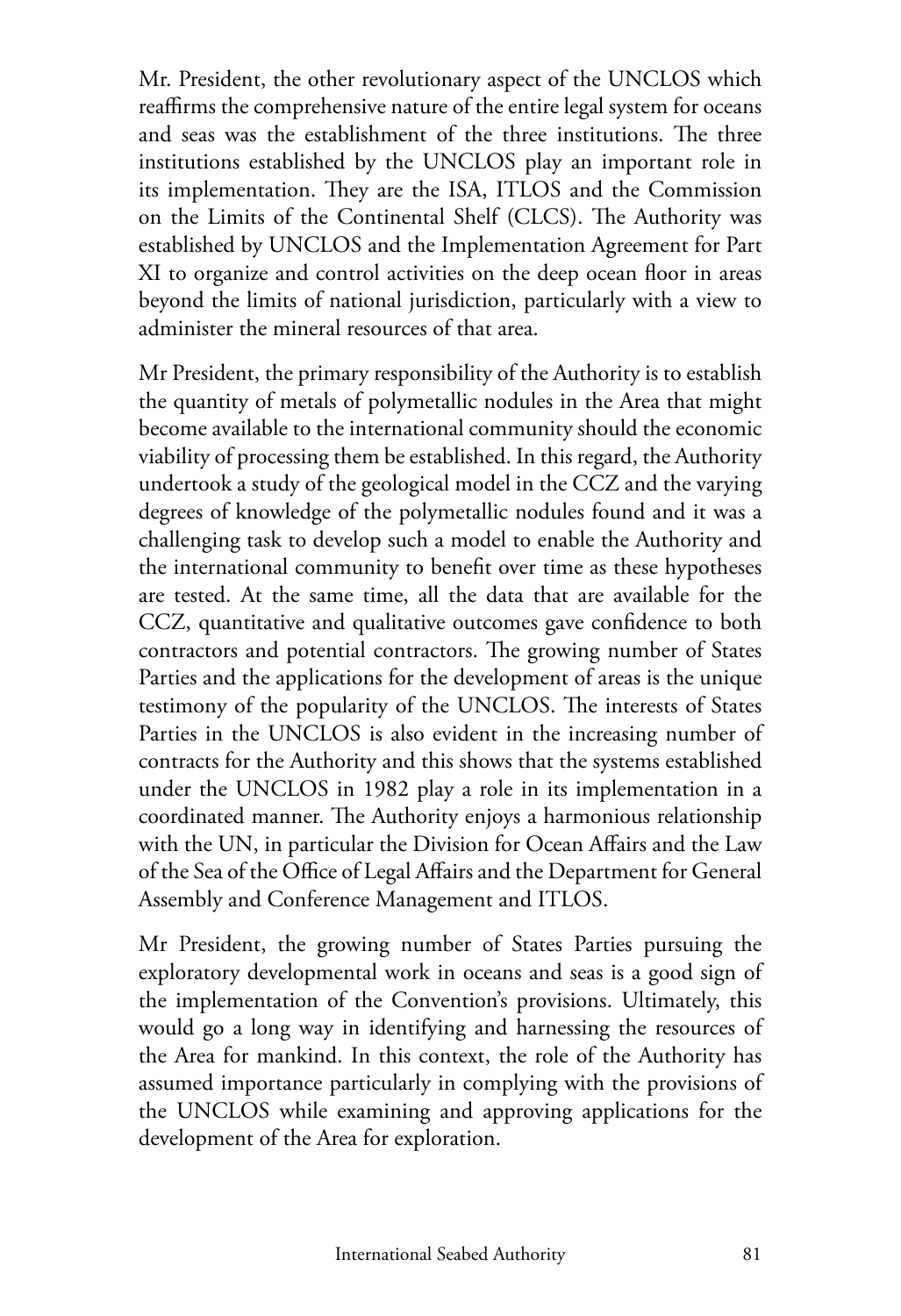India presents its compliments to the Secretary-General of the Authority which is functioning satisfactorily within its mandate. With the development of technology and growing interest in exploring mineral resources we have seen significant increase in the number of contractors and this has been possible due to regulations on polymetallic nodules, polymetallic sulphides and cobalt crusts which are in place.

On this occasion, we extend our sincere thanks to all those who are associated with the Authority in different capacities for their contribution for ensuring the smooth functioning of this institution. India congratulates the Secretary-General of the Authority and all the experts of the LTC and States Parties for this positive outcome and the increase in exploration for deep sea minerals of the Area. India is committed to the furtherance of the development of the regime for harnessing deep sea minerals in an environmentally sustainable manner. As a part of this commitment, India is pleased to host and organize a workshop of the Authority to consider the application of a resource classification system for polymetallic nodule deposits. This workshop in India, in conjunction with mineral classification experts, scientists and engineers, will assist contractors to be able to prepare estimations of mineable areas within their exploration areas. India places on record its appreciation for the work of the Commission that has continued to fulfill its role including in making recommendations to coastal states and the summaries of recommendations are being made publically available.

Mr President, the substantive work to address the protection and preservation of marine environment in the Area and the technical studies done by the Authority to capture and clarify all policy and financial objectives for a fiscal regime before working on formulation of draft regulation for exploitation of polymetallic nodules in the Area is timely. India would like to commend the Secretary-General for dealing with these issues before stepping into regulations on the exploitation of nodules. Mr President, many developing countries, least-developing countries and Small Island Developing States (SIDS) lack the capacity to benefit fully from the UNCLOS in the conservation and the sustainable use of ocean resources.

India commends the Authority for developing a mechanism through seminars and workshops for scientists from developing countries in addition to imparting practical training by participating in a cruise offered by contractors as a part of their obligations. India also played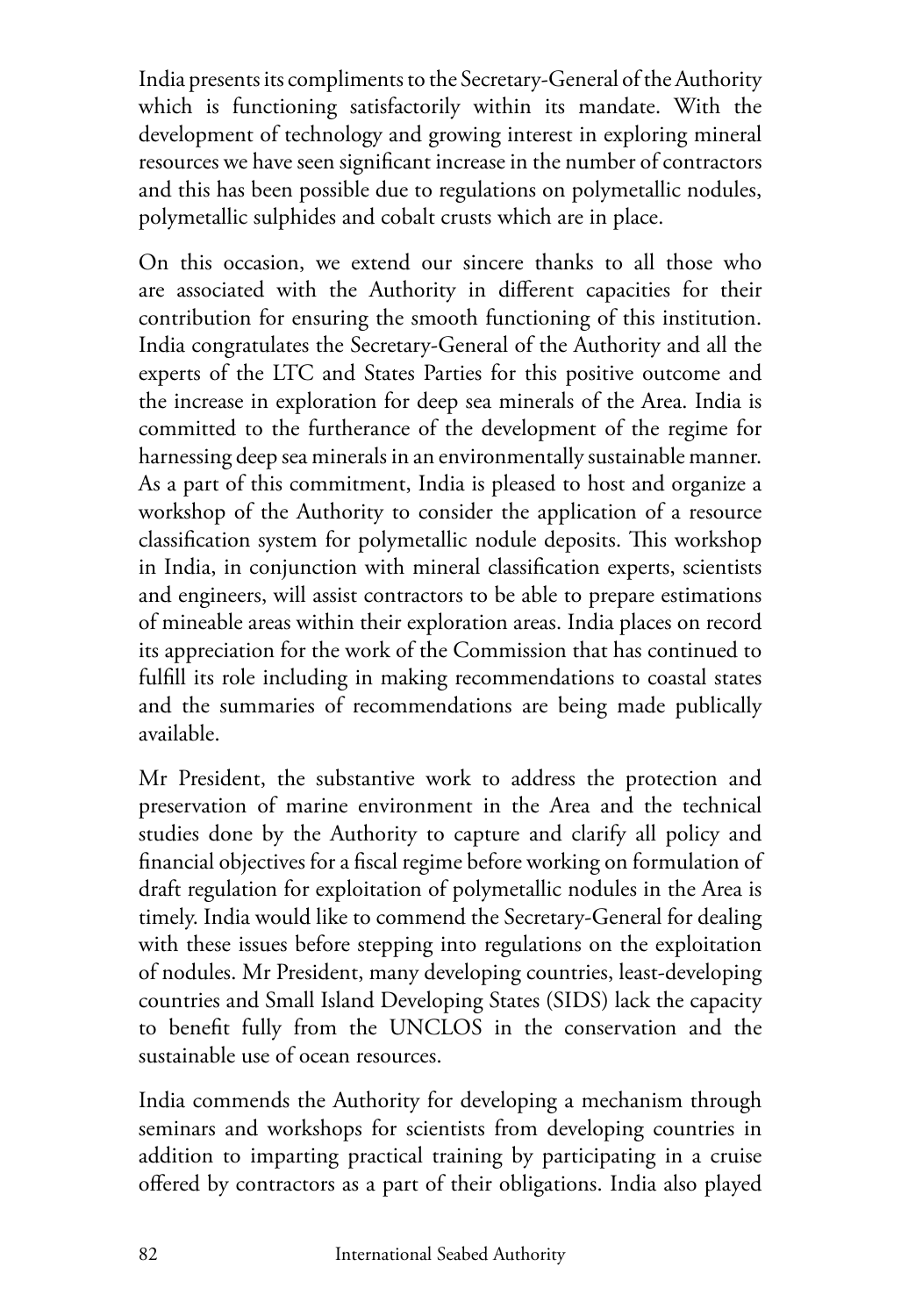an important role, providing training funded by the Authority. India commends the initiative taken by the Authority for capacity building and training over the years. We are also optimistic of the usefulness through standardization workshops relating to the environmental management plan would be useful in future course of action being taken by the Authority. There are many challenges ahead to organize and control the activities in the Area, on the common heritage of mankind, particularly to administer and control the mineral resources in the Area.

We appreciate the function performed by the Secretariat of the Authority and my team commends and thanks the Secretariat on the occasion of the commemoration of the 20th anniversary which is significant for all of us. India pledges its unequivocal support to the Authority and will continue to contribute to furthering the implementation of the work of the UNCLOS through the Authority.

Thank you very much, Mr President.

# 11. Philippines

*H. E. Irene Susan B. Natividad, Deputy Permanent Representative, Permanent Mission to the United Nations*

Thank you, Mr President. At the outset, my delegation associates itself with the statement delivered by Fiji on behalf of the Asia-Pacific Group.

I have asked for the floor to briefly speak in my national capacity. First, to thank the Jamaican Government and people, led by the Most Honorable Prime Minister Portia Simpson-Miller, who graced the opening session this morning, for their sustained global leadership on the rule of law, specifically the law of the sea. It goes without saying that without their leadership, we would not be here today.

Second, we would like to pay tribute to the founding fathers of the UNCLOS, led by late Ambassador Arvid Pardo, for bequeathing to us this "constitution for the oceans and the seas" that is guiding us towards the attainment of a just and comprehensive rule for the world's oceans and its resources.

We are lucky that some of them are with us today – Ambassadors Tommy Koh, Hasjim Djalal, and Satya Nandan; and Judge Jose Luis Jesus. Their collective achievement, an achievement that we share to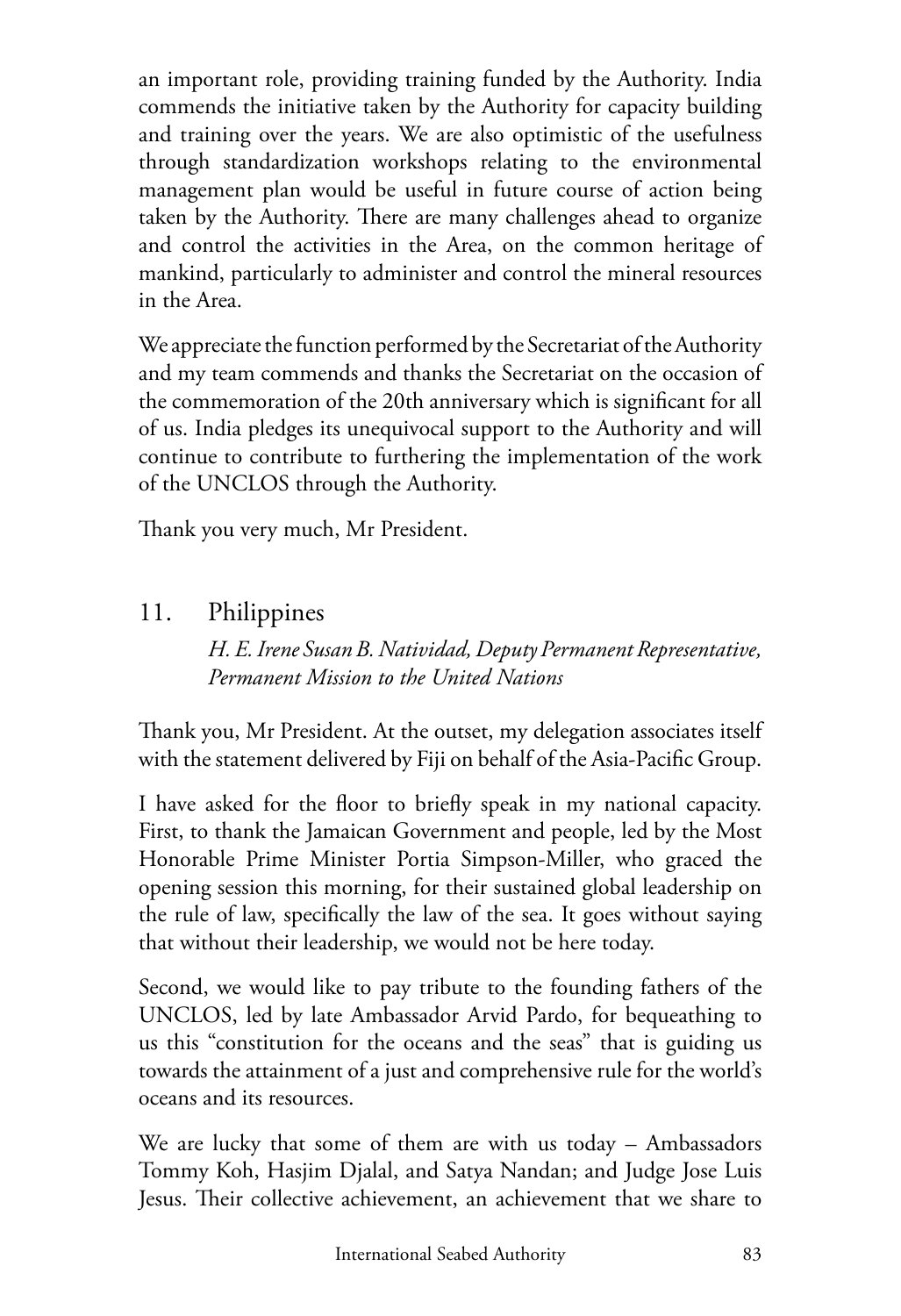this day, continues to inspire the institutions created by the UNCLOS, not the least of which is the Authority under the able leadership of Secretary General Nii Odunton.

Third, to congratulate the Authority for the considerable work it has done culminating in the successive adoptions of the entire regulations on prospecting and exploration of polymetallic nodules, polymetallic sulphides and cobalt-rich ferromanganese crusts, and the approval of 26 applications for exploration. We commend the Authority for its efforts towards the drafting of regulations for the exploitation of mineral resources in the Area.

On 10 December 2012, we commemorated the 30th anniversary of the opening for signature of the UNCLOS in Montego Bay. On that happy occasion, we adopted a commemorative declaration recalling the universal and unified character of the UNCLOS that sets out the legal framework within which all activities in the oceans and seas must be carried out. On 16 November this year, we will celebrate the 20th anniversary of the coming into force of the UNCLOS, and the birth of the Authority.

The UNCLOS is key in ensuring global and regional peace, cooperation and stability and in the protection and sustainable use and management of marine natural resources, including those of the deep seabed. As such, the UNCLOS has never been more important for the world, and certainly for developing countries like the Philippines.

Then, as now, we affirmed UNCLOS as the international law governing the rights and obligations of States Parties – big as well as small, developed as well as developing – in their sustainable use of the world's oceans and its resources, both within their sovereignty or sovereign rights and those which are the common heritage of mankind. The common heritage principle ensures that no State can be allowed to curtail the interests of mankind as a whole by claiming for itself an area which could legitimately be an international seabed. Then, as now, UNCLOS provides a viable mechanism for the peaceful settlement of disputes to resolve competing claims that could undermine our peace and prosperity. In this day and age, the sea should no longer be a source of conflict, but of respect and of cooperation and, to quote Prime Minister Simpson-Miller, "where the rule of right must prevail over the rule of might".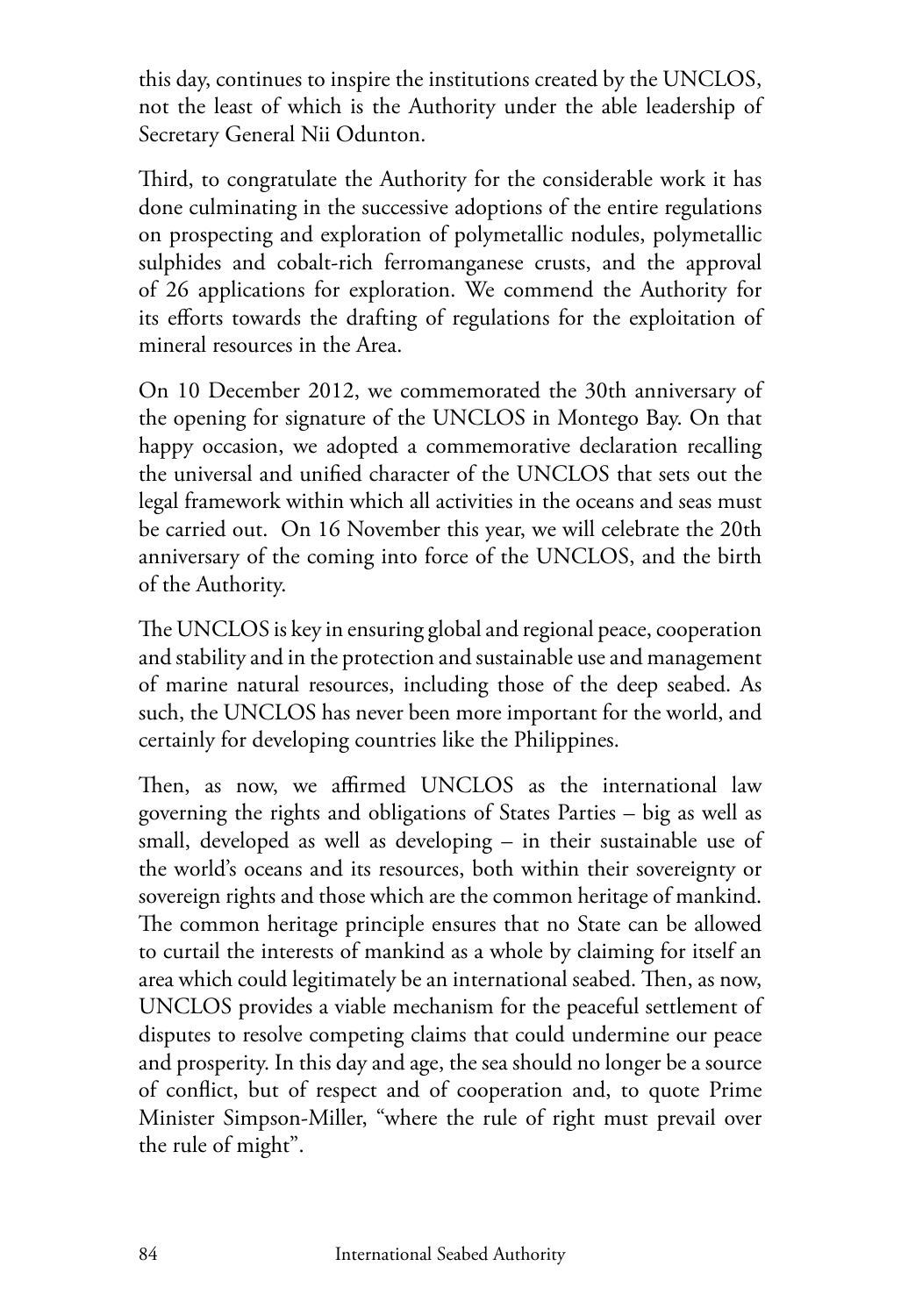Mr President, in our march towards universality of the UNCLOS, we welcome Niger for becoming the latest State Party to the UNCLOS and the 1994 Agreement, bringing our number to 166. As we renew the mandate of the Council of the Authority for the next four years, may we continue to be guided by the rule of law and the doctrine of the common heritage of mankind that UNCLOS enshrines.

Thank you Mr President.

12. Senegal

*M. Mbaba Coura Ndiaye, en Service au Ministere des Affaires Etrangeres et des Senegalais de l'Exterieur*

Thank you Mr President. First of all, on behalf of the delegation of Senegal, I would like to thank the government and the people of Jamaica and I must say that 20 years is a turning point for anybody.

My government and delegation would like to say that the Authority should open regional offices in geographical regions and sign headquarters agreements with the host countries. We would like to ensure that the privileges and immunities would be extended to others. Together with other countries, such as Cape Verde and Guinea-Bissau, Mauritania and Sierra Leone, we would like to ask the General Assembly of the United Nations for an extension of the continental shelf. We made a joint submission which represents a number of documents that have been presented and prepared by the States that I mentioned along with the Government of Norway which provided technical assistance. The extension of the continental shelf has allowed States to review their baselines in keeping with the rules set down by the UNCLOS. The deposit of this joint request for the extension of the continental shelf will be the outcome of wonderful cooperation in this sub-region as well as the North-South Convention.

In conclusion, Senegal, on behalf of the seven African countries that I mentioned would like once more to solemnly conveys its thanks to the Kingdom of Norway for its constant and steadfast help to those countries for the extension of the continental shelf. I would like to ask the representative of Norway to transmit our thanks to his government.

I would like to wish happy birthday to the Authority and all the governments that are here.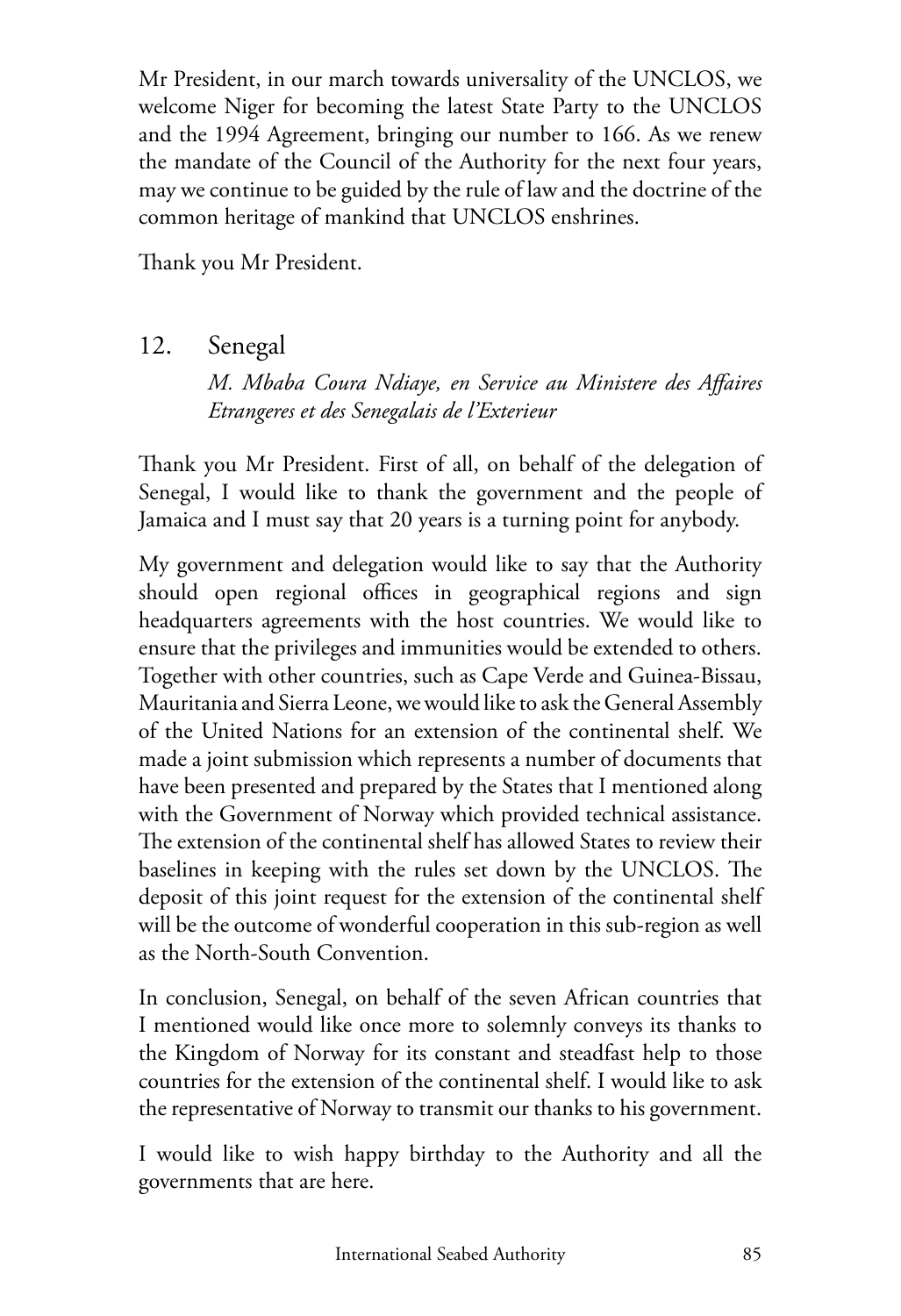## 13. Guyana

#### *Ms. Indera Persaud, Honorary Consul in Jamaica*

Thank you Mr President. First let me commend you on your election to the presidency to the Assembly and assure you of our commitment to work with you. Secretary-General of the Authority, Mr Nii Odunton, Assistant Secretary-General for Legal Affairs Mr Stephen Matthias, Mr Tommy Koh, Mr Satya Nandan, honourable judges of the ITLOS, Professor Djalal, Mr Mumba Kapumpa and Mr Baïdy Diène, Excellencies, distinguished ladies and gentlemen and distinguished delegates. The Guyana delegation stands behind the statement made by our regional group, GRULAC, and it is fitting on this occasion on this 20th anniversary of the establishment of the Authority that Guyana makes a statement.

On this occasion of the celebration of the 20th anniversary of the establishment of the Authority and the creation of the two other very important institutions namely ITLOS and the CLCS, it is important that the Area is effectively managed so that the natural resources of the seabed can be managed on behalf of the international community in an effective manner. The delegation of Guyana wishes to commend the Authority for the considerable amount of work it has carried out over the last two decades. My delegation is truly grateful for the work of the Secretariat under the stewardship of Secretary-General Nii Odunton and also the past Secretary-General, Mr Satya Nandan. Mr President, the delegation of Guyana notes with admiration that the Authority has enacted regulations on prospecting and exploration of polymetallic nodules in the Area, for regulations for prospecting and exploration of polymetallic sulphides and regulations on prospecting and exploration of the cobalt-rich ferromanganese crusts. We look forward to the LTC working on the mining code for the exploitation of minerals in the Area taking into consideration the protection of the marine environment. It is the view of my delegation that by steadily improving the regulatory framework which governs the resources of the Area they can be better exploited for the benefit of all mankind.

Guyana enacted the Maritime Zone Act in 2010 to capture the many new developments in maritime law with respect to the rights and obligations of coastal States Parties under UNCLOS and other international agreements. On September 2011, Guyana made its submission to the CLCS. This submission contains all the relevant data and information with respect to Guyana's claim to an extended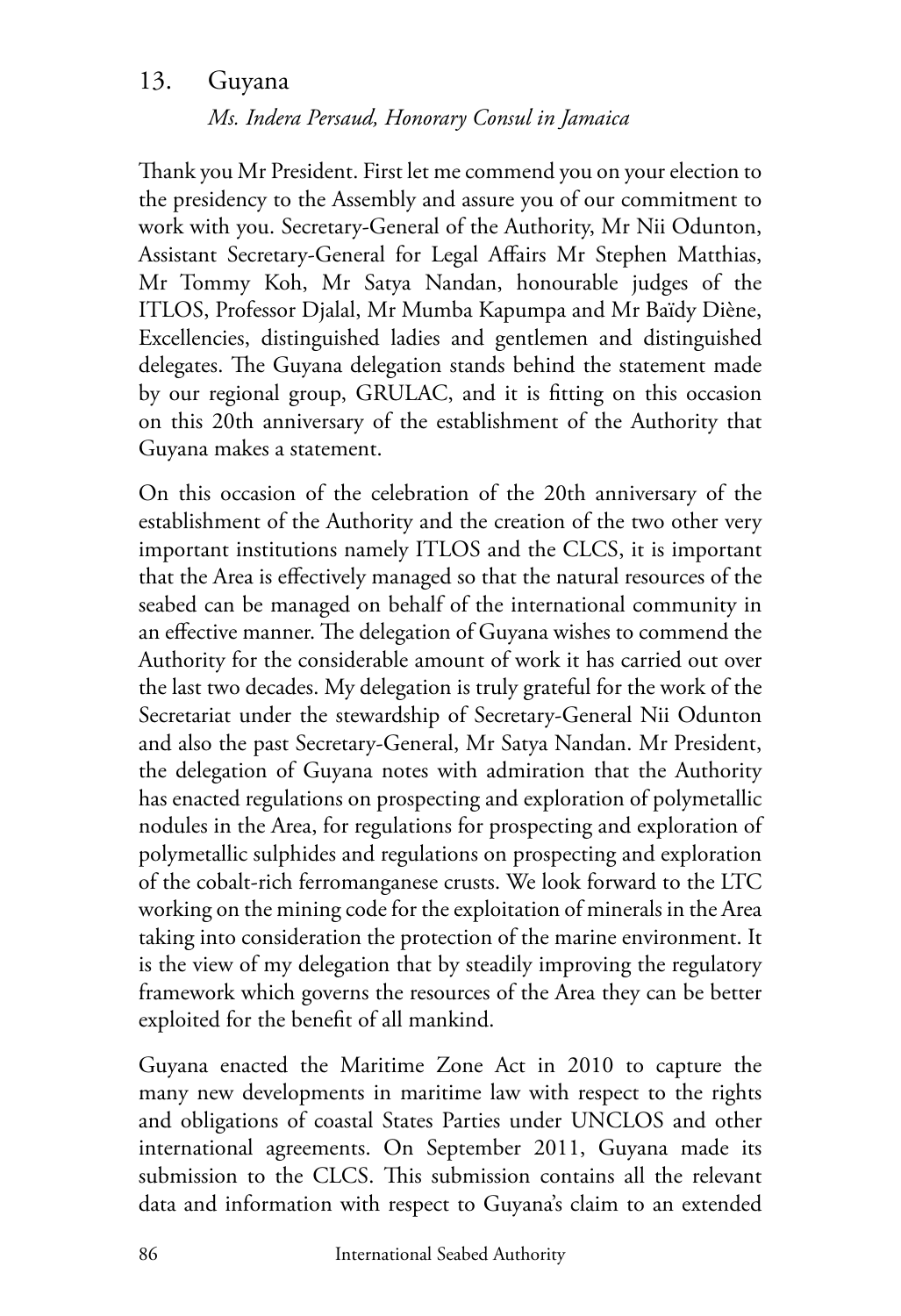continental shelf pursuant to Article 76 of UNCLOS. The submission was formally submitted in April 2012 and Guyana awaits the decision of the Commission. Guyana has taken action to ensure that its rights are protected in the future.

Mr President, my delegation joins with many other delegations to salute the founding fathers of this august body and to reiterate the commendable work of the Authority over the last two decades. As we celebrate the 20th anniversary, we recognize with admiration and appreciation the unwavering and dedicated efforts of the Government of Jamaica in playing its role as a good host to the Authority as well as to other distinguished delegations. Finally, my delegation wishes to commend the Honourable Prime Minister of Jamaica for taking time out of her busy schedule to address the Assembly this morning on this important occasion. I thank you Mr President.

#### 14. Brazil

*Minister Counselor Sylvia Ruschel de Leoni Ramos, Deputy Permanent Representative to the Authority*

Thank you Mr President. I would like to seize this opportunity to express my delegation's appreciation to all past and present contributors to the work of the Authority and to all those who contributed to the advancement of the law of the sea regime and thank them for sharing their views, stories and experiences with us today.

This 20th anniversary is a moment of special significance as we look back at how much the Authority has achieved. It is an opportunity to recall how much progress has been made to give concrete meaning of the concept of the Area as the "common heritage of mankind". After the consolidation of the exploration codes we are ready to tackle the challenge of an exploitation code that will pave the way for the commercial use of the Area. This, in itself, will give rise to a number of new challenging issues such as the assessment of environmental impacts of mining operations, the financial arrangements regarding the benefits derived from exploitation, the development of environmental management areas in other international seabed zones, and the importance of addressing the needs of developing countries in an equitable manner. However, given the successful record of the Authority, I am confident we can rise to this challenge. But this is also a moment of special significance to Brazil which, as many of you know, had a plan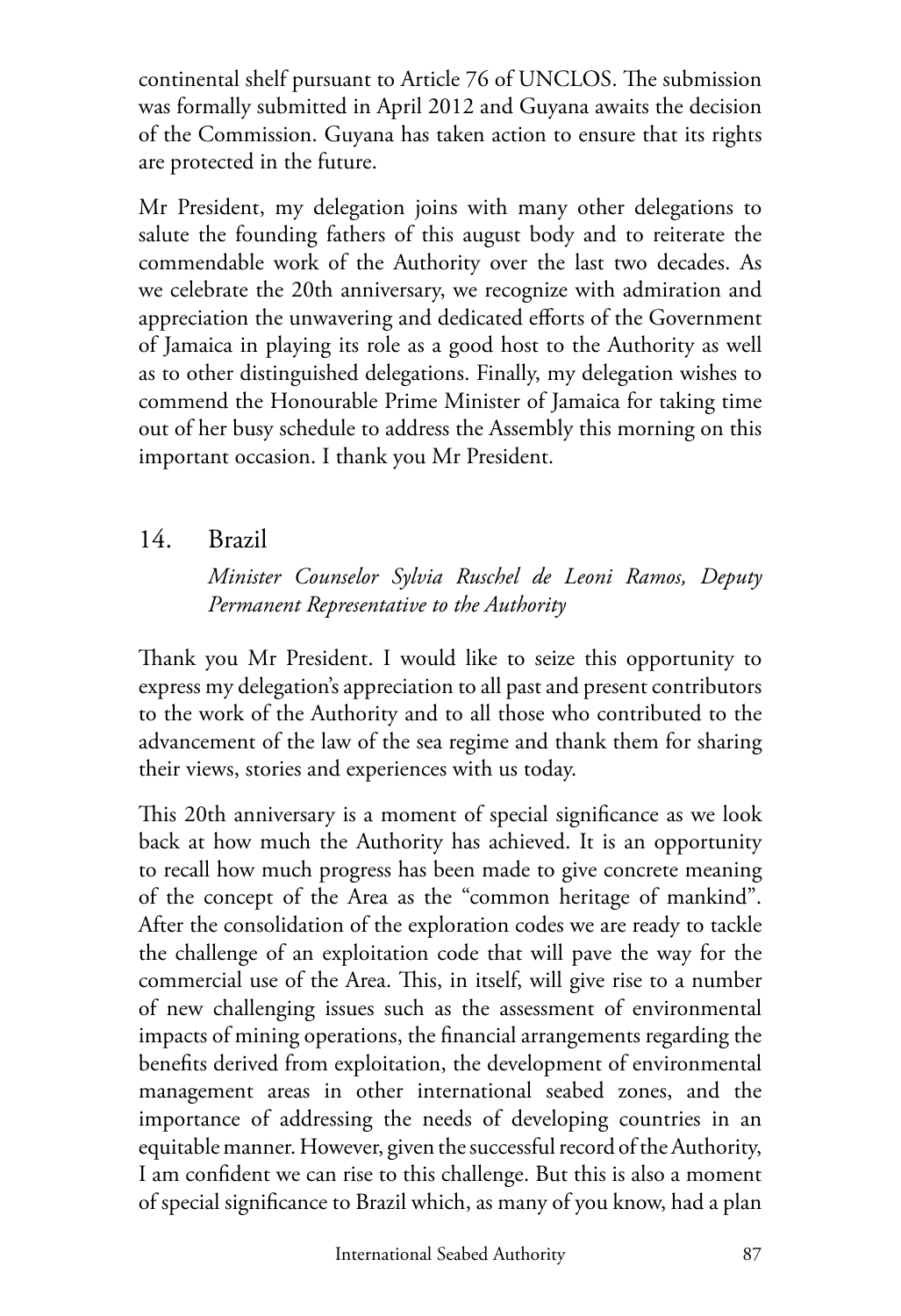of work for the exploration for ferromanganese crusts in an area known as the Rio Grande Rise approved by the Council this week. This is the first submission in the South Atlantic and it stands as proof of Brazil's commitment to the Authority, a commitment that, in fact, pre-dates the Authority. I can recall Brazil's participation in the negotiations of the UNCLOS which would eventually lead to the 1994 Agreement and the establishment of the Authority here in Kingston. Brazil was also one of the first countries to nominate a Permanent Representative to this Authority and we have contributed with experts to the LTC and to the Finance Committee. We have the privilege of presiding over the Assembly of the Authority on this festive occasion.

As I reaffirm our commitment to the growth and consolidation of the Authority, I wish to express our appreciation to all those who have contributed so much to what I could perhaps call the "Age of Exploration" of the Authority and to wish a successful journey to all those who are ready to embark on the Authority's "Age of Exploitation". I should add that even before we can exploit the resources of the seabed, we have here in Kingston an invaluable resource to tap into and this readily available resource consists of the Permanent Representatives to the Authority whose support to the Secretary-General in the intercessional period will surely help advance the Authority's aims. I am confident that the joint efforts of all our countries will give us many reasons to celebrate all the Authority's anniversaries to come. Thank you.

## 15. Panama

*Mr. Erick Cajar Grimas, Chargé d'Affairs a.i, Third Secretary, Embassy of Panama in Jamaica*

Excellency Ambassador Antonio Da Costa e Silva, President of this Assembly, Excellency Mr Nii Odunton, Secretary-General of this organization, honourable representative of the Secretary-General of the United Nations, honourable judges and the founding fathers of this organization, special guests, representatives of Member States, ladies and gentlemen, good afternoon.

I have the honour of addressing you on behalf of the Government of the Republic of Panama on this historic occasion. The Republic of Panama as a maritime nation par excellence by virtue of its privileged geographical position and its history, which is very closely linked to seas and oceans would like to hereby renew its commitment to and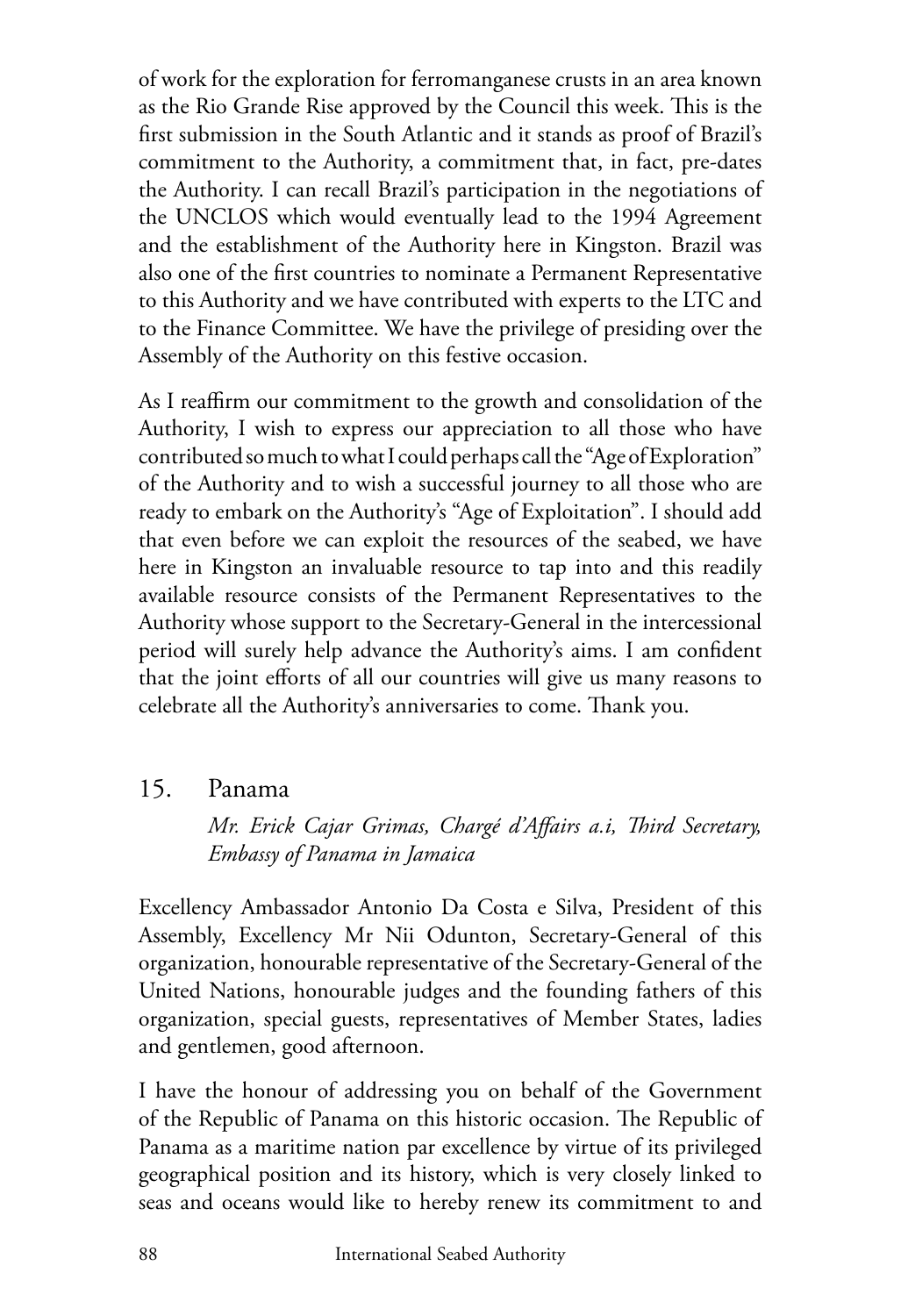confidence in this organization which is the outcome of one of the most far-reaching and important instruments of contemporary international law, that is, the UNCLOS. For that reason, we wish to join those wishes expressed to arrive at the necessary agreements to strengthen this organization and thus, together, face the challenges of the future in a real process of sustainable development for present and future generations on the basis of equality, respect, cooperation and solidarity among all members, giving true meaning to the concept of "common heritage of mankind".

On behalf of the Government of the Republic of Panama, first of all I would like to express our gratitude and congratulations to the Secretary-General and all of his staff for the commendable work done and carried out at the head of this body. We would also like to convey our congratulations to His Excellency Ambassador Antonio Da Costa e Silva for his well-deserved election as President of this 20th Assembly. He has presided over deliberations in this body with his wellrecognized diplomatic skill and interpersonal skills as well. We'd also like to express a sincere thanks and homage to the distinguished judges and fathers of this organization. I had the privilege of benefitting from their wisdom and experience in this commemorative session. Finally, I would like to express our sincere thanks to the government and people of this beautiful island of Jamaica for the cordial hospitality shown to the organization over these last 20 years. We would like to celebrate these first 20 years and renew our commitment as a member of the GRULAC to work together to consolidate this important organization at the global level in keeping with the objectives of this globalized and interdependent world.

Thank you.

## 16. St Kitts and Nevis

*H.E. Mr. Cedric Harper, High Commissioner to Jamaica, and Permanent Representative to the International Seabed Authority*

Thank you Mr President, I would like to congratulate you on your election and on your stewardship thus far. Secretary-General, honourable judges, fellow delegates, I should like to thank the founding fathers, our forefathers who are here and who shared reflections and recollections concerning the evolution of this august body and I trust that their projections for the future will prove right.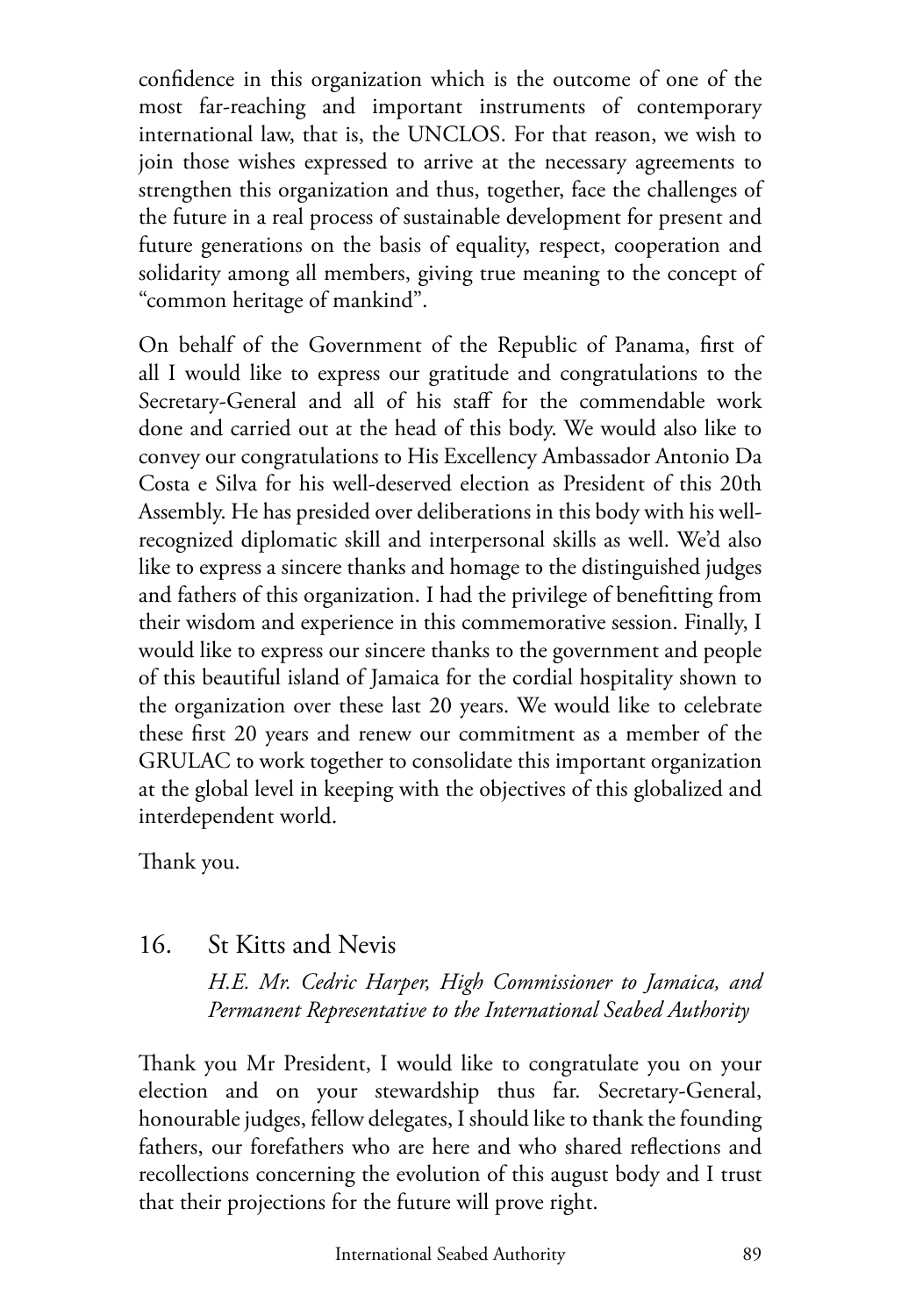Seeing old friends and making new acquaintances is always an experience to be wished for. I am glad I came here, I had another option to be in my home country, St Kitts and Nevis, to commemorate the 60th anniversary of a school, a secondary school I started there. But 60 there and 20 here, it evens out, one in three. Let me congratulate you Mr Secretary-General for inviting that youth choir who gave some spirited renditions and reminded us that the past is the present is the future. I should like, along with others who have gone before, to thank this richly endowed, exceedingly beautiful and wonderfully peopled country, so hospitable, Jamaica, and trust they may ever prosper. It was very kind of the Head of Government to be with us and offer those words of encouragement. So I would end by saying that as we explore and exploit the environment, let us do so in a fashion of "tending" not just "mining", but as "minding", paying attention to its development and its rich attributes for the benefit of mankind, now and in the future. May the work of the Authority ever prosper.

Thank you Mr President.

#### 17. Jamaica

#### *Mr. Coy Roache, Deputy Permanent Representative of Jamaica to the International Seabed Authority*

Thank you Mr President. Distinguished founding members, guest speakers, other distinguished guests and my fellow delegates, as I sat there between this morning and this afternoon, I reflected – I've been around from the Preparatory Commission days and on the lighter side of things, I remembered when Mr. Baïdy spoke this afternoon, he mentioned all the groups that were there. There were also the professional groups, the lawyers and those who served as technocrats, engineers, like myself and geologists, and one of the recollections I had is that we formed a group – the Secretary-General remembers, he is a technocrat – called the Drill and Dredge Club. The purpose of that group was to get away from the group of lawyers. I hope I'm not stoned by the lawyers in the end. So, once in the week –– that group got away from the lawyers after hearing them all week. I also reflected on Judge Jesus, he was known as the "quick draw judge", the "quick draw tray man". He was the quickest on the gavel that I've ever seen and that's something we need to learn from him, that within seconds after a decision is made, he would not allow another person to intervene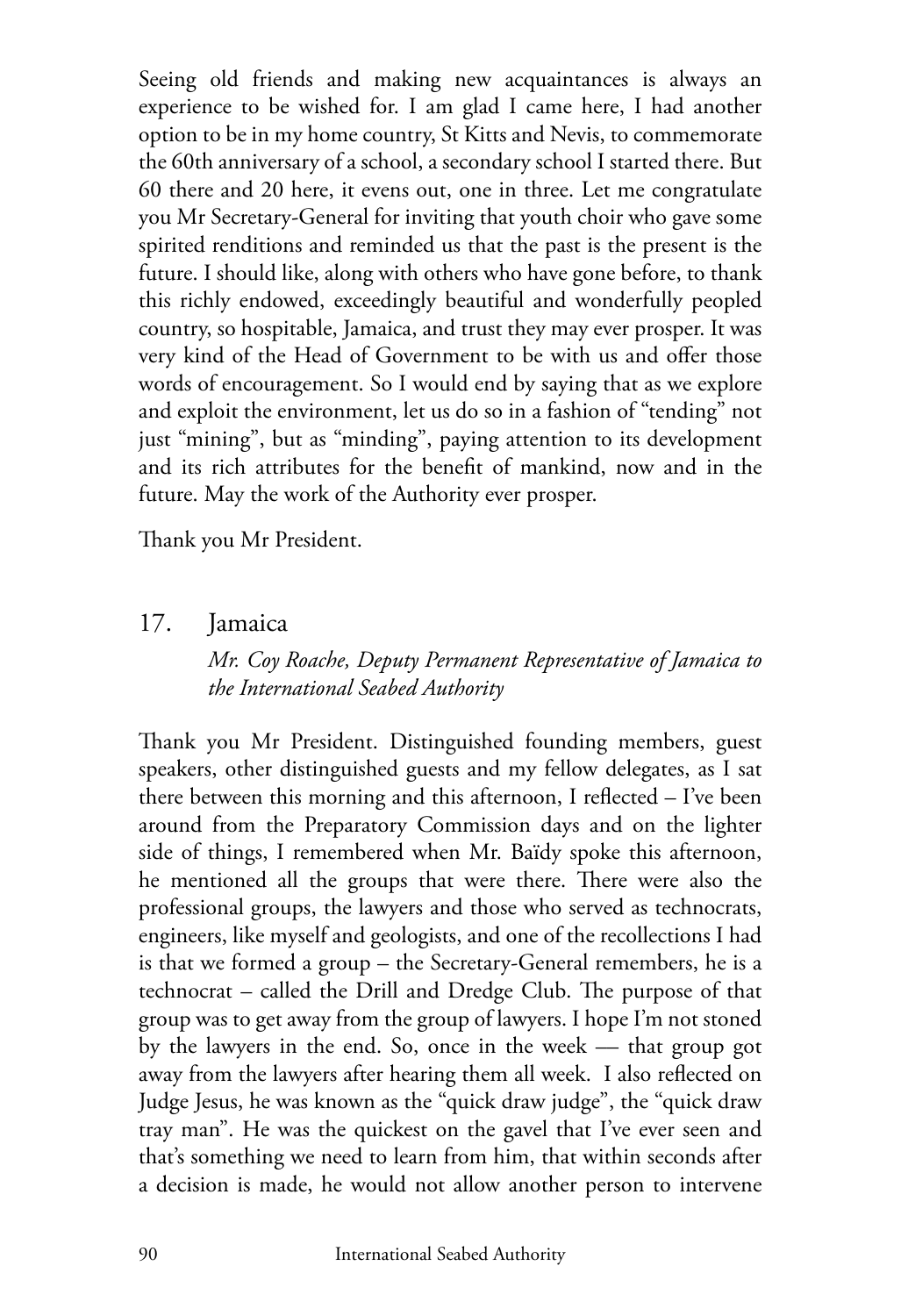and make any other interventions so the gavel would be down within seconds.

All that is left is for the host country to say thank you for the kind words. All the delegates expressed their sincere gratitude for the way we have hosted. I must also say thanks to our founding members here, some of whom are sitting at the front, for the foundation they have laid, that is the foundation we are building on. Without good foundation we would not be here. I mean we are an earthquake country so we know what the meaning of good foundation is.

We in Jamaica, have given of ourselves and of our resources for the 20 years of the existence of the headquarters and in the years of the Preparatory Commission for the ISA and ITLOS. We have given beyond what we promised when we sought to have the headquarters here and we will continue to give of the little that we have, even though we are stretched. We will continue to support the Secretary-General and his staff to make the International Seabed Authority a premier organization.

I thank you sir.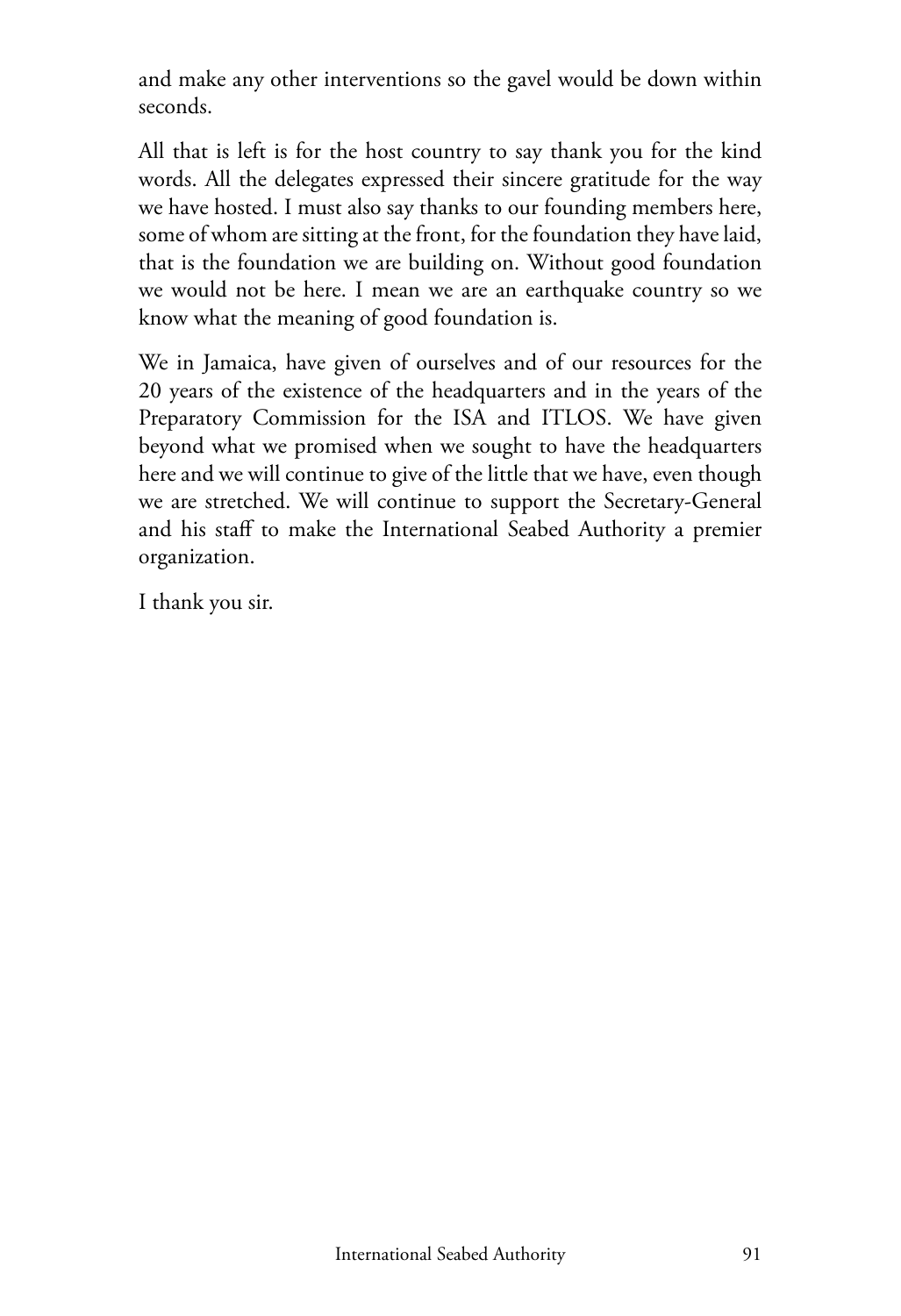

1. L-R: The Honourable Arnaldo Brown, Minister of State, Ministry of Foreign Affairs and Foreign Trade, Jamaica; H.E. Mr Paul Robotham, Permanent Secretary, Ministry of Foreign Affairs and Foreign Trade, Jamaica

2. L-R: Mr Carlos Roberto Leite, LTC member; H.E. Mr Antonio Francisco Da Costa e Silva Neto, Permanent Representative of Brazil to the International Seabed Authority, President of the ISA Assembly 2014 and Ambassador to Jamaica; Mr Nii Odunton, ISA Secretary General; H.E. Mr<br>Satya N Nandan, former Secretary General of the ISA and Special Representative o

3. L-R: Mr Jean-Pierre Levy, Expert, ancient directeur de la division des affaires maritimes et tu droit de la mer des Nations Unies and Mr Nii A Odunton, ISA Secretary-General

4. L-R: Mr. Jia Guide, Deputy Director-General, Department of Treaty and Law, Ministry of Foreign Affairs, China; Mr Zhou Yong, Deputy Division Director, Department of Treaty and Law, Ministry of Foreign Affairs, China with Mr Nii Odunton, ISA Secretary General

5. L-R: Ms Frida Maria Armas-Pfirter, member of the Finance Committee and Mr Nii Odunton, ISA Secretary General

6. L-R: The Honourable Patrick Atkinson, Attorney General, Jamaica; Mr. Coy Roache, Deputy Permanent Representative of Jamaica to the International Seabed Authority

7. L-R: Mr. Christian Schulz, Deputy Head of Division, Federal Foreign Office, Germany; Mr. David Wilkens, Deputy Head of Division, Federal Ministry for Economic Affairs and Energy, Germany; M. Olivier Guyonvarch, Ministère français des Affaires étrangères et du développement international, Sous-directeur du droit de la mer, du droit fluvial et des pôles, membre de la Commission des Finances de l'Autorité; M. Jean-Michel Despax, Ambassadeur de France en Jamaïque

8. L-R: Ambassador Mahe 'Uli'uli Sandhurst Tupouniua, Ambassador Extraordinary and Plenipotentiary, Permanent Representative, Permanent Mission to the United Nations; Dr Russell Howorth, member of LTC; Ambassador Tommy Koh, Ambassador-at-large, Ministry of Foreign Affairs, Singapore; Michael Lodge, Deputy to the Secretary-General and Legal Counsel, ISA; Paul Taumoepeau, Country Manager, Tonga Offshore Mining Limited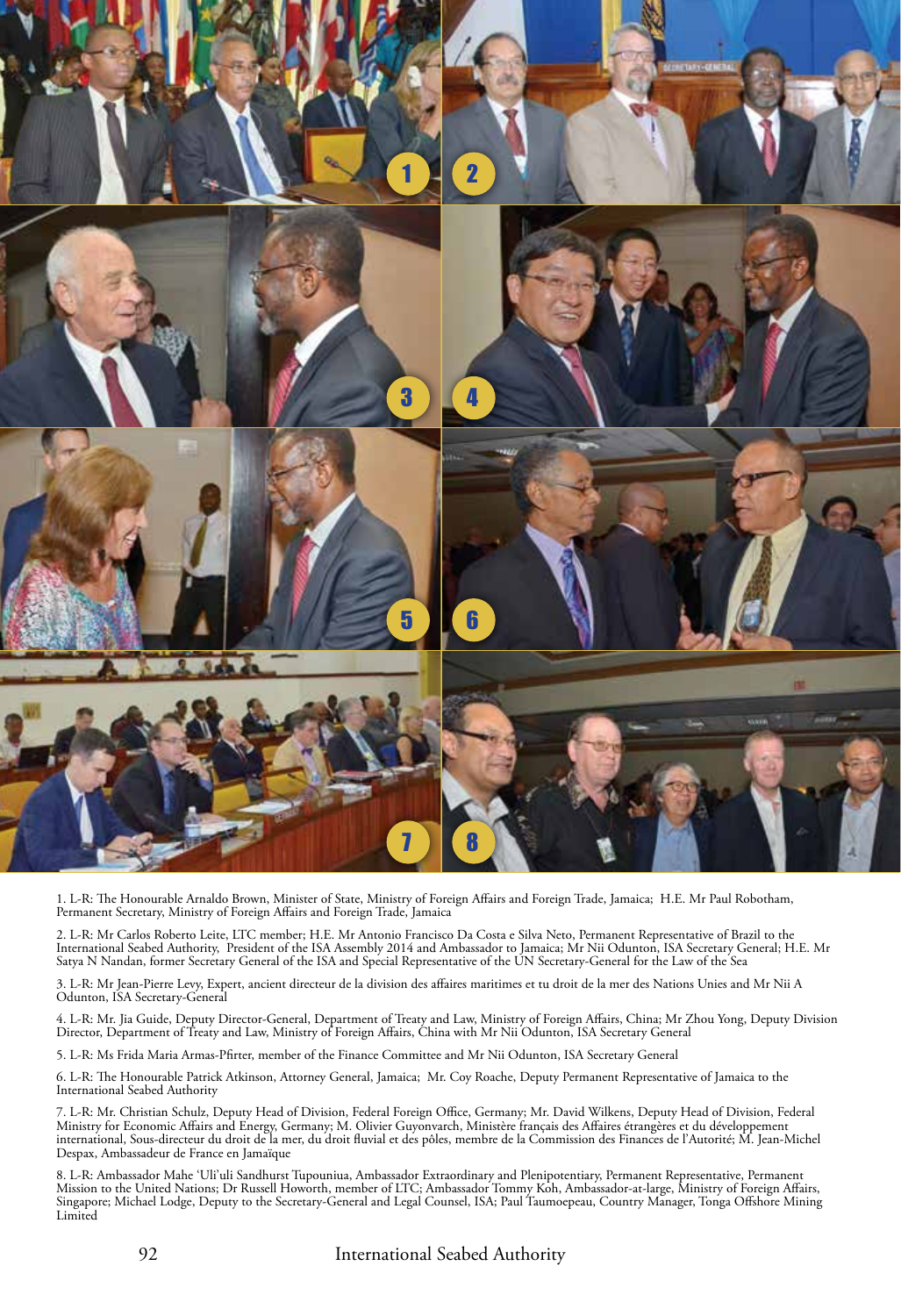#### 1. Greenpeace

*Mr. Duncan Currie, Political Advisor*

Thank you Mr President. Mr President, judges of the ITLOS, distinguished speakers, Members of the Assembly, Observers and other members of civil society.

Greenpeace International welcomes the 20th anniversary of the entry into force of the UNCLOS. Mr President, Arvid Pardo, the Ambassador of Malta, told the UN General Assembly in his famous 1967 speech that the dark oceans were the womb of life. He said that from the protecting dark oceans, life emerged. His historic vision was that the seabed and ocean floor are the common heritage of mankind, and should be used and exploited for peaceful purposes, and for the exclusive benefit of mankind as a whole. This of course is now enshrined in the UNCLOS.

Mr President that speech has stood the test of time, and over 45 years later, we now know that not only that the ocean was the womb of life, but that the ocean still gives us life. Over half the oxygen we breathe is from the ocean, 20 per cent of our protein is from the oceans, the ocean has absorbed over 80 per cent of the heat added to the climate system which, together with ocean acidification, is one of the most serious threats to the ocean - and, has taken up perhaps as much as half of all anthropogenic carbon emissions over the past two centuries. The high seas alone sequester 500 million tonnes of carbon each year. But the ability of marine ecosystems to provide these vital services is diminishing, under the weight of these stressors.

Our ocean is under threat, by climate change, ocean acidification, overfishing, pollution, plastics and many other stressors. Not even 0.5 per cent of the high seas are fully protected, despite Aichi Target 11 of 2010 calling for 10 per cent of the ocean to be protected by 2020. The last 20 years since the entry into force of the UNCLOS have made us aware of the critical importance of biodiversity. That is why Greenpeace and other members of the High Seas Alliance believe that an implementing agreement to protect marine biodiversity, and to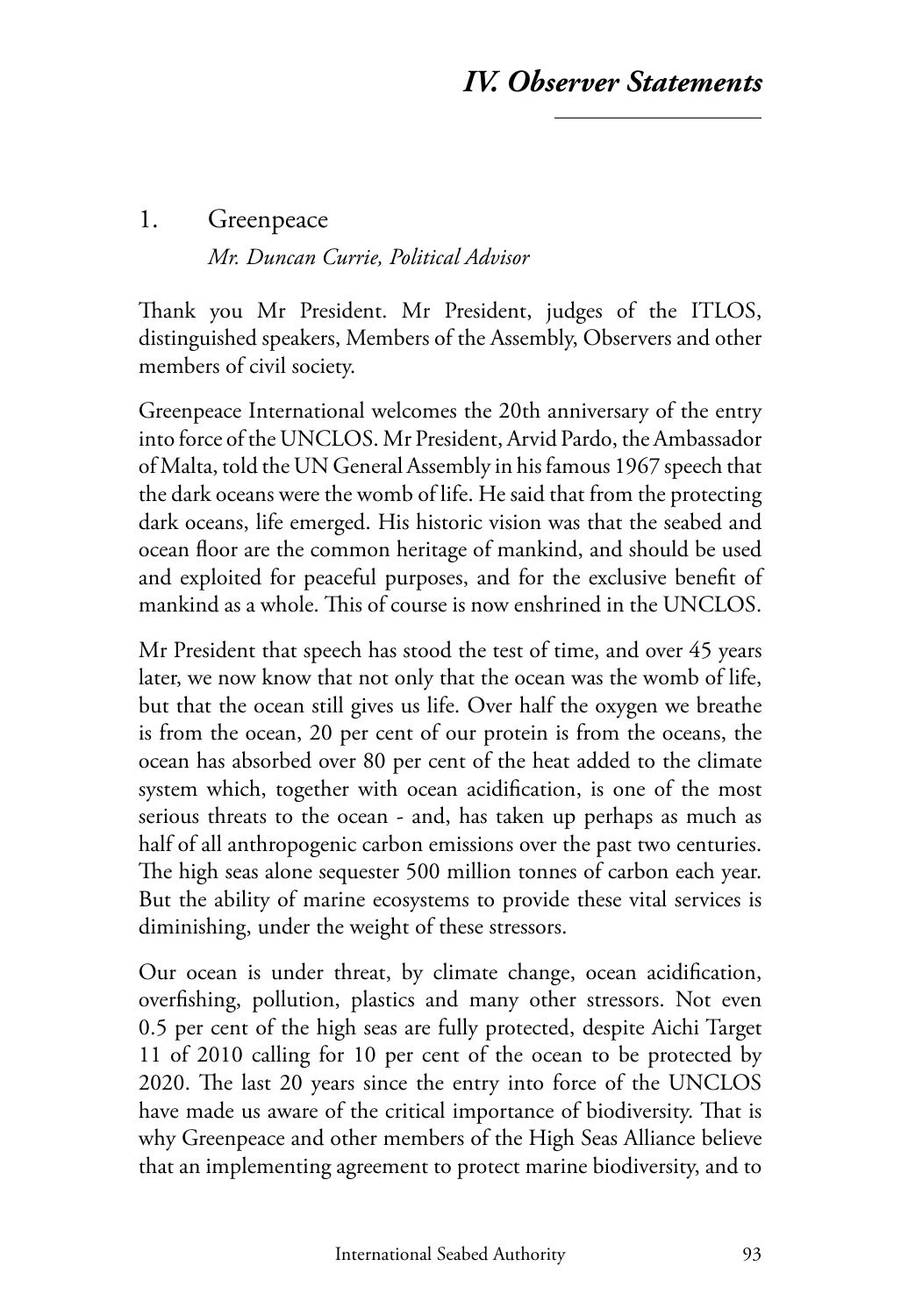ensure access to and the sharing of benefits of marine genetic resources, is absolutely essential, and that negotiations should start this year.

Mr President, with rights come responsibility, including the obligation in article 192 to protect and preserve the marine environment, and the requirement in article 145 for measures in the Area to ensure effective protection for the marine environment, including the protection and conservation of the natural resources of the Area and the prevention of damage to the flora and fauna of the marine environment. Seabed mining must not become another stressor on the marine environment. Instead, we need to reflect on the past 20 years, and as we move forward, work together to protect the ocean, preserve life in and under the ocean, and ensure that future generations can celebrate that the Convention did, indeed, preserve that womb of life, the oceans.

Arvid Pardo wrote in Freedom for the Seas in the 21st Century – a book which reflects work done in 1993 by the late Professor Jon Van Dyke, together with Greenpeace - that common heritage requires a system of management involving all the stakeholders. He called this one of the revolutionary bases of the common heritage concept. We have heard many states in this session endorse the principle of transparency, and we welcome this. Transparency was not only called for in Principle 10 in the Rio Declaration in 1992, two years before the entry into force of the Convention, but was embraced by all States at Rio+20 in 2012. It is, quite simply, good governance.

Mr President, we look forward to further progress in transparency within the ISA, as well as in implementing modern principles of international environmental governance and good science, as we move together managing the seabed, its resources, the marine environment, biodiversity and, with other institutions, the oceans as a whole, for the 21st Century and future generations. Together with can achieve the recently agreed proposed Sustainable Development Goal 14, to conserve and sustainably use the oceans, seas and marine resources for sustainable development, including through implementing proposed Goal 16 and its targets which call for States to develop effective, accountable and transparent institutions and to ensure responsive, inclusive, participatory and representative decision-making at all levels.

Thank you.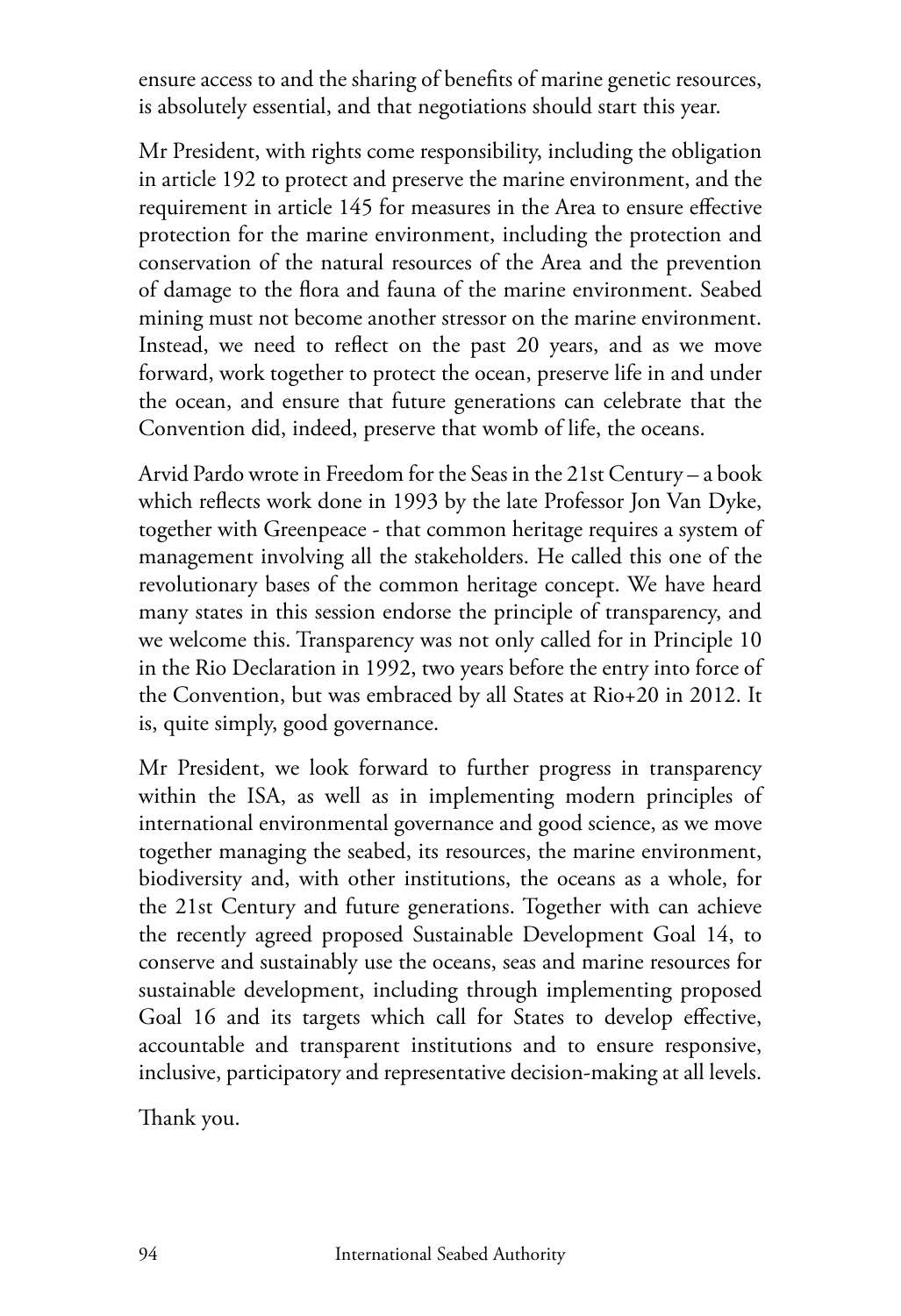# 2. World Wildlife Fund (WWF) *Dr. Simon Walmsley, Marine Manager*

World Wildlife Fund (WWF) greatly appreciates this opportunity to address the Assembly in this year of the 20th anniversary of the entry into force of the UNCLOS and of course the birth of this organization. We recognize and welcome the progress made in global ocean governance since this historic agreement. We also recognize and highlight that the balance between rights and responsibilities must be applied.

Mr President in view of this, WWF would stress that global oceans are already highly impacted by anthropogenic influence, in particular fisheries activities, pollution and this coupled with the all compelling synergistic global impacts of climate change and the fact that less than 0.5 per cent of the high seas receives any form of protection. This is why the activities governed by the Authority should be managed in such a way as to not add to the impacts our oceans are already suffering from.

In view of this, WWF believes that the Authority's operations should respect and be aligned with efforts to protect the marine ecosystems and processes as agreed in the context of a number of international conventions and fora, for example, marine protected areas, vulnerable marine ecosystems and ecologically or biologically significant marine areas designated through international fora in areas beyond national jurisdiction. The work of the Authority relates to "the common heritage of mankind" not only in the legal sense, but is of great global societal relevance which deserves the utmost transparency.

World Wildlife Fund welcomes the opportunity, as it has been provided by the Authority, to contribute to the development of the first exploitation regulations by way of stakeholder consultation and hopes that this spirit of inclusion/transparency continues in particular the provision of publicly available environmental data in the Area and encouraging further relevant open sessions of the Commission. WWF would like to be able to continue to constructively engage in the ISA's processes and hope our suggestions will be considered as ways of improving civil society engagement, facilitate transparent sciencebased and objective decision-making regarding resources that are the common heritage of mankind.

Thank you.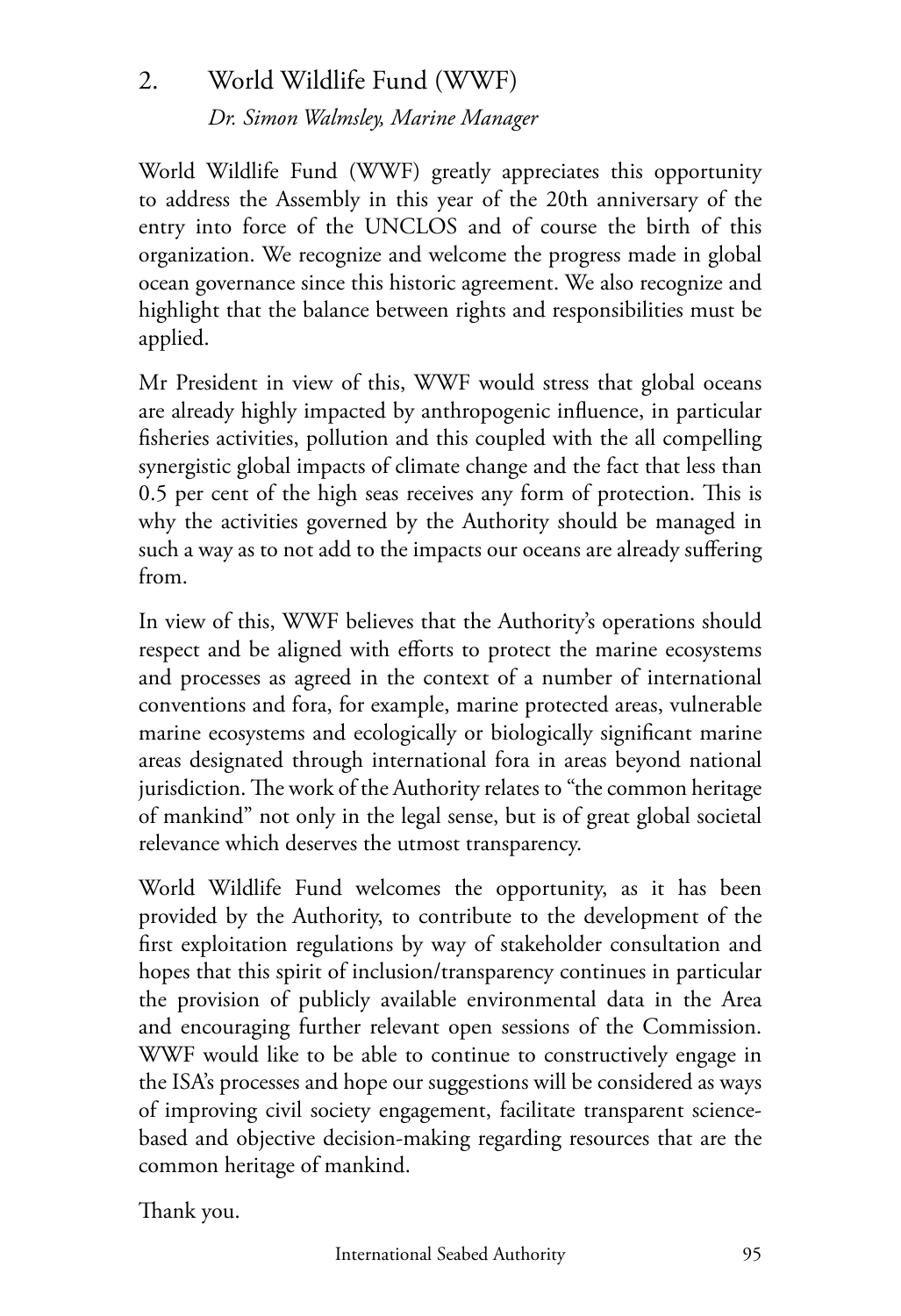# 3. International Union for Conservation of Nature (IUCN)

Thank you, Mr President. Your excellencies, distinguished guests, speakers, delegates and fellow observers, the International Union for Conservation of Nature (IUCN), is honoured to be here today for this celebration of the 20th anniversary of the Authority.

The UNCLOS gave the Authority the daunting task of translating the norm of "the common heritage of mankind" into an operational structure. The IUCN would like to use this celebratory occasion to make three short points.

First, the international seabed Area benefits humans in many ways. The deep ocean sequesters atmospheric carbon dioxide and recycles major nutrients; holds millions of yet-to-be described species; in addition to storing yet-to-be tapped energy resources, precious metals and minerals. It is an immense biome, critical to the health of the planet and human well-being. Yet, the deep ocean faces multiple challenges. Whilst technological advances greatly improve our access, impacts of climate change are stressing even the ocean deeps. Under these conditions, precaution is paramount. Precaution accompanied by intensified deep ocean research in collaboration with multiple sectors and institutions to ensure the protection and preservation of the marine environment alongside the sustainable use of deep seabed resources.

Second, IUCN congratulates the Authority for the progress it has made, including the environmental management plan for the CCZ for the Central Pacific region. The IUCN would encourage this body to expedite preparations for similar plans for other regions such as the Western Pacific, the Mid-Atlantic Ridge, and the Indian Ocean, and to cooperate in efforts to secure equivalent protections from other activities.

And third, IUCN would like to emphasize the importance of actions within the United Nations General Assembly where States are discussing a possible third implementing agreement to the UNCLOS. Such an agreement on the conservation and sustainable use of marine biodiversity beyond national jurisdiction could complement the efforts of the Authority to foster marine scientific research, conduct comprehensive environmental impact assessments, improve information sharing, promote effective control over activities in areas beyond national jurisdiction, and support transparent, participatory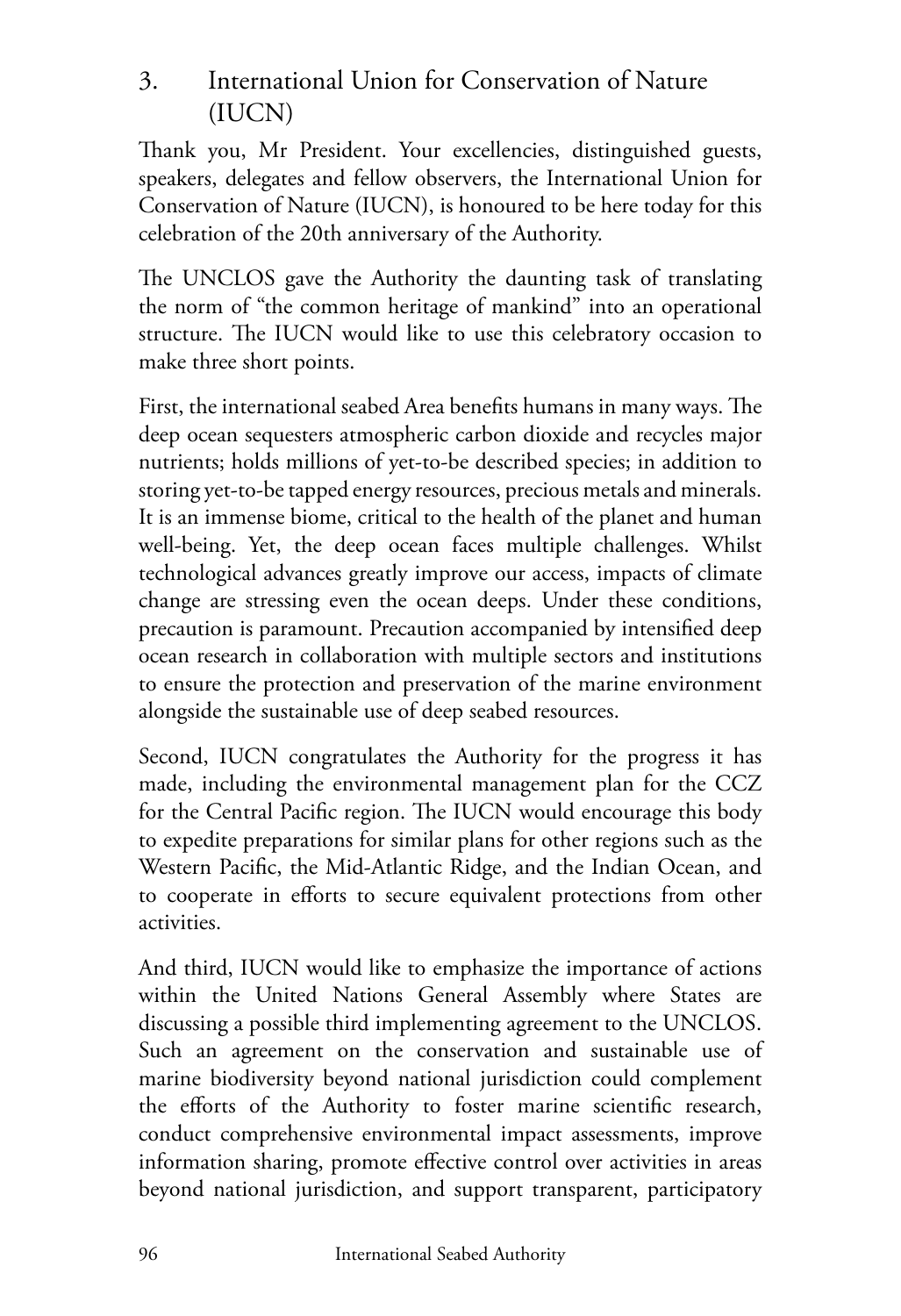processes. By building on the firm foundation of UNCLOS, such an implementing agreement could give testimony to the wisdom of the past while acknowledging the increasing threats and challenges we face today. This was emphasized at the UN Conference on Sustainable Development in Rio in 2012, a healthy, productive and resilient ocean is a shared concern of all humanity and is a critical component of "the Future We Want".

In closing, the IUCN would like to assure you of our full support and cooperation in advancing the noble norm of managing the international seabed Area and its resources on behalf of all humankind for generations to come.

## 4. Deep Sea Conservation Coalition *Mr. Matthew Gianni, Political and Policy Adviser*

Thank you Mr President, Secretary-General, Excellencies, distinguished speakers and delegations.

Many delegates, in particular our colleagues from Greenpeace, the WWF and the IUCN had made points we had intended to raise. I realize I am the last speaker standing before the reception at the Pegasus tonight so I will be brief. I would only like to reiterate the importance of three key issues from our point of view: sound scientific science based comprehensive environmental management of the Area, the application of the precautionary approach and transparency and stakeholder participation in the work of the Authority. And, to conclude, we would like to express our appreciation to the members of the Assembly for approving our application for observer status for the meeting this week, the 20th anniversary of the Authority and we look forward to participating in the work of the Authority and contributing to the work of the Authority, we hope for the next 20 years.

Thank you.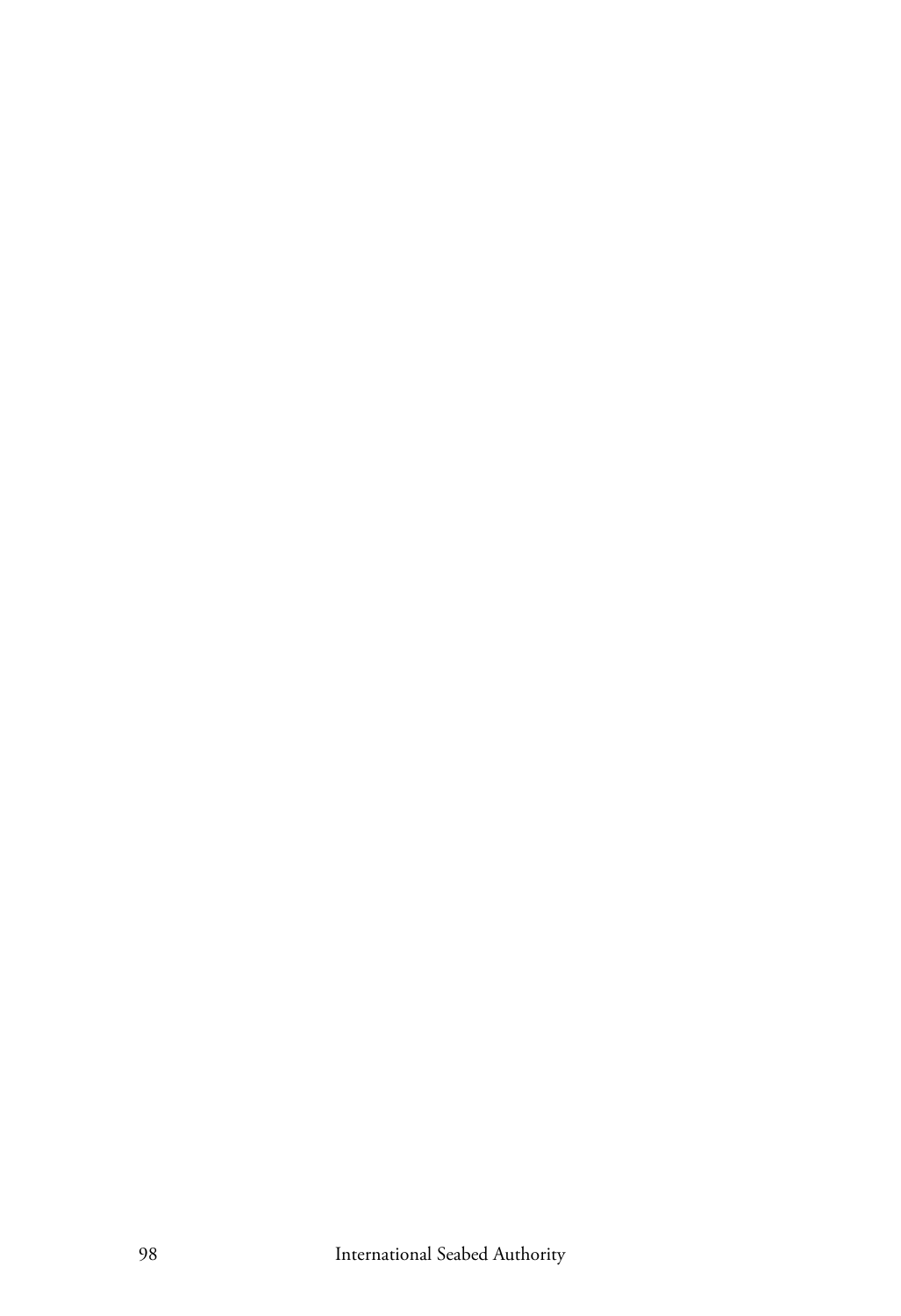## A. Status of the United Nations Convention on the Law of the Sea

|  |  |  |  | The 167 parties to the Convention as at 15 May 2015 |  |  |  |
|--|--|--|--|-----------------------------------------------------|--|--|--|
|--|--|--|--|-----------------------------------------------------|--|--|--|

| Albania                | <b>Brazil</b>     |
|------------------------|-------------------|
| Algeria                | Brunei Darussalam |
| Angola                 | Bulgaria          |
| Antigua and Barbuda    | Burkina Faso      |
| Argentina              | Cameroon          |
| Armenia                | Canada            |
| Australia              | Cape Verde        |
| Austria                | Chad              |
| Bahamas                | Chile             |
| Bahrain                | China             |
| Bangladesh             | Comoros           |
| Barbados               | Congo             |
| Belarus                | Cook Islands      |
| Belgium                | Costa Rica        |
| Belize                 | Côte d'Ivoire     |
| Benin                  | Croatia           |
| Bolivia                | Cuba              |
| Bosnia and Herzegovina | Cyprus            |
| Botswana               | Czech Republic    |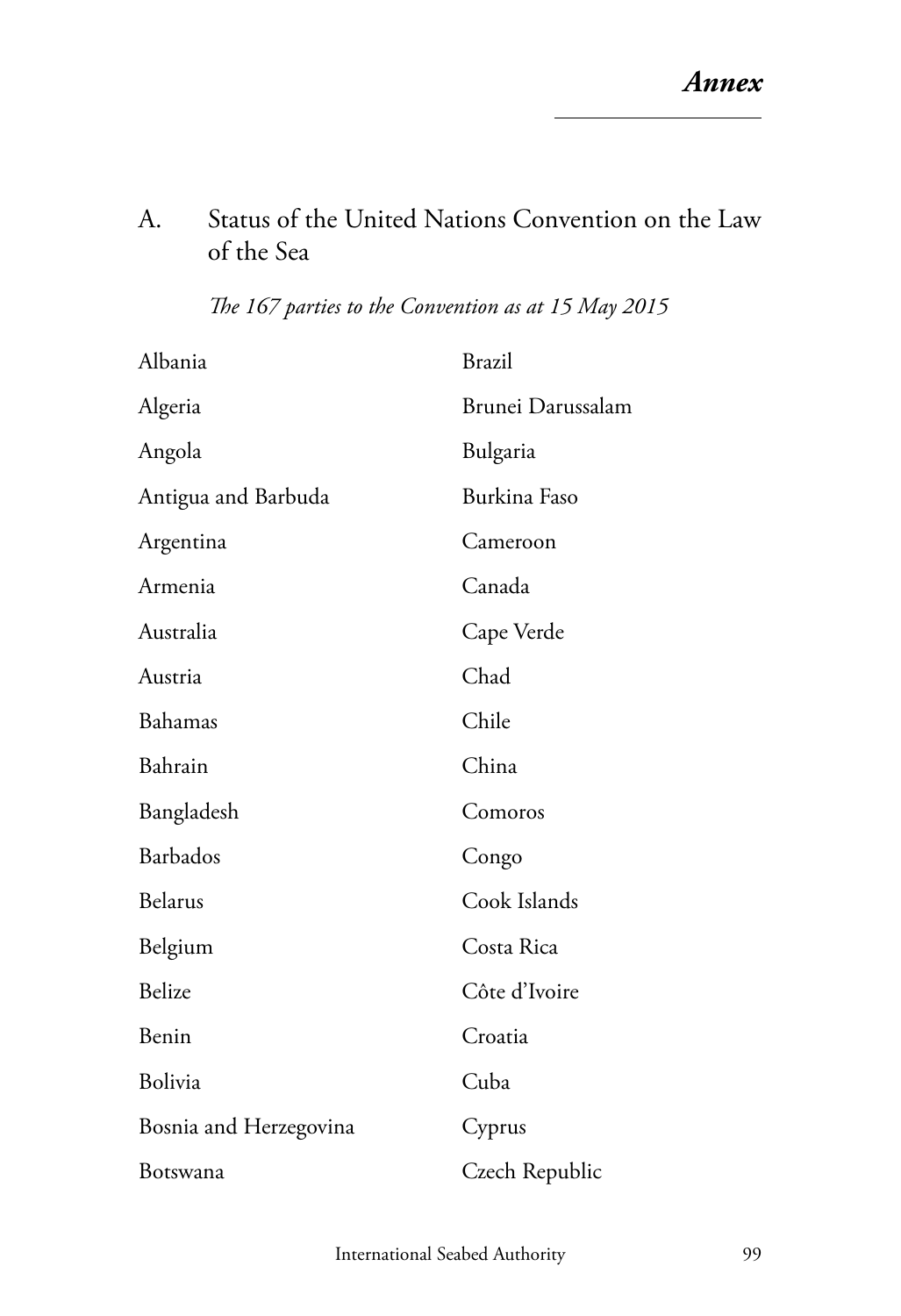| Democratic Republic | Honduras            |  |  |
|---------------------|---------------------|--|--|
| of the Congo        | Hungary             |  |  |
| Denmark             | Iceland             |  |  |
| Djibouti            | India               |  |  |
| Dominica            | Indonesia           |  |  |
| Dominican Republic  | Iraq                |  |  |
| Ecuador             | Ireland             |  |  |
| Egypt               | Italy               |  |  |
| Equatorial Guinea   | Jamaica             |  |  |
| Estonia             | Japan               |  |  |
| European Union      | Jordan              |  |  |
| Fiji                | Kenya               |  |  |
| Finland             | Kiribati            |  |  |
| France              | Kuwait              |  |  |
| Gabon               | Lao People's        |  |  |
| Gambia              | Democratic Republic |  |  |
| Georgia             | Latvia              |  |  |
| Germany             | Lebanon             |  |  |
| Ghana               | Lesotho             |  |  |
| Greece              | Liberia             |  |  |
| Grenada             | Lithuania           |  |  |
| Guatemala           | Luxembourg          |  |  |
| Guinea              | Madagascar          |  |  |
| Guinea-Bissau       | Malawi              |  |  |
| Guyana              | Malaysia            |  |  |
| Haiti               | Maldives            |  |  |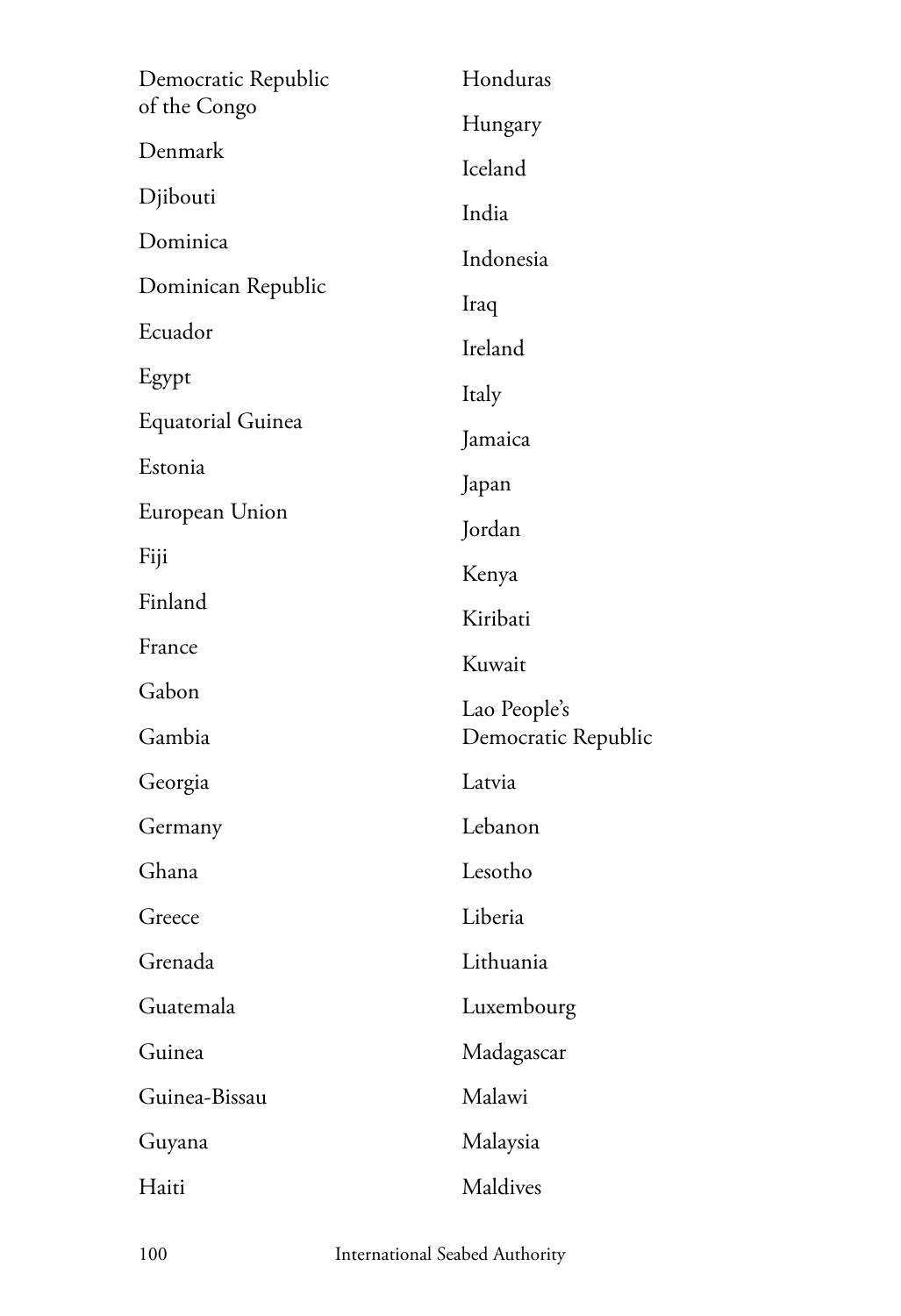| Mali                  | Palau                     |  |  |
|-----------------------|---------------------------|--|--|
| Malta                 | Panama                    |  |  |
| Marshall Islands      | Papua New Guinea          |  |  |
| Mauritania            | Paraguay                  |  |  |
| Mauritius             | Philippines               |  |  |
| Mexico                | Poland                    |  |  |
| Micronesia            | Portugal                  |  |  |
| (Federated States of) | Qatar                     |  |  |
| Monaco                | Republic of Korea         |  |  |
| Mongolia              | Republic of Moldova       |  |  |
| Montenegro            | Romania                   |  |  |
| Morocco               | <b>Russian Federation</b> |  |  |
| Mozambique            | Saint Kitts and Nevis     |  |  |
| Myanmar               | Saint Lucia               |  |  |
| Namibia               | Saint Vincent             |  |  |
| Nauru                 | and the Grenadines        |  |  |
| Nepal                 | Samoa                     |  |  |
| Netherlands           | Sao Tome and Principe     |  |  |
| New Zealand           | Saudi Arabia              |  |  |
| Nicaragua             | Senegal                   |  |  |
| Niger                 | Serbia                    |  |  |
| Nigeria               | Seychelles                |  |  |
| Niue                  | Sierra Leone              |  |  |
| Norway                | Singapore                 |  |  |
| Oman                  | Slovakia                  |  |  |
| Pakistan              | Slovenia                  |  |  |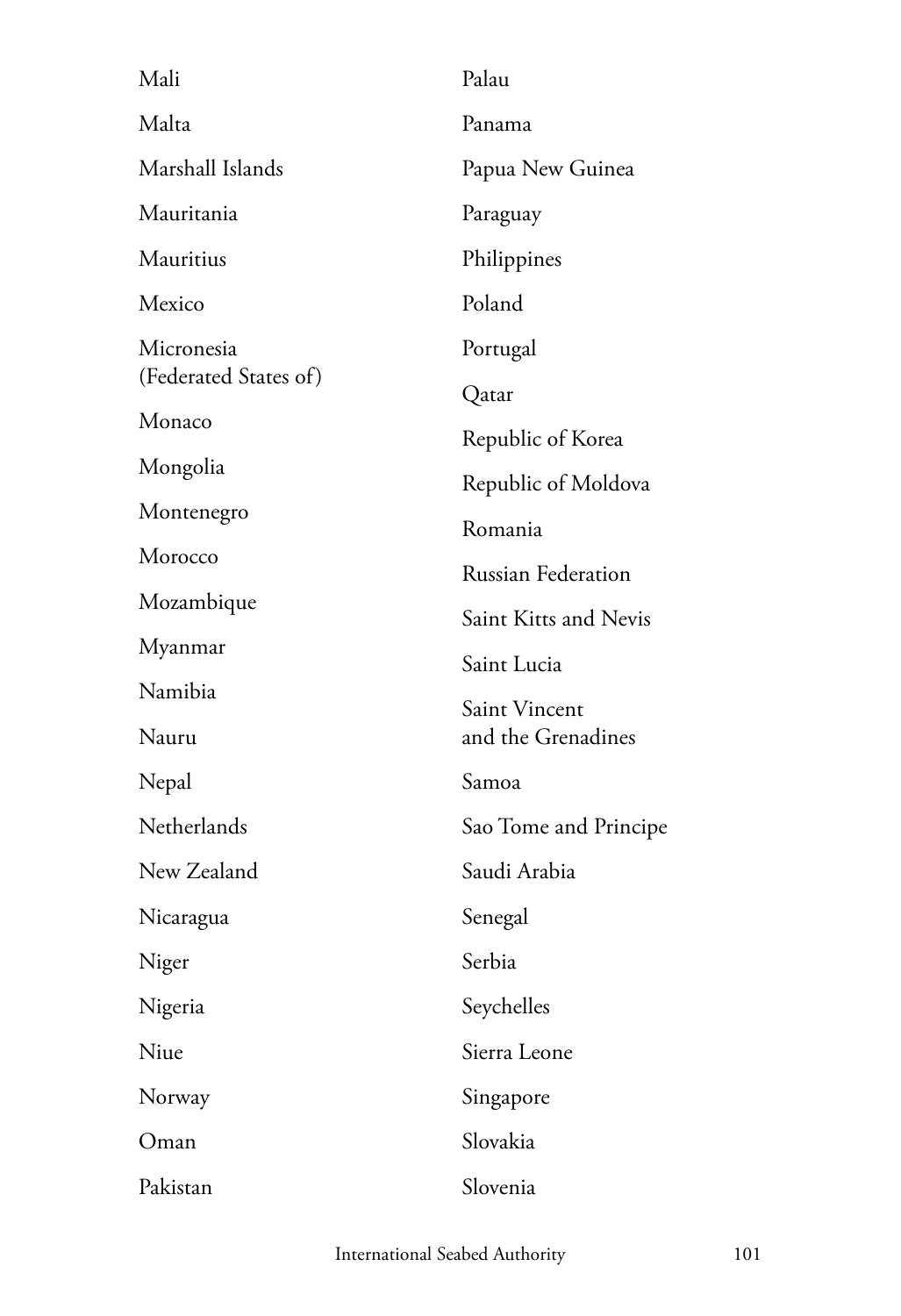| Solomon Islands       | Trinidad and Tobago                    |  |  |
|-----------------------|----------------------------------------|--|--|
| Somalia               | Tunisia                                |  |  |
| South Africa          | Tuvalu                                 |  |  |
| Spain                 | Uganda                                 |  |  |
| Sri Lanka             | Ukraine                                |  |  |
| State of Palestine    | United Kingdom of Great Britain        |  |  |
| Sudan                 | and Northern Ireland                   |  |  |
| Suriname              | United Republic of Tanzania<br>Uruguay |  |  |
| Swaziland             |                                        |  |  |
| Sweden                | Vanuatu<br>Viet Nam                    |  |  |
| Switzerland           |                                        |  |  |
|                       | Yemen                                  |  |  |
| Thailand              |                                        |  |  |
| The former Yugoslav   | Zambia                                 |  |  |
| Republic of Macedonia | Zimbabwe                               |  |  |
| Timor-Leste           |                                        |  |  |
| Togo                  |                                        |  |  |

Tonga